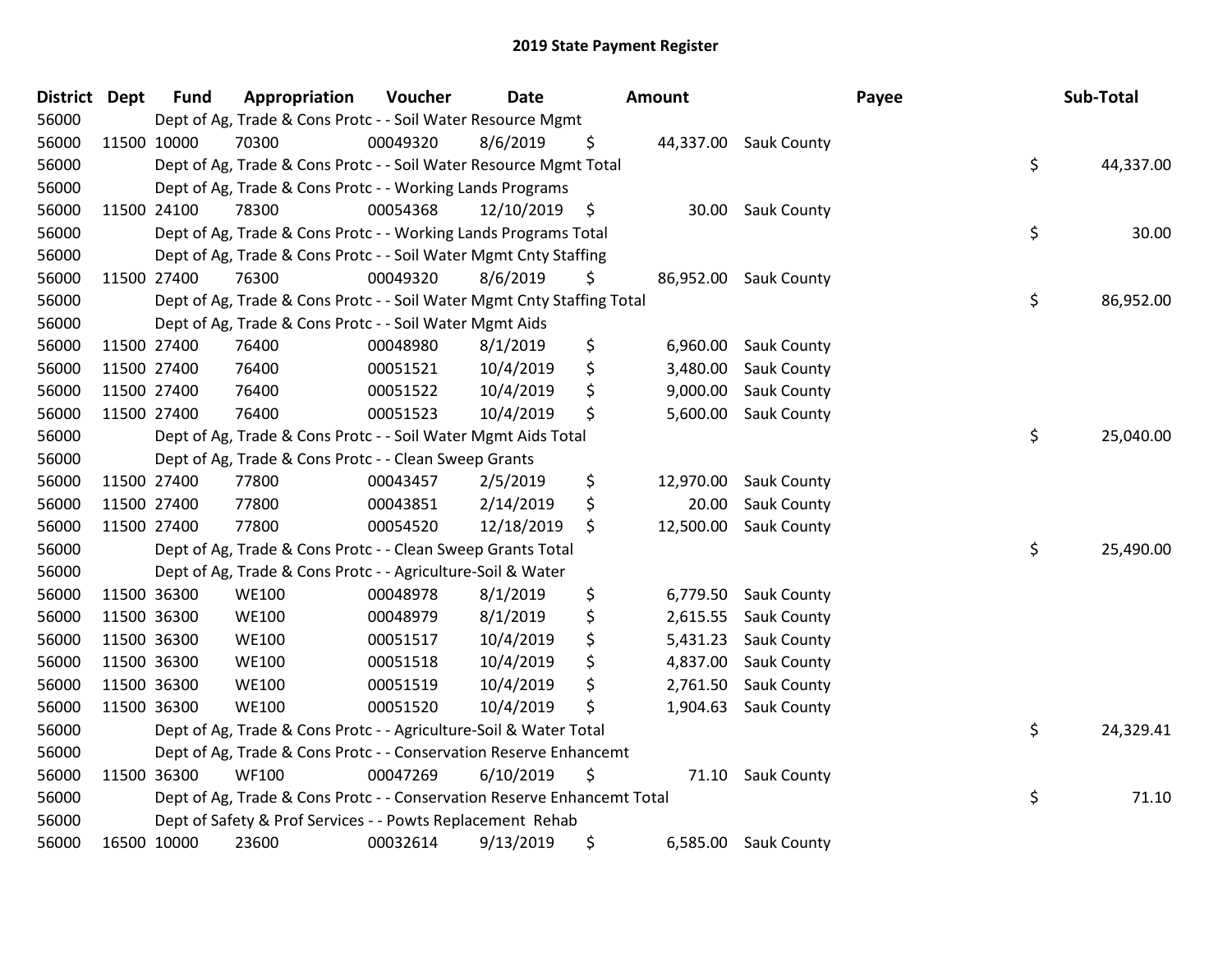| District Dept | <b>Fund</b> | Appropriation                                                      | Voucher  | <b>Date</b> |    | Amount |                       | Payee | Sub-Total       |
|---------------|-------------|--------------------------------------------------------------------|----------|-------------|----|--------|-----------------------|-------|-----------------|
| 56000         |             | Dept of Safety & Prof Services - - Powts Replacement Rehab Total   |          |             |    |        |                       |       | \$<br>6,585.00  |
| 56000         |             | Dept of Natural Resources - - Gen Program Ops-State Funds          |          |             |    |        |                       |       |                 |
| 56000         | 37000 21200 | 16100                                                              | 00313070 | 4/19/2019   | \$ |        | 300.00 Sauk County    |       |                 |
| 56000         | 37000 21200 | 16100                                                              | 00313076 | 4/19/2019   | \$ | 520.00 | Sauk County           |       |                 |
| 56000         | 37000 21200 | 16100                                                              | 00313079 | 4/19/2019   | \$ | 190.00 | Sauk County           |       |                 |
| 56000         | 37000 21200 | 16100                                                              | 00313084 | 4/19/2019   | \$ | 605.00 | Sauk County           |       |                 |
| 56000         | 37000 21200 | 16100                                                              | 00313091 | 4/19/2019   | \$ | 700.00 | Sauk County           |       |                 |
| 56000         | 37000 21200 | 16100                                                              | 00353356 | 9/6/2019    | \$ | 96.99  | Sauk County           |       |                 |
| 56000         |             | Dept of Natural Resources - - Gen Program Ops-State Funds Total    |          |             |    |        |                       |       | \$<br>2,411.99  |
| 56000         |             | Dept of Natural Resources - - General Program Operations --        |          |             |    |        |                       |       |                 |
| 56000         | 37000 21200 | 25400                                                              | 00317228 | 4/29/2019   | \$ | 540.00 | <b>Sauk County</b>    |       |                 |
| 56000         | 37000 21200 | 25400                                                              | 00352609 | 8/22/2019   | \$ | 120.00 | Sauk County           |       |                 |
| 56000         | 37000 21200 | 25400                                                              | 00355968 | 9/11/2019   | \$ |        | 1,050.00 Sauk County  |       |                 |
| 56000         |             | Dept of Natural Resources - - General Program Operations -- Total  |          |             |    |        |                       |       | \$<br>1,710.00  |
| 56000         |             | Dept of Natural Resources - - GPO--State Funds                     |          |             |    |        |                       |       |                 |
| 56000         | 37000 21200 | 36100                                                              | 00294326 | 4/1/2019    | \$ | 200.00 | <b>Sauk County</b>    |       |                 |
| 56000         |             | Dept of Natural Resources - - GPO--State Funds Total               |          |             |    |        |                       |       | \$<br>200.00    |
| 56000         |             | Dept of Natural Resources - - GPO -Federal Funds                   |          |             |    |        |                       |       |                 |
| 56000         | 37000 21200 | 38100                                                              | 00307395 | 3/27/2019   | \$ |        | 4,271.76 Sauk County  |       |                 |
| 56000         |             | Dept of Natural Resources - - GPO -Federal Funds Total             |          |             |    |        |                       |       | \$<br>4,271.76  |
| 56000         |             | Dept of Natural Resources - - Venison Processing                   |          |             |    |        |                       |       |                 |
| 56000         | 37000 21200 | 54900                                                              | 00301824 | 3/21/2019   | \$ |        | 140.00 Sauk County    |       |                 |
| 56000         |             | Dept of Natural Resources - - Venison Processing Total             |          |             |    |        |                       |       | \$<br>140.00    |
| 56000         |             | Dept of Natural Resources - - Enf A - Boating Enforcement          |          |             |    |        |                       |       |                 |
| 56000         | 37000 21200 | 55000                                                              | 00307395 | 3/27/2019   | \$ |        | 8,044.37 Sauk County  |       |                 |
| 56000         |             | Dept of Natural Resources - - Enf A - Boating Enforcement Total    |          |             |    |        |                       |       | \$<br>8,044.37  |
| 56000         |             | Dept of Natural Resources - - Wildlife Damage Claims & Abat        |          |             |    |        |                       |       |                 |
| 56000         | 37000 21200 | 55300                                                              | 00301824 | 3/21/2019   | \$ |        | 10,178.76 Sauk County |       |                 |
| 56000         |             | Dept of Natural Resources - - Wildlife Damage Claims & Abat Total  |          |             |    |        |                       |       | \$<br>10,178.76 |
| 56000         |             | Dept of Natural Resources - - Resaids - Forest Croplnd & Mfl       |          |             |    |        |                       |       |                 |
| 56000         | 37000 21200 | 56600                                                              | 00359803 | 9/23/2019   | \$ |        | 20,699.01 Sauk County |       |                 |
| 56000         |             | Dept of Natural Resources - - Resaids - Forest CropInd & Mfl Total |          |             |    |        |                       |       | \$<br>20,699.01 |
| 56000         |             | Dept of Natural Resources - - Ra- Cnty Snow Trail & Area Aid       |          |             |    |        |                       |       |                 |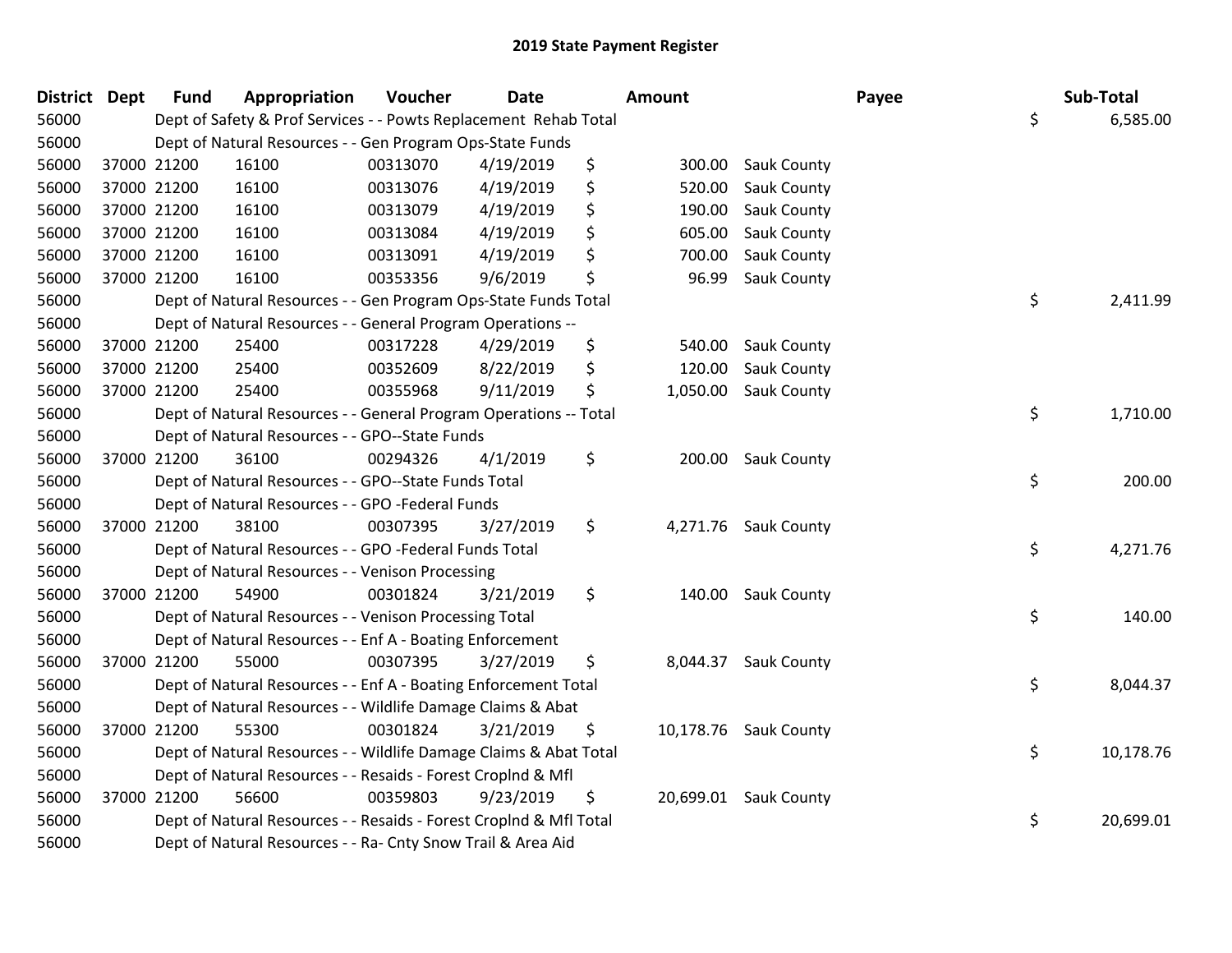| <b>District</b> | <b>Dept</b> | <b>Fund</b> | Appropriation                                                      | Voucher  | <b>Date</b>     | <b>Amount</b>    |                        | Payee | Sub-Total  |
|-----------------|-------------|-------------|--------------------------------------------------------------------|----------|-----------------|------------------|------------------------|-------|------------|
| 56000           | 37000 21200 |             | 57400                                                              | 00291664 | 1/16/2019       | \$<br>31,785.00  | Sauk County            |       |            |
| 56000           | 37000 21200 |             | 57400                                                              | 00292240 | 1/22/2019       | \$<br>31,785.00  | <b>Sauk County</b>     |       |            |
| 56000           | 37000 21200 |             | 57400                                                              | 00293740 | 1/30/2019       | \$<br>79,875.00  | Sauk County            |       |            |
| 56000           |             |             | Dept of Natural Resources - - Ra- Cnty Snow Trail & Area Aid Total |          |                 |                  |                        | \$    | 143,445.00 |
| 56000           |             |             | Dept of Natural Resources - - Ra- Snowmobile Trail Areas           |          |                 |                  |                        |       |            |
| 56000           |             | 37000 21200 | 57500                                                              | 00360495 | 10/7/2019       | \$<br>8,073.61   | <b>Sauk County</b>     |       |            |
| 56000           |             |             | Dept of Natural Resources - - Ra- Snowmobile Trail Areas Total     |          |                 |                  |                        | \$    | 8,073.61   |
| 56000           |             |             | Dept of Natural Resources - - Resaids - Pymt In Lieu Tax Fed       |          |                 |                  |                        |       |            |
| 56000           | 37000 21200 |             | 58400                                                              | 00364674 | $10/15/2019$ \$ | 180.00           | Sauk County            |       |            |
| 56000           |             |             | Dept of Natural Resources - - Resaids - Pymt In Lieu Tax Fed Total |          |                 |                  |                        | \$    | 180.00     |
| 56000           |             |             | Dept of Natural Resources - - Solid Waste Management - Closu       |          |                 |                  |                        |       |            |
| 56000           | 37000 21700 |             | 49400                                                              | 00313031 | 4/18/2019       | \$               | 275,159.00 Sauk County |       |            |
| 56000           |             |             | Dept of Natural Resources - - Solid Waste Management - Closu Total |          |                 |                  |                        | \$    | 275,159.00 |
| 56000           |             |             | Dept of Natural Resources - - Land Acquisition                     |          |                 |                  |                        |       |            |
| 56000           | 37000 36300 |             | <b>TA100</b>                                                       | 00306471 | 3/21/2019       | \$<br>17,688.00  | Sauk County            |       |            |
| 56000           | 37000 36300 |             | <b>TA100</b>                                                       | 00306472 | 3/21/2019       | \$<br>182,312.00 | Sauk County            |       |            |
| 56000           |             |             | Dept of Natural Resources - - Land Acquisition Total               |          |                 |                  |                        | \$    | 200,000.00 |
| 56000           |             |             | Dept of Natural Resources - - GPO - Sd Water Loan Prog, Fed        |          |                 |                  |                        |       |            |
| 56000           | 37000 57300 |             | 48200                                                              | 00299829 | 2/19/2019       | \$<br>6,192.50   | <b>Sauk County</b>     |       |            |
| 56000           | 37000 57300 |             | 48200                                                              | 00310976 | 4/30/2019       | \$<br>6,304.50   | Sauk County            |       |            |
| 56000           | 37000 57300 |             | 48200                                                              | 00329975 | 7/5/2019        | \$<br>6,304.50   | Sauk County            |       |            |
| 56000           | 37000 57300 |             | 48200                                                              | 00373558 | 11/27/2019      | \$<br>6,304.50   | Sauk County            |       |            |
| 56000           |             |             | Dept of Natural Resources - - GPO - Sd Water Loan Prog, Fed Total  |          |                 |                  |                        | \$    | 25,106.00  |
| 56000           |             |             | Department of Tourism - - Ab; Regranting Program                   |          |                 |                  |                        |       |            |
| 56000           | 38000 10000 |             | 30900                                                              | 00007587 | 6/3/2019        | \$<br>7,750.00   | Sauk County            |       |            |
| 56000           |             |             | Department of Tourism - - Ab; Regranting Program Total             |          |                 |                  |                        | \$    | 7,750.00   |
| 56000           |             |             | WI Dept of Transportation - - Eldly&Disa Co/Aid Sf                 |          |                 |                  |                        |       |            |
| 56000           | 39500 21100 |             | 16800                                                              | 00356671 | 2/28/2019       | \$<br>169,686.00 | Sauk County            |       |            |
| 56000           |             |             | WI Dept of Transportation - - Eldly&Disa Co/Aid Sf Total           |          |                 |                  |                        | \$    | 169,686.00 |
| 56000           |             |             | WI Dept of Transportation - - Eldly&Disa Aid Fd Fd                 |          |                 |                  |                        |       |            |
| 56000           | 39500 21100 |             | 18300                                                              | 00372958 | 4/18/2019       | \$<br>20,401.00  | <b>Sauk County</b>     |       |            |
| 56000           | 39500 21100 |             | 18300                                                              | 00418881 | 8/2/2019        | \$<br>31,791.00  | Sauk County            |       |            |
| 56000           | 39500 21100 |             | 18300                                                              | 00435520 | 9/18/2019       | \$<br>5,648.00   | Sauk County            |       |            |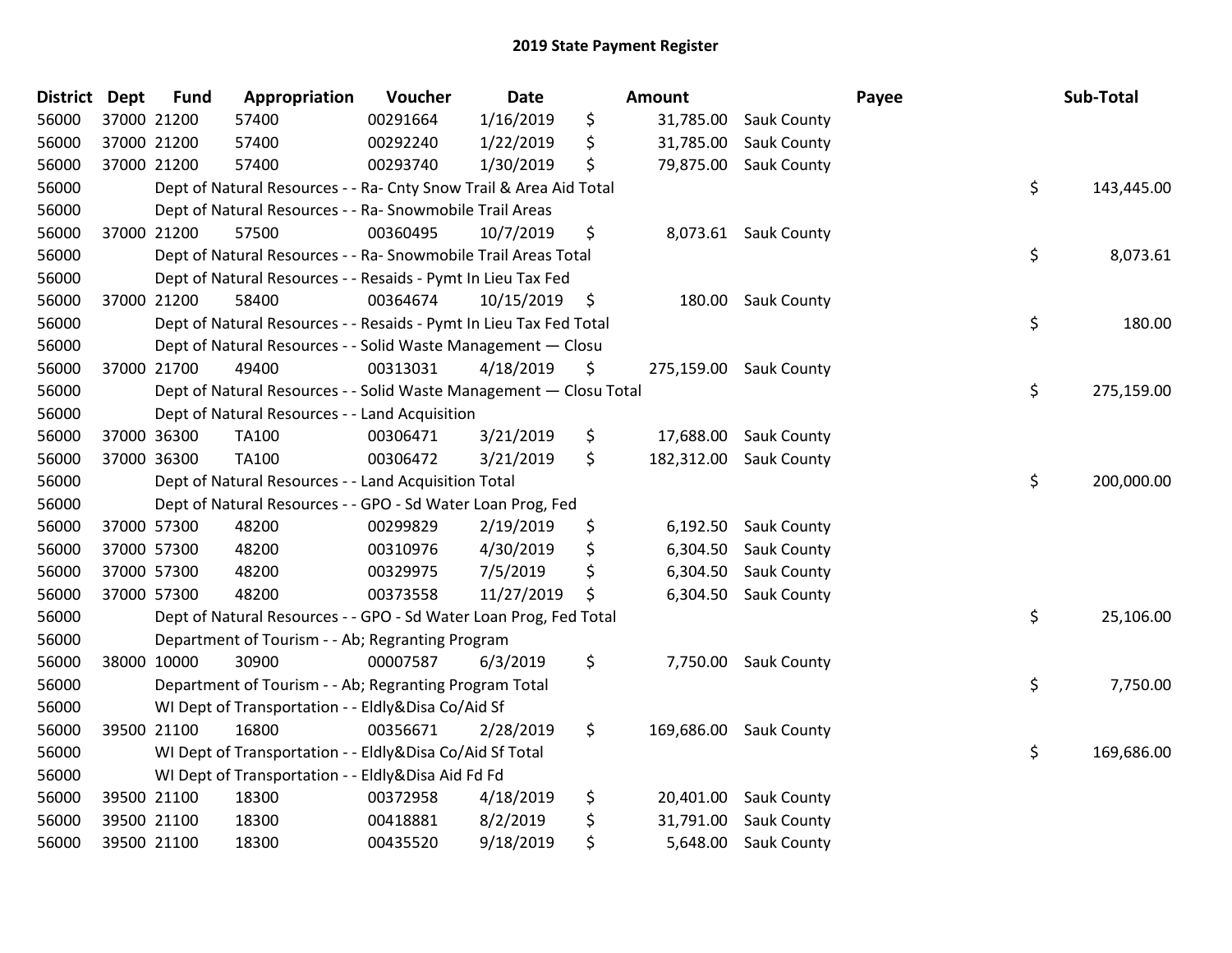| District Dept |             | <b>Fund</b> | Appropriation                                            | Voucher  | <b>Date</b> | Amount         |                        | Payee | Sub-Total        |
|---------------|-------------|-------------|----------------------------------------------------------|----------|-------------|----------------|------------------------|-------|------------------|
| 56000         | 39500 21100 |             | 18300                                                    | 00461569 | 11/14/2019  | \$             | 42,387.50 Sauk County  |       |                  |
| 56000         |             |             | WI Dept of Transportation - - Eldly&Disa Aid Fd Fd Total |          |             |                |                        |       | \$<br>100,227.50 |
| 56000         |             |             | WI Dept of Transportation - - Hwy Sfty Loc Aid Ffd       |          |             |                |                        |       |                  |
| 56000         | 39500 21100 |             | 18500                                                    | 00345328 | 1/25/2019   | \$<br>4,886.16 | Sauk County            |       |                  |
| 56000         | 39500 21100 |             | 18500                                                    | 00347703 | 1/31/2019   | \$<br>6,161.95 | Sauk County            |       |                  |
| 56000         | 39500 21100 |             | 18500                                                    | 00350279 | 2/7/2019    | \$<br>6,650.16 | Sauk County            |       |                  |
| 56000         | 39500 21100 |             | 18500                                                    | 00350281 | 2/7/2019    | \$<br>4,915.50 | Sauk County            |       |                  |
| 56000         | 39500 21100 |             | 18500                                                    | 00362346 | 3/27/2019   | \$<br>4,459.43 | Sauk County            |       |                  |
| 56000         | 39500 21100 |             | 18500                                                    | 00362348 | 3/27/2019   | \$<br>3,958.97 | Sauk County            |       |                  |
| 56000         | 39500 21100 |             | 18500                                                    | 00367728 | 4/8/2019    | \$<br>4,000.00 | Sauk County            |       |                  |
| 56000         | 39500 21100 |             | 18500                                                    | 00368858 | 4/5/2019    | \$<br>6,875.16 | Sauk County            |       |                  |
| 56000         | 39500 21100 |             | 18500                                                    | 00368861 | 4/5/2019    | \$<br>6,128.25 | <b>Sauk County</b>     |       |                  |
| 56000         | 39500 21100 |             | 18500                                                    | 00390267 | 6/6/2019    | \$<br>6,271.15 | <b>Sauk County</b>     |       |                  |
| 56000         | 39500 21100 |             | 18500                                                    | 00390269 | 6/6/2019    | \$<br>5,400.35 | <b>Sauk County</b>     |       |                  |
| 56000         | 39500 21100 |             | 18500                                                    | 00397155 | 7/3/2019    | \$<br>5,234.67 | <b>Sauk County</b>     |       |                  |
| 56000         | 39500 21100 |             | 18500                                                    | 00409183 | 7/5/2019    | \$<br>6,895.13 | Sauk County            |       |                  |
| 56000         | 39500 21100 |             | 18500                                                    | 00409587 | 7/5/2019    | \$<br>8,341.47 | Sauk County            |       |                  |
| 56000         | 39500 21100 |             | 18500                                                    | 00409593 | 7/5/2019    | \$<br>4,932.93 | Sauk County            |       |                  |
| 56000         | 39500 21100 |             | 18500                                                    | 00411994 | 7/16/2019   | \$<br>5,944.09 | Sauk County            |       |                  |
| 56000         | 39500 21100 |             | 18500                                                    | 00429713 | 9/3/2019    | \$<br>7,376.81 | Sauk County            |       |                  |
| 56000         | 39500 21100 |             | 18500                                                    | 00429717 | 9/3/2019    | \$             | 4,905.01 Sauk County   |       |                  |
| 56000         | 39500 21100 |             | 18500                                                    | 00429718 | 9/3/2019    | \$             | 6,944.82 Sauk County   |       |                  |
| 56000         | 39500 21100 |             | 18500                                                    | 00435021 | 9/17/2019   | \$             | 10,196.76 Sauk County  |       |                  |
| 56000         | 39500 21100 |             | 18500                                                    | 00435023 | 9/17/2019   | \$<br>4,045.61 | <b>Sauk County</b>     |       |                  |
| 56000         | 39500 21100 |             | 18500                                                    | 00435026 | 9/17/2019   | \$<br>9,101.24 | Sauk County            |       |                  |
| 56000         | 39500 21100 |             | 18500                                                    | 00435027 | 9/17/2019   | \$<br>685.12   | <b>Sauk County</b>     |       |                  |
| 56000         | 39500 21100 |             | 18500                                                    | 00469383 | 12/10/2019  | \$<br>3,737.76 | Sauk County            |       |                  |
| 56000         | 39500 21100 |             | 18500                                                    | 00469392 | 12/10/2019  | \$<br>3,736.35 | Sauk County            |       |                  |
| 56000         | 39500 21100 |             | 18500                                                    | 00472345 | 12/26/2019  | \$<br>2,897.32 | Sauk County            |       |                  |
| 56000         | 39500 21100 |             | 18500                                                    | 00472348 | 12/26/2019  | \$<br>3,469.45 | Sauk County            |       |                  |
| 56000         |             |             | WI Dept of Transportation - - Hwy Sfty Loc Aid Ffd Total |          |             |                |                        |       | \$<br>148,151.62 |
| 56000         |             |             | WI Dept of Transportation - - Trans Aids To Co.-Sf       |          |             |                |                        |       |                  |
| 56000         | 39500 21100 |             | 19000                                                    | 00335828 | 1/7/2019    | \$             | 350,955.53 Sauk County |       |                  |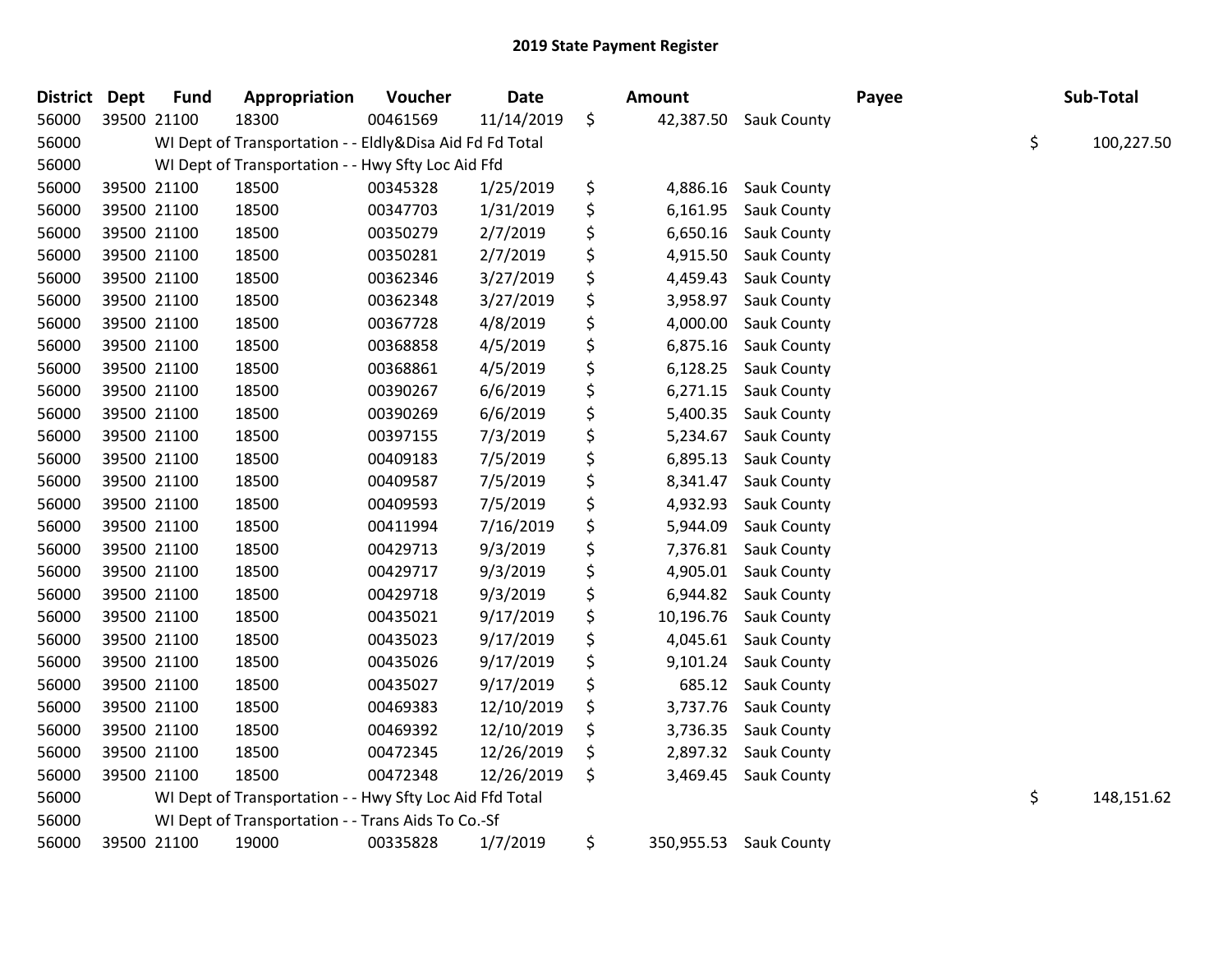| District Dept | <b>Fund</b> | Appropriation                                                      | Voucher  | <b>Date</b>   |     | Amount     |                        | Payee | Sub-Total          |
|---------------|-------------|--------------------------------------------------------------------|----------|---------------|-----|------------|------------------------|-------|--------------------|
| 56000         | 39500 21100 | 19000                                                              | 00401153 | 7/1/2019      | \$  | 701,911.06 | Sauk County            |       |                    |
| 56000         | 39500 21100 | 19000                                                              | 00443971 | 10/7/2019     | \$  |            | 350,955.53 Sauk County |       |                    |
| 56000         |             | WI Dept of Transportation - - Trans Aids To Co.-Sf Total           |          |               |     |            |                        |       | \$<br>1,403,822.12 |
| 56000         |             | WI Dept of Transportation - - Transportation Improvement, St       |          |               |     |            |                        |       |                    |
| 56000         | 39500 21100 | 22200                                                              | 00469902 | 12/10/2019 \$ |     | 13,920.10  | Sauk County            |       |                    |
| 56000         |             | WI Dept of Transportation - - Transportation Improvement, St Total |          |               |     |            |                        |       | \$<br>13,920.10    |
| 56000         |             | WI Dept of Transportation - - Hwy/Loc Brdg Imp Sfd                 |          |               |     |            |                        |       |                    |
| 56000         | 39500 21100 | 26500                                                              | 00356211 | 3/7/2019      | \$  | 17,591.67  | Sauk County            |       |                    |
| 56000         |             | WI Dept of Transportation - - Hwy/Loc Brdg Imp Sfd Total           |          |               |     |            |                        |       | \$<br>17,591.67    |
| 56000         |             | WI Dept of Transportation - - Loc Rd Imp Prg St Fd                 |          |               |     |            |                        |       |                    |
| 56000         | 39500 21100 | 27800                                                              | 00395858 | 6/20/2019     | \$  | 47,000.00  | Sauk County            |       |                    |
| 56000         | 39500 21100 | 27800                                                              | 00465340 | 11/29/2019    | \$  | 6,888.07   | Sauk County            |       |                    |
| 56000         | 39500 21100 | 27800                                                              | 00466604 | 11/29/2019    | \$. | 145,868.86 | Sauk County            |       |                    |
| 56000         |             | WI Dept of Transportation - - Loc Rd Imp Prg St Fd Total           |          |               |     |            |                        |       | \$<br>199,756.93   |
| 56000         |             | WI Dept of Transportation - - Hwy Mgmt & Opers Sf                  |          |               |     |            |                        |       |                    |
| 56000         | 39500 21100 | 36500                                                              | 00341420 | 1/11/2019     | \$  | 9,305.70   | Sauk County            |       |                    |
| 56000         | 39500 21100 | 36500                                                              | 00356196 | 2/28/2019     | \$  | 20,162.11  | Sauk County            |       |                    |
| 56000         | 39500 21100 | 36500                                                              | 00356211 | 3/7/2019      | \$  | 15,629.08  | Sauk County            |       |                    |
| 56000         | 39500 21100 | 36500                                                              | 00379421 | 5/7/2019      | \$  | 578.96     | Sauk County            |       |                    |
| 56000         | 39500 21100 | 36500                                                              | 00379450 | 5/7/2019      | \$  | 1,006.31   | Sauk County            |       |                    |
| 56000         | 39500 21100 | 36500                                                              | 00384431 | 5/21/2019     | \$  | 5,567.03   | Sauk County            |       |                    |
| 56000         | 39500 21100 | 36500                                                              | 00391142 | 6/7/2019      | \$  | 3,618.48   | Sauk County            |       |                    |
| 56000         | 39500 21100 | 36500                                                              | 00395941 | 6/20/2019     | \$  | 517.61     | Sauk County            |       |                    |
| 56000         | 39500 21100 | 36500                                                              | 00415996 | 7/25/2019     | \$  | 486.00     | Sauk County            |       |                    |
| 56000         | 39500 21100 | 36500                                                              | 00453869 | 10/28/2019    | \$  | 486.00     | Sauk County            |       |                    |
| 56000         | 39500 21100 | 36500                                                              | 00455161 | 10/30/2019    | \$  | 120.99     | Sauk County            |       |                    |
| 56000         | 39500 21100 | 36500                                                              | 00458859 | 11/7/2019     | \$  | 972.00     | Sauk County            |       |                    |
| 56000         | 39500 21100 | 36500                                                              | 00474800 | 12/26/2019    | \$  | 1,125.92   | Sauk County            |       |                    |
| 56000         |             | WI Dept of Transportation - - Hwy Mgmt & Opers Sf Total            |          |               |     |            |                        |       | \$<br>59,576.19    |
| 56000         |             | WI Dept of Transportation - - Routine Maint Sf                     |          |               |     |            |                        |       |                    |
| 56000         | 39500 21100 | 36800                                                              | 00341420 | 1/11/2019     | \$  | 122,202.28 | Sauk County            |       |                    |
| 56000         | 39500 21100 | 36800                                                              | 00356196 | 2/28/2019     | \$  | 201,070.00 | Sauk County            |       |                    |
| 56000         | 39500 21100 | 36800                                                              | 00356211 | 3/7/2019      | \$  | 242,537.52 | <b>Sauk County</b>     |       |                    |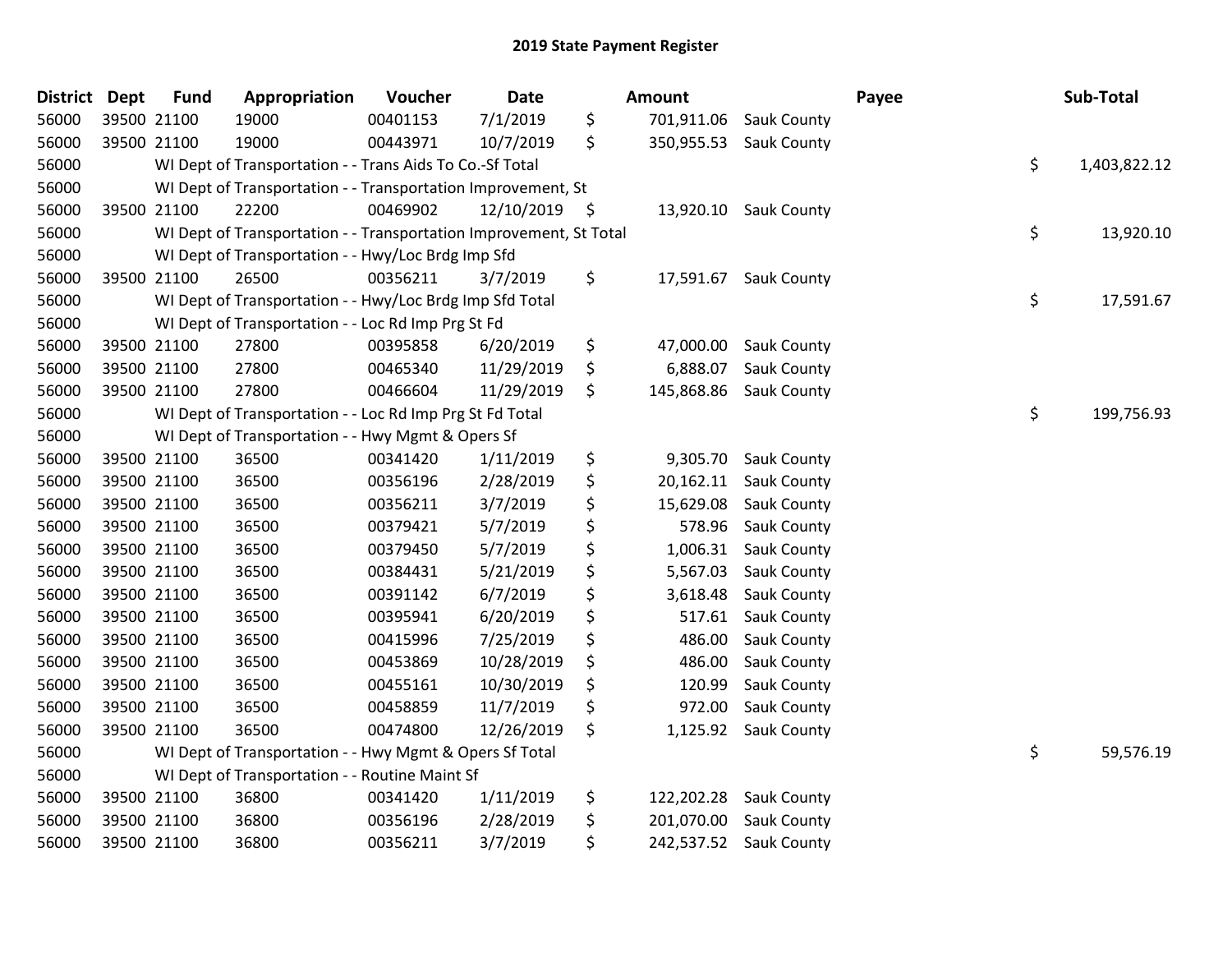| <b>District</b> | Dept        | <b>Fund</b> | Appropriation                                                | Voucher  | Date       | Amount           |                        | Payee | Sub-Total          |
|-----------------|-------------|-------------|--------------------------------------------------------------|----------|------------|------------------|------------------------|-------|--------------------|
| 56000           |             | 39500 21100 | 36800                                                        | 00361904 | 3/19/2019  | \$<br>115,552.07 | Sauk County            |       |                    |
| 56000           | 39500 21100 |             | 36800                                                        | 00379421 | 5/7/2019   | \$               | 361,978.31 Sauk County |       |                    |
| 56000           |             | 39500 21100 | 36800                                                        | 00379450 | 5/7/2019   | \$<br>495,444.88 | Sauk County            |       |                    |
| 56000           | 39500 21100 |             | 36800                                                        | 00384393 | 5/20/2019  | \$<br>10,708.16  | Sauk County            |       |                    |
| 56000           |             | 39500 21100 | 36800                                                        | 00391142 | 6/7/2019   | \$<br>261,654.20 | Sauk County            |       |                    |
| 56000           |             | 39500 21100 | 36800                                                        | 00395941 | 6/20/2019  | \$<br>165,310.50 | Sauk County            |       |                    |
| 56000           |             | 39500 21100 | 36800                                                        | 00415996 | 7/25/2019  | \$<br>120,391.39 | Sauk County            |       |                    |
| 56000           |             | 39500 21100 | 36800                                                        | 00438641 | 9/26/2019  | \$<br>53,782.77  | Sauk County            |       |                    |
| 56000           |             | 39500 21100 | 36800                                                        | 00440100 | 10/1/2019  | \$<br>860.33     | Sauk County            |       |                    |
| 56000           |             | 39500 21100 | 36800                                                        | 00453869 | 10/28/2019 | \$<br>221,862.61 | Sauk County            |       |                    |
| 56000           |             | 39500 21100 | 36800                                                        | 00455161 | 10/30/2019 | \$<br>198,187.77 | Sauk County            |       |                    |
| 56000           |             | 39500 21100 | 36800                                                        | 00458859 | 11/7/2019  | \$<br>111,702.68 | <b>Sauk County</b>     |       |                    |
| 56000           |             | 39500 21100 | 36800                                                        | 00468572 | 12/6/2019  | \$<br>349,946.02 | <b>Sauk County</b>     |       |                    |
| 56000           |             | 39500 21100 | 36800                                                        | 00474800 | 12/26/2019 | \$<br>172,758.38 | Sauk County            |       |                    |
| 56000           |             |             | WI Dept of Transportation - - Routine Maint Sf Total         |          |            |                  |                        |       | \$<br>3,205,949.87 |
| 56000           |             |             | WI Dept of Transportation - - Hwy Mgmt & Opers Lf            |          |            |                  |                        |       |                    |
| 56000           |             | 39500 21100 | 37500                                                        | 00468572 | 12/6/2019  | \$<br>300.07     | Sauk County            |       |                    |
| 56000           |             |             | WI Dept of Transportation - - Hwy Mgmt & Opers Lf Total      |          |            |                  |                        |       | \$<br>300.07       |
| 56000           |             |             | WI Dept of Transportation - - Veh Insp, Trf EnfSf            |          |            |                  |                        |       |                    |
| 56000           |             | 39500 21100 | 56400                                                        | 00358937 | 3/8/2019   | \$<br>103.58     | Sauk County            |       |                    |
| 56000           |             |             | WI Dept of Transportation - - Veh Insp, Trf Enf Sf Total     |          |            |                  |                        |       | \$<br>103.58       |
| 56000           |             |             | WI Dept of Transportation - - Transpor Safety Ff             |          |            |                  |                        |       |                    |
| 56000           |             | 39500 21100 | 58200                                                        | 00346704 | 2/15/2019  | \$<br>120.27     | <b>Sauk County</b>     |       |                    |
| 56000           |             |             | WI Dept of Transportation - - Transpor Safety Ff Total       |          |            |                  |                        |       | \$<br>120.27       |
| 56000           |             |             | Department of Corrections - - Corrections Contracts And Agre |          |            |                  |                        |       |                    |
| 56000           |             | 41000 10000 | 11400                                                        | 00257567 | 1/2/2019   | \$<br>15,649.92  | <b>Sauk County</b>     |       |                    |
| 56000           | 41000 10000 |             | 11400                                                        | 00263786 | 1/30/2019  | \$<br>45,850.86  | <b>Sauk County</b>     |       |                    |
| 56000           | 41000 10000 |             | 11400                                                        | 00265470 | 2/11/2019  | \$<br>13,390.72  | <b>Sauk County</b>     |       |                    |
| 56000           | 41000 10000 |             | 11400                                                        | 00268797 | 3/1/2019   | \$<br>47,703.42  | Sauk County            |       |                    |
| 56000           |             | 41000 10000 | 11400                                                        | 00271119 | 3/8/2019   | \$<br>14,124.26  | Sauk County            |       |                    |
| 56000           |             | 41000 10000 | 11400                                                        | 00275558 | 3/29/2019  | \$<br>43,226.40  | Sauk County            |       |                    |
| 56000           | 41000 10000 |             | 11400                                                        | 00277830 | 4/8/2019   | \$<br>12,170.94  | <b>Sauk County</b>     |       |                    |
| 56000           | 41000 10000 |             | 11400                                                        | 00281147 | 4/23/2019  | \$               | 15,798.22 Sauk County  |       |                    |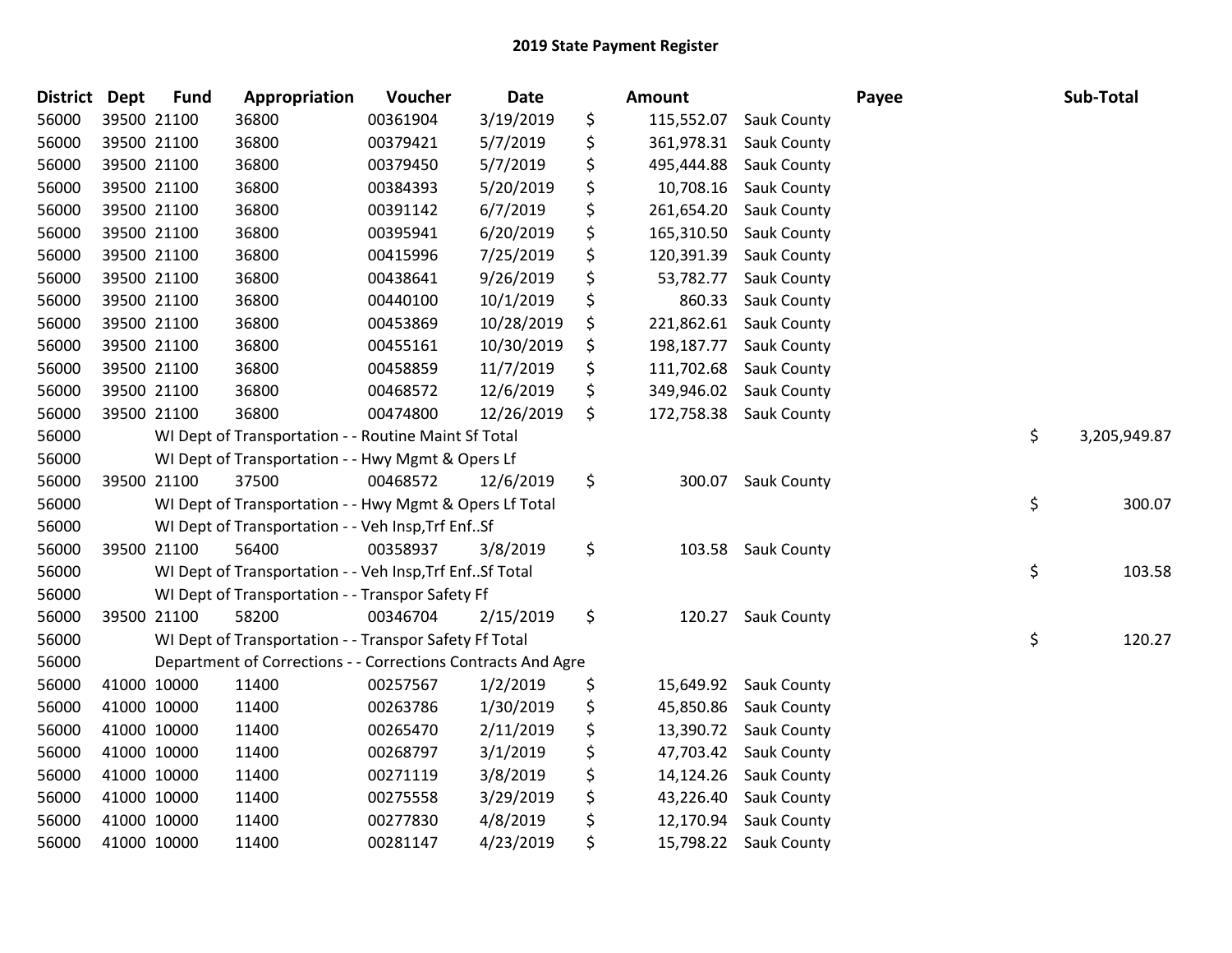| District | <b>Dept</b> | <b>Fund</b> | Appropriation                                                      | Voucher  | Date       | <b>Amount</b>    | Payee                                                                                                         | Sub-Total        |
|----------|-------------|-------------|--------------------------------------------------------------------|----------|------------|------------------|---------------------------------------------------------------------------------------------------------------|------------------|
| 56000    | 41000 10000 |             | 11400                                                              | 00281731 | 5/10/2019  | \$               | 46,725.68 Sauk County                                                                                         |                  |
| 56000    | 41000 10000 |             | 11400                                                              | 00289305 | 6/12/2019  | \$<br>42,763.26  | <b>Sauk County</b>                                                                                            |                  |
| 56000    | 41000 10000 |             | 11400                                                              | 00289579 | 6/4/2019   | \$               | 21,921.96 Sauk County                                                                                         |                  |
| 56000    | 41000 10000 |             | 11400                                                              | 00292484 | 7/5/2019   | \$<br>38,492.08  | <b>Sauk County</b>                                                                                            |                  |
| 56000    | 41000 10000 |             | 11400                                                              | 00295644 | 7/2/2019   | \$<br>13,122.30  | Sauk County                                                                                                   |                  |
| 56000    | 41000 10000 |             | 11400                                                              | 00298054 | 7/18/2019  | \$<br>35,147.18  | Sauk County                                                                                                   |                  |
| 56000    | 41000 10000 |             | 11400                                                              | 00298099 | 7/15/2019  | \$<br>9,159.88   | <b>Sauk County</b>                                                                                            |                  |
| 56000    | 41000 10000 |             | 11400                                                              | 00303729 | 8/15/2019  | \$<br>11,218.28  | <b>Sauk County</b>                                                                                            |                  |
| 56000    | 41000 10000 |             | 11400                                                              | 00307171 | 8/30/2019  | \$<br>36,433.68  | Sauk County                                                                                                   |                  |
| 56000    | 41000 10000 |             | 11400                                                              | 00311641 | 9/23/2019  | \$<br>37,205.58  | <b>Sauk County</b>                                                                                            |                  |
| 56000    | 41000 10000 |             | 11400                                                              | 00314065 | 10/2/2019  | \$<br>9,725.94   | Sauk County                                                                                                   |                  |
| 56000    | 41000 10000 |             | 11400                                                              | 00318425 | 10/22/2019 | \$               | 12,710.62 Sauk County                                                                                         |                  |
| 56000    | 41000 10000 |             | 11400                                                              | 00318715 | 10/25/2019 | \$               | 34,992.80 Sauk County                                                                                         |                  |
| 56000    | 41000 10000 |             | 11400                                                              | 00323829 | 11/22/2019 | \$<br>36,227.84  | <b>Sauk County</b>                                                                                            |                  |
| 56000    | 41000 10000 |             | 11400                                                              | 00324353 | 11/20/2019 | \$               | 10,951.92 Sauk County                                                                                         |                  |
| 56000    | 41000 10000 |             | 11400                                                              | 00329292 | 12/23/2019 | \$<br>34,581.12  | <b>Sauk County</b>                                                                                            |                  |
| 56000    | 41000 10000 |             | 11400                                                              | 00330748 | 12/20/2019 | \$               | 11,335.92 Sauk County                                                                                         |                  |
| 56000    | 41000 10000 |             | 11400                                                              | 00331112 | 12/23/2019 | \$               | 205.84 Sauk County                                                                                            |                  |
| 56000    |             |             | Department of Corrections - - Corrections Contracts And Agre Total |          |            |                  |                                                                                                               | \$<br>650,836.62 |
| 56000    |             |             |                                                                    |          |            |                  | Department of Corrections - - Reimbursing Counties For Probation, Extended Supervision And Parole Holds       |                  |
| 56000    | 41000 10000 |             | 11600                                                              | 00320921 | 11/4/2019  | \$               | 83,920.04 Sauk County                                                                                         |                  |
| 56000    |             |             |                                                                    |          |            |                  | Department of Corrections - - Reimbursing Counties For Probation, Extended Supervision And Parole Holds Total | \$<br>83,920.04  |
| 56000    |             |             | Department of Corrections - - Probation, Parole And Extended       |          |            |                  |                                                                                                               |                  |
| 56000    | 41000 10000 |             | 18700                                                              | 00320921 | 11/4/2019  | \$<br>35,199.96  | <b>Sauk County</b>                                                                                            |                  |
| 56000    |             |             | Department of Corrections - - Probation, Parole And Extended Total |          |            |                  |                                                                                                               | \$<br>35,199.96  |
| 56000    |             |             | Department of Health Services - - State/Federal Aids               |          |            |                  |                                                                                                               |                  |
| 56000    | 43500 10000 |             | 00000                                                              | 90906    | 1/2/2019   | \$<br>67,271.00  | <b>Sauk County</b>                                                                                            |                  |
| 56000    | 43500 10000 |             | 00000                                                              | 90907    | 2/1/2019   | \$<br>139,110.00 | <b>Sauk County</b>                                                                                            |                  |
| 56000    | 43500 10000 |             | 00000                                                              | 90909    | 3/1/2019   | \$<br>68,458.00  | Sauk County                                                                                                   |                  |
| 56000    | 43500 10000 |             | 00000                                                              | 90910    | 4/1/2019   | \$<br>748,899.00 | Sauk County                                                                                                   |                  |
| 56000    | 43500 10000 |             | 00000                                                              | 90911    | 5/1/2019   | \$<br>340,235.00 | Sauk County                                                                                                   |                  |
| 56000    | 43500 10000 |             | 00000                                                              | 90913    | 6/3/2019   | \$<br>208,265.00 | Sauk County                                                                                                   |                  |
| 56000    | 43500 10000 |             | 00000                                                              | 90914    | 6/17/2019  | \$<br>99,833.00  | <b>Sauk County</b>                                                                                            |                  |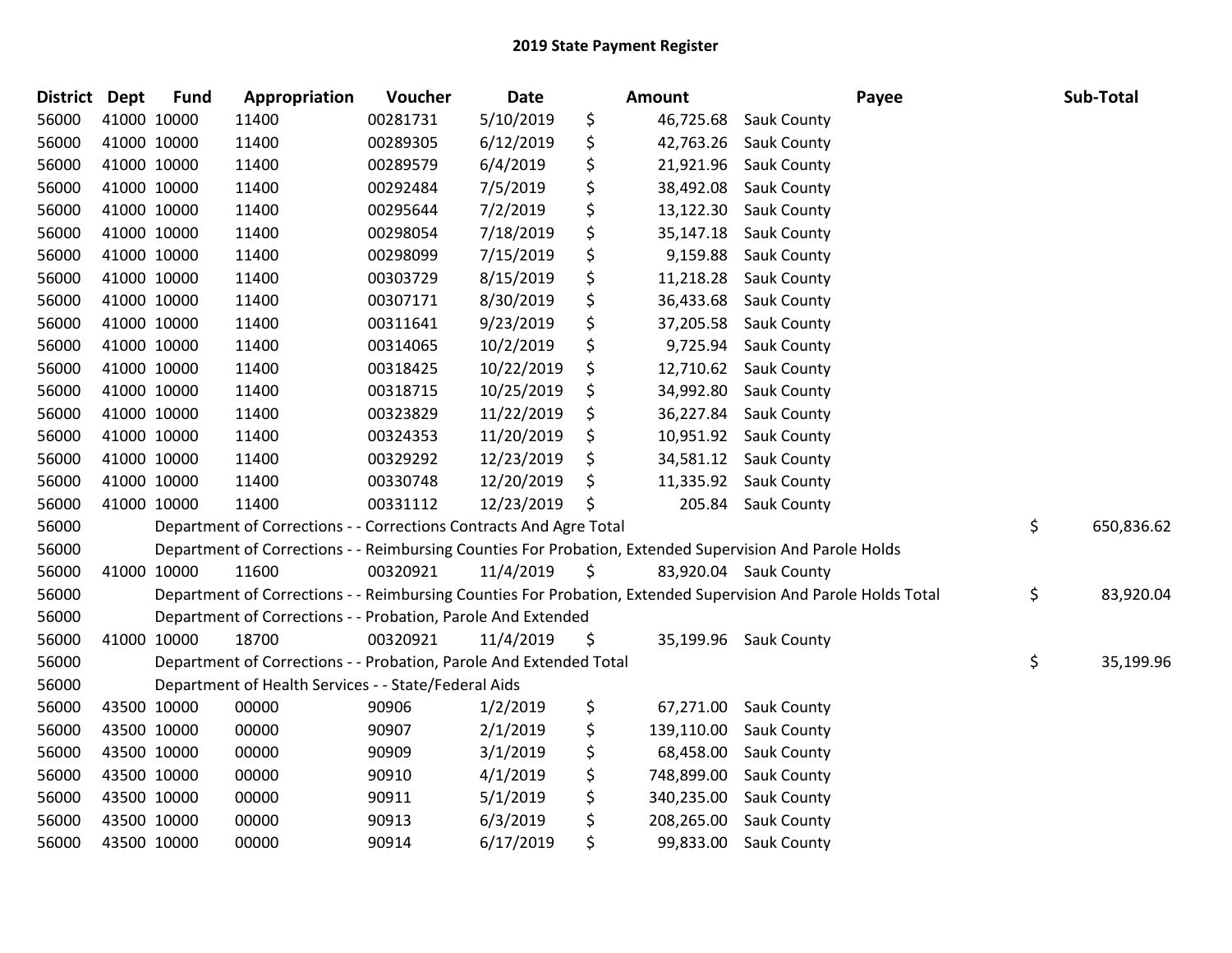| District Dept |             | <b>Fund</b> | Appropriation                                                          | <b>Voucher</b> | Date       | <b>Amount</b>      |                    | Payee | Sub-Total          |
|---------------|-------------|-------------|------------------------------------------------------------------------|----------------|------------|--------------------|--------------------|-------|--------------------|
| 56000         | 43500 10000 |             | 00000                                                                  | 92000          | 7/1/2019   | \$<br>1,586,748.00 | Sauk County        |       |                    |
| 56000         | 43500 10000 |             | 00000                                                                  | 92002          | 9/3/2019   | \$<br>180,072.00   | Sauk County        |       |                    |
| 56000         | 43500 10000 |             | 00000                                                                  | 92003          | 10/1/2019  | \$<br>150,095.00   | Sauk County        |       |                    |
| 56000         | 43500 10000 |             | 00000                                                                  | 92004          | 11/1/2019  | \$<br>130,890.00   | Sauk County        |       |                    |
| 56000         |             | 43500 10000 | 00000                                                                  | 92005          | 12/2/2019  | \$<br>90,975.00    | Sauk County        |       |                    |
| 56000         |             |             | Department of Health Services - - State/Federal Aids Total             |                |            |                    |                    |       | \$<br>3,810,851.00 |
| 56000         |             |             | Department of Health Services - - Public Health Dispensaries And       |                |            |                    |                    |       |                    |
| 56000         |             | 43500 10000 | 10700                                                                  | 00286958       | 6/14/2019  | \$<br>113.47       | Sauk County        |       |                    |
| 56000         | 43500 10000 |             | 10700                                                                  | 00293105       | 6/25/2019  | \$<br>221.02       | Sauk County        |       |                    |
| 56000         |             | 43500 10000 | 10700                                                                  | 00298182       | 7/24/2019  | \$<br>141.57       | Sauk County        |       |                    |
| 56000         | 43500 10000 |             | 10700                                                                  | 00298189       | 8/7/2019   | \$<br>160.28       | Sauk County        |       |                    |
| 56000         | 43500 10000 |             | 10700                                                                  | 00312797       | 9/27/2019  | \$<br>132.12       | <b>Sauk County</b> |       |                    |
| 56000         | 43500 10000 |             | 10700                                                                  | 00312886       | 9/27/2019  | \$<br>216.71       | Sauk County        |       |                    |
| 56000         | 43500 10000 |             | 10700                                                                  | 00317416       | 10/16/2019 | \$<br>189.54       | Sauk County        |       |                    |
| 56000         |             | 43500 10000 | 10700                                                                  | 00321712       | 11/15/2019 | \$<br>30.75        | Sauk County        |       |                    |
| 56000         | 43500 10000 |             | 10700                                                                  | 00321714       | 11/21/2019 | \$<br>151.15       | Sauk County        |       |                    |
| 56000         | 43500 10000 |             | 10700                                                                  | 00322738       | 11/21/2019 | \$<br>97.66        | <b>Sauk County</b> |       |                    |
| 56000         | 43500 10000 |             | 10700                                                                  | 00327248       | 12/4/2019  | \$<br>75.72        | Sauk County        |       |                    |
| 56000         |             |             | Department of Health Services - - Public Health Dispensaries And Total |                |            |                    |                    |       | \$<br>1,529.99     |
| 56000         |             |             | Department of Health Services - - Federal Wic Operations               |                |            |                    |                    |       |                    |
| 56000         |             | 43500 10000 | 14800                                                                  | 00254566       | 1/4/2019   | \$<br>200.00       | Sauk County        |       |                    |
| 56000         | 43500 10000 |             | 14800                                                                  | 00280908       | 5/10/2019  | \$<br>1,805.76     | <b>Sauk County</b> |       |                    |
| 56000         |             | 43500 10000 | 14800                                                                  | 00293298       | 6/27/2019  | \$<br>681.12       | Sauk County        |       |                    |
| 56000         | 43500 10000 |             | 14800                                                                  | 00302484       | 8/16/2019  | \$<br>644.16       | Sauk County        |       |                    |
| 56000         |             | 43500 10000 | 14800                                                                  | 00302485       | 8/16/2019  | \$<br>538.56       | Sauk County        |       |                    |
| 56000         | 43500 10000 |             | 14800                                                                  | 00310946       | 9/27/2019  | \$<br>644.16       | Sauk County        |       |                    |
| 56000         | 43500 10000 |             | 14800                                                                  | 00311077       | 9/20/2019  | \$<br>496.32       | <b>Sauk County</b> |       |                    |
| 56000         |             | 43500 10000 | 14800                                                                  | 00331038       | 12/20/2019 | \$<br>749.76       | Sauk County        |       |                    |
| 56000         | 43500 10000 |             | 14800                                                                  | 00331040       | 12/20/2019 | \$<br>770.88       | Sauk County        |       |                    |
| 56000         |             | 43500 10000 | 14800                                                                  | 00331044       | 12/20/2019 | \$<br>707.52       | Sauk County        |       |                    |
| 56000         |             |             | Department of Health Services - - Federal Wic Operations Total         |                |            |                    |                    |       | \$<br>7,238.24     |
| 56000         |             |             | Department of Health Services - - Federal Projects Operations          |                |            |                    |                    |       |                    |
| 56000         |             | 43500 10000 | 14900                                                                  | 00324598       | 11/29/2019 | \$<br>200.00       | <b>Sauk County</b> |       |                    |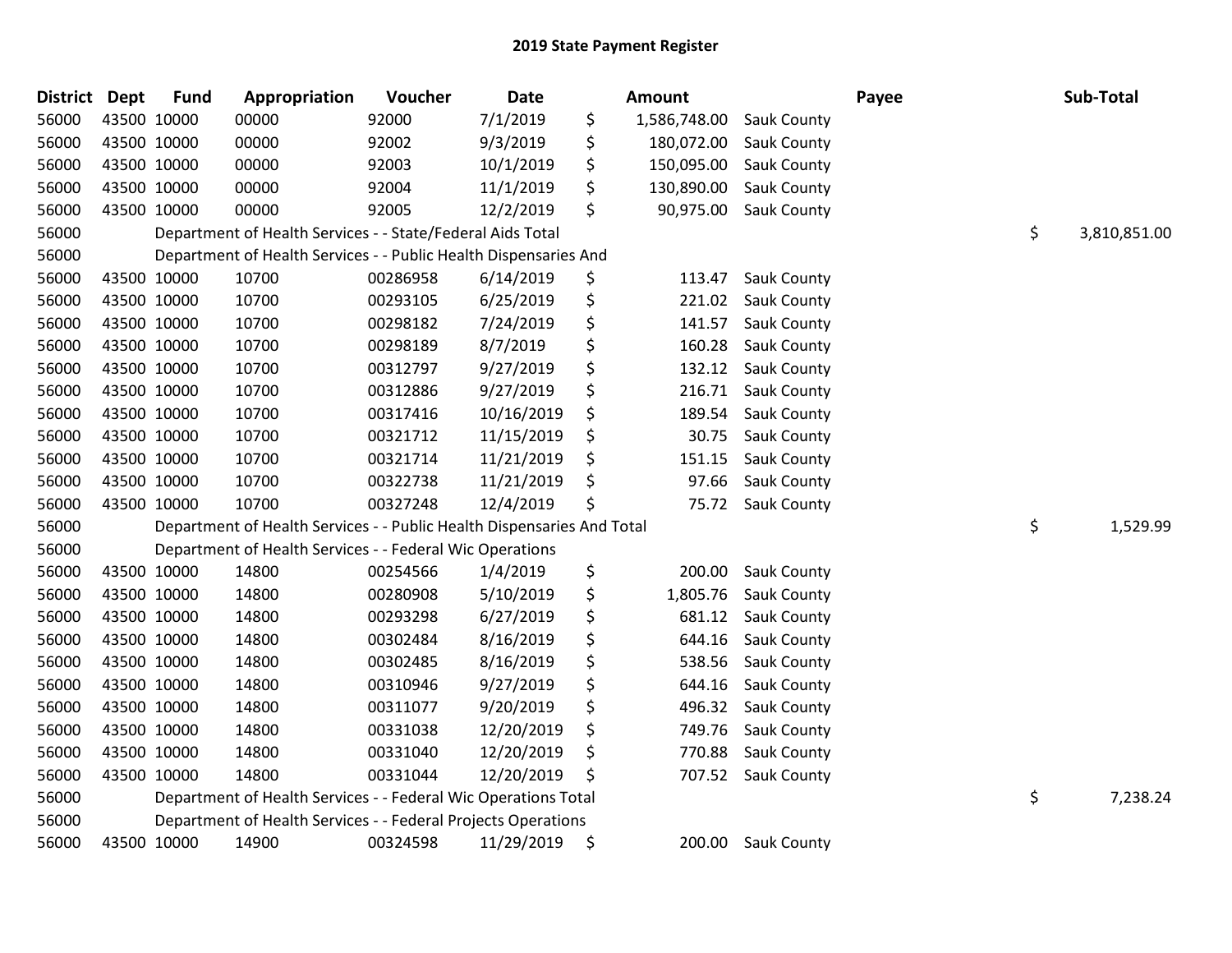| District Dept | <b>Fund</b> | Appropriation                                                          | Voucher  | <b>Date</b> | <b>Amount</b>   |                    | Payee | Sub-Total    |
|---------------|-------------|------------------------------------------------------------------------|----------|-------------|-----------------|--------------------|-------|--------------|
| 56000         |             | Department of Health Services - - Federal Projects Operations Total    |          |             |                 |                    |       | \$<br>200.00 |
| 56000         |             | Department of Health Services - - General Program Operations           |          |             |                 |                    |       |              |
| 56000         | 43500 10000 | 40100                                                                  | 00269772 | 3/13/2019   | \$<br>1.50      | <b>Sauk County</b> |       |              |
| 56000         | 43500 10000 | 40100                                                                  | 00290189 | 6/12/2019   | \$<br>1.50      | Sauk County        |       |              |
| 56000         | 43500 10000 | 40100                                                                  | 00293161 | 6/25/2019   | \$<br>1.50      | Sauk County        |       |              |
| 56000         | 43500 10000 | 40100                                                                  | 00299320 | 7/24/2019   | \$<br>1.00      | Sauk County        |       |              |
| 56000         | 43500 10000 | 40100                                                                  | 00299321 | 7/24/2019   | \$<br>15.00     | Sauk County        |       |              |
| 56000         | 43500 10000 | 40100                                                                  | 00317502 | 10/16/2019  | \$<br>1.50      | Sauk County        |       |              |
| 56000         | 43500 10000 | 40100                                                                  | 00321254 | 10/30/2019  | \$<br>1.00      | Sauk County        |       |              |
| 56000         | 43500 10000 | 40100                                                                  | 00321255 | 10/30/2019  | \$<br>15.00     | Sauk County        |       |              |
| 56000         | 43500 10000 | 40100                                                                  | 00329608 | 12/11/2019  | \$<br>1.00      | Sauk County        |       |              |
| 56000         | 43500 10000 | 40100                                                                  | 00329609 | 12/11/2019  | \$<br>15.00     | Sauk County        |       |              |
| 56000         |             | Department of Health Services - - General Program Operations Total     |          |             |                 |                    |       | \$<br>54.00  |
| 56000         |             | Department of Health Services - - Medical Assistance State Admin       |          |             |                 |                    |       |              |
| 56000         | 43500 10000 | 44000                                                                  | 00269772 | 3/13/2019   | \$<br>1.50      | Sauk County        |       |              |
| 56000         | 43500 10000 | 44000                                                                  | 00290189 | 6/12/2019   | \$<br>1.50      | Sauk County        |       |              |
| 56000         | 43500 10000 | 44000                                                                  | 00293161 | 6/25/2019   | \$<br>1.50      | Sauk County        |       |              |
| 56000         | 43500 10000 | 44000                                                                  | 00299320 | 7/24/2019   | \$<br>1.00      | Sauk County        |       |              |
| 56000         | 43500 10000 | 44000                                                                  | 00299321 | 7/24/2019   | \$<br>15.00     | Sauk County        |       |              |
| 56000         | 43500 10000 | 44000                                                                  | 00317502 | 10/16/2019  | \$<br>1.50      | Sauk County        |       |              |
| 56000         | 43500 10000 | 44000                                                                  | 00321254 | 10/30/2019  | \$<br>1.00      | Sauk County        |       |              |
| 56000         | 43500 10000 | 44000                                                                  | 00321255 | 10/30/2019  | \$<br>15.00     | Sauk County        |       |              |
| 56000         | 43500 10000 | 44000                                                                  | 00329608 | 12/11/2019  | \$<br>1.00      | Sauk County        |       |              |
| 56000         | 43500 10000 | 44000                                                                  | 00329609 | 12/11/2019  | \$<br>15.00     | Sauk County        |       |              |
| 56000         |             | Department of Health Services - - Medical Assistance State Admin Total |          |             |                 |                    |       | \$<br>54.00  |
| 56000         |             | Dept of Children and Families - - Fees For Administrative Servic       |          |             |                 |                    |       |              |
| 56000         | 43700 10000 | 23100                                                                  | 00049882 | 2/5/2019    | \$<br>40.00     | Sauk County        |       |              |
| 56000         | 43700 10000 | 23100                                                                  | 00054502 | 4/30/2019   | \$<br>90.00     | Sauk County        |       |              |
| 56000         | 43700 10000 | 23100                                                                  | 00058424 | 7/26/2019   | \$<br>60.00     | Sauk County        |       |              |
| 56000         | 43700 10000 | 23100                                                                  | 00062317 | 10/31/2019  | \$<br>65.00     | Sauk County        |       |              |
| 56000         |             | Dept of Children and Families - - Fees For Administrative Servic Total |          |             |                 |                    |       | \$<br>255.00 |
| 56000         |             | Dept of Children and Families - - General Aids                         |          |             |                 |                    |       |              |
| 56000         | 43700 10000 | 99000                                                                  | 00048553 | 1/7/2019    | \$<br>24,668.15 | <b>Sauk County</b> |       |              |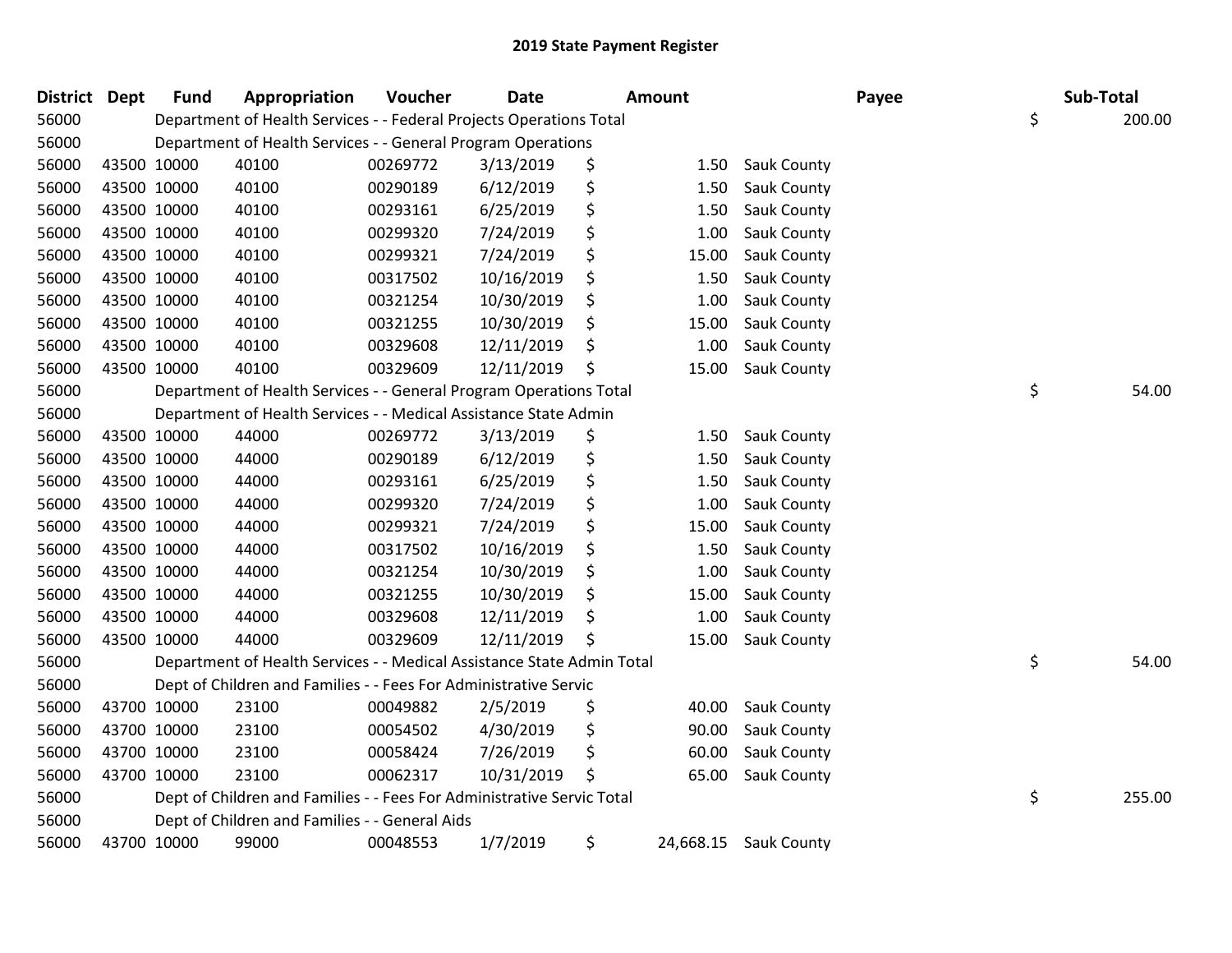| District Dept | <b>Fund</b> | Appropriation | Voucher  | <b>Date</b> | <b>Amount</b>    |                      | Payee | Sub-Total |
|---------------|-------------|---------------|----------|-------------|------------------|----------------------|-------|-----------|
| 56000         | 43700 10000 | 99000         | 00049440 | 2/1/2019    | \$<br>174,543.99 | <b>Sauk County</b>   |       |           |
| 56000         | 43700 10000 | 99000         | 00049507 | 2/5/2019    | \$<br>58,832.82  | <b>Sauk County</b>   |       |           |
| 56000         | 43700 10000 | 99000         | 00049677 | 2/5/2019    | \$<br>42.00      | <b>Sauk County</b>   |       |           |
| 56000         | 43700 10000 | 99000         | 00049749 | 2/5/2019    | \$<br>970.00     | Sauk County          |       |           |
| 56000         | 43700 10000 | 99000         | 00050973 | 3/6/2019    | \$<br>5,736.00   | Sauk County          |       |           |
| 56000         | 43700 10000 | 99000         | 00050974 | 3/5/2019    | \$<br>3,402.00   | Sauk County          |       |           |
| 56000         | 43700 10000 | 99000         | 00052158 | 3/29/2019   | \$<br>1,108.23   | Sauk County          |       |           |
| 56000         | 43700 10000 | 99000         | 00052202 | 4/1/2019    | \$<br>17,033.57  | Sauk County          |       |           |
| 56000         | 43700 10000 | 99000         | 00052904 | 4/5/2019    | \$<br>105,980.99 | Sauk County          |       |           |
| 56000         | 43700 10000 | 99000         | 00052905 | 4/5/2019    | \$<br>254,585.83 | Sauk County          |       |           |
| 56000         | 43700 10000 | 99000         | 00053641 | 4/23/2019   | \$<br>4,510.53   | Sauk County          |       |           |
| 56000         | 43700 10000 | 99000         | 00054027 | 4/30/2019   | \$<br>220,755.05 | Sauk County          |       |           |
| 56000         | 43700 10000 | 99000         | 00054693 | 5/6/2019    | \$<br>131,592.17 | <b>Sauk County</b>   |       |           |
| 56000         | 43700 10000 | 99000         | 00056128 | 6/5/2019    | \$<br>24,890.94  | <b>Sauk County</b>   |       |           |
| 56000         | 43700 10000 | 99000         | 00057264 | 7/1/2019    | \$<br>6,761.24   | Sauk County          |       |           |
| 56000         | 43700 10000 | 99000         | 00057391 | 7/5/2019    | \$<br>30,917.25  | Sauk County          |       |           |
| 56000         | 43700 10000 | 99000         | 00057857 | 7/16/2019   | \$<br>35,440.66  | Sauk County          |       |           |
| 56000         | 43700 10000 | 99000         | 00057858 | 7/16/2019   | \$<br>2,280.00   | <b>Sauk County</b>   |       |           |
| 56000         | 43700 10000 | 99000         | 00058499 | 7/30/2019   | \$<br>172,300.70 | Sauk County          |       |           |
| 56000         | 43700 10000 | 99000         | 00058718 | 8/6/2019    | \$<br>44,658.00  | Sauk County          |       |           |
| 56000         | 43700 10000 | 99000         | 00058806 | 8/5/2019    | \$<br>8,372.00   | Sauk County          |       |           |
| 56000         | 43700 10000 | 99000         | 00058807 | 8/5/2019    | \$<br>62,520.80  | Sauk County          |       |           |
| 56000         | 43700 10000 | 99000         | 00059927 | 9/5/2019    | \$<br>30,959.33  | <b>Sauk County</b>   |       |           |
| 56000         | 43700 10000 | 99000         | 00060372 | 9/18/2019   | \$<br>860,883.70 | Sauk County          |       |           |
| 56000         | 43700 10000 | 99000         | 00060810 | 9/27/2019   | \$<br>915.00     | Sauk County          |       |           |
| 56000         | 43700 10000 | 99000         | 00060811 | 9/27/2019   | \$<br>1,207.34   | Sauk County          |       |           |
| 56000         | 43700 10000 | 99000         | 00061189 | 10/7/2019   | \$<br>47,217.47  | Sauk County          |       |           |
| 56000         | 43700 10000 | 99000         | 00061998 | 10/30/2019  | \$<br>152,757.90 | <b>Sauk County</b>   |       |           |
| 56000         | 43700 10000 | 99000         | 00062413 | 11/5/2019   | \$<br>23,808.40  | Sauk County          |       |           |
| 56000         | 43700 10000 | 99000         | 00062572 | 11/8/2019   | \$<br>46,540.90  | Sauk County          |       |           |
| 56000         | 43700 10000 | 99000         | 00063377 | 11/27/2019  | \$               | 4,170.72 Sauk County |       |           |
| 56000         | 43700 10000 | 99000         | 00063579 | 12/5/2019   | \$<br>19,390.95  | Sauk County          |       |           |
| 56000         | 43700 10000 | 99000         | 00063658 | 12/5/2019   | \$<br>143.03     | <b>Sauk County</b>   |       |           |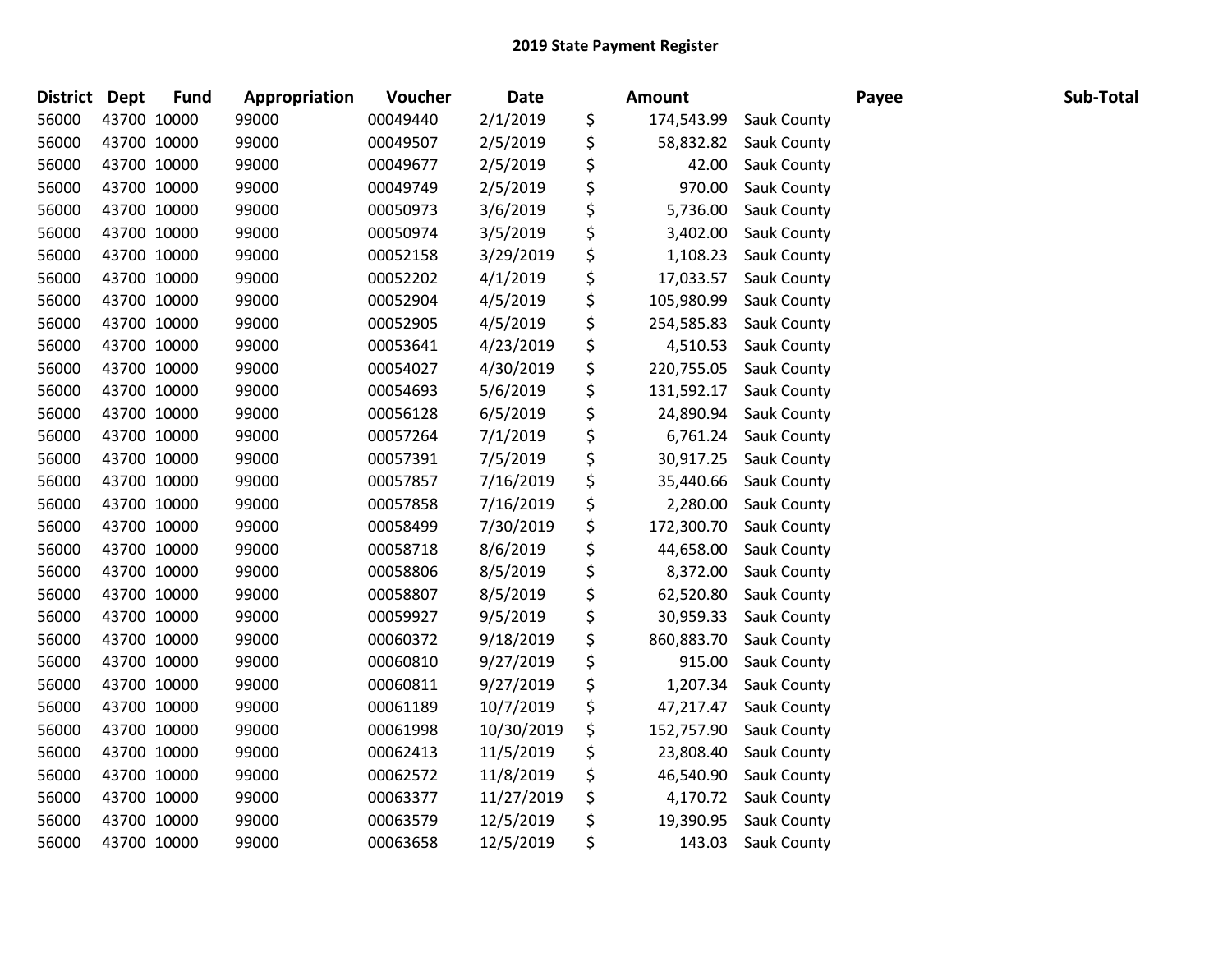| District Dept |             | <b>Fund</b> | Appropriation                                                         | Voucher  | Date       | Amount       |                    | Payee | Sub-Total    |
|---------------|-------------|-------------|-----------------------------------------------------------------------|----------|------------|--------------|--------------------|-------|--------------|
| 56000         |             |             | Dept of Children and Families - - General Aids Total                  |          |            |              |                    | \$    | 2,579,897.66 |
| 56000         |             |             | Dept of Workforce Development - - General Program Operations          |          |            |              |                    |       |              |
| 56000         | 44500 10000 |             | 10100                                                                 | 00242955 | 8/30/2019  | \$<br>41.40  | <b>Sauk County</b> |       |              |
| 56000         | 44500 10000 |             | 10100                                                                 | 00257770 | 11/21/2019 | \$<br>20.70  | Sauk County        |       |              |
| 56000         | 44500 10000 |             | 10100                                                                 | 00264012 | 12/18/2019 | \$<br>20.70  | Sauk County        |       |              |
| 56000         |             |             | Dept of Workforce Development - - General Program Operations Total    |          |            |              |                    | \$    | 82.80        |
| 56000         |             |             | Dept of Workforce Development - - Workforce Invest And Assist         |          |            |              |                    |       |              |
| 56000         | 44500 10000 |             | 14100                                                                 | 00242955 | 8/30/2019  | \$<br>615.72 | <b>Sauk County</b> |       |              |
| 56000         | 44500 10000 |             | 14100                                                                 | 00257770 | 11/21/2019 | \$<br>307.86 | Sauk County        |       |              |
| 56000         | 44500 10000 |             | 14100                                                                 | 00264012 | 12/18/2019 | \$<br>307.86 | Sauk County        |       |              |
| 56000         |             |             | Dept of Workforce Development - - Workforce Invest And Assist Total   |          |            |              |                    | \$    | 1,231.44     |
| 56000         |             |             | Dept of Workforce Development - - Ui Admin Fed                        |          |            |              |                    |       |              |
| 56000         | 44500 10000 |             | 15100                                                                 | 00204022 | 1/3/2019   | \$<br>25.00  | <b>Sauk County</b> |       |              |
| 56000         | 44500 10000 |             | 15100                                                                 | 00208762 | 2/4/2019   | \$<br>25.00  | Sauk County        |       |              |
| 56000         | 44500 10000 |             | 15100                                                                 | 00213462 | 3/4/2019   | \$<br>30.00  | Sauk County        |       |              |
| 56000         | 44500 10000 |             | 15100                                                                 | 00218394 | 4/2/2019   | \$<br>60.00  | Sauk County        |       |              |
| 56000         | 44500 10000 |             | 15100                                                                 | 00223352 | 5/2/2019   | \$<br>45.00  | Sauk County        |       |              |
| 56000         | 44500 10000 |             | 15100                                                                 | 00228639 | 6/4/2019   | \$<br>20.00  | Sauk County        |       |              |
| 56000         | 44500 10000 |             | 15100                                                                 | 00233324 | 7/2/2019   | \$<br>75.00  | Sauk County        |       |              |
| 56000         | 44500 10000 |             | 15100                                                                 | 00238694 | 8/2/2019   | \$<br>50.00  | Sauk County        |       |              |
| 56000         | 44500 10000 |             | 15100                                                                 | 00244399 | 9/4/2019   | \$<br>20.00  | Sauk County        |       |              |
| 56000         | 44500 10000 |             | 15100                                                                 | 00249236 | 10/2/2019  | \$<br>80.00  | Sauk County        |       |              |
| 56000         | 44500 10000 |             | 15100                                                                 | 00251552 | 10/15/2019 | \$<br>60.00  | Sauk County        |       |              |
| 56000         | 44500 10000 |             | 15100                                                                 | 00255623 | 11/4/2019  | \$<br>30.00  | Sauk County        |       |              |
| 56000         | 44500 10000 |             | 15100                                                                 | 00261184 | 12/3/2019  | \$<br>50.00  | Sauk County        |       |              |
| 56000         |             |             | Dept of Workforce Development - - Ui Admin Fed Total                  |          |            |              |                    | \$    | 570.00       |
| 56000         |             |             | Dept of Workforce Development - - Title Ib Operations State GPR       |          |            |              |                    |       |              |
| 56000         | 44500 10000 |             | 50200                                                                 | 00211380 | 2/19/2019  | \$<br>100.46 | Sauk County        |       |              |
| 56000         | 44500 10000 |             | 50200                                                                 | 00235352 | 7/15/2019  | \$<br>73.69  | Sauk County        |       |              |
| 56000         | 44500 10000 |             | 50200                                                                 | 00235356 | 7/15/2019  | \$<br>89.72  | <b>Sauk County</b> |       |              |
| 56000         | 44500 10000 |             | 50200                                                                 | 00253912 | 10/24/2019 | \$<br>72.70  | Sauk County        |       |              |
| 56000         |             |             | Dept of Workforce Development - - Title Ib Operations State GPR Total |          |            |              |                    | \$    | 336.57       |
| 56000         |             |             | Dept of Workforce Development - - Title Ib Operations Federal         |          |            |              |                    |       |              |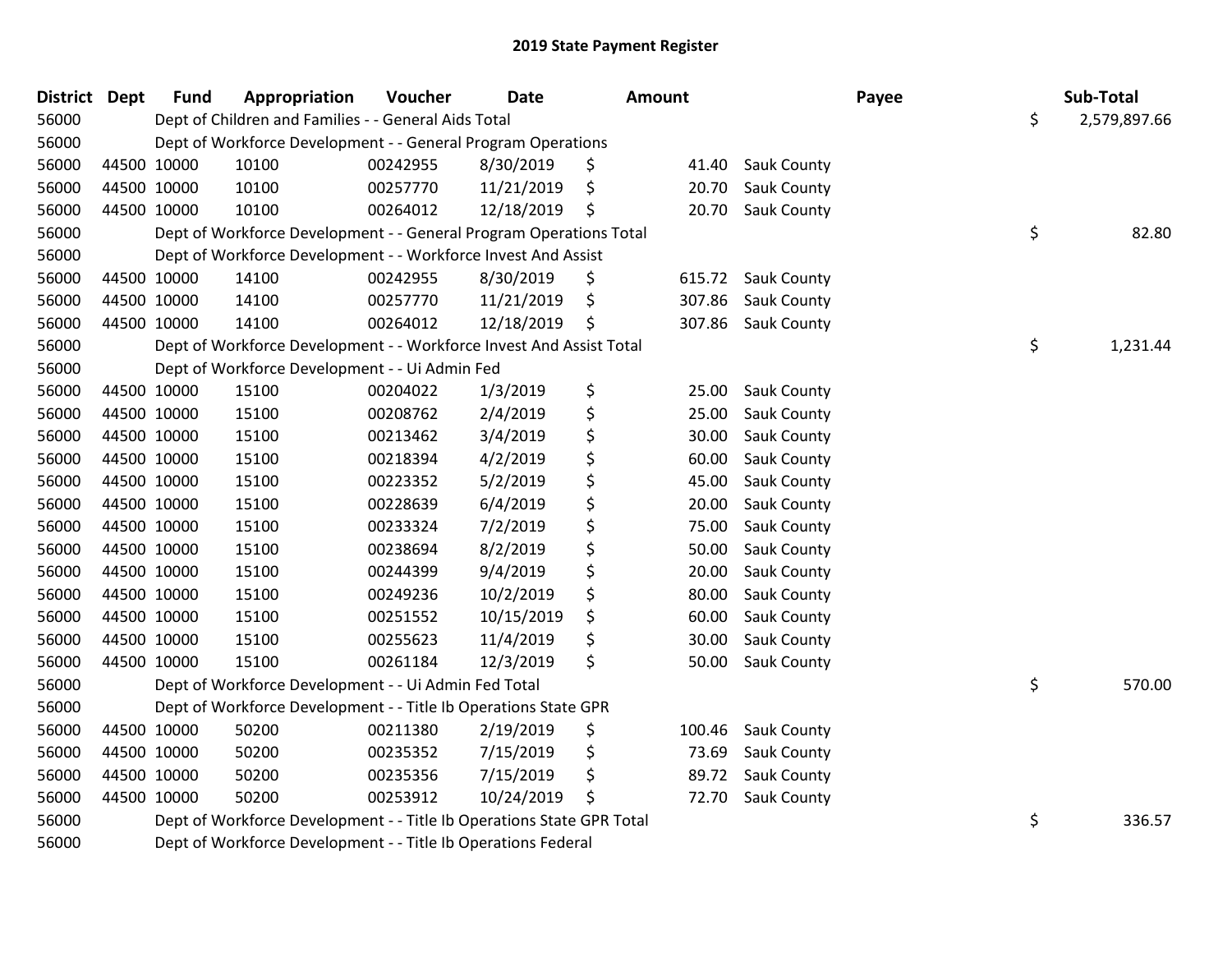| <b>District</b> | Dept        | <b>Fund</b> | Appropriation                                                       | Voucher  | Date       |    | Amount        |                    | Payee | Sub-Total       |
|-----------------|-------------|-------------|---------------------------------------------------------------------|----------|------------|----|---------------|--------------------|-------|-----------------|
| 56000           | 44500 10000 |             | 54100                                                               | 00207306 | 1/23/2019  | \$ | 1,052.43      | Sauk County        |       |                 |
| 56000           | 44500 10000 |             | 54100                                                               | 00211380 | 2/19/2019  | \$ | 371.19        | Sauk County        |       |                 |
| 56000           | 44500 10000 |             | 54100                                                               | 00211639 | 2/20/2019  | \$ | 1,052.43      | Sauk County        |       |                 |
| 56000           | 44500 10000 |             | 54100                                                               | 00215045 | 3/13/2019  | \$ | 1,052.43      | Sauk County        |       |                 |
| 56000           | 44500 10000 |             | 54100                                                               | 00221884 | 4/25/2019  | \$ | 1,052.43      | Sauk County        |       |                 |
| 56000           | 44500 10000 |             | 54100                                                               | 00226498 | 5/23/2019  | \$ | 1,052.43      | Sauk County        |       |                 |
| 56000           | 44500 10000 |             | 54100                                                               | 00234595 | 7/9/2019   | \$ | 1,084.00      | <b>Sauk County</b> |       |                 |
| 56000           | 44500 10000 |             | 54100                                                               | 00235352 | 7/15/2019  | \$ | 272.26        | Sauk County        |       |                 |
| 56000           | 44500 10000 |             | 54100                                                               | 00235356 | 7/15/2019  | \$ | 331.48        | Sauk County        |       |                 |
| 56000           | 44500 10000 |             | 54100                                                               | 00237545 | 7/25/2019  | \$ | 1,084.00      | Sauk County        |       |                 |
| 56000           | 44500 10000 |             | 54100                                                               | 00242955 | 8/30/2019  | \$ | 1,084.00      | Sauk County        |       |                 |
| 56000           | 44500 10000 |             | 54100                                                               | 00247769 | 9/25/2019  | \$ | 1,412.56      | Sauk County        |       |                 |
| 56000           | 44500 10000 |             | 54100                                                               | 00253104 | 10/22/2019 | \$ | 1,412.56      | Sauk County        |       |                 |
| 56000           | 44500 10000 |             | 54100                                                               | 00253912 | 10/24/2019 | \$ | 268.60        | Sauk County        |       |                 |
| 56000           | 44500 10000 |             | 54100                                                               | 00257770 | 11/21/2019 | S  | 1,084.00      | Sauk County        |       |                 |
| 56000           |             | 44500 10000 | 54100                                                               | 00264012 | 12/18/2019 | \$ | 1,084.00      | Sauk County        |       |                 |
| 56000           |             |             | Dept of Workforce Development - - Title Ib Operations Federal Total |          |            |    |               |                    |       | \$<br>14,750.80 |
| 56000           |             |             | Department of Justice - - Crime Laboratories, Dna                   |          |            |    |               |                    |       |                 |
| 56000           | 45500 10000 |             | 22100                                                               | 00068595 | 7/19/2019  | \$ | 3,990.00      | Sauk County        |       |                 |
| 56000           |             |             | Department of Justice - - Crime Laboratories, Dna Total             |          |            |    |               |                    |       | \$<br>3,990.00  |
| 56000           |             |             | Department of Justice - - Law Enforcement Train, Local              |          |            |    |               |                    |       |                 |
| 56000           |             | 45500 10000 | 23100                                                               | 00063528 | 4/29/2019  | \$ | 2,133.02      | <b>Sauk County</b> |       |                 |
| 56000           | 45500 10000 |             | 23100                                                               | 00074558 | 11/12/2019 | \$ | 16,320.00     | <b>Sauk County</b> |       |                 |
| 56000           |             |             | Department of Justice - - Law Enforcement Train, Local Total        |          |            |    |               |                    |       | \$<br>18,453.02 |
| 56000           |             |             | Department of Justice - - Inter And Intra-Agency Assist             |          |            |    |               |                    |       |                 |
| 56000           |             | 45500 10000 | 23300                                                               | 00060889 | 3/4/2019   | \$ | 7,587.91      | Sauk County        |       |                 |
| 56000           | 45500 10000 |             | 23300                                                               | 00063319 | 4/17/2019  | \$ | 1,621.41      | Sauk County        |       |                 |
| 56000           | 45500 10000 |             | 23300                                                               | 00066855 | 6/24/2019  | \$ | 7,260.17      | Sauk County        |       |                 |
| 56000           | 45500 10000 |             | 23300                                                               | 00067918 | 7/9/2019   | \$ | $\frac{1}{2}$ | Sauk County        |       |                 |
| 56000           | 45500 10000 |             | 23300                                                               | 00068483 | 7/19/2019  | \$ | 50.00         | Sauk County        |       |                 |
| 56000           | 45500 10000 |             | 23300                                                               | 00069892 | 8/12/2019  | \$ | 977.73        | Sauk County        |       |                 |
| 56000           | 45500 10000 |             | 23300                                                               | 00070628 | 8/29/2019  | \$ | 1,500.39      | Sauk County        |       |                 |
| 56000           | 45500 10000 |             | 23300                                                               | 00072054 | 9/30/2019  | \$ | 7,978.40      | Sauk County        |       |                 |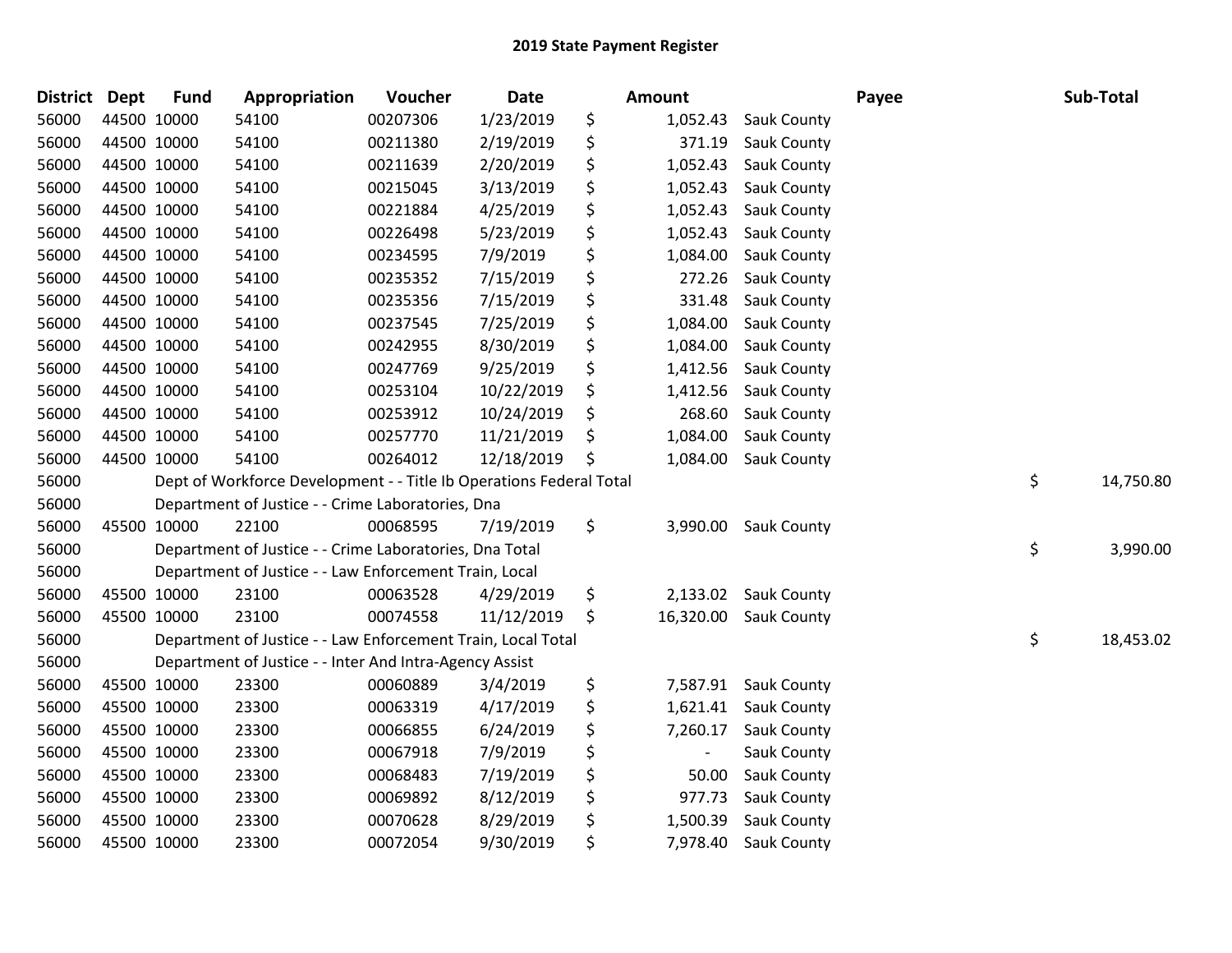| District Dept |             | <b>Fund</b> | Appropriation                                                 | Voucher  | <b>Date</b> | <b>Amount</b>   |             | Payee | Sub-Total        |
|---------------|-------------|-------------|---------------------------------------------------------------|----------|-------------|-----------------|-------------|-------|------------------|
| 56000         |             |             | Department of Justice - - Inter And Intra-Agency Assist Total |          |             |                 |             |       | \$<br>26,976.01  |
| 56000         |             |             | Department of Justice - - Federal Aid, State Operations       |          |             |                 |             |       |                  |
| 56000         |             | 45500 10000 | 24100                                                         | 00057893 | 1/7/2019    | \$<br>259.19    | Sauk County |       |                  |
| 56000         |             |             | Department of Justice - - Federal Aid, State Operations Total |          |             |                 |             |       | \$<br>259.19     |
| 56000         |             |             | Department of Justice - - Federal Aid, Local Assistance       |          |             |                 |             |       |                  |
| 56000         |             | 45500 10000 | 25100                                                         | 00059671 | 2/19/2019   | \$<br>271.54    | Sauk County |       |                  |
| 56000         |             | 45500 10000 | 25100                                                         | 00061846 | 3/21/2019   | \$<br>1,564.84  | Sauk County |       |                  |
| 56000         | 45500 10000 |             | 25100                                                         | 00070967 | 9/17/2019   | \$<br>24,840.00 | Sauk County |       |                  |
| 56000         | 45500 10000 |             | 25100                                                         | 00076578 | 12/23/2019  | \$<br>816.51    | Sauk County |       |                  |
| 56000         |             |             | Department of Justice - - Federal Aid, Local Assistance Total |          |             |                 |             |       | \$<br>27,492.89  |
| 56000         |             |             | Department of Justice - - County-Tribal Programs, Local       |          |             |                 |             |       |                  |
| 56000         |             | 45500 10000 | 26300                                                         | 00058256 | 1/15/2019   | \$<br>25,672.00 | Sauk County |       |                  |
| 56000         |             |             | Department of Justice - - County-Tribal Programs, Local Total |          |             |                 |             |       | \$<br>25,672.00  |
| 56000         |             |             | Department of Justice - - Alt Prosecution Alcohol Drugs       |          |             |                 |             |       |                  |
| 56000         |             | 45500 10000 | 27100                                                         | 00060080 | 2/25/2019   | \$<br>18,898.02 | Sauk County |       |                  |
| 56000         |             | 45500 10000 | 27100                                                         | 00064393 | 5/10/2019   | \$<br>24,200.54 | Sauk County |       |                  |
| 56000         |             | 45500 10000 | 27100                                                         | 00070034 | 8/15/2019   | \$<br>36,195.08 | Sauk County |       |                  |
| 56000         | 45500 10000 |             | 27100                                                         | 00076833 | 12/23/2019  | \$<br>23,470.81 | Sauk County |       |                  |
| 56000         |             |             | Department of Justice - - Alt Prosecution Alcohol Drugs Total |          |             |                 |             |       | \$<br>102,764.45 |
| 56000         |             |             | Department of Justice - - Diversion Pilot Program             |          |             |                 |             |       |                  |
| 56000         |             | 45500 10000 | 28900                                                         | 00060143 | 2/25/2019   | \$<br>34,147.76 | Sauk County |       |                  |
| 56000         |             | 45500 10000 | 28900                                                         | 00065369 | 5/24/2019   | \$<br>20,495.01 | Sauk County |       |                  |
| 56000         | 45500 10000 |             | 28900                                                         | 00066611 | 6/17/2019   | \$<br>23,147.70 | Sauk County |       |                  |
| 56000         |             | 45500 10000 | 28900                                                         | 00071736 | 9/25/2019   | \$<br>15,418.92 | Sauk County |       |                  |
| 56000         |             | 45500 10000 | 28900                                                         | 00077287 | 12/23/2019  | \$<br>16,977.95 | Sauk County |       |                  |
| 56000         |             |             | Department of Justice - - Diversion Pilot Program Total       |          |             |                 |             |       | \$<br>110,187.34 |
| 56000         |             |             | Department of Justice - - Crime Victim Witness Assist         |          |             |                 |             |       |                  |
| 56000         |             | 45500 10000 | 53200                                                         | 00060594 | 2/27/2019   | \$<br>37,949.38 | Sauk County |       |                  |
| 56000         |             | 45500 10000 | 53200                                                         | 00068358 | 7/17/2019   | \$<br>66,568.20 | Sauk County |       |                  |
| 56000         |             |             | Department of Justice - - Crime Victim Witness Assist Total   |          |             |                 |             |       | \$<br>104,517.58 |
| 56000         |             |             | Department of Military Affairs - - Disaster Recovery Aid      |          |             |                 |             |       |                  |
| 56000         |             | 46500 10000 | 30500                                                         | 00056013 | 2/5/2019    | \$<br>357.14    | Sauk County |       |                  |
| 56000         |             | 46500 10000 | 30500                                                         | 00061454 | 6/4/2019    | \$<br>928.57    | Sauk County |       |                  |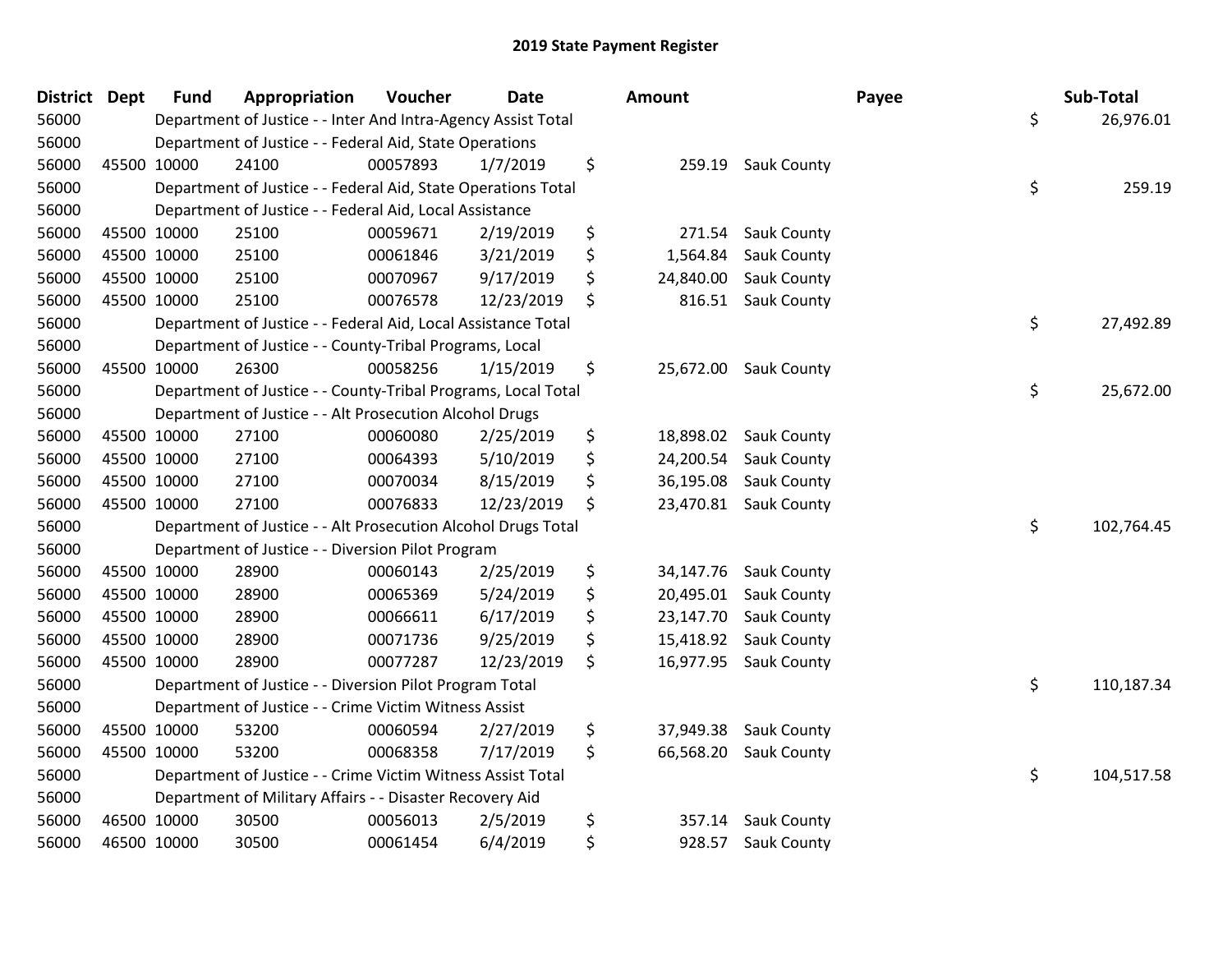| <b>District</b> | <b>Dept</b> | <b>Fund</b> | Appropriation                                                           | Voucher  | <b>Date</b>   | <b>Amount</b>   |                      | Payee | Sub-Total |
|-----------------|-------------|-------------|-------------------------------------------------------------------------|----------|---------------|-----------------|----------------------|-------|-----------|
| 56000           |             | 46500 10000 | 30500                                                                   | 00061844 | 6/6/2019      | \$<br>1,250.58  | <b>Sauk County</b>   |       |           |
| 56000           |             | 46500 10000 | 30500                                                                   | 00063569 | 7/8/2019      | \$<br>695.14    | Sauk County          |       |           |
| 56000           |             |             | Department of Military Affairs - - Disaster Recovery Aid Total          |          |               |                 |                      | \$    | 3,231.43  |
| 56000           |             |             | Department of Military Affairs - - Mobile Field Force Grants            |          |               |                 |                      |       |           |
| 56000           |             | 46500 10000 | 31200                                                                   | 00055445 | 1/25/2019     | \$<br>5,905.90  | <b>Sauk County</b>   |       |           |
| 56000           |             | 46500 10000 | 31200                                                                   | 00060863 | 5/21/2019     | \$<br>503.00    | Sauk County          |       |           |
| 56000           |             |             | Department of Military Affairs - - Mobile Field Force Grants Total      |          |               |                 |                      | \$    | 6,408.90  |
| 56000           |             |             | Department of Military Affairs - - Federal Aid, Local Assistance        |          |               |                 |                      |       |           |
| 56000           |             | 46500 10000 | 34200                                                                   | 00055565 | 1/31/2019     | \$<br>25,264.35 | <b>Sauk County</b>   |       |           |
| 56000           |             | 46500 10000 | 34200                                                                   | 00056013 | 2/5/2019      | \$<br>2,142.86  | Sauk County          |       |           |
| 56000           |             | 46500 10000 | 34200                                                                   | 00061454 | 6/4/2019      | \$<br>5,571.43  | Sauk County          |       |           |
| 56000           |             | 46500 10000 | 34200                                                                   | 00061844 | 6/6/2019      | \$<br>7,503.48  | Sauk County          |       |           |
| 56000           |             | 46500 10000 | 34200                                                                   | 00063569 | 7/8/2019      | \$<br>4,170.80  | Sauk County          |       |           |
| 56000           |             | 46500 10000 | 34200                                                                   | 00066873 | 9/16/2019     | \$<br>684.22    | Sauk County          |       |           |
| 56000           |             |             | Department of Military Affairs - - Federal Aid, Local Assistance Total  |          |               |                 |                      | \$    | 45,337.14 |
| 56000           |             |             | Department of Military Affairs - - St Emerg Response Bd Grant Pif       |          |               |                 |                      |       |           |
| 56000           |             | 46500 27200 | 36400                                                                   | 00055499 | 1/31/2019     | \$<br>9,586.99  | Sauk County          |       |           |
| 56000           |             |             | Department of Military Affairs - - St Emerg Response Bd Grant Pif Total |          |               |                 |                      | \$    | 9,586.99  |
| 56000           |             |             | Department of Veterans Affairs - - Grants To Counties                   |          |               |                 |                      |       |           |
| 56000           |             | 48500 15200 | 12700                                                                   | 00060718 | 2/22/2019     | \$<br>1,150.00  | Sauk County          |       |           |
| 56000           |             |             | Department of Veterans Affairs - - Grants To Counties Total             |          |               |                 |                      | \$    | 1,150.00  |
| 56000           |             |             | Department of Veterans Affairs - - County Grants                        |          |               |                 |                      |       |           |
| 56000           |             | 48500 58200 | 26700                                                                   | 00060718 | 2/22/2019     | \$              | 5,175.00 Sauk County |       |           |
| 56000           |             |             | Department of Veterans Affairs - - County Grants Total                  |          |               |                 |                      | \$    | 5,175.00  |
| 56000           |             |             | Department of Veterans Affairs - - Veterans Transportation Grant        |          |               |                 |                      |       |           |
| 56000           |             | 48500 58200 | 28000                                                                   | 00074105 | 12/10/2019 \$ | 1,701.97        | <b>Sauk County</b>   |       |           |
| 56000           |             |             | Department of Veterans Affairs - - Veterans Transportation Grant Total  |          |               |                 |                      | \$    | 1,701.97  |
| 56000           |             |             | Department of Veterans Affairs - - County Grants                        |          |               |                 |                      |       |           |
| 56000           |             | 48500 58300 | 37000                                                                   | 00060718 | 2/22/2019     | \$<br>5,175.00  | <b>Sauk County</b>   |       |           |
| 56000           |             |             | Department of Veterans Affairs - - County Grants Total                  |          |               |                 |                      | \$    | 5,175.00  |
| 56000           |             |             | Department of Administration - - Gifts, Grants And Bequests             |          |               |                 |                      |       |           |
| 56000           |             | 50500 10000 | 13100                                                                   | 00106559 | 8/7/2019      | \$<br>1,871.25  | <b>Sauk County</b>   |       |           |
| 56000           |             |             | Department of Administration - - Gifts, Grants And Bequests Total       |          |               |                 |                      | \$    | 1,871.25  |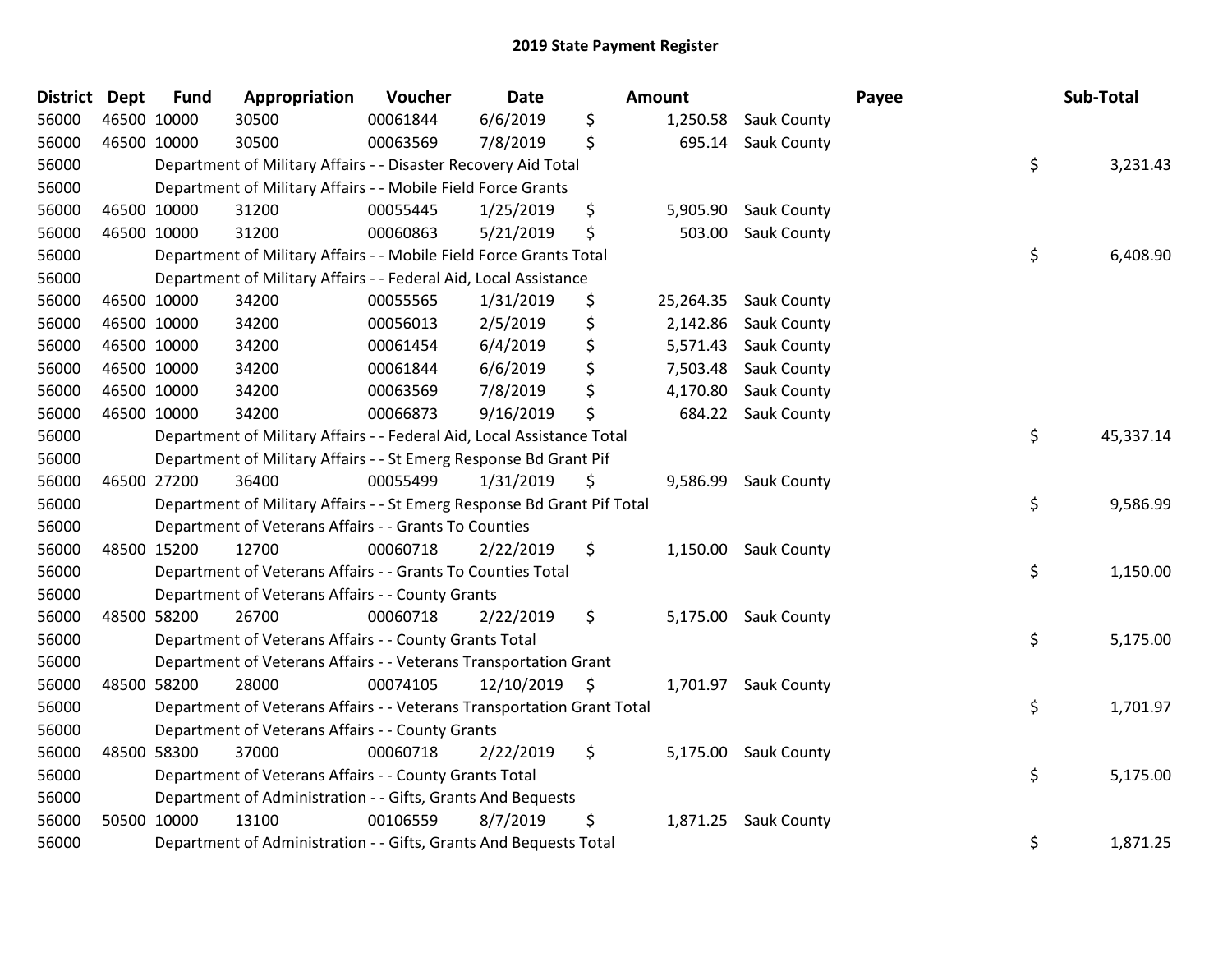| District Dept | <b>Fund</b> | Appropriation                                                         | Voucher  | <b>Date</b> | Amount          |                      | Payee | Sub-Total       |
|---------------|-------------|-----------------------------------------------------------------------|----------|-------------|-----------------|----------------------|-------|-----------------|
| 56000         |             | Department of Administration - - Federal Aid, Local Assistance        |          |             |                 |                      |       |                 |
| 56000         | 50500 10000 | 15500                                                                 | 00096012 | 1/29/2019   | \$              | 7,558.61 Sauk County |       |                 |
| 56000         | 50500 10000 | 15500                                                                 | 00098890 | 3/15/2019   | \$<br>4,726.82  | Sauk County          |       |                 |
| 56000         | 50500 10000 | 15500                                                                 | 00099625 | 3/29/2019   | \$<br>4,267.63  | Sauk County          |       |                 |
| 56000         | 50500 10000 | 15500                                                                 | 00100681 | 4/16/2019   | \$<br>6,391.26  | Sauk County          |       |                 |
| 56000         | 50500 10000 | 15500                                                                 | 00103211 | 5/29/2019   | \$<br>8,660.89  | Sauk County          |       |                 |
| 56000         | 50500 10000 | 15500                                                                 | 00104175 | 6/17/2019   | \$<br>8,753.76  | Sauk County          |       |                 |
| 56000         | 50500 10000 | 15500                                                                 | 00106476 | 7/30/2019   | \$<br>3,141.45  | Sauk County          |       |                 |
| 56000         | 50500 10000 | 15500                                                                 | 00107943 | 8/30/2019   | \$<br>1,518.34  | Sauk County          |       |                 |
| 56000         | 50500 10000 | 15500                                                                 | 00110776 | 10/16/2019  | \$<br>2,360.85  | Sauk County          |       |                 |
| 56000         | 50500 10000 | 15500                                                                 | 00111599 | 10/29/2019  | \$<br>7,378.21  | Sauk County          |       |                 |
| 56000         | 50500 10000 | 15500                                                                 | 00113465 | 12/2/2019   | \$<br>8,998.47  | <b>Sauk County</b>   |       |                 |
| 56000         | 50500 10000 | 15500                                                                 | 00114416 | 12/17/2019  | \$              | 6,229.71 Sauk County |       |                 |
| 56000         |             | Department of Administration - - Federal Aid, Local Assistance Total  |          |             |                 |                      |       | \$<br>69,986.00 |
| 56000         |             | Department of Administration - - Low-Income Assistance Grants         |          |             |                 |                      |       |                 |
| 56000         | 50500 23500 | 37100                                                                 | 00096012 | 1/29/2019   | \$<br>664.72    | <b>Sauk County</b>   |       |                 |
| 56000         | 50500 23500 | 37100                                                                 | 00098890 | 3/15/2019   | \$<br>5,081.14  | Sauk County          |       |                 |
| 56000         | 50500 23500 | 37100                                                                 | 00099625 | 3/29/2019   | \$<br>3,845.41  | <b>Sauk County</b>   |       |                 |
| 56000         | 50500 23500 | 37100                                                                 | 00100681 | 4/16/2019   | \$<br>4,674.75  | Sauk County          |       |                 |
| 56000         | 50500 23500 | 37100                                                                 | 00103211 | 5/29/2019   | \$<br>5,801.44  | Sauk County          |       |                 |
| 56000         | 50500 23500 | 37100                                                                 | 00104175 | 6/17/2019   | \$<br>2,193.68  | Sauk County          |       |                 |
| 56000         | 50500 23500 | 37100                                                                 | 00106476 | 7/30/2019   | \$<br>3,064.98  | <b>Sauk County</b>   |       |                 |
| 56000         | 50500 23500 | 37100                                                                 | 00107943 | 8/30/2019   | \$<br>3,944.46  | Sauk County          |       |                 |
| 56000         | 50500 23500 | 37100                                                                 | 00110776 | 10/16/2019  | \$<br>4,734.64  | Sauk County          |       |                 |
| 56000         | 50500 23500 | 37100                                                                 | 00111599 | 10/29/2019  | \$<br>11,263.57 | Sauk County          |       |                 |
| 56000         | 50500 23500 | 37100                                                                 | 00113465 | 12/2/2019   | \$<br>5,672.13  | Sauk County          |       |                 |
| 56000         | 50500 23500 | 37100                                                                 | 00114416 | 12/17/2019  | \$<br>5,246.17  | Sauk County          |       |                 |
| 56000         |             | Department of Administration - - Low-Income Assistance Grants Total   |          |             |                 |                      |       | \$<br>56,187.09 |
| 56000         |             | Department of Administration - - Land Information Program; Loca       |          |             |                 |                      |       |                 |
| 56000         | 50500 26900 | 17300                                                                 | 00095172 | 1/17/2019   | \$<br>1,000.00  | Sauk County          |       |                 |
| 56000         | 50500 26900 | 17300                                                                 | 00099319 | 3/21/2019   | \$<br>25,000.00 | Sauk County          |       |                 |
| 56000         | 50500 26900 | 17300                                                                 | 00100112 | 4/5/2019    | \$<br>25,000.00 | Sauk County          |       |                 |
| 56000         |             | Department of Administration - - Land Information Program; Loca Total |          |             |                 |                      |       | \$<br>51,000.00 |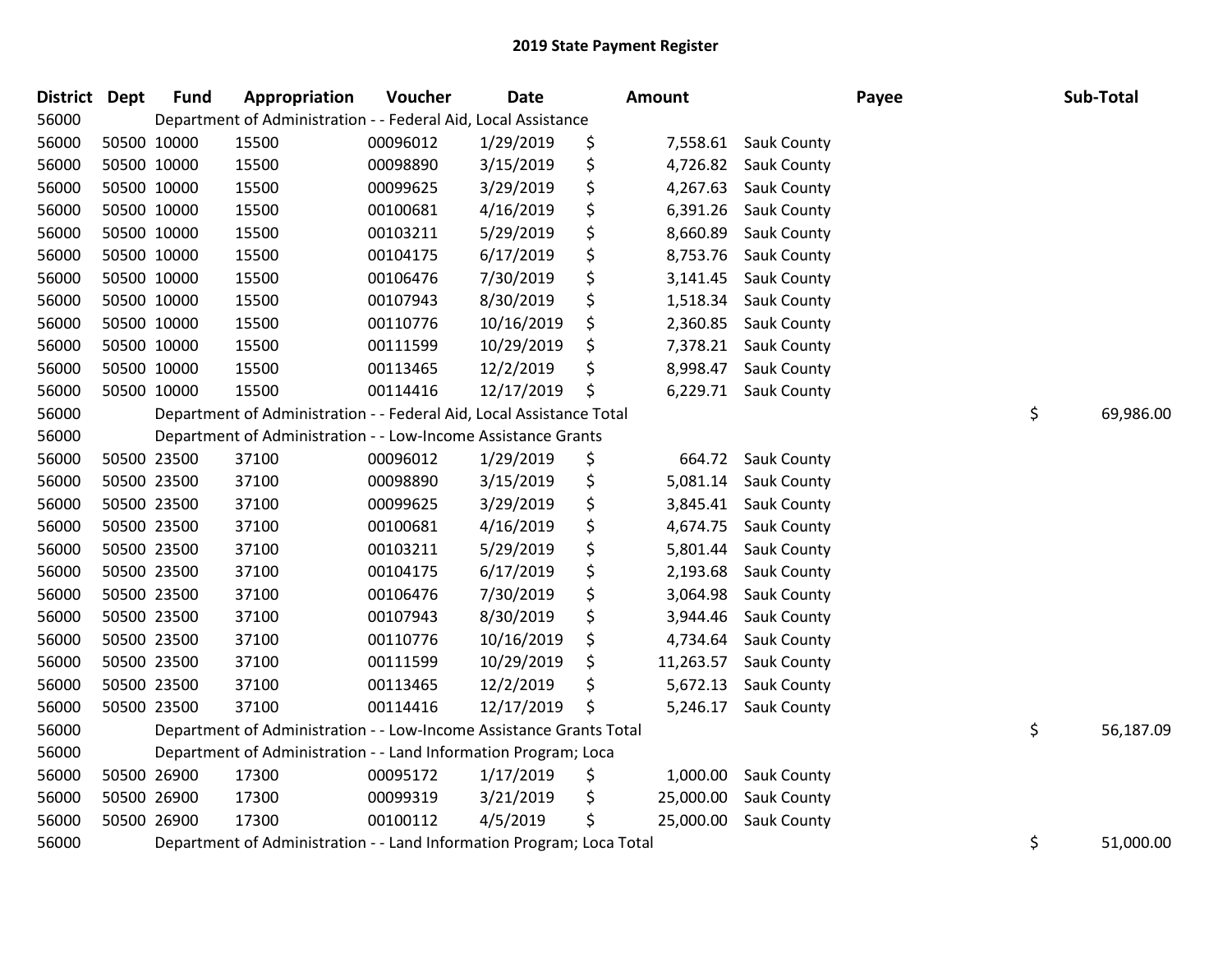| District Dept |             | <b>Fund</b> | Appropriation                                                    | Voucher  | <b>Date</b> | Amount           |             | Payee | Sub-Total        |
|---------------|-------------|-------------|------------------------------------------------------------------|----------|-------------|------------------|-------------|-------|------------------|
| 56000         |             |             | Public Defender Board - - Trial Representation                   |          |             |                  |             |       |                  |
| 56000         | 55000 10000 |             | 10300                                                            | 00198614 | 6/7/2019    | \$<br>10.00      | Sauk County |       |                  |
| 56000         | 55000 10000 |             | 10300                                                            | 00211866 | 9/18/2019   | \$<br>10.00      | Sauk County |       |                  |
| 56000         |             |             | Public Defender Board - - Trial Representation Total             |          |             |                  |             |       | \$<br>20.00      |
| 56000         |             |             | Public Defender Board - - Transcript, Discovery And Int          |          |             |                  |             |       |                  |
| 56000         | 55000 10000 |             | 10600                                                            | 00175830 | 1/9/2019    | \$<br>30.15      | Sauk County |       |                  |
| 56000         | 55000 10000 |             | 10600                                                            | 00180369 | 2/8/2019    | \$<br>2,734.60   | Sauk County |       |                  |
| 56000         | 55000 10000 |             | 10600                                                            | 00180551 | 2/7/2019    | \$<br>1.00       | Sauk County |       |                  |
| 56000         | 55000 10000 |             | 10600                                                            | 00189669 | 4/3/2019    | \$<br>2.80       | Sauk County |       |                  |
| 56000         | 55000 10000 |             | 10600                                                            | 00193361 | 5/3/2019    | \$<br>2,885.60   | Sauk County |       |                  |
| 56000         | 55000 10000 |             | 10600                                                            | 00193419 | 5/3/2019    | \$<br>9.00       | Sauk County |       |                  |
| 56000         | 55000 10000 |             | 10600                                                            | 00204022 | 7/1/2019    | \$<br>7.60       | Sauk County |       |                  |
| 56000         | 55000 10000 |             | 10600                                                            | 00205951 | 7/18/2019   | \$<br>25.80      | Sauk County |       |                  |
| 56000         | 55000 10000 |             | 10600                                                            | 00206024 | 7/18/2019   | \$<br>2,761.16   | Sauk County |       |                  |
| 56000         | 55000 10000 |             | 10600                                                            | 00219362 | 10/28/2019  | \$<br>7.40       | Sauk County |       |                  |
| 56000         | 55000 10000 |             | 10600                                                            | 00226525 | 12/13/2019  | \$<br>3,479.60   | Sauk County |       |                  |
| 56000         |             |             | Public Defender Board - - Transcript, Discovery And Int Total    |          |             |                  |             |       | \$<br>11,944.71  |
| 56000         |             |             | Department of Revenue - - Warrants and Satisfactions             |          |             |                  |             |       |                  |
| 56000         | 56600 10000 |             | 10100                                                            | 00127314 | 3/21/2019   | \$<br>745.00     | Sauk County |       |                  |
| 56000         | 56600 10000 |             | 10100                                                            | 00144837 | 9/4/2019    | \$<br>730.00     | Sauk County |       |                  |
| 56000         | 56600 10000 |             | 10100                                                            | 00147931 | 10/11/2019  | \$<br>60.00      | Sauk County |       |                  |
| 56000         | 56600 10000 |             | 10100                                                            | 00148121 | 10/9/2019   | \$<br>60.00      | Sauk County |       |                  |
| 56000         |             |             | Department of Revenue - - Warrants and Satisfactions Total       |          |             |                  |             |       | \$<br>1,595.00   |
| 56000         |             |             | Circuit Courts - - Circuit Court Costs                           |          |             |                  |             |       |                  |
| 56000         | 62500 10000 |             | 10500                                                            | 00001260 | 1/17/2019   | \$<br>122,840.06 | Sauk County |       |                  |
| 56000         | 62500 10000 |             | 10500                                                            | 00001467 | 7/5/2019    | \$<br>8,919.00   | Sauk County |       |                  |
| 56000         | 62500 10000 |             | 10500                                                            | 00001569 | 8/1/2019    | \$<br>200,230.00 | Sauk County |       |                  |
| 56000         |             |             | Circuit Courts - - Circuit Court Costs Total                     |          |             |                  |             |       | \$<br>331,989.06 |
| 56000         |             |             | Shared Revenue and Tax Relief - - County And Municipal Aid       |          |             |                  |             |       |                  |
| 56000         |             | 83500 10000 | 10500                                                            | 00049734 | 7/22/2019   | \$<br>71,228.03  | Sauk County |       |                  |
| 56000         | 83500 10000 |             | 10500                                                            | 00054032 | 11/18/2019  | \$<br>403,625.53 | Sauk County |       |                  |
| 56000         |             |             | Shared Revenue and Tax Relief - - County And Municipal Aid Total |          |             |                  |             |       | \$<br>474,853.56 |
| 56000         |             |             | Shared Revenue and Tax Relief - - Exempt Computer Aid            |          |             |                  |             |       |                  |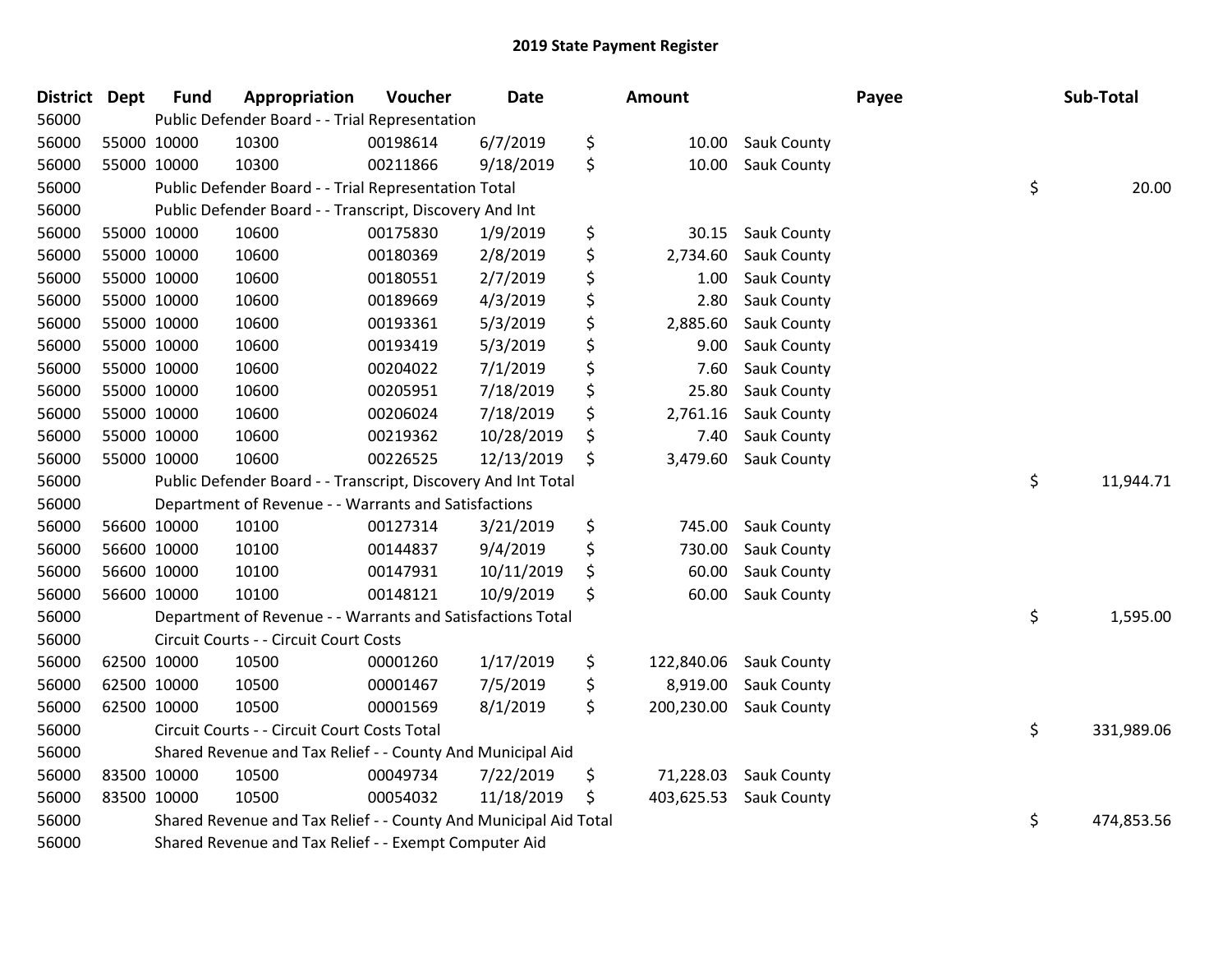| <b>District</b> | Dept        | Fund        | Appropriation                                                         | <b>Voucher</b> | Date       |     | Amount        |                    | Payee | Sub-Total     |
|-----------------|-------------|-------------|-----------------------------------------------------------------------|----------------|------------|-----|---------------|--------------------|-------|---------------|
| 56000           | 83500 10000 |             | 10900                                                                 | 00045425       | 7/22/2019  | \$  | 95,744.55     | <b>Sauk County</b> |       |               |
| 56000           |             |             | Shared Revenue and Tax Relief - - Exempt Computer Aid Total           |                |            |     |               |                    | \$    | 95,744.55     |
| 56000           |             |             | Shared Revenue and Tax Relief - - Utility Aid                         |                |            |     |               |                    |       |               |
| 56000           |             | 83500 10000 | 11000                                                                 | 00049734       | 7/22/2019  | \$  | 40,762.46     | <b>Sauk County</b> |       |               |
| 56000           |             | 83500 10000 | 11000                                                                 | 00054032       | 11/18/2019 | \$. | 242,543.95    | <b>Sauk County</b> |       |               |
| 56000           |             |             | Shared Revenue and Tax Relief - - Utility Aid Total                   |                |            |     |               |                    | \$    | 283,306.41    |
| 56000           |             |             | Shared Revenue and Tax Relief - - Personal Property Aid               |                |            |     |               |                    |       |               |
| 56000           |             | 83500 10000 | 11100                                                                 | 00039948       | 5/6/2019   | \$  | 266,018.98    | <b>Sauk County</b> |       |               |
| 56000           |             |             | Shared Revenue and Tax Relief - - Personal Property Aid Total         |                |            |     |               |                    | \$    | 266,018.98    |
| 56000           |             |             | Shared Revenue and Tax Relief - - School Lvy Tx/First Dollar Cr       |                |            |     |               |                    |       |               |
| 56000           |             | 83500 10000 | 30200                                                                 | 00045332       | 7/22/2019  | \$  | 11,385,143.39 | <b>Sauk County</b> |       |               |
| 56000           |             | 83500 10000 | 30200                                                                 | 00048215       | 7/22/2019  | \$. | 1,833,846.57  | Sauk County        |       |               |
| 56000           |             |             | Shared Revenue and Tax Relief - - School Lvy Tx/First Dollar Cr Total |                |            |     |               |                    | \$    | 13,218,989.96 |
| 56000           |             |             | Shared Revenue and Tax Relief - - Lottery & Gaming Credit             |                |            |     |               |                    |       |               |
| 56000           | 83500       | 52100       | 36300                                                                 | 00038701       | 3/25/2019  | \$. | 2,638,789.83  | Sauk County        |       |               |
| 56000           |             |             | Shared Revenue and Tax Relief - - Lottery & Gaming Credit Total       |                |            |     |               |                    |       | 2,638,789.83  |
| 56000 Total     |             |             |                                                                       |                |            |     |               |                    |       | 31,426,793.36 |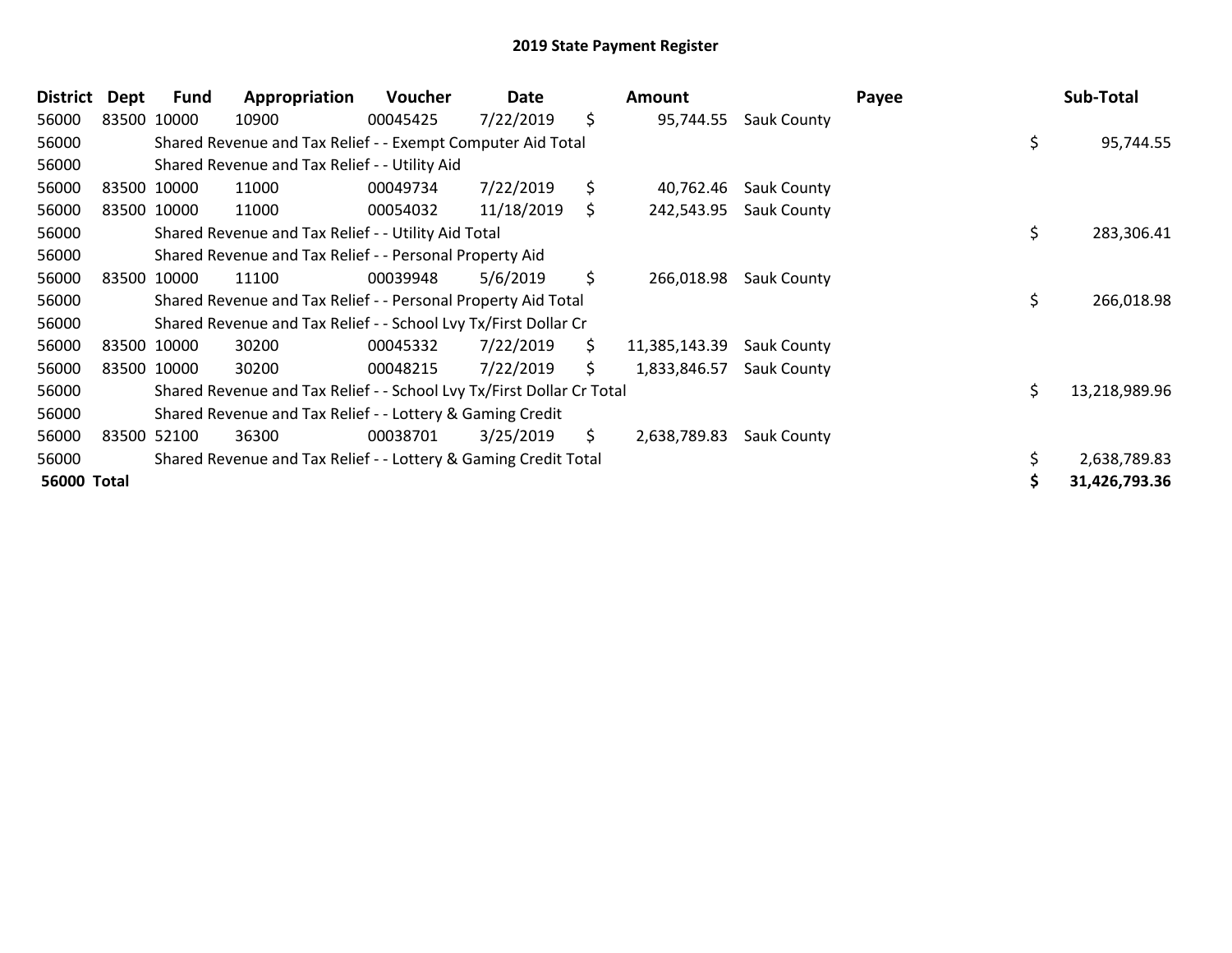| District Dept |             | <b>Fund</b> | Appropriation                                                      | Voucher  | <b>Date</b> | Amount | Payee                     | Sub-Total        |
|---------------|-------------|-------------|--------------------------------------------------------------------|----------|-------------|--------|---------------------------|------------------|
| 56002         |             |             | Dept of Safety & Prof Services - - Fire Dues Distribution          |          |             |        |                           |                  |
| 56002         |             | 16500 10000 | 22500                                                              | 00030261 | 7/16/2019   | \$     | 8,383.66 Town Of Baraboo  |                  |
| 56002         |             |             | Dept of Safety & Prof Services - - Fire Dues Distribution Total    |          |             |        |                           | \$<br>8,383.66   |
| 56002         |             |             | Dept of Natural Resources - - Aids In Lieu Of Taxes - Gener        |          |             |        |                           |                  |
| 56002         |             | 37000 10000 | 50300                                                              | 00298338 | 2/14/2019   | \$     | 45,880.84 Town Of Baraboo |                  |
| 56002         |             | 37000 10000 | 50300                                                              | 00314201 | 4/19/2019   | \$     | 2,193.54 Town Of Baraboo  |                  |
| 56002         |             |             | Dept of Natural Resources - - Aids In Lieu Of Taxes - Gener Total  |          |             |        |                           | \$<br>48,074.38  |
| 56002         |             |             | Dept of Natural Resources - - Resaids - Cnty Forst, Cl & Mfl       |          |             |        |                           |                  |
| 56002         |             | 37000 21200 | 57100                                                              | 00333182 | 6/21/2019   | \$     | 203.38 Town Of Baraboo    |                  |
| 56002         |             |             | Dept of Natural Resources - - Resaids - Cnty Forst, CI & Mfl Total |          |             |        |                           | \$<br>203.38     |
| 56002         |             |             | Dept of Natural Resources - - Aids In Lieu Of Taxes - Sum S        |          |             |        |                           |                  |
| 56002         |             | 37000 21200 | 57900                                                              | 00314202 | 4/19/2019   | \$     | 610.86 Town Of Baraboo    |                  |
| 56002         |             |             | Dept of Natural Resources - - Aids In Lieu Of Taxes - Sum S Total  |          |             |        |                           | \$<br>610.86     |
| 56002         |             |             | Dept of Natural Resources - - Resource Maint Develop Sp Frst       |          |             |        |                           |                  |
| 56002         |             | 37000 21200 | 77900                                                              | 00306036 | 4/12/2019   | \$     | 40,294.70 Town Of Baraboo |                  |
| 56002         |             |             | Dept of Natural Resources - - Resource Maint Develop Sp Frst Total |          |             |        |                           | \$<br>40,294.70  |
| 56002         |             |             | Dept of Natural Resources - - Fin Asst For Responsible Units       |          |             |        |                           |                  |
| 56002         |             | 37000 27400 | 67000                                                              | 00322824 | 5/22/2019   | \$     | 2,174.54 Town Of Baraboo  |                  |
| 56002         |             |             | Dept of Natural Resources - - Fin Asst For Responsible Units Total |          |             |        |                           | \$<br>2,174.54   |
| 56002         |             |             | WI Dept of Transportation - - Trns Aids To Mnc.-Sf                 |          |             |        |                           |                  |
| 56002         |             | 39500 21100 | 19100                                                              | 00337250 | 1/7/2019    | \$     | 31,821.48 Town Of Baraboo |                  |
| 56002         |             | 39500 21100 | 19100                                                              | 00364564 | 4/1/2019    | \$     | 31,821.48 Town Of Baraboo |                  |
| 56002         |             | 39500 21100 | 19100                                                              | 00402573 | 7/1/2019    | \$     | 31,821.48 Town Of Baraboo |                  |
| 56002         |             | 39500 21100 | 19100                                                              | 00445391 | 10/7/2019   | \$     | 31,821.48 Town Of Baraboo |                  |
| 56002         |             |             | WI Dept of Transportation - - Trns Aids To Mnc.-Sf Total           |          |             |        |                           | \$<br>127,285.92 |
| 56002         |             |             | Elections Commission - - 2018 Hava Election Security               |          |             |        |                           |                  |
| 56002         |             | 51000 22000 | 18200                                                              | 00002340 | 11/8/2019   | \$     | 700.00 Town Of Baraboo    |                  |
| 56002         |             |             | Elections Commission - - 2018 Hava Election Security Total         |          |             |        |                           | \$<br>700.00     |
| 56002         |             |             | Shared Revenue and Tax Relief - - County And Municipal Aid         |          |             |        |                           |                  |
| 56002         | 83500 10000 |             | 10500                                                              | 00049697 | 7/22/2019   | \$     | 3,327.99 Town Of Baraboo  |                  |
| 56002         |             | 83500 10000 | 10500                                                              | 00053995 | 11/18/2019  | \$     | 18,858.60 Town Of Baraboo |                  |
| 56002         |             |             | Shared Revenue and Tax Relief - - County And Municipal Aid Total   |          |             |        |                           | \$<br>22,186.59  |
| 56002         |             |             | Shared Revenue and Tax Relief - - Exempt Computer Aid              |          |             |        |                           |                  |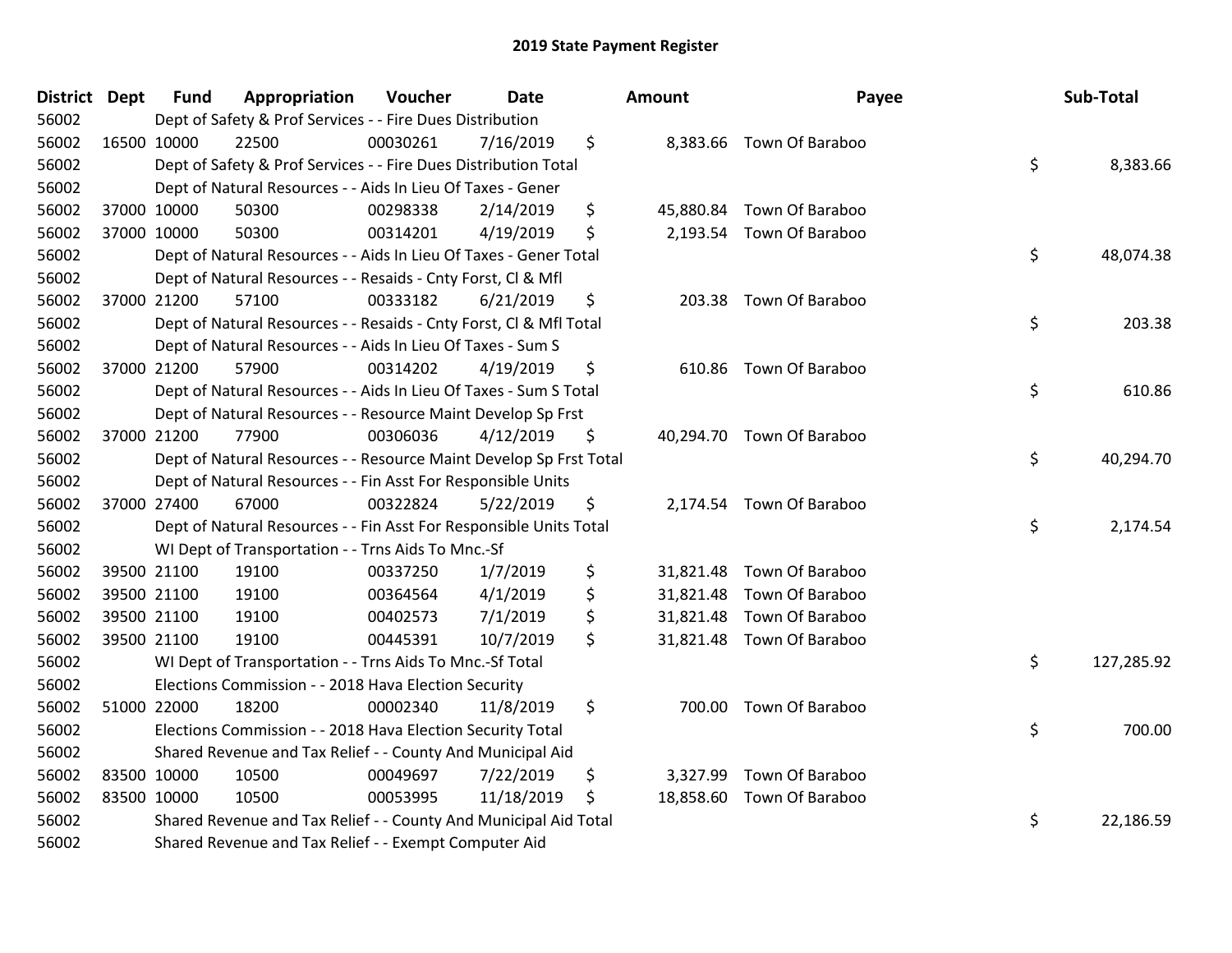| <b>District</b>    | Dept        | Fund        | Appropriation                                                       | <b>Voucher</b> | Date       |    | Amount   | Payee           | Sub-Total      |
|--------------------|-------------|-------------|---------------------------------------------------------------------|----------------|------------|----|----------|-----------------|----------------|
| 56002              | 83500 10000 |             | 10900                                                               | 00046755       | 7/22/2019  | \$ | 92.50    | Town Of Baraboo |                |
| 56002              |             |             | Shared Revenue and Tax Relief - - Exempt Computer Aid Total         |                |            |    |          |                 | 92.50          |
| 56002              |             |             | Shared Revenue and Tax Relief - - Utility Aid                       |                |            |    |          |                 |                |
| 56002              |             | 83500 10000 | 11000                                                               | 00049697       | 7/22/2019  | \$ | 1,302.99 | Town Of Baraboo |                |
| 56002              |             | 83500 10000 | 11000                                                               | 00053995       | 11/18/2019 | \$ | 7,142.66 | Town Of Baraboo |                |
| 56002              |             |             | Shared Revenue and Tax Relief - - Utility Aid Total                 |                |            |    |          |                 | \$<br>8,445.65 |
| 56002              |             |             | Shared Revenue and Tax Relief - - Personal Property Aid             |                |            |    |          |                 |                |
| 56002              |             | 83500 10000 | 11100                                                               | 00041331       | 5/6/2019   | \$ | 955.51   | Town Of Baraboo |                |
| 56002              |             |             | Shared Revenue and Tax Relief - - Personal Property Aid Total       |                |            |    |          |                 | \$<br>955.51   |
| 56002              |             |             | Shared Revenue and Tax Relief - - Payments For Municipal Svcs       |                |            |    |          |                 |                |
| 56002              | 83500 10000 |             | 50100                                                               | 00037878       | 1/31/2019  | S  | 1,648.96 | Town Of Baraboo |                |
| 56002              |             |             | Shared Revenue and Tax Relief - - Payments For Municipal Svcs Total |                |            |    |          |                 | \$<br>1,648.96 |
| 56002              |             |             | Shared Revenue and Tax Relief - - Lottery & Gaming Credit           |                |            |    |          |                 |                |
| 56002              | 83500 52100 |             | 36300                                                               | 00038485       | 3/25/2019  | \$ | 461.76   | Town Of Baraboo |                |
| 56002              |             |             | Shared Revenue and Tax Relief - - Lottery & Gaming Credit Total     |                |            |    |          |                 | 461.76         |
| <b>56002 Total</b> |             |             |                                                                     |                |            |    |          |                 | 261,518.41     |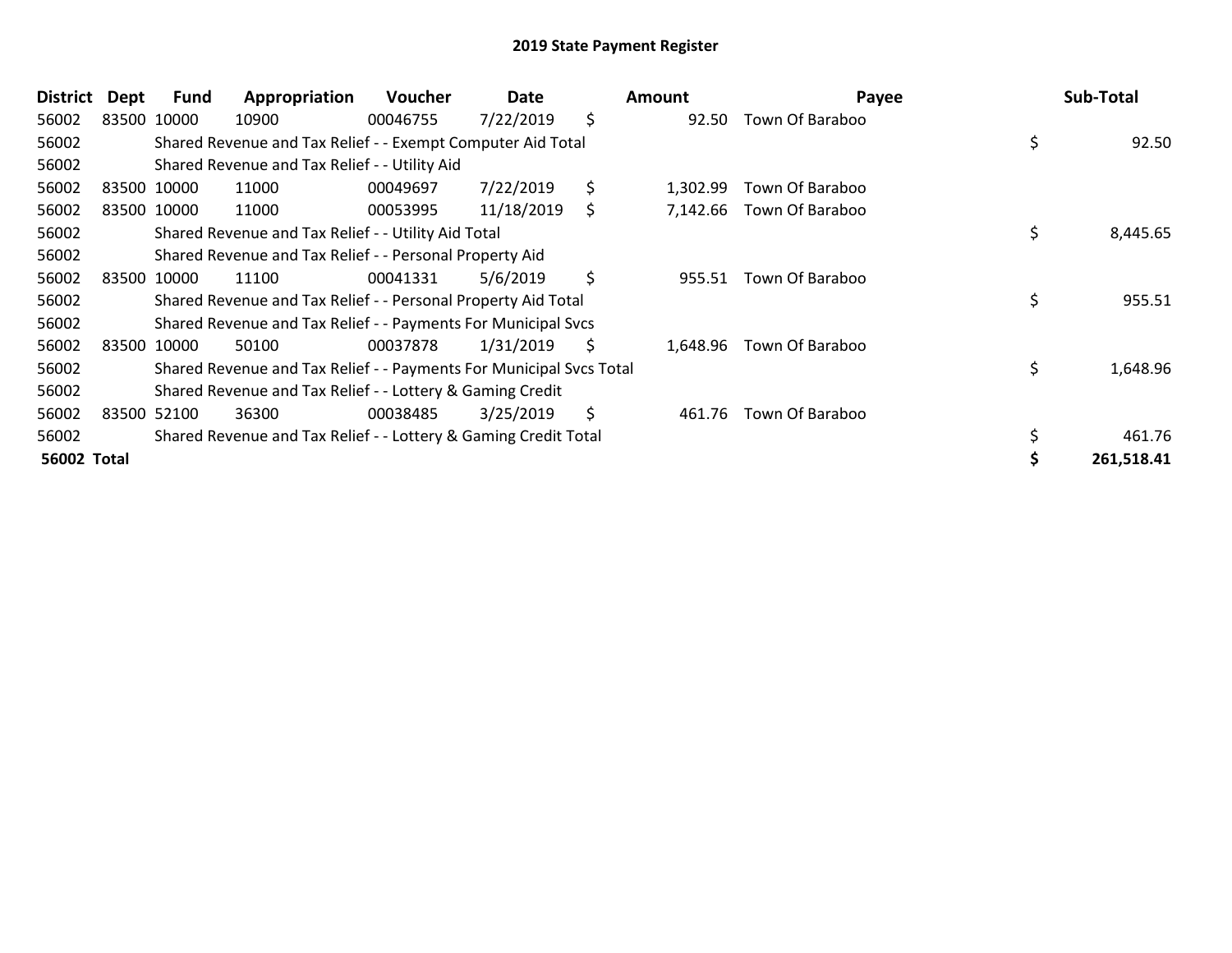| <b>District</b>    | <b>Dept</b> | <b>Fund</b> | Appropriation                                                      | Voucher  | <b>Date</b> | Amount         | Payee                        | Sub-Total        |
|--------------------|-------------|-------------|--------------------------------------------------------------------|----------|-------------|----------------|------------------------------|------------------|
| 56004              |             |             | Dept of Safety & Prof Services - - Fire Dues Distribution          |          |             |                |                              |                  |
| 56004              |             | 16500 10000 | 22500                                                              | 00030933 | 7/17/2019   | \$             | 2,611.82 Town Of Bear Creek  |                  |
| 56004              |             |             | Dept of Safety & Prof Services - - Fire Dues Distribution Total    |          |             |                |                              | \$<br>2,611.82   |
| 56004              |             |             | Dept of Natural Resources - - Aids In Lieu Of Taxes - Gener        |          |             |                |                              |                  |
| 56004              |             | 37000 10000 | 50300                                                              | 00298396 | 2/14/2019   | \$<br>1,346.41 | Town Of Bear Creek           |                  |
| 56004              |             | 37000 10000 | 50300                                                              | 00314758 | 4/19/2019   | \$<br>398.00   | Town Of Bear Creek           |                  |
| 56004              |             |             | Dept of Natural Resources - - Aids In Lieu Of Taxes - Gener Total  |          |             |                |                              | \$<br>1,744.41   |
| 56004              |             |             | Dept of Natural Resources - - Resaids - Cnty Forst, Cl & Mfl       |          |             |                |                              |                  |
| 56004              |             | 37000 21200 | 57100                                                              | 00333183 | 6/21/2019   | \$             | 1,239.19 Town Of Bear Creek  |                  |
| 56004              |             |             | Dept of Natural Resources - - Resaids - Cnty Forst, Cl & Mfl Total |          |             |                |                              | \$<br>1,239.19   |
| 56004              |             |             | Dept of Natural Resources - - Fin Asst For Responsible Units       |          |             |                |                              |                  |
| 56004              |             | 37000 27400 | 67000                                                              | 00323085 | 5/22/2019   | \$             | 1,050.03 Town Of Bear Creek  |                  |
| 56004              |             |             | Dept of Natural Resources - - Fin Asst For Responsible Units Total |          |             |                |                              | \$<br>1,050.03   |
| 56004              |             |             | WI Dept of Transportation - - Trns Aids To Mnc.-Sf                 |          |             |                |                              |                  |
| 56004              |             | 39500 21100 | 19100                                                              | 00337251 | 1/7/2019    | \$             | 26,165.52 Town Of Bear Creek |                  |
| 56004              |             | 39500 21100 | 19100                                                              | 00364565 | 4/1/2019    | \$             | 26,165.52 Town Of Bear Creek |                  |
| 56004              |             | 39500 21100 | 19100                                                              | 00402574 | 7/1/2019    | \$             | 26,165.52 Town Of Bear Creek |                  |
| 56004              |             | 39500 21100 | 19100                                                              | 00445392 | 10/7/2019   | \$             | 26,165.53 Town Of Bear Creek |                  |
| 56004              |             |             | WI Dept of Transportation - - Trns Aids To Mnc.-Sf Total           |          |             |                |                              | \$<br>104,662.09 |
| 56004              |             |             | WI Dept of Transportation - - Loc Rd Imp Prg St Fd                 |          |             |                |                              |                  |
| 56004              |             | 39500 21100 | 27800                                                              | 00341775 | 1/14/2019   | \$             | 50,643.00 Town Of Bear Creek |                  |
| 56004              |             |             | WI Dept of Transportation - - Loc Rd Imp Prg St Fd Total           |          |             |                |                              | \$<br>50,643.00  |
| 56004              |             |             | Shared Revenue and Tax Relief - - County And Municipal Aid         |          |             |                |                              |                  |
| 56004              |             | 83500 10000 | 10500                                                              | 00049698 | 7/22/2019   | \$             | 1,093.25 Town Of Bear Creek  |                  |
| 56004              |             | 83500 10000 | 10500                                                              | 00053996 | 11/18/2019  | \$             | 6,220.06 Town Of Bear Creek  |                  |
| 56004              |             |             | Shared Revenue and Tax Relief - - County And Municipal Aid Total   |          |             |                |                              | \$<br>7,313.31   |
| 56004              |             |             | Shared Revenue and Tax Relief - - Exempt Computer Aid              |          |             |                |                              |                  |
| 56004              |             | 83500 10000 | 10900                                                              | 00046756 | 7/22/2019   | \$<br>5.19     | <b>Town Of Bear Creek</b>    |                  |
| 56004              |             |             | Shared Revenue and Tax Relief - - Exempt Computer Aid Total        |          |             |                |                              | \$<br>5.19       |
| 56004              |             |             | Shared Revenue and Tax Relief - - Personal Property Aid            |          |             |                |                              |                  |
| 56004              | 83500 10000 |             | 11100                                                              | 00041332 | 5/6/2019    | \$<br>176.08   | Town Of Bear Creek           |                  |
| 56004              |             |             | Shared Revenue and Tax Relief - - Personal Property Aid Total      |          |             |                |                              | \$<br>176.08     |
| <b>56004 Total</b> |             |             |                                                                    |          |             |                |                              | \$<br>169,445.12 |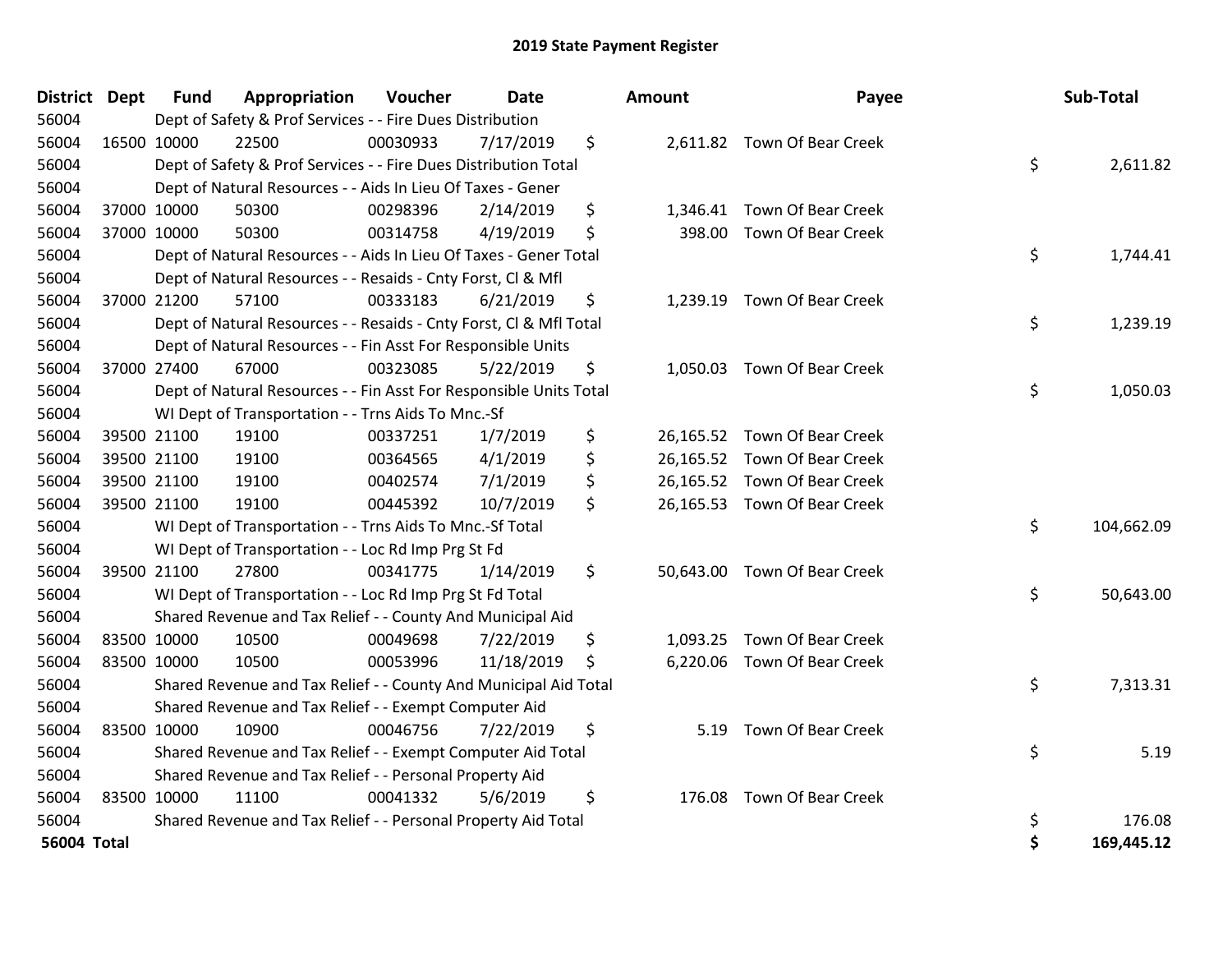| District Dept | <b>Fund</b> | Appropriation                                                      | Voucher  | <b>Date</b> | Amount          | Payee                     | Sub-Total        |
|---------------|-------------|--------------------------------------------------------------------|----------|-------------|-----------------|---------------------------|------------------|
| 56006         |             | Dept of Safety & Prof Services - - Fire Dues Distribution          |          |             |                 |                           |                  |
| 56006         | 16500 10000 | 22500                                                              | 00030230 | 7/16/2019   | \$              | 9,070.47 Town Of Dellona  |                  |
| 56006         |             | Dept of Safety & Prof Services - - Fire Dues Distribution Total    |          |             |                 |                           | \$<br>9,070.47   |
| 56006         |             | Dept of Natural Resources - - Aids In Lieu Of Taxes - Gener        |          |             |                 |                           |                  |
| 56006         | 37000 10000 | 50300                                                              | 00298304 | 2/14/2019   | \$<br>20,308.28 | Town Of Dellona           |                  |
| 56006         | 37000 10000 | 50300                                                              | 00313894 | 4/19/2019   | \$<br>437.53    | Town Of Dellona           |                  |
| 56006         | 37000 10000 | 50300                                                              | 00313896 | 4/19/2019   | \$<br>50.66     | Town Of Dellona           |                  |
| 56006         | 37000 10000 | 50300                                                              | 00313897 | 4/19/2019   | \$<br>207.03    | Town Of Dellona           |                  |
| 56006         |             | Dept of Natural Resources - - Aids In Lieu Of Taxes - Gener Total  |          |             |                 |                           | \$<br>21,003.50  |
| 56006         |             | Dept of Natural Resources - - Resaids - Cnty Forst, CI & Mfl       |          |             |                 |                           |                  |
| 56006         | 37000 21200 | 57100                                                              | 00333184 | 6/21/2019   | \$<br>524.46    | Town Of Dellona           |                  |
| 56006         |             | Dept of Natural Resources - - Resaids - Cnty Forst, Cl & Mfl Total |          |             |                 |                           | \$<br>524.46     |
| 56006         |             | Dept of Natural Resources - - Aids In Lieu Of Taxes - Sum S        |          |             |                 |                           |                  |
| 56006         | 37000 21200 | 57900                                                              | 00313893 | 4/19/2019   | \$<br>4.79      | Town Of Dellona           |                  |
| 56006         | 37000 21200 | 57900                                                              | 00313895 | 4/19/2019   | \$<br>934.83    | Town Of Dellona           |                  |
| 56006         |             | Dept of Natural Resources - - Aids In Lieu Of Taxes - Sum S Total  |          |             |                 |                           | \$<br>939.62     |
| 56006         |             | Dept of Natural Resources - - Fin Asst For Responsible Units       |          |             |                 |                           |                  |
| 56006         | 37000 27400 | 67000                                                              | 00322684 | 5/22/2019   | \$              | 1,437.54 Town Of Dellona  |                  |
| 56006         |             | Dept of Natural Resources - - Fin Asst For Responsible Units Total |          |             |                 |                           | \$<br>1,437.54   |
| 56006         |             | WI Dept of Transportation - - Trns Aids To Mnc.-Sf                 |          |             |                 |                           |                  |
| 56006         | 39500 21100 | 19100                                                              | 00337252 | 1/7/2019    | \$<br>29,743.05 | Town Of Dellona           |                  |
| 56006         | 39500 21100 | 19100                                                              | 00364566 | 4/1/2019    | \$<br>29,743.05 | Town Of Dellona           |                  |
| 56006         | 39500 21100 | 19100                                                              | 00402575 | 7/1/2019    | \$<br>29,743.05 | Town Of Dellona           |                  |
| 56006         | 39500 21100 | 19100                                                              | 00445393 | 10/7/2019   | \$              | 29,743.05 Town Of Dellona |                  |
| 56006         |             | WI Dept of Transportation - - Trns Aids To Mnc.-Sf Total           |          |             |                 |                           | \$<br>118,972.20 |
| 56006         |             | Elections Commission - - 2018 Hava Election Security               |          |             |                 |                           |                  |
| 56006         | 51000 22000 | 18200                                                              | 00002153 | 10/23/2019  | \$<br>1,100.00  | Town Of Dellona           |                  |
| 56006         |             | Elections Commission - - 2018 Hava Election Security Total         |          |             |                 |                           | \$<br>1,100.00   |
| 56006         |             | Shared Revenue and Tax Relief - - County And Municipal Aid         |          |             |                 |                           |                  |
| 56006         | 83500 10000 | 10500                                                              | 00049699 | 7/22/2019   | \$<br>1,675.18  | Town Of Dellona           |                  |
| 56006         | 83500 10000 | 10500                                                              | 00053997 | 11/18/2019  | \$<br>9,492.69  | Town Of Dellona           |                  |
| 56006         |             | Shared Revenue and Tax Relief - - County And Municipal Aid Total   |          |             |                 |                           | \$<br>11,167.87  |
| 56006         |             | Shared Revenue and Tax Relief - - Exempt Computer Aid              |          |             |                 |                           |                  |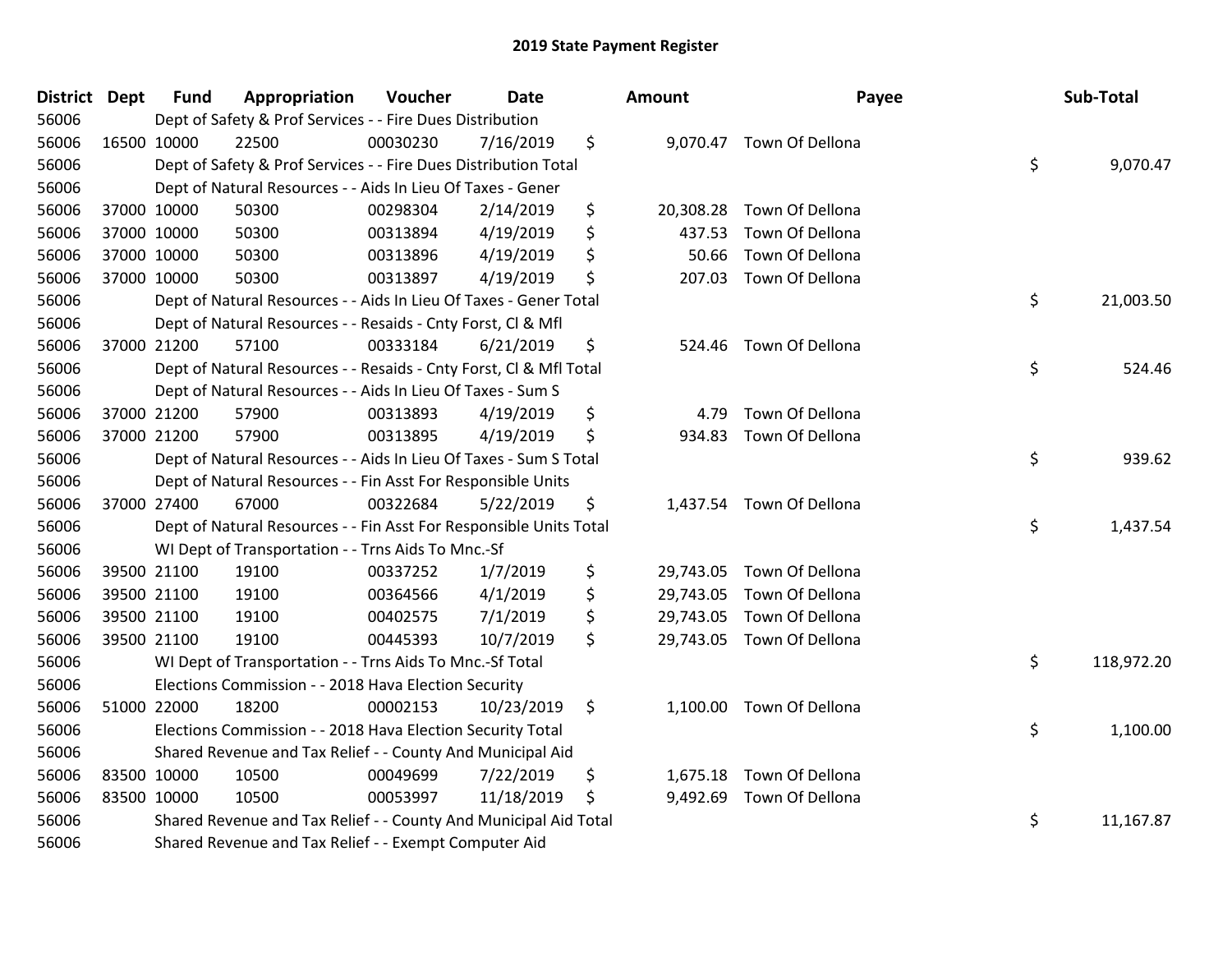| <b>District</b> | Dept | <b>Fund</b> | Appropriation                                                   | <b>Voucher</b> | Date       |    | Amount   | Payee           | Sub-Total  |
|-----------------|------|-------------|-----------------------------------------------------------------|----------------|------------|----|----------|-----------------|------------|
| 56006           |      | 83500 10000 | 10900                                                           | 00046757       | 7/22/2019  | \$ | 267.09   | Town Of Dellona |            |
| 56006           |      |             | Shared Revenue and Tax Relief - - Exempt Computer Aid Total     |                |            |    |          |                 | 267.09     |
| 56006           |      |             | Shared Revenue and Tax Relief - - Utility Aid                   |                |            |    |          |                 |            |
| 56006           |      | 83500 10000 | 11000                                                           | 00049699       | 7/22/2019  | \$ | 455.62   | Town Of Dellona |            |
| 56006           |      | 83500 10000 | 11000                                                           | 00053997       | 11/18/2019 | S  | 2,567.98 | Town Of Dellona |            |
| 56006           |      |             | Shared Revenue and Tax Relief - - Utility Aid Total             |                |            |    |          |                 | 3,023.60   |
| 56006           |      |             | Shared Revenue and Tax Relief - - Personal Property Aid         |                |            |    |          |                 |            |
| 56006           |      | 83500 10000 | 11100                                                           | 00041333       | 5/6/2019   | \$ | 1,685.42 | Town Of Dellona |            |
| 56006           |      |             | Shared Revenue and Tax Relief - - Personal Property Aid Total   |                |            |    |          |                 | 1,685.42   |
| 56006           |      |             | Shared Revenue and Tax Relief - - Lottery & Gaming Credit       |                |            |    |          |                 |            |
| 56006           |      | 83500 52100 | 36300                                                           | 00038486       | 3/25/2019  | S  | 4,071.84 | Town Of Dellona |            |
| 56006           |      |             | Shared Revenue and Tax Relief - - Lottery & Gaming Credit Total |                |            |    |          |                 | 4,071.84   |
| 56006 Total     |      |             |                                                                 |                |            |    |          |                 | 173,263.61 |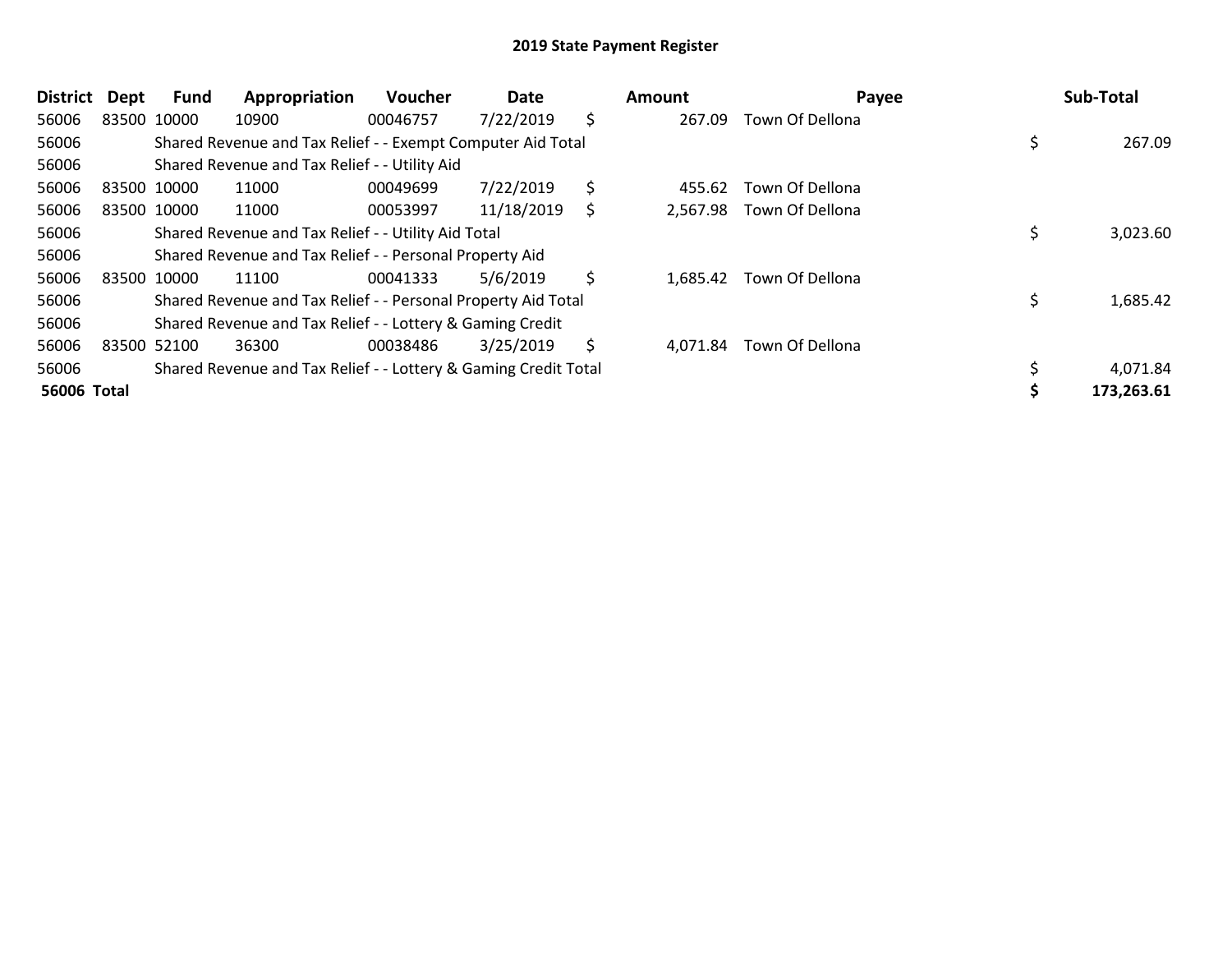| <b>District</b> | <b>Dept</b> | <b>Fund</b> | Appropriation                                                        | Voucher  | Date       | Amount          | Payee                    | Sub-Total        |
|-----------------|-------------|-------------|----------------------------------------------------------------------|----------|------------|-----------------|--------------------------|------------------|
| 56008           |             |             | Dept of Safety & Prof Services - - Fire Dues Distribution            |          |            |                 |                          |                  |
| 56008           |             | 16500 10000 | 22500                                                                | 00030110 | 7/16/2019  | \$              | 12,744.20 Town Of Delton |                  |
| 56008           |             |             | Dept of Safety & Prof Services - - Fire Dues Distribution Total      |          |            |                 |                          | \$<br>12,744.20  |
| 56008           |             |             | Dept of Natural Resources - - Aids In Lieu Of Taxes - Gener          |          |            |                 |                          |                  |
| 56008           |             | 37000 10000 | 50300                                                                | 00298341 | 2/14/2019  | \$<br>56,421.07 | Town Of Delton           |                  |
| 56008           |             | 37000 10000 | 50300                                                                | 00314274 | 4/19/2019  | \$<br>685.65    | Town Of Delton           |                  |
| 56008           |             | 37000 10000 | 50300                                                                | 00314275 | 4/19/2019  | \$<br>2,505.46  | Town Of Delton           |                  |
| 56008           |             |             | Dept of Natural Resources - - Aids In Lieu Of Taxes - Gener Total    |          |            |                 |                          | \$<br>59,612.18  |
| 56008           |             |             | Dept of Natural Resources - - Taxes & Assessmts-Conserv Fund         |          |            |                 |                          |                  |
| 56008           |             | 37000 21200 | 16900                                                                | 00294085 | 1/30/2019  | \$<br>135.00    | Town Of Delton           |                  |
| 56008           |             | 37000 21200 | 16900                                                                | 00294086 | 1/30/2019  | \$<br>270.00    | Town Of Delton           |                  |
| 56008           |             | 37000 21200 | 16900                                                                | 00294087 | 1/30/2019  | \$<br>135.00    | Town Of Delton           |                  |
| 56008           |             |             | Dept of Natural Resources - - Taxes & Assessmts-Conserv Fund Total   |          |            |                 |                          | \$<br>540.00     |
| 56008           |             |             | Dept of Natural Resources - - Resaids - Cnty Forst, Cl & Mfl         |          |            |                 |                          |                  |
| 56008           |             | 37000 21200 | 57100                                                                | 00333185 | 6/21/2019  | \$<br>140.76    | Town Of Delton           |                  |
| 56008           |             |             | Dept of Natural Resources - - Resaids - Cnty Forst, CI & Mfl Total   |          |            |                 |                          | \$<br>140.76     |
| 56008           |             |             | Dept of Natural Resources - - Aids In Lieu Of Taxes - Sum S          |          |            |                 |                          |                  |
| 56008           |             | 37000 21200 | 57900                                                                | 00314273 | 4/19/2019  | \$<br>237.69    | Town Of Delton           |                  |
| 56008           |             |             | Dept of Natural Resources - - Aids In Lieu Of Taxes - Sum S Total    |          |            |                 |                          | \$<br>237.69     |
| 56008           |             |             | Dept of Natural Resources - - Fin Asst For Responsible Units         |          |            |                 |                          |                  |
| 56008           |             | 37000 27400 | 67000                                                                | 00323008 | 5/22/2019  | \$<br>3,398.91  | Town Of Delton           |                  |
| 56008           |             |             | Dept of Natural Resources - - Fin Asst For Responsible Units Total   |          |            |                 |                          | \$<br>3,398.91   |
| 56008           |             |             | WI Dept of Transportation - - Trns Aids To Mnc.-Sf                   |          |            |                 |                          |                  |
| 56008           |             | 39500 21100 | 19100                                                                | 00337253 | 1/7/2019   | \$<br>32,884.58 | Town Of Delton           |                  |
| 56008           |             | 39500 21100 | 19100                                                                | 00364567 | 4/1/2019   | \$<br>32,884.58 | Town Of Delton           |                  |
| 56008           |             | 39500 21100 | 19100                                                                | 00402576 | 7/1/2019   | \$<br>32,884.58 | Town Of Delton           |                  |
| 56008           |             | 39500 21100 | 19100                                                                | 00445394 | 10/7/2019  | \$              | 32,884.60 Town Of Delton |                  |
| 56008           |             |             | WI Dept of Transportation - - Trns Aids To Mnc.-Sf Total             |          |            |                 |                          | \$<br>131,538.34 |
| 56008           |             |             | Department of Administration - - Hv Trans Ln Annual Impact Fee       |          |            |                 |                          |                  |
| 56008           |             | 50500 10000 | 17400                                                                | 00101158 | 5/1/2019   | \$              | 43,037.00 Town Of Delton |                  |
| 56008           |             |             | Department of Administration - - Hv Trans Ln Annual Impact Fee Total |          |            |                 |                          | \$<br>43,037.00  |
| 56008           |             |             | Elections Commission - - 2018 Hava Election Security                 |          |            |                 |                          |                  |
| 56008           |             | 51000 22000 | 18200                                                                | 00002673 | 11/18/2019 | \$              | 1,200.00 Town Of Delton  |                  |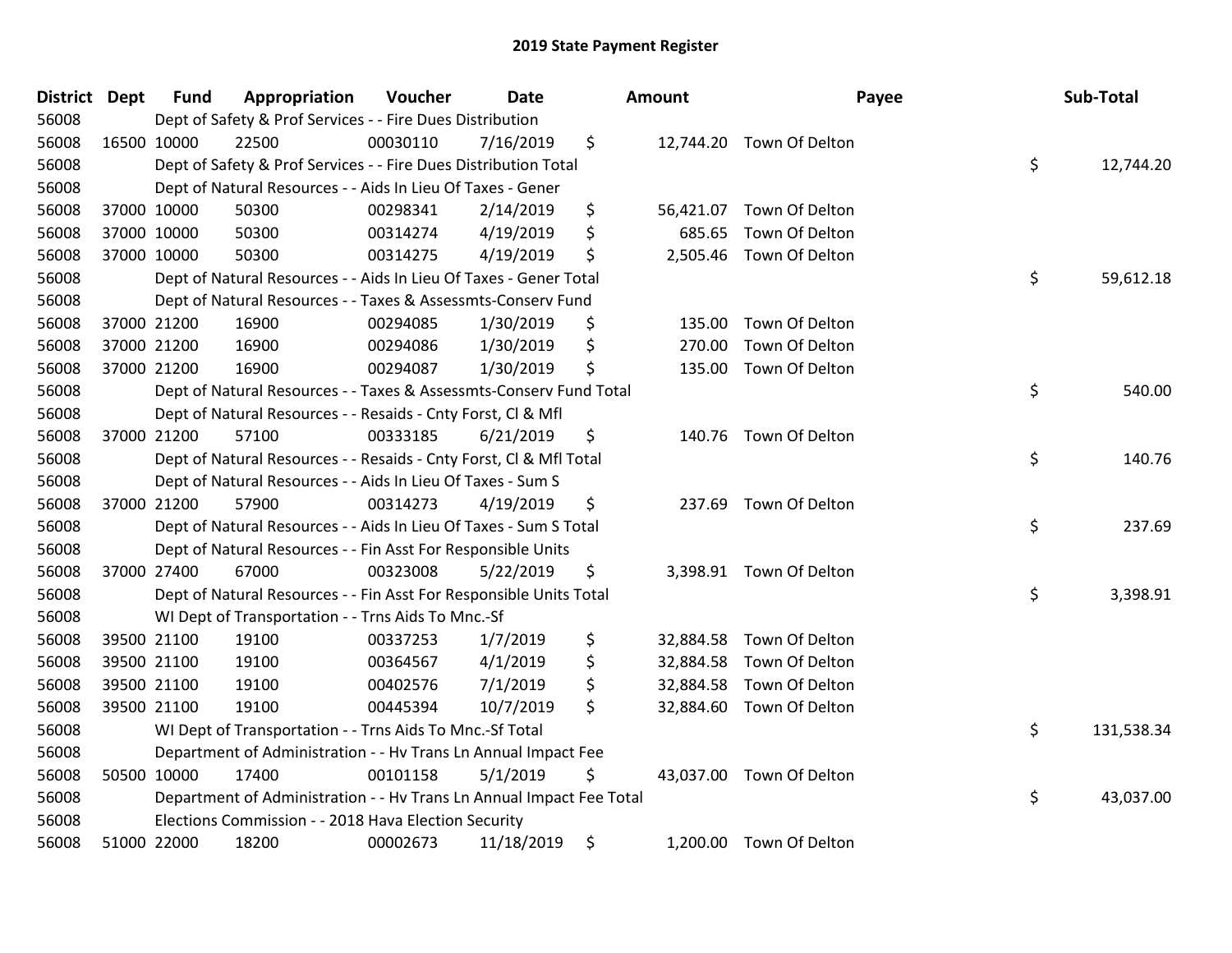| <b>District</b>    | Dept        | Fund        | Appropriation                                                       | Voucher  | Date       | <b>Amount</b>   |                         | Payee | Sub-Total       |
|--------------------|-------------|-------------|---------------------------------------------------------------------|----------|------------|-----------------|-------------------------|-------|-----------------|
| 56008              |             |             | Elections Commission - - 2018 Hava Election Security Total          |          |            |                 |                         |       | \$<br>1,200.00  |
| 56008              |             |             | Shared Revenue and Tax Relief - - County And Municipal Aid          |          |            |                 |                         |       |                 |
| 56008              |             | 83500 10000 | 10500                                                               | 00049700 | 7/22/2019  | \$<br>3,662.61  | Town Of Delton          |       |                 |
| 56008              | 83500 10000 |             | 10500                                                               | 00053998 | 11/18/2019 | \$<br>20,754.79 | Town Of Delton          |       |                 |
| 56008              |             |             | Shared Revenue and Tax Relief - - County And Municipal Aid Total    |          |            |                 |                         |       | \$<br>24,417.40 |
| 56008              |             |             | Shared Revenue and Tax Relief - - Exempt Computer Aid               |          |            |                 |                         |       |                 |
| 56008              | 83500 10000 |             | 10900                                                               | 00046758 | 7/22/2019  | \$<br>5,354.24  | Town Of Delton          |       |                 |
| 56008              |             |             | Shared Revenue and Tax Relief - - Exempt Computer Aid Total         |          |            |                 |                         |       | \$<br>5,354.24  |
| 56008              |             |             | Shared Revenue and Tax Relief - - Utility Aid                       |          |            |                 |                         |       |                 |
| 56008              | 83500 10000 |             | 11000                                                               | 00049700 | 7/22/2019  | \$<br>2,181.25  | Town Of Delton          |       |                 |
| 56008              |             | 83500 10000 | 11000                                                               | 00053998 | 11/18/2019 | \$<br>16,844.44 | Town Of Delton          |       |                 |
| 56008              |             |             | Shared Revenue and Tax Relief - - Utility Aid Total                 |          |            |                 |                         |       | \$<br>19,025.69 |
| 56008              |             |             | Shared Revenue and Tax Relief - - Personal Property Aid             |          |            |                 |                         |       |                 |
| 56008              |             | 83500 10000 | 11100                                                               | 00041334 | 5/6/2019   | \$              | 5,987.34 Town Of Delton |       |                 |
| 56008              |             |             | Shared Revenue and Tax Relief - - Personal Property Aid Total       |          |            |                 |                         |       | \$<br>5,987.34  |
| 56008              |             |             | Shared Revenue and Tax Relief - - Payments For Municipal Svcs       |          |            |                 |                         |       |                 |
| 56008              | 83500 10000 |             | 50100                                                               | 00037892 | 1/31/2019  | \$<br>1,096.26  | Town Of Delton          |       |                 |
| 56008              |             |             | Shared Revenue and Tax Relief - - Payments For Municipal Svcs Total |          |            |                 |                         |       | \$<br>1,096.26  |
| 56008              |             |             | Shared Revenue and Tax Relief - - Lottery & Gaming Credit           |          |            |                 |                         |       |                 |
| 56008              | 83500 52100 |             | 36300                                                               | 00038487 | 3/25/2019  | \$<br>7,927.44  | Town Of Delton          |       |                 |
| 56008              |             |             | Shared Revenue and Tax Relief - - Lottery & Gaming Credit Total     |          |            |                 |                         |       | \$<br>7,927.44  |
| <b>56008 Total</b> |             |             |                                                                     |          |            |                 |                         |       | 316,257.45      |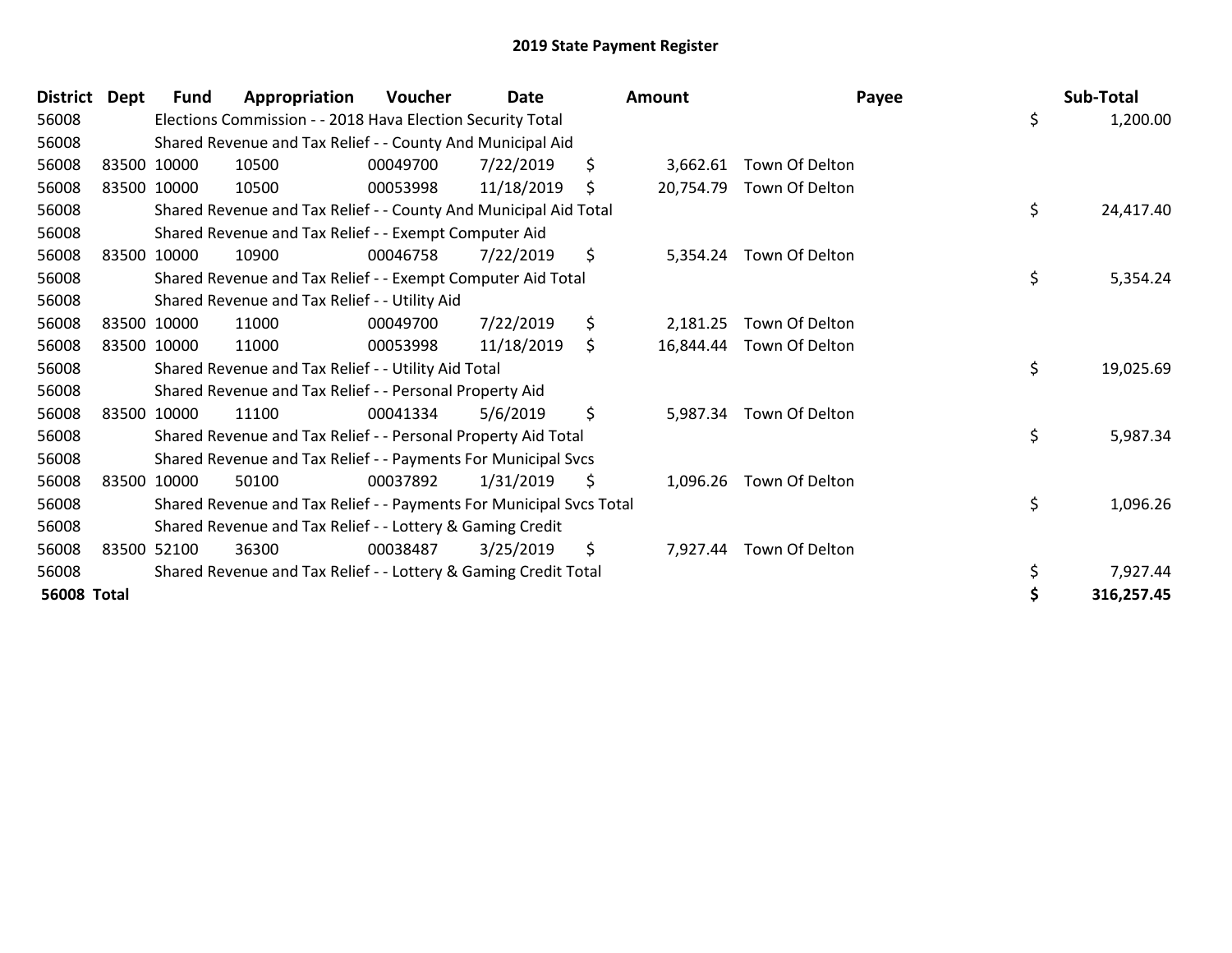| District Dept | <b>Fund</b> | Appropriation                                                      | Voucher  | <b>Date</b> | Amount          | Payee                       | Sub-Total        |
|---------------|-------------|--------------------------------------------------------------------|----------|-------------|-----------------|-----------------------------|------------------|
| 56010         |             | Dept of Safety & Prof Services - - Fire Dues Distribution          |          |             |                 |                             |                  |
| 56010         | 16500 10000 | 22500                                                              | 00030430 | 7/15/2019   | \$              | 5,903.08 Town Of Excelsior  |                  |
| 56010         |             | Dept of Safety & Prof Services - - Fire Dues Distribution Total    |          |             |                 |                             | \$<br>5,903.08   |
| 56010         |             | Dept of Natural Resources - - Aids In Lieu Of Taxes - Gener        |          |             |                 |                             |                  |
| 56010         | 37000 10000 | 50300                                                              | 00298409 | 2/13/2019   | \$<br>2,005.23  | <b>Town Of Excelsior</b>    |                  |
| 56010         | 37000 10000 | 50300                                                              | 00298410 | 2/13/2019   | \$<br>1,659.29  | Town Of Excelsior           |                  |
| 56010         | 37000 10000 | 50300                                                              | 00314939 | 4/19/2019   | \$<br>58.60     | Town Of Excelsior           |                  |
| 56010         | 37000 10000 | 50300                                                              | 00314941 | 4/19/2019   | \$<br>90.39     | Town Of Excelsior           |                  |
| 56010         |             | Dept of Natural Resources - - Aids In Lieu Of Taxes - Gener Total  |          |             |                 |                             | \$<br>3,813.51   |
| 56010         |             | Dept of Natural Resources - - Resaids - Cnty Forst, CI & Mfl       |          |             |                 |                             |                  |
| 56010         | 37000 21200 | 57100                                                              | 00333186 | 6/21/2019   | \$              | 401.06 Town Of Excelsior    |                  |
| 56010         |             | Dept of Natural Resources - - Resaids - Cnty Forst, Cl & Mfl Total |          |             |                 |                             | \$<br>401.06     |
| 56010         |             | Dept of Natural Resources - - Aids In Lieu Of Taxes - Sum S        |          |             |                 |                             |                  |
| 56010         | 37000 21200 | 57900                                                              | 00314940 | 4/19/2019   | \$<br>5.86      | <b>Town Of Excelsior</b>    |                  |
| 56010         |             | Dept of Natural Resources - - Aids In Lieu Of Taxes - Sum S Total  |          |             |                 |                             | \$<br>5.86       |
| 56010         |             | Dept of Natural Resources - - Fin Asst For Responsible Units       |          |             |                 |                             |                  |
| 56010         | 37000 27400 | 67000                                                              | 00323189 | 5/22/2019   | \$              | 1,861.52 Town Of Excelsior  |                  |
| 56010         |             | Dept of Natural Resources - - Fin Asst For Responsible Units Total |          |             |                 |                             | \$<br>1,861.52   |
| 56010         |             | WI Dept of Transportation - - Trns Aids To Mnc.-Sf                 |          |             |                 |                             |                  |
| 56010         | 39500 21100 | 19100                                                              | 00337254 | 1/7/2019    | \$<br>31,391.46 | Town Of Excelsior           |                  |
| 56010         | 39500 21100 | 19100                                                              | 00364568 | 4/1/2019    | \$<br>31,391.46 | Town Of Excelsior           |                  |
| 56010         | 39500 21100 | 19100                                                              | 00402577 | 7/1/2019    | \$<br>31,391.46 | Town Of Excelsior           |                  |
| 56010         | 39500 21100 | 19100                                                              | 00445395 | 10/7/2019   | \$              | 31,391.46 Town Of Excelsior |                  |
| 56010         |             | WI Dept of Transportation - - Trns Aids To Mnc.-Sf Total           |          |             |                 |                             | \$<br>125,565.84 |
| 56010         |             | Elections Commission - - 2018 Hava Election Security               |          |             |                 |                             |                  |
| 56010         | 51000 22000 | 18200                                                              | 00002737 | 11/19/2019  | \$<br>1,200.00  | Town Of Excelsior           |                  |
| 56010         |             | Elections Commission - - 2018 Hava Election Security Total         |          |             |                 |                             | \$<br>1,200.00   |
| 56010         |             | Shared Revenue and Tax Relief - - County And Municipal Aid         |          |             |                 |                             |                  |
| 56010         | 83500 10000 | 10500                                                              | 00049701 | 7/22/2019   | \$<br>2,921.25  | Town Of Excelsior           |                  |
| 56010         | 83500 10000 | 10500                                                              | 00053999 | 11/18/2019  | \$              | 16,553.74 Town Of Excelsior |                  |
| 56010         |             | Shared Revenue and Tax Relief - - County And Municipal Aid Total   |          |             |                 |                             | \$<br>19,474.99  |
| 56010         |             | Shared Revenue and Tax Relief - - Exempt Computer Aid              |          |             |                 |                             |                  |
| 56010         | 83500 10000 | 10900                                                              | 00046759 | 7/22/2019   | \$<br>1.03      | <b>Town Of Excelsior</b>    |                  |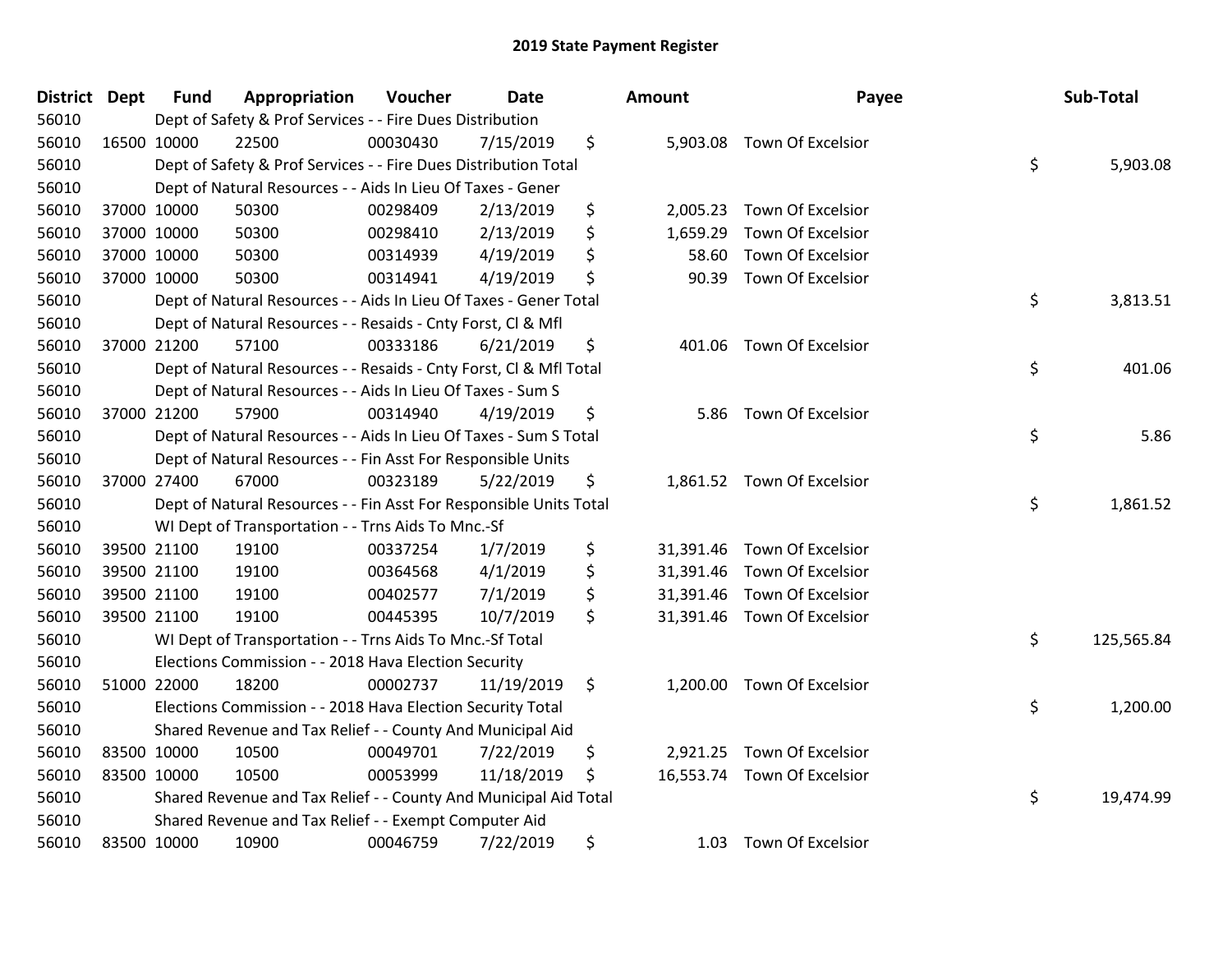| <b>District</b>    | Dept | Fund        | Appropriation                                                 | <b>Voucher</b> | Date       |   | <b>Amount</b> | Payee                      | Sub-Total  |
|--------------------|------|-------------|---------------------------------------------------------------|----------------|------------|---|---------------|----------------------------|------------|
| 56010              |      |             | Shared Revenue and Tax Relief - - Exempt Computer Aid Total   |                |            |   |               |                            | 1.03       |
| 56010              |      |             | Shared Revenue and Tax Relief - - Utility Aid                 |                |            |   |               |                            |            |
| 56010              |      | 83500 10000 | 11000                                                         | 00049701       | 7/22/2019  |   | 396.55        | Town Of Excelsior          |            |
| 56010              |      | 83500 10000 | 11000                                                         | 00053999       | 11/18/2019 | S |               | 1,971.52 Town Of Excelsior |            |
| 56010              |      |             | Shared Revenue and Tax Relief - - Utility Aid Total           |                |            |   |               |                            | 2,368.07   |
| 56010              |      |             | Shared Revenue and Tax Relief - - Personal Property Aid       |                |            |   |               |                            |            |
| 56010              |      | 83500 10000 | 11100                                                         | 00041335       | 5/6/2019   | S | 204.69        | Town Of Excelsior          |            |
| 56010              |      |             | Shared Revenue and Tax Relief - - Personal Property Aid Total |                |            |   |               |                            | 204.69     |
| <b>56010 Total</b> |      |             |                                                               |                |            |   |               |                            | 160,799.65 |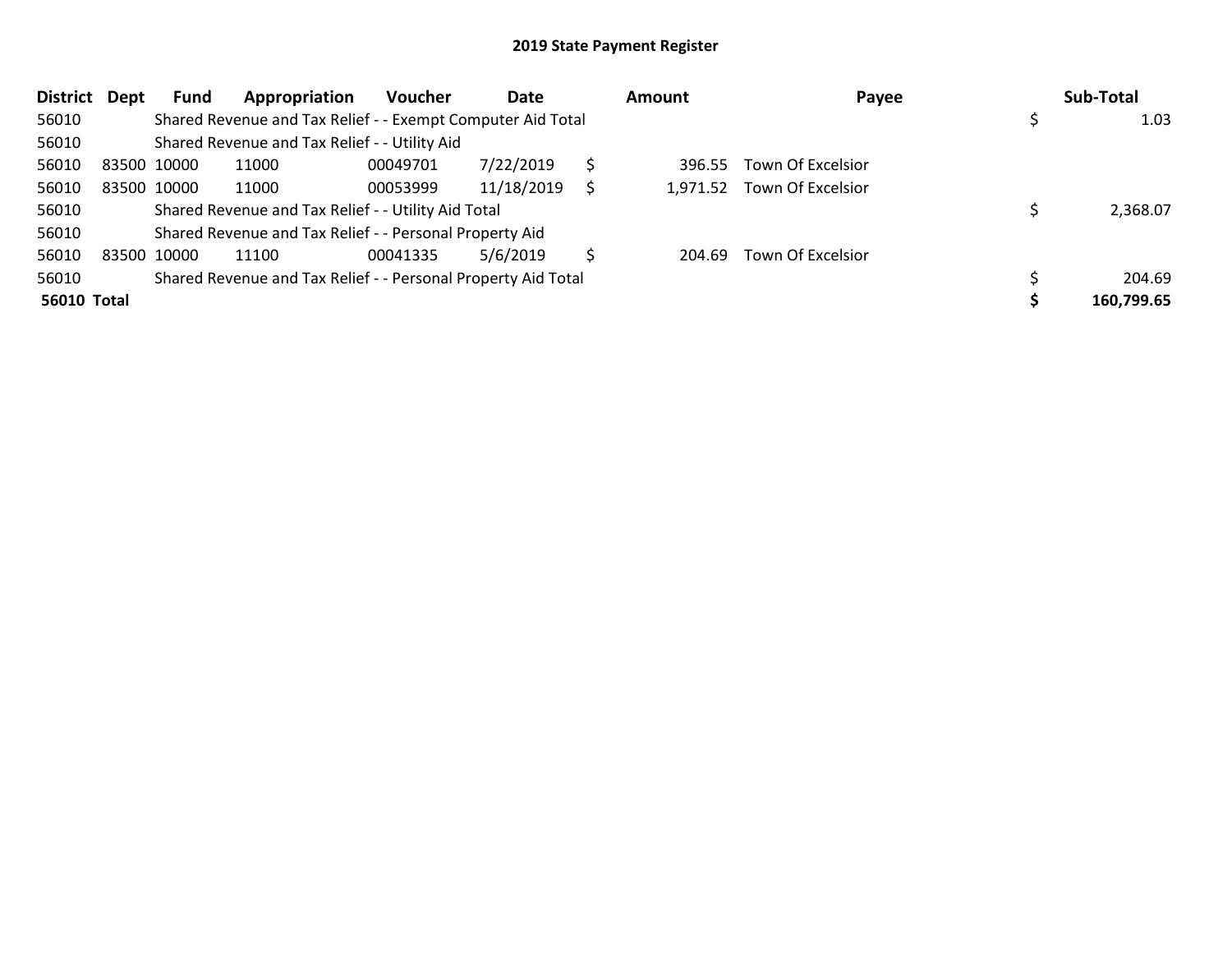| District Dept | <b>Fund</b> | Appropriation                                                        | Voucher  | <b>Date</b> | Amount          | Payee                       | Sub-Total       |
|---------------|-------------|----------------------------------------------------------------------|----------|-------------|-----------------|-----------------------------|-----------------|
| 56012         |             | Dept of Safety & Prof Services - - Fire Dues Distribution            |          |             |                 |                             |                 |
| 56012         | 16500 10000 | 22500                                                                | 00030548 | 7/16/2019   | \$              | 4,657.83 Town Of Fairfield  |                 |
| 56012         |             | Dept of Safety & Prof Services - - Fire Dues Distribution Total      |          |             |                 |                             | \$<br>4,657.83  |
| 56012         |             | Dept of Natural Resources - - Aids In Lieu Of Taxes - Gener          |          |             |                 |                             |                 |
| 56012         | 37000 10000 | 50300                                                                | 00298324 | 2/14/2019   | \$<br>5,768.14  | Town Of Fairfield           |                 |
| 56012         | 37000 10000 | 50300                                                                | 00298325 | 2/14/2019   | \$<br>15,850.76 | Town Of Fairfield           |                 |
| 56012         | 37000 10000 | 50300                                                                | 00314062 | 4/19/2019   | \$<br>227.29    | <b>Town Of Fairfield</b>    |                 |
| 56012         |             | Dept of Natural Resources - - Aids In Lieu Of Taxes - Gener Total    |          |             |                 |                             | \$<br>21,846.19 |
| 56012         |             | Dept of Natural Resources - - Resaids - Cnty Forst, Cl & Mfl         |          |             |                 |                             |                 |
| 56012         | 37000 21200 | 57100                                                                | 00333187 | 6/21/2019   | \$              | 303.16 Town Of Fairfield    |                 |
| 56012         |             | Dept of Natural Resources - - Resaids - Cnty Forst, Cl & Mfl Total   |          |             |                 |                             | \$<br>303.16    |
| 56012         |             | Dept of Natural Resources - - Aids In Lieu Of Taxes - Sum S          |          |             |                 |                             |                 |
| 56012         | 37000 21200 | 57900                                                                | 00314063 | 4/19/2019   | \$              | 554.97 Town Of Fairfield    |                 |
| 56012         |             | Dept of Natural Resources - - Aids In Lieu Of Taxes - Sum S Total    |          |             |                 |                             | \$<br>554.97    |
| 56012         |             | Dept of Natural Resources - - Resource Maint Develop Sp Frst         |          |             |                 |                             |                 |
| 56012         | 37000 21200 | 77900                                                                | 00294634 | 2/1/2019    | \$              | 27,900.00 Town Of Fairfield |                 |
| 56012         |             | Dept of Natural Resources - - Resource Maint Develop Sp Frst Total   |          |             |                 |                             | \$<br>27,900.00 |
| 56012         |             | Dept of Natural Resources - - Fin Asst For Responsible Units         |          |             |                 |                             |                 |
| 56012         | 37000 27400 | 67000                                                                | 00323438 | 5/22/2019   | \$              | 3,263.40 Town Of Fairfield  |                 |
| 56012         |             | Dept of Natural Resources - - Fin Asst For Responsible Units Total   |          |             |                 |                             | \$<br>3,263.40  |
| 56012         |             | WI Dept of Transportation - - Trns Aids To Mnc.-Sf                   |          |             |                 |                             |                 |
| 56012         | 39500 21100 | 19100                                                                | 00337255 | 1/7/2019    | \$              | 20,455.81 Town Of Fairfield |                 |
| 56012         | 39500 21100 | 19100                                                                | 00364569 | 4/1/2019    | \$              | 20,455.81 Town Of Fairfield |                 |
| 56012         | 39500 21100 | 19100                                                                | 00402578 | 7/1/2019    | \$              | 20,455.81 Town Of Fairfield |                 |
| 56012         | 39500 21100 | 19100                                                                | 00445396 | 10/7/2019   | \$              | 20,455.82 Town Of Fairfield |                 |
| 56012         |             | WI Dept of Transportation - - Trns Aids To Mnc.-Sf Total             |          |             |                 |                             | \$<br>81,823.25 |
| 56012         |             | Department of Administration - - Hv Trans Ln Annual Impact Fee       |          |             |                 |                             |                 |
| 56012         | 50500 10000 | 17400                                                                | 00101137 | 5/1/2019    | \$              | 42,146.00 Town Of Fairfield |                 |
| 56012         |             | Department of Administration - - Hv Trans Ln Annual Impact Fee Total |          |             |                 |                             | \$<br>42,146.00 |
| 56012         |             | Elections Commission - - General Program Ops, GPR                    |          |             |                 |                             |                 |
| 56012         | 51000 10000 | 10100                                                                | 00001558 | 1/25/2019   | \$<br>280.25    | Town Of Fairfield           |                 |
| 56012         |             | Elections Commission - - General Program Ops, GPR Total              |          |             |                 |                             | \$<br>280.25    |
| 56012         |             | Elections Commission - - 2018 Hava Election Security                 |          |             |                 |                             |                 |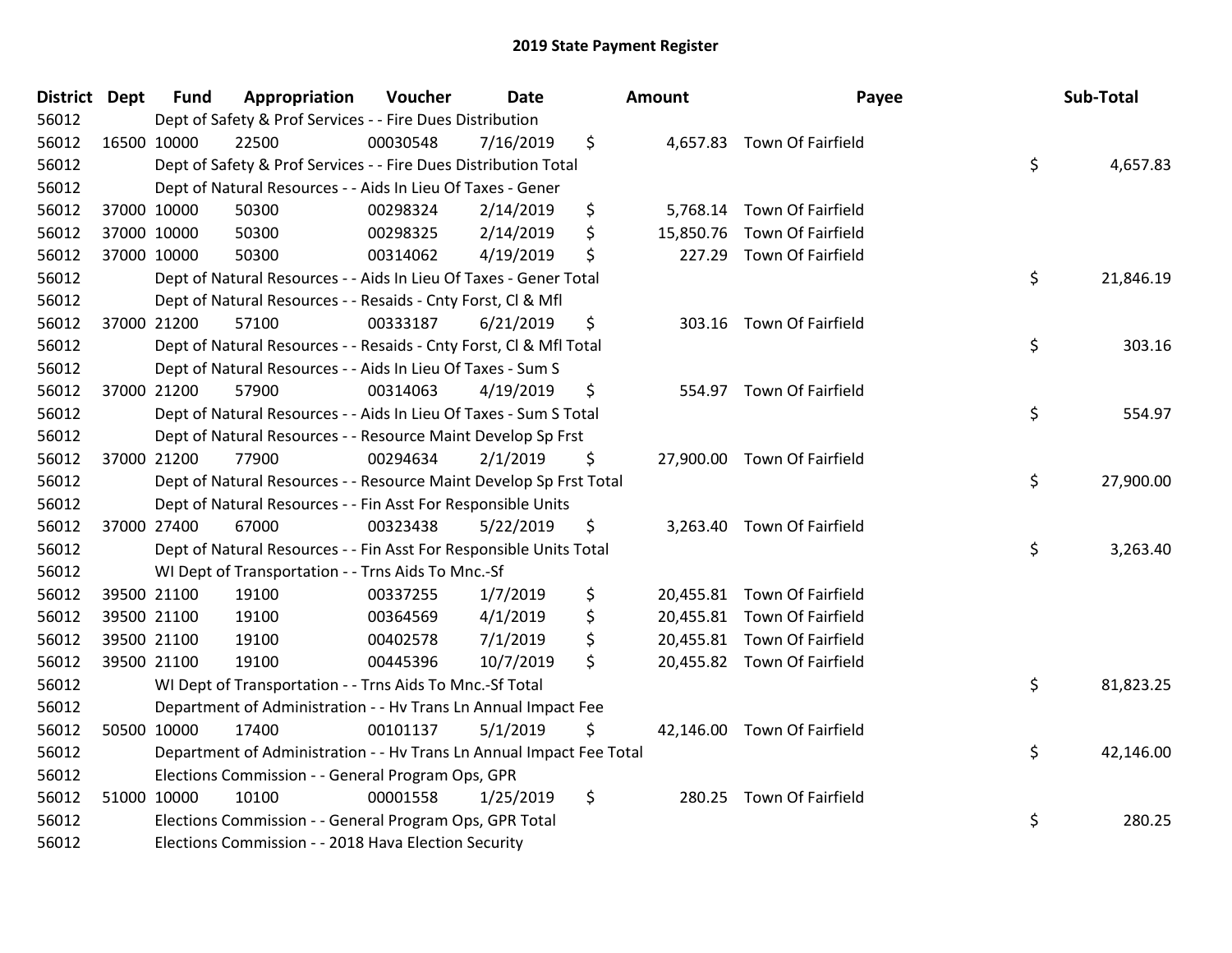| <b>District</b>    | Dept  | <b>Fund</b> | Appropriation                                                    | <b>Voucher</b> | Date       |    | <b>Amount</b> | Payee             | Sub-Total       |
|--------------------|-------|-------------|------------------------------------------------------------------|----------------|------------|----|---------------|-------------------|-----------------|
| 56012              |       | 51000 22000 | 18200                                                            | 00002149       | 10/23/2019 | \$ | 1,200.00      | Town Of Fairfield |                 |
| 56012              |       |             | Elections Commission - - 2018 Hava Election Security Total       |                |            |    |               |                   | \$<br>1,200.00  |
| 56012              |       |             | Shared Revenue and Tax Relief - - County And Municipal Aid       |                |            |    |               |                   |                 |
| 56012              |       | 83500 10000 | 10500                                                            | 00049702       | 7/22/2019  | \$ | 1.770.54      | Town Of Fairfield |                 |
| 56012              |       | 83500 10000 | 10500                                                            | 00054000       | 11/18/2019 | S  | 10,033.77     | Town Of Fairfield |                 |
| 56012              |       |             | Shared Revenue and Tax Relief - - County And Municipal Aid Total |                |            |    |               |                   | \$<br>11,804.31 |
| 56012              |       |             | Shared Revenue and Tax Relief - - Exempt Computer Aid            |                |            |    |               |                   |                 |
| 56012              |       | 83500 10000 | 10900                                                            | 00046760       | 7/22/2019  | \$ | 229.68        | Town Of Fairfield |                 |
| 56012              |       |             | Shared Revenue and Tax Relief - - Exempt Computer Aid Total      |                |            |    |               |                   | \$<br>229.68    |
| 56012              |       |             | Shared Revenue and Tax Relief - - Personal Property Aid          |                |            |    |               |                   |                 |
| 56012              | 83500 | 10000       | 11100                                                            | 00041336       | 5/6/2019   | \$ | 978.34        | Town Of Fairfield |                 |
| 56012              |       |             | Shared Revenue and Tax Relief - - Personal Property Aid Total    |                |            |    |               |                   | \$<br>978.34    |
| 56012              |       |             | Shared Revenue and Tax Relief - - Lottery & Gaming Credit        |                |            |    |               |                   |                 |
| 56012              |       | 83500 52100 | 36300                                                            | 00038488       | 3/25/2019  | \$ | 558.84        | Town Of Fairfield |                 |
| 56012              |       |             | Shared Revenue and Tax Relief - - Lottery & Gaming Credit Total  |                |            |    |               |                   | 558.84          |
| <b>56012 Total</b> |       |             |                                                                  |                |            |    |               |                   | 197,546.22      |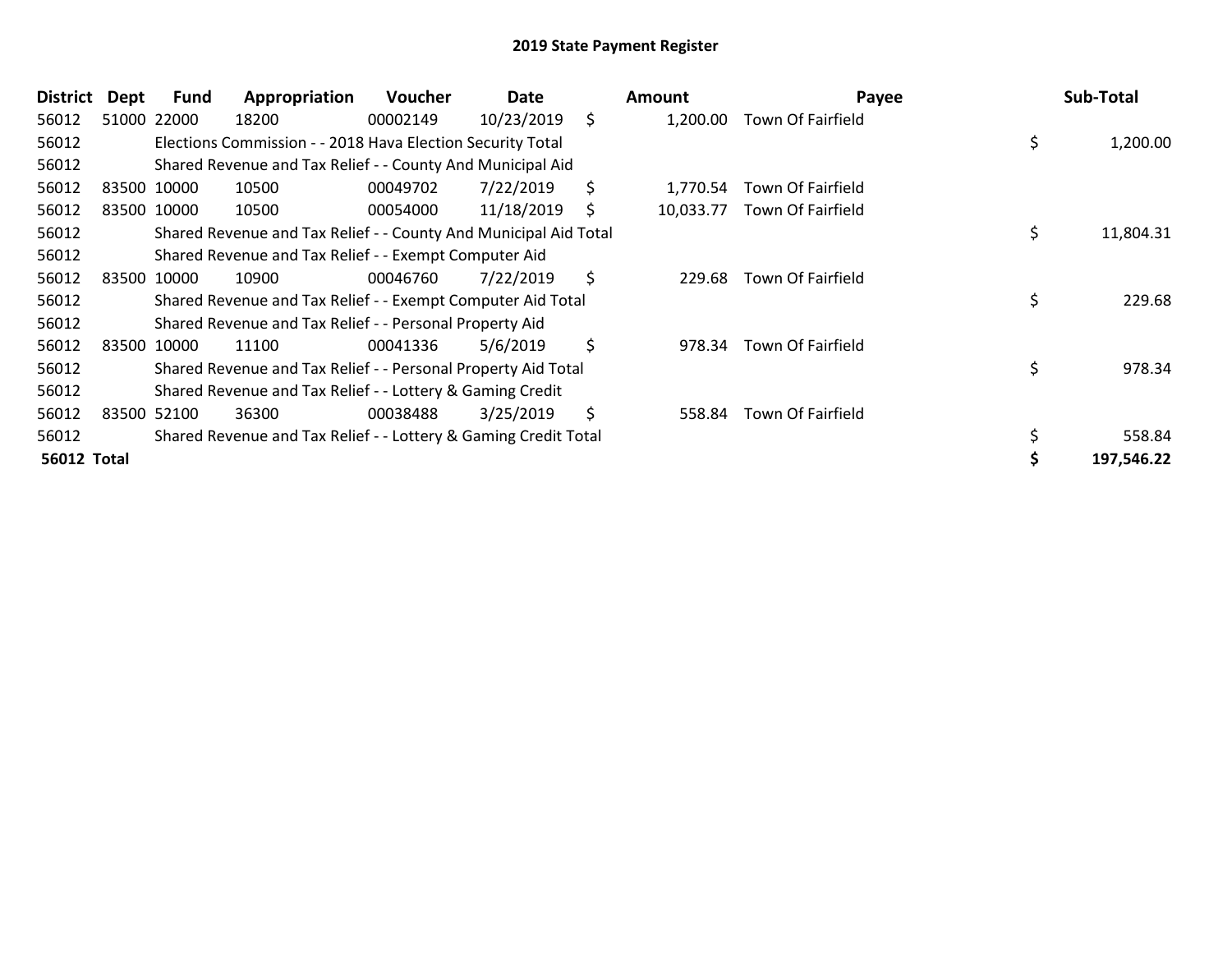| <b>District</b>    | <b>Dept</b> | <b>Fund</b> | Appropriation                                                      | Voucher  | <b>Date</b> | <b>Amount</b>   | Payee                      | Sub-Total        |
|--------------------|-------------|-------------|--------------------------------------------------------------------|----------|-------------|-----------------|----------------------------|------------------|
| 56014              |             |             | Dept of Safety & Prof Services - - Fire Dues Distribution          |          |             |                 |                            |                  |
| 56014              |             | 16500 10000 | 22500                                                              | 00030844 | 7/17/2019   | \$              | 2,909.80 Town Of Franklin  |                  |
| 56014              |             |             | Dept of Safety & Prof Services - - Fire Dues Distribution Total    |          |             |                 |                            | \$<br>2,909.80   |
| 56014              |             |             | Dept of Natural Resources - - Resaids - Cnty Forst, Cl & Mfl       |          |             |                 |                            |                  |
| 56014              |             | 37000 21200 | 57100                                                              | 00333188 | 6/21/2019   | \$              | 1,055.32 Town Of Franklin  |                  |
| 56014              |             |             | Dept of Natural Resources - - Resaids - Cnty Forst, Cl & Mfl Total |          |             |                 |                            | \$<br>1,055.32   |
| 56014              |             |             | Dept of Natural Resources - - Fin Asst For Responsible Units       |          |             |                 |                            |                  |
| 56014              | 37000 27400 |             | 67000                                                              | 00322871 | 5/22/2019   | \$<br>649.83    | Town Of Franklin           |                  |
| 56014              |             |             | Dept of Natural Resources - - Fin Asst For Responsible Units Total |          |             |                 |                            | \$<br>649.83     |
| 56014              |             |             | WI Dept of Transportation - - Trns Aids To Mnc.-Sf                 |          |             |                 |                            |                  |
| 56014              |             | 39500 21100 | 19100                                                              | 00337256 | 1/7/2019    | \$<br>36,211.26 | Town Of Franklin           |                  |
| 56014              |             | 39500 21100 | 19100                                                              | 00364570 | 4/1/2019    | \$<br>36,211.26 | Town Of Franklin           |                  |
| 56014              |             | 39500 21100 | 19100                                                              | 00402579 | 7/1/2019    | \$              | 36,211.26 Town Of Franklin |                  |
| 56014              | 39500 21100 |             | 19100                                                              | 00445397 | 10/7/2019   | \$              | 36,211.29 Town Of Franklin |                  |
| 56014              |             |             | WI Dept of Transportation - - Trns Aids To Mnc.-Sf Total           |          |             |                 |                            | \$<br>144,845.07 |
| 56014              |             |             | WI Dept of Transportation - - Loc Rd Imp Prg St Fd                 |          |             |                 |                            |                  |
| 56014              |             | 39500 21100 | 27800                                                              | 00339947 | 1/9/2019    | \$              | 10,000.00 Town Of Franklin |                  |
| 56014              |             |             | WI Dept of Transportation - - Loc Rd Imp Prg St Fd Total           |          |             |                 |                            | \$<br>10,000.00  |
| 56014              |             |             | Shared Revenue and Tax Relief - - County And Municipal Aid         |          |             |                 |                            |                  |
| 56014              | 83500 10000 |             | 10500                                                              | 00049703 | 7/22/2019   | \$              | 1,809.87 Town Of Franklin  |                  |
| 56014              | 83500 10000 |             | 10500                                                              | 00054001 | 11/18/2019  | \$              | 10,255.94 Town Of Franklin |                  |
| 56014              |             |             | Shared Revenue and Tax Relief - - County And Municipal Aid Total   |          |             |                 |                            | \$<br>12,065.81  |
| 56014              |             |             | Shared Revenue and Tax Relief - - Exempt Computer Aid              |          |             |                 |                            |                  |
| 56014              | 83500 10000 |             | 10900                                                              | 00046761 | 7/22/2019   | \$              | 65.48 Town Of Franklin     |                  |
| 56014              |             |             | Shared Revenue and Tax Relief - - Exempt Computer Aid Total        |          |             |                 |                            | \$<br>65.48      |
| 56014              |             |             | Shared Revenue and Tax Relief - - Personal Property Aid            |          |             |                 |                            |                  |
| 56014              | 83500 10000 |             | 11100                                                              | 00041337 | 5/6/2019    | \$<br>217.12    | Town Of Franklin           |                  |
| 56014              |             |             | Shared Revenue and Tax Relief - - Personal Property Aid Total      |          |             |                 |                            | \$<br>217.12     |
| <b>56014 Total</b> |             |             |                                                                    |          |             |                 |                            | \$<br>171,808.43 |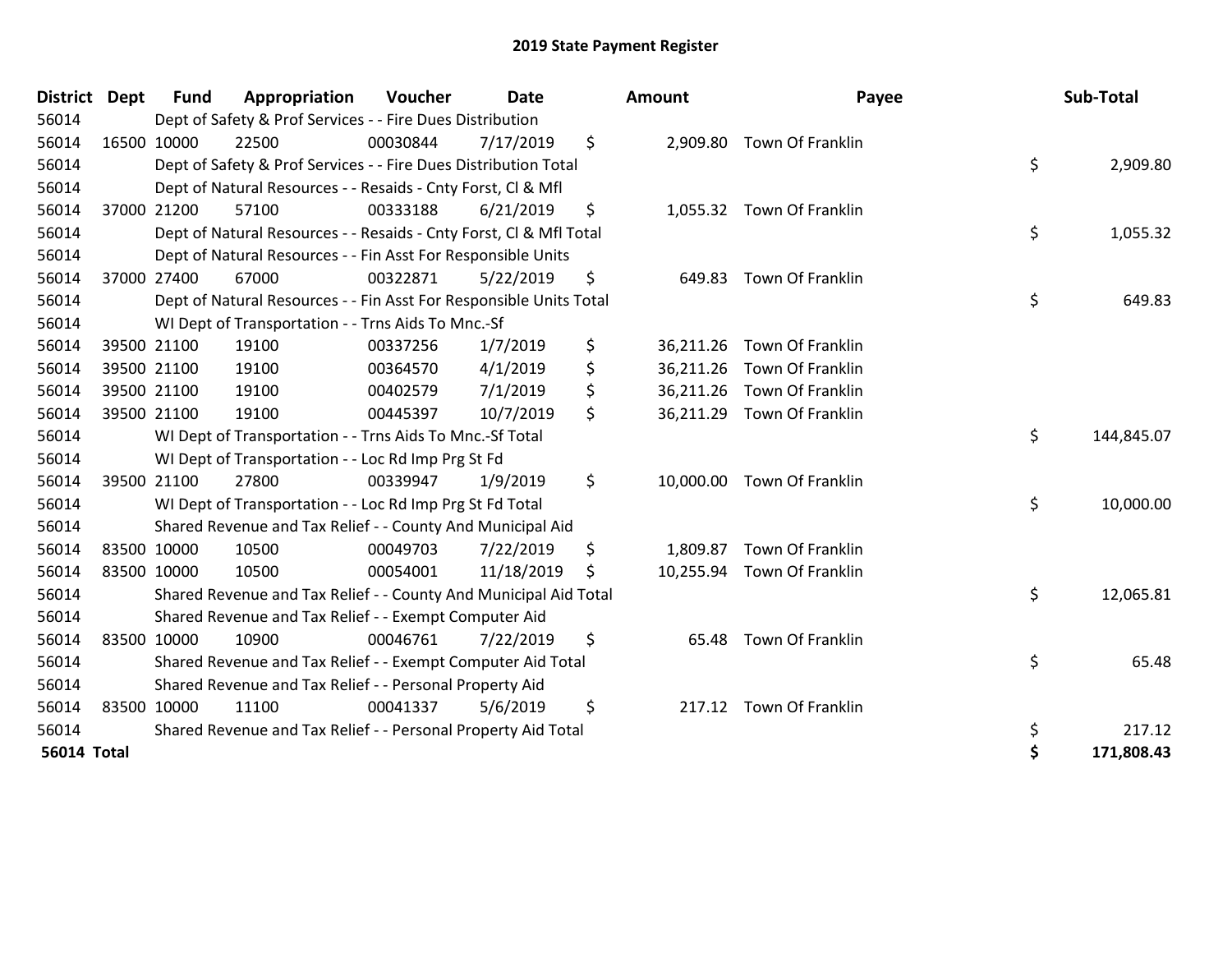| District Dept      | <b>Fund</b> | Appropriation                                                      | Voucher  | <b>Date</b> | <b>Amount</b>   | Payee                     | Sub-Total        |
|--------------------|-------------|--------------------------------------------------------------------|----------|-------------|-----------------|---------------------------|------------------|
| 56016              |             | Dept of Safety & Prof Services - - Fire Dues Distribution          |          |             |                 |                           |                  |
| 56016              | 16500 10000 | 22500                                                              | 00031059 | 7/17/2019   | \$              | 2,180.27 Freedom, Town of |                  |
| 56016              |             | Dept of Safety & Prof Services - - Fire Dues Distribution Total    |          |             |                 |                           | \$<br>2,180.27   |
| 56016              |             | Dept of Natural Resources - - Aids In Lieu Of Taxes - Gener        |          |             |                 |                           |                  |
| 56016              | 37000 10000 | 50300                                                              | 00298347 | 2/14/2019   | \$<br>1,764.77  | Freedom, Town of          |                  |
| 56016              |             | Dept of Natural Resources - - Aids In Lieu Of Taxes - Gener Total  |          |             |                 |                           | \$<br>1,764.77   |
| 56016              |             | Dept of Natural Resources - - Resaids - Cnty Forst, CI & Mfl       |          |             |                 |                           |                  |
| 56016              | 37000 21200 | 57100                                                              | 00333189 | 6/21/2019   | \$<br>942.96    | Freedom, Town of          |                  |
| 56016              |             | Dept of Natural Resources - - Resaids - Cnty Forst, CI & Mfl Total |          |             |                 |                           | \$<br>942.96     |
| 56016              |             | Dept of Natural Resources - - Fin Asst For Responsible Units       |          |             |                 |                           |                  |
| 56016              | 37000 27400 | 67000                                                              | 00322686 | 5/22/2019   | \$<br>1,496.98  | Freedom, Town of          |                  |
| 56016              |             | Dept of Natural Resources - - Fin Asst For Responsible Units Total |          |             |                 |                           | \$<br>1,496.98   |
| 56016              |             | WI Dept of Transportation - - Trns Aids To Mnc.-Sf                 |          |             |                 |                           |                  |
| 56016              | 39500 21100 | 19100                                                              | 00337257 | 1/7/2019    | \$<br>25,054.63 | Freedom, Town of          |                  |
| 56016              | 39500 21100 | 19100                                                              | 00364571 | 4/1/2019    | \$<br>25,054.63 | Freedom, Town of          |                  |
| 56016              | 39500 21100 | 19100                                                              | 00402580 | 7/1/2019    | \$<br>25,054.63 | Freedom, Town of          |                  |
| 56016              | 39500 21100 | 19100                                                              | 00445398 | 10/7/2019   | \$<br>25,054.66 | Freedom, Town of          |                  |
| 56016              |             | WI Dept of Transportation - - Trns Aids To Mnc.-Sf Total           |          |             |                 |                           | \$<br>100,218.55 |
| 56016              |             | Elections Commission - - 2018 Hava Election Security               |          |             |                 |                           |                  |
| 56016              | 51000 22000 | 18200                                                              | 00002507 | 11/15/2019  | \$<br>1,100.00  | Freedom, Town of          |                  |
| 56016              |             | Elections Commission - - 2018 Hava Election Security Total         |          |             |                 |                           | \$<br>1,100.00   |
| 56016              |             | Shared Revenue and Tax Relief - - County And Municipal Aid         |          |             |                 |                           |                  |
| 56016              | 83500 10000 | 10500                                                              | 00049704 | 7/22/2019   | \$<br>1,611.28  | Freedom, Town of          |                  |
| 56016              | 83500 10000 | 10500                                                              | 00054002 | 11/18/2019  | \$<br>9,133.22  | Freedom, Town of          |                  |
| 56016              |             | Shared Revenue and Tax Relief - - County And Municipal Aid Total   |          |             |                 |                           | \$<br>10,744.50  |
| 56016              |             | Shared Revenue and Tax Relief - - Exempt Computer Aid              |          |             |                 |                           |                  |
| 56016              | 83500 10000 | 10900                                                              | 00046762 | 7/22/2019   | \$<br>10.40     | Freedom, Town of          |                  |
| 56016              |             | Shared Revenue and Tax Relief - - Exempt Computer Aid Total        |          |             |                 |                           | \$<br>10.40      |
| 56016              |             | Shared Revenue and Tax Relief - - Personal Property Aid            |          |             |                 |                           |                  |
| 56016              | 83500 10000 | 11100                                                              | 00041338 | 5/6/2019    | \$<br>140.29    | Freedom, Town of          |                  |
| 56016              |             | Shared Revenue and Tax Relief - - Personal Property Aid Total      |          |             |                 |                           | \$<br>140.29     |
| <b>56016 Total</b> |             |                                                                    |          |             |                 |                           | \$<br>118,598.72 |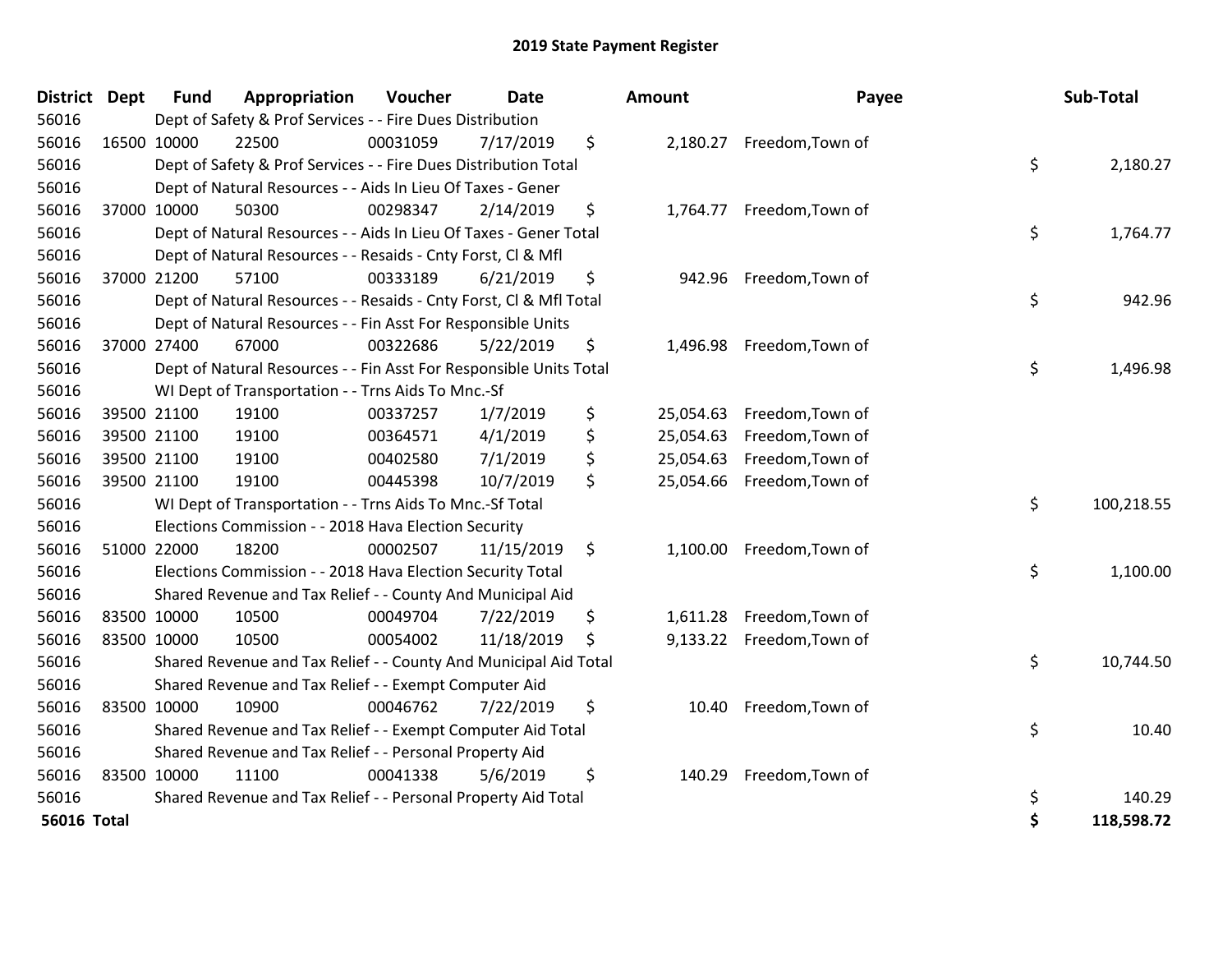| <b>District</b> | <b>Dept</b> | <b>Fund</b> | Appropriation                                                      | Voucher  | Date       | Amount          | Payee                        | Sub-Total       |
|-----------------|-------------|-------------|--------------------------------------------------------------------|----------|------------|-----------------|------------------------------|-----------------|
| 56018           |             |             | Dept of Safety & Prof Services - - Fire Dues Distribution          |          |            |                 |                              |                 |
| 56018           |             | 16500 10000 | 22500                                                              | 00030580 | 7/16/2019  | \$              | 4,479.71 Town Of Greenfield  |                 |
| 56018           |             |             | Dept of Safety & Prof Services - - Fire Dues Distribution Total    |          |            |                 |                              | \$<br>4,479.71  |
| 56018           |             |             | Dept of Natural Resources - - Aids In Lieu Of Taxes - Gener        |          |            |                 |                              |                 |
| 56018           |             | 37000 10000 | 50300                                                              | 00298254 | 2/14/2019  | \$<br>93.36     | <b>Town Of Greenfield</b>    |                 |
| 56018           |             | 37000 10000 | 50300                                                              | 00298255 | 2/14/2019  | \$<br>38,520.58 | <b>Town Of Greenfield</b>    |                 |
| 56018           |             | 37000 10000 | 50300                                                              | 00313284 | 4/19/2019  | \$              | 2,537.51 Town Of Greenfield  |                 |
| 56018           |             | 37000 10000 | 50300                                                              | 00313286 | 4/19/2019  | \$<br>1.70      | <b>Town Of Greenfield</b>    |                 |
| 56018           |             |             | Dept of Natural Resources - - Aids In Lieu Of Taxes - Gener Total  |          |            |                 |                              | \$<br>41,153.15 |
| 56018           |             |             | Dept of Natural Resources - - Resaids - Cnty Forst, Cl & Mfl       |          |            |                 |                              |                 |
| 56018           |             | 37000 21200 | 57100                                                              | 00333190 | 6/21/2019  | \$              | 545.01 Town Of Greenfield    |                 |
| 56018           |             |             | Dept of Natural Resources - - Resaids - Cnty Forst, Cl & Mfl Total |          |            |                 |                              | \$<br>545.01    |
| 56018           |             |             | Dept of Natural Resources - - Aids In Lieu Of Taxes - Sum S        |          |            |                 |                              |                 |
| 56018           |             | 37000 21200 | 57900                                                              | 00313285 | 4/19/2019  | \$              | 30.11 Town Of Greenfield     |                 |
| 56018           |             |             | Dept of Natural Resources - - Aids In Lieu Of Taxes - Sum S Total  |          |            |                 |                              | \$<br>30.11     |
| 56018           |             |             | Dept of Natural Resources - - Fin Asst For Responsible Units       |          |            |                 |                              |                 |
| 56018           |             | 37000 27400 | 67000                                                              | 00323538 | 5/22/2019  | \$              | 1,230.71 Town Of Greenfield  |                 |
| 56018           |             |             | Dept of Natural Resources - - Fin Asst For Responsible Units Total |          |            |                 |                              | \$<br>1,230.71  |
| 56018           |             |             | WI Dept of Transportation - - Trns Aids To Mnc.-Sf                 |          |            |                 |                              |                 |
| 56018           |             | 39500 21100 | 19100                                                              | 00337258 | 1/7/2019   | \$              | 20,467.75 Town Of Greenfield |                 |
| 56018           |             | 39500 21100 | 19100                                                              | 00364572 | 4/1/2019   | \$              | 20,467.75 Town Of Greenfield |                 |
| 56018           |             | 39500 21100 | 19100                                                              | 00402581 | 7/1/2019   | \$              | 20,467.75 Town Of Greenfield |                 |
| 56018           |             | 39500 21100 | 19100                                                              | 00445399 | 10/7/2019  | \$              | 20,467.78 Town Of Greenfield |                 |
| 56018           |             |             | WI Dept of Transportation - - Trns Aids To Mnc.-Sf Total           |          |            |                 |                              | \$<br>81,871.03 |
| 56018           |             |             | Elections Commission - - 2018 Hava Election Security               |          |            |                 |                              |                 |
| 56018           |             | 51000 22000 | 18200                                                              | 00002307 | 11/7/2019  | \$<br>1,100.00  | <b>Town Of Greenfield</b>    |                 |
| 56018           |             |             | Elections Commission - - 2018 Hava Election Security Total         |          |            |                 |                              | \$<br>1,100.00  |
| 56018           |             |             | Shared Revenue and Tax Relief - - County And Municipal Aid         |          |            |                 |                              |                 |
| 56018           |             | 83500 10000 | 10500                                                              | 00049705 | 7/22/2019  | \$<br>1,517.93  | <b>Town Of Greenfield</b>    |                 |
| 56018           |             | 83500 10000 | 10500                                                              | 00054003 | 11/18/2019 | \$<br>8,601.60  | <b>Town Of Greenfield</b>    |                 |
| 56018           |             |             | Shared Revenue and Tax Relief - - County And Municipal Aid Total   |          |            |                 |                              | \$<br>10,119.53 |
| 56018           |             |             | Shared Revenue and Tax Relief - - Exempt Computer Aid              |          |            |                 |                              |                 |
| 56018           |             | 83500 10000 | 10900                                                              | 00046763 | 7/22/2019  | \$              | 25.98 Town Of Greenfield     |                 |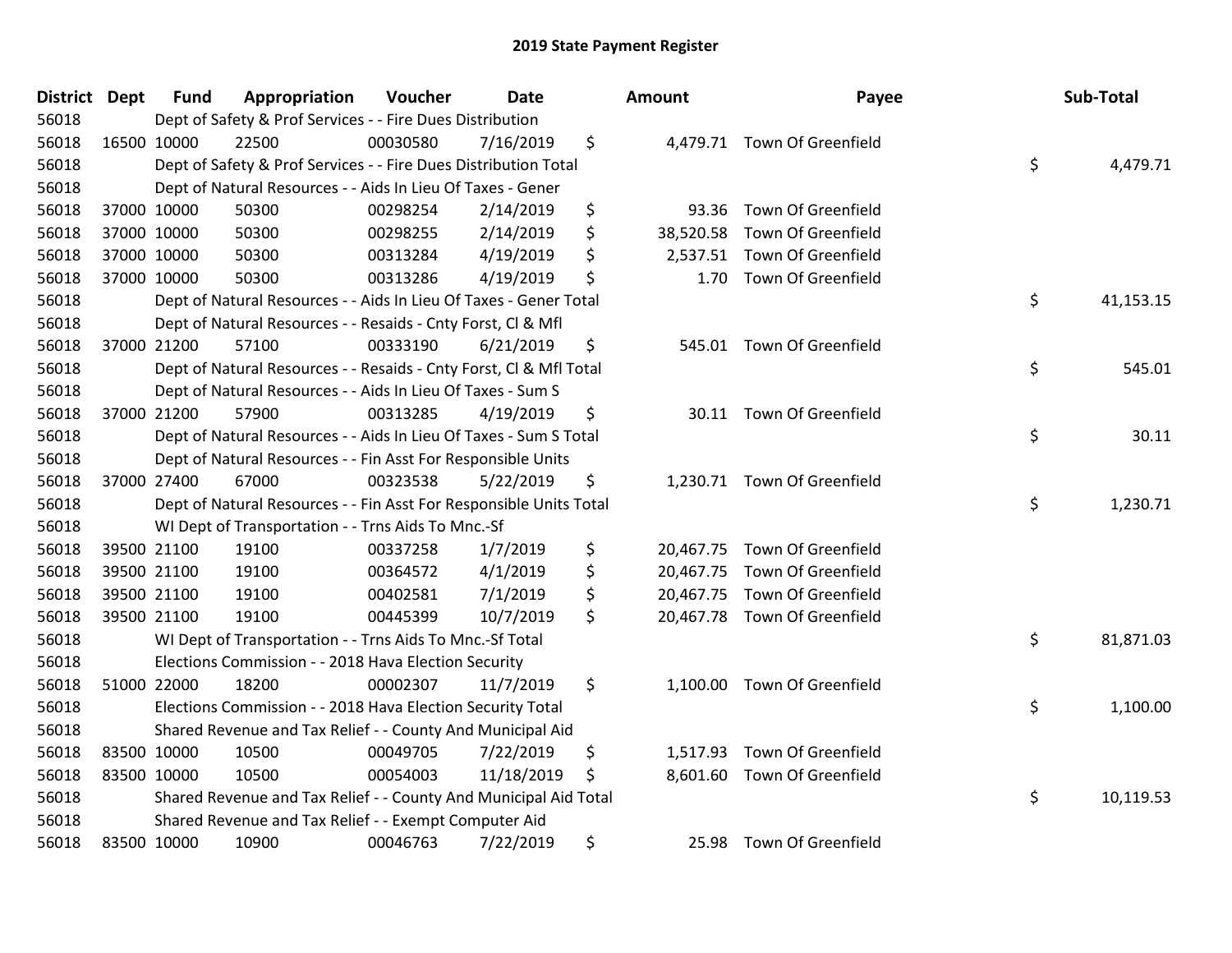| <b>District</b>    | Dept | Fund        | Appropriation                                                       | Voucher  | Date      | <b>Amount</b> | Payee              | Sub-Total  |
|--------------------|------|-------------|---------------------------------------------------------------------|----------|-----------|---------------|--------------------|------------|
| 56018              |      |             | Shared Revenue and Tax Relief - - Exempt Computer Aid Total         |          |           |               |                    | 25.98      |
| 56018              |      |             | Shared Revenue and Tax Relief - - Personal Property Aid             |          |           |               |                    |            |
| 56018              |      | 83500 10000 | 11100                                                               | 00041339 | 5/6/2019  | 219.99        | Town Of Greenfield |            |
| 56018              |      |             | Shared Revenue and Tax Relief - - Personal Property Aid Total       |          |           |               |                    | 219.99     |
| 56018              |      |             | Shared Revenue and Tax Relief - - Payments For Municipal Svcs       |          |           |               |                    |            |
| 56018              |      | 83500 10000 | 50100                                                               | 00037701 | 1/31/2019 | 194.37        | Town Of Greenfield |            |
| 56018              |      |             | Shared Revenue and Tax Relief - - Payments For Municipal Svcs Total |          |           |               |                    | 194.37     |
| <b>56018 Total</b> |      |             |                                                                     |          |           |               |                    | 140.969.59 |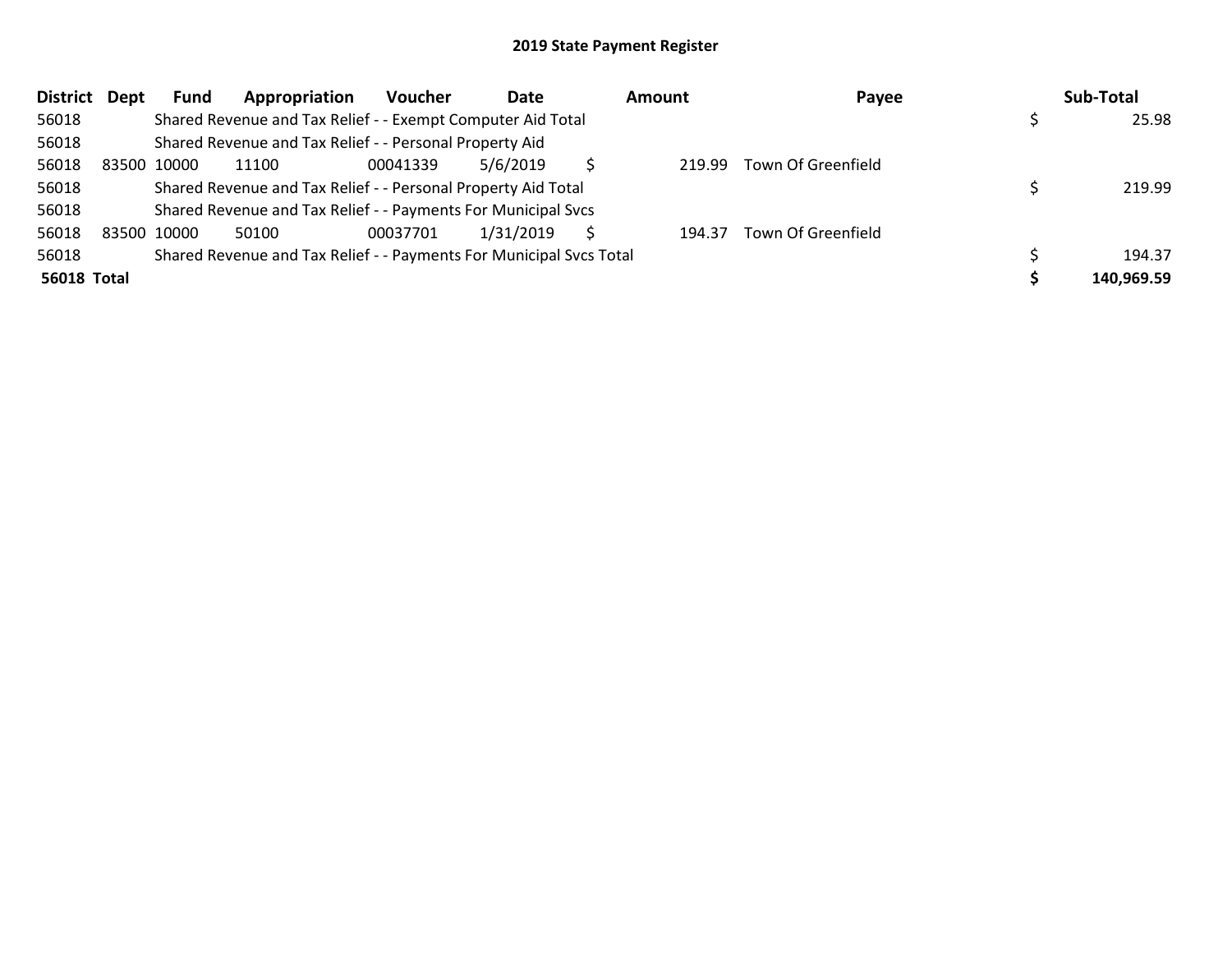| District Dept      | <b>Fund</b> | Appropriation                                                       | Voucher  | <b>Date</b> | Amount          | Payee                         | Sub-Total        |
|--------------------|-------------|---------------------------------------------------------------------|----------|-------------|-----------------|-------------------------------|------------------|
| 56020              |             | Dept of Safety & Prof Services - - Fire Dues Distribution           |          |             |                 |                               |                  |
| 56020              | 16500 10000 | 22500                                                               | 00030802 | 7/17/2019   | \$              | 3,077.83 Town Of Honey Creek  |                  |
| 56020              |             | Dept of Safety & Prof Services - - Fire Dues Distribution Total     |          |             |                 |                               | \$<br>3,077.83   |
| 56020              |             | Dept of Natural Resources - - Aids In Lieu Of Taxes - Gener         |          |             |                 |                               |                  |
| 56020              | 37000 10000 | 50300                                                               | 00298352 | 2/14/2019   | \$<br>7,278.62  | Town Of Honey Creek           |                  |
| 56020              | 37000 10000 | 50300                                                               | 00314365 | 4/19/2019   | \$<br>284.49    | Town Of Honey Creek           |                  |
| 56020              |             | Dept of Natural Resources - - Aids In Lieu Of Taxes - Gener Total   |          |             |                 |                               | \$<br>7,563.11   |
| 56020              |             | Dept of Natural Resources - - Resaids - Cnty Forst, Cl & Mfl        |          |             |                 |                               |                  |
| 56020              | 37000 21200 | 57100                                                               | 00333191 | 6/21/2019   | \$<br>586.43    | Town Of Honey Creek           |                  |
| 56020              |             | Dept of Natural Resources - - Resaids - Cnty Forst, CI & Mfl Total  |          |             |                 |                               | \$<br>586.43     |
| 56020              |             | Dept of Natural Resources - - Fin Asst For Responsible Units        |          |             |                 |                               |                  |
| 56020              | 37000 27400 | 67000                                                               | 00322716 | 5/22/2019   | \$              | 2,046.16 Town Of Honey Creek  |                  |
| 56020              |             | Dept of Natural Resources - - Fin Asst For Responsible Units Total  |          |             |                 |                               | \$<br>2,046.16   |
| 56020              |             | WI Dept of Transportation - - Trns Aids To Mnc.-Sf                  |          |             |                 |                               |                  |
| 56020              | 39500 21100 | 19100                                                               | 00337259 | 1/7/2019    | \$<br>32,687.49 | Town Of Honey Creek           |                  |
| 56020              | 39500 21100 | 19100                                                               | 00364573 | 4/1/2019    | \$<br>32,687.49 | Town Of Honey Creek           |                  |
| 56020              | 39500 21100 | 19100                                                               | 00402582 | 7/1/2019    | \$<br>32,687.49 | Town Of Honey Creek           |                  |
| 56020              | 39500 21100 | 19100                                                               | 00445400 | 10/7/2019   | \$              | 32,687.50 Town Of Honey Creek |                  |
| 56020              |             | WI Dept of Transportation - - Trns Aids To Mnc.-Sf Total            |          |             |                 |                               | \$<br>130,749.97 |
| 56020              |             | Shared Revenue and Tax Relief - - County And Municipal Aid          |          |             |                 |                               |                  |
| 56020              | 83500 10000 | 10500                                                               | 00049706 | 7/22/2019   | \$<br>1,250.56  | Town Of Honey Creek           |                  |
| 56020              | 83500 10000 | 10500                                                               | 00054004 | 11/18/2019  | \$<br>10,061.53 | Town Of Honey Creek           |                  |
| 56020              |             | Shared Revenue and Tax Relief - - County And Municipal Aid Total    |          |             |                 |                               | \$<br>11,312.09  |
| 56020              |             | Shared Revenue and Tax Relief - - Exempt Computer Aid               |          |             |                 |                               |                  |
| 56020              | 83500 10000 | 10900                                                               | 00046764 | 7/22/2019   | \$<br>10.40     | Town Of Honey Creek           |                  |
| 56020              |             | Shared Revenue and Tax Relief - - Exempt Computer Aid Total         |          |             |                 |                               | \$<br>10.40      |
| 56020              |             | Shared Revenue and Tax Relief - - Personal Property Aid             |          |             |                 |                               |                  |
| 56020              | 83500 10000 | 11100                                                               | 00041340 | 5/6/2019    | \$<br>403.94    | Town Of Honey Creek           |                  |
| 56020              |             | Shared Revenue and Tax Relief - - Personal Property Aid Total       |          |             |                 |                               | \$<br>403.94     |
| 56020              |             | Shared Revenue and Tax Relief - - Payments For Municipal Svcs       |          |             |                 |                               |                  |
| 56020              | 83500 10000 | 50100                                                               | 00037906 | 1/31/2019   | \$<br>39.71     | Town Of Honey Creek           |                  |
| 56020              |             | Shared Revenue and Tax Relief - - Payments For Municipal Svcs Total |          |             |                 |                               | \$<br>39.71      |
| <b>56020 Total</b> |             |                                                                     |          |             |                 |                               | \$<br>155,789.64 |

| ount      | Payee               | Sub-Total        |
|-----------|---------------------|------------------|
| 3,077.83  | Town Of Honey Creek | \$<br>3,077.83   |
| 7,278.62  | Town Of Honey Creek |                  |
| 284.49    | Town Of Honey Creek | \$<br>7,563.11   |
| 586.43    | Town Of Honey Creek | \$<br>586.43     |
| 2,046.16  | Town Of Honey Creek | \$<br>2,046.16   |
| 32,687.49 | Town Of Honey Creek |                  |
| 32,687.49 | Town Of Honey Creek |                  |
| 32,687.49 | Town Of Honey Creek |                  |
| 32,687.50 | Town Of Honey Creek |                  |
|           |                     | \$<br>130,749.97 |
| 1,250.56  | Town Of Honey Creek |                  |
| 10,061.53 | Town Of Honey Creek |                  |
|           |                     | \$<br>11,312.09  |
| 10.40     | Town Of Honey Creek | \$<br>10.40      |
| 403.94    | Town Of Honey Creek | \$<br>403.94     |
| 39.71     | Town Of Honey Creek | \$<br>39.71      |
|           |                     | \$<br>155,789.64 |
|           |                     |                  |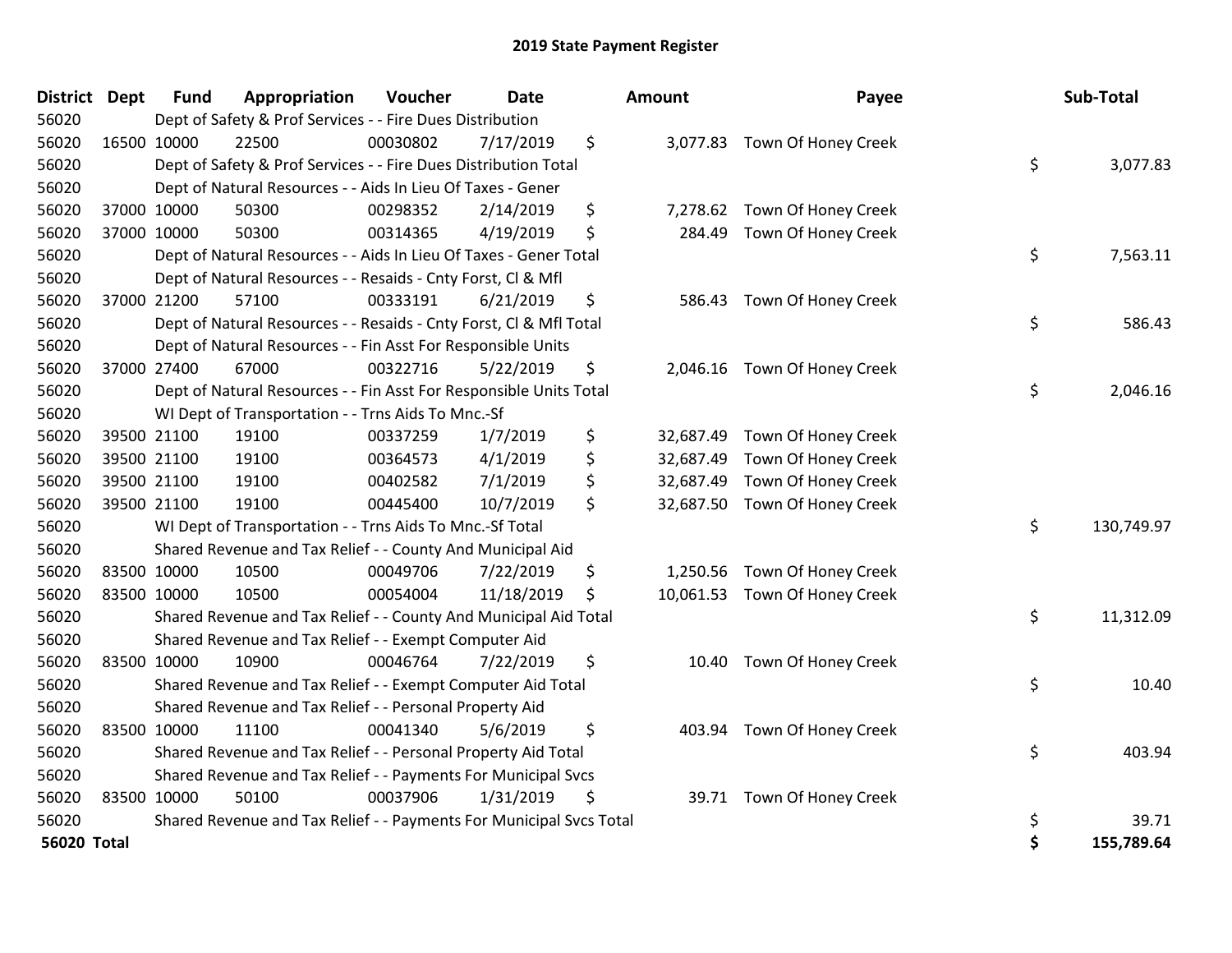| <b>District</b>    | Dept        | Fund        | Appropriation                                                      | <b>Voucher</b> | <b>Date</b> | <b>Amount</b>   | Payee           | Sub-Total        |
|--------------------|-------------|-------------|--------------------------------------------------------------------|----------------|-------------|-----------------|-----------------|------------------|
| 56022              |             |             | Dept of Safety & Prof Services - - Fire Dues Distribution          |                |             |                 |                 |                  |
| 56022              |             | 16500 10000 | 22500                                                              | 00031129       | 7/17/2019   | \$<br>1,960.22  | Town of Ironton |                  |
| 56022              |             |             | Dept of Safety & Prof Services - - Fire Dues Distribution Total    |                |             |                 |                 | \$<br>1,960.22   |
| 56022              |             |             | Dept of Natural Resources - - Resaids - Cnty Forst, CI & Mfl       |                |             |                 |                 |                  |
| 56022              |             | 37000 21200 | 57100                                                              | 00333192       | 6/21/2019   | \$<br>419.75    | Town of Ironton |                  |
| 56022              |             |             | Dept of Natural Resources - - Resaids - Cnty Forst, Cl & Mfl Total |                |             |                 |                 | \$<br>419.75     |
| 56022              |             |             | WI Dept of Transportation - - Trns Aids To Mnc.-Sf                 |                |             |                 |                 |                  |
| 56022              |             | 39500 21100 | 19100                                                              | 00337260       | 1/7/2019    | \$<br>26,792.63 | Town of Ironton |                  |
| 56022              |             | 39500 21100 | 19100                                                              | 00364574       | 4/1/2019    | \$<br>26,792.63 | Town of Ironton |                  |
| 56022              |             | 39500 21100 | 19100                                                              | 00402583       | 7/1/2019    | \$<br>26,792.63 | Town of Ironton |                  |
| 56022              |             | 39500 21100 | 19100                                                              | 00445401       | 10/7/2019   | \$<br>26,792.65 | Town of Ironton |                  |
| 56022              |             |             | WI Dept of Transportation - - Trns Aids To Mnc.-Sf Total           |                |             |                 |                 | \$<br>107,170.54 |
| 56022              |             |             | Shared Revenue and Tax Relief - - County And Municipal Aid         |                |             |                 |                 |                  |
| 56022              | 83500 10000 |             | 10500                                                              | 00049707       | 7/22/2019   | \$<br>4,904.05  | Town of Ironton |                  |
| 56022              | 83500 10000 |             | 10500                                                              | 00054005       | 11/18/2019  | \$<br>27,789.62 | Town of Ironton |                  |
| 56022              |             |             | Shared Revenue and Tax Relief - - County And Municipal Aid Total   |                |             |                 |                 | \$<br>32,693.67  |
| 56022              |             |             | Shared Revenue and Tax Relief - - Exempt Computer Aid              |                |             |                 |                 |                  |
| 56022              | 83500 10000 |             | 10900                                                              | 00046765       | 7/22/2019   | \$<br>28.06     | Town of Ironton |                  |
| 56022              |             |             | Shared Revenue and Tax Relief - - Exempt Computer Aid Total        |                |             |                 |                 | \$<br>28.06      |
| 56022              |             |             | Shared Revenue and Tax Relief - - Personal Property Aid            |                |             |                 |                 |                  |
| 56022              | 83500 10000 |             | 11100                                                              | 00041341       | 5/6/2019    | \$<br>255.00    | Town of Ironton |                  |
| 56022              |             |             | Shared Revenue and Tax Relief - - Personal Property Aid Total      |                |             |                 |                 | \$<br>255.00     |
| <b>56022 Total</b> |             |             |                                                                    |                |             |                 |                 | \$<br>142,527.24 |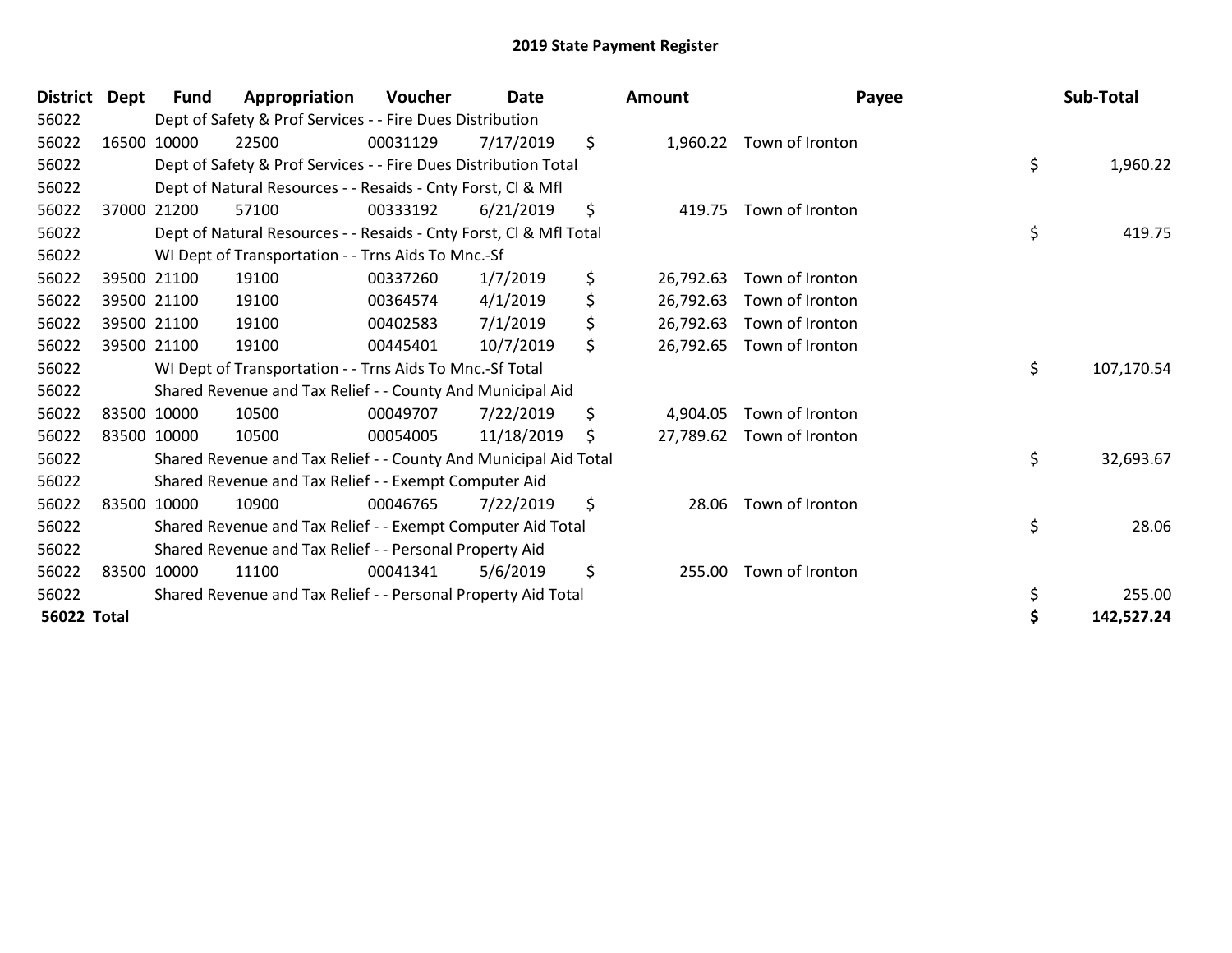| District Dept | <b>Fund</b> | Appropriation                                                      | Voucher  | <b>Date</b> | Amount         | Payee                      | Sub-Total       |
|---------------|-------------|--------------------------------------------------------------------|----------|-------------|----------------|----------------------------|-----------------|
| 56024         |             | Dept of Safety & Prof Services - - Fire Dues Distribution          |          |             |                |                            |                 |
| 56024         | 16500 10000 | 22500                                                              | 00030111 | 7/16/2019   | \$             | 12,739.73 Town Of La Valle |                 |
| 56024         |             | Dept of Safety & Prof Services - - Fire Dues Distribution Total    |          |             |                |                            | \$<br>12,739.73 |
| 56024         |             | Dept of Natural Resources - - Aids In Lieu Of Taxes - Gener        |          |             |                |                            |                 |
| 56024         | 37000 10000 | 50300                                                              | 00298357 | 2/13/2019   | \$<br>1,270.24 | Town Of La Valle           |                 |
| 56024         | 37000 10000 | 50300                                                              | 00314391 | 4/19/2019   | \$<br>4.48     | Town Of La Valle           |                 |
| 56024         | 37000 10000 | 50300                                                              | 00314392 | 4/19/2019   | \$<br>90.49    | Town Of La Valle           |                 |
| 56024         |             | Dept of Natural Resources - - Aids In Lieu Of Taxes - Gener Total  |          |             |                |                            | \$<br>1,365.21  |
| 56024         |             | Dept of Natural Resources - - GPO -Federal Funds                   |          |             |                |                            |                 |
| 56024         | 37000 21200 | 38100                                                              | 00307360 | 3/27/2019   | \$             | 5,278.24 Town Of La Valle  |                 |
| 56024         |             | Dept of Natural Resources - - GPO -Federal Funds Total             |          |             |                |                            | \$<br>5,278.24  |
| 56024         |             | Dept of Natural Resources - - Resaids - Fire Suppress Grant        |          |             |                |                            |                 |
| 56024         | 37000 21200 | 54500                                                              | 00327231 | 6/14/2019   | \$             | 5,625.00 Town Of La Valle  |                 |
| 56024         |             | Dept of Natural Resources - - Resaids - Fire Suppress Grant Total  |          |             |                |                            | \$<br>5,625.00  |
| 56024         |             | Dept of Natural Resources - - Enf A - Boating Enforcement          |          |             |                |                            |                 |
| 56024         | 37000 21200 | 55000                                                              | 00307360 | 3/27/2019   | \$             | 9,939.74 Town Of La Valle  |                 |
| 56024         |             | Dept of Natural Resources - - Enf A - Boating Enforcement Total    |          |             |                |                            | \$<br>9,939.74  |
| 56024         |             | Dept of Natural Resources - - Resaids - Cnty Forst, Cl & Mfl       |          |             |                |                            |                 |
| 56024         | 37000 21200 | 57100                                                              | 00333193 | 6/21/2019   | \$             | 277.30 Town Of La Valle    |                 |
| 56024         |             | Dept of Natural Resources - - Resaids - Cnty Forst, Cl & Mfl Total |          |             |                |                            | \$<br>277.30    |
| 56024         |             | Dept of Natural Resources - - Rec & Resource Aids, Fed             |          |             |                |                            |                 |
| 56024         | 37000 21200 | 58300                                                              | 00309002 | 4/2/2019    | \$             | 69,775.43 Town Of La Valle |                 |
| 56024         | 37000 21200 | 58300                                                              | 00331521 | 6/20/2019   | \$<br>3,304.57 | Town Of La Valle           |                 |
| 56024         | 37000 21200 | 58300                                                              | 00376969 | 12/12/2019  | \$<br>579.00   | Town Of La Valle           |                 |
| 56024         |             | Dept of Natural Resources - - Rec & Resource Aids, Fed Total       |          |             |                |                            | \$<br>73,659.00 |
| 56024         |             | Dept of Natural Resources - - Fin Asst For Responsible Units       |          |             |                |                            |                 |
| 56024         | 37000 27400 | 67000                                                              | 00323267 | 5/22/2019   | \$             | 1,739.48 Town Of La Valle  |                 |
| 56024         |             | Dept of Natural Resources - - Fin Asst For Responsible Units Total |          |             |                |                            | \$<br>1,739.48  |
| 56024         |             | WI Dept of Transportation - - Trns Aids To Mnc.-Sf                 |          |             |                |                            |                 |
| 56024         | 39500 21100 | 19100                                                              | 00337261 | 1/7/2019    | \$             | 44,226.36 Town Of La Valle |                 |
| 56024         | 39500 21100 | 19100                                                              | 00364575 | 4/1/2019    | \$             | 44,226.36 Town Of La Valle |                 |
| 56024         | 39500 21100 | 19100                                                              | 00402584 | 7/1/2019    | \$             | 44,226.36 Town Of La Valle |                 |
| 56024         | 39500 21100 | 19100                                                              | 00445402 | 10/7/2019   | \$             | 44,226.37 Town Of La Valle |                 |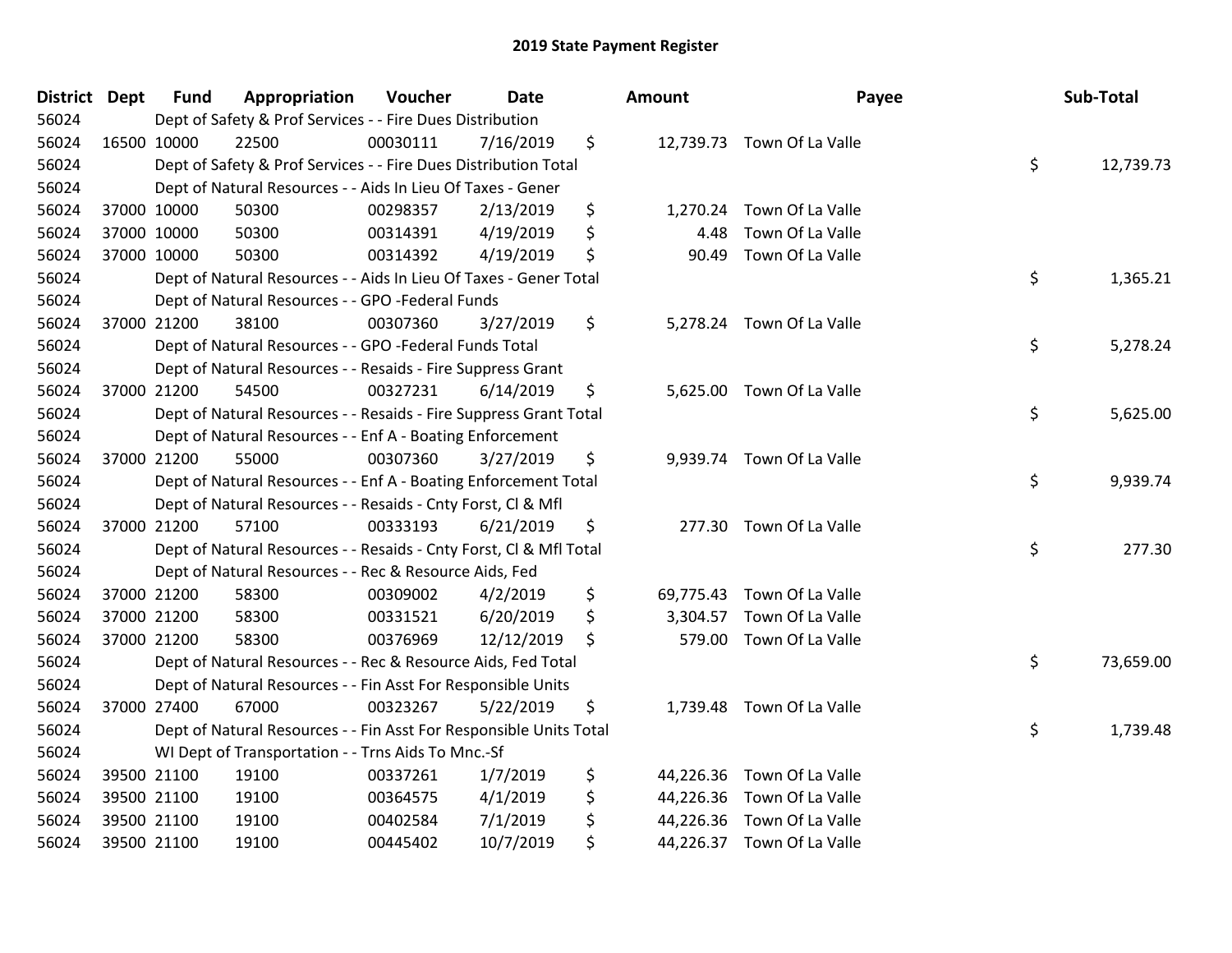| <b>District</b>    | <b>Dept</b> | <b>Fund</b>                                                            | Appropriation | Voucher  | <b>Date</b> | Amount |          | Payee                      |    | Sub-Total  |  |
|--------------------|-------------|------------------------------------------------------------------------|---------------|----------|-------------|--------|----------|----------------------------|----|------------|--|
| 56024              |             | WI Dept of Transportation - - Trns Aids To Mnc.-Sf Total               |               |          |             |        |          |                            |    | 176,905.45 |  |
| 56024              |             | Department of Justice - - Law Enforcement Train, Local                 |               |          |             |        |          |                            |    |            |  |
| 56024              |             | 45500 10000                                                            | 23100         | 00073255 | 10/18/2019  | \$.    | 800.00   | Town Of La Valle           |    |            |  |
| 56024              |             | Department of Justice - - Law Enforcement Train, Local Total           |               |          |             |        |          |                            |    | 800.00     |  |
| 56024              |             | Department of Military Affairs - - Disaster Recovery Aid               |               |          |             |        |          |                            |    |            |  |
| 56024              |             | 46500 10000                                                            | 30500         | 00069007 | 11/5/2019   | \$     | 4,137.65 | Town Of La Valle           |    |            |  |
| 56024              |             | \$<br>Department of Military Affairs - - Disaster Recovery Aid Total   |               |          |             |        |          |                            |    | 4,137.65   |  |
| 56024              |             | Department of Military Affairs - - Federal Aid, Local Assistance       |               |          |             |        |          |                            |    |            |  |
| 56024              |             | 46500 10000                                                            | 34200         | 00069007 | 11/5/2019   | \$     |          | 24,825.90 Town Of La Valle |    |            |  |
| 56024              |             | 46500 10000                                                            | 34200         | 00069889 | 11/25/2019  | \$.    |          | 62,942.79 Town Of La Valle |    |            |  |
| 56024              |             | Department of Military Affairs - - Federal Aid, Local Assistance Total |               |          |             |        |          |                            | \$ | 87,768.69  |  |
| 56024              |             | Elections Commission - - General Program Ops, GPR                      |               |          |             |        |          |                            |    |            |  |
| 56024              |             | 51000 10000                                                            | 10100         | 00001540 | 1/25/2019   | \$     | 285.00   | Town Of La Valle           |    |            |  |
| 56024              |             | Elections Commission - - General Program Ops, GPR Total                |               |          |             |        |          |                            |    | 285.00     |  |
| 56024              |             | Shared Revenue and Tax Relief - - County And Municipal Aid             |               |          |             |        |          |                            |    |            |  |
| 56024              |             | 83500 10000                                                            | 10500         | 00049708 | 7/22/2019   | \$     | 2,361.55 | Town Of La Valle           |    |            |  |
| 56024              |             | 83500 10000                                                            | 10500         | 00054006 | 11/18/2019  | S      |          | 13,382.10 Town Of La Valle |    |            |  |
| 56024              |             | Shared Revenue and Tax Relief - - County And Municipal Aid Total       |               |          |             |        |          |                            |    | 15,743.65  |  |
| 56024              |             | Shared Revenue and Tax Relief - - Exempt Computer Aid                  |               |          |             |        |          |                            |    |            |  |
| 56024              |             | 83500 10000                                                            | 10900         | 00046766 | 7/22/2019   | \$     |          | 124.71 Town Of La Valle    |    |            |  |
| 56024              |             | Shared Revenue and Tax Relief - - Exempt Computer Aid Total            |               |          |             |        |          |                            | \$ | 124.71     |  |
| 56024              |             | Shared Revenue and Tax Relief - - Utility Aid                          |               |          |             |        |          |                            |    |            |  |
| 56024              |             | 83500 10000                                                            | 11000         | 00049708 | 7/22/2019   | \$     | 156.94   | Town Of La Valle           |    |            |  |
| 56024              |             | 83500 10000                                                            | 11000         | 00054006 | 11/18/2019  | \$     |          | 913.75 Town Of La Valle    |    |            |  |
| 56024              |             | Shared Revenue and Tax Relief - - Utility Aid Total                    |               |          |             |        |          |                            | \$ | 1,070.69   |  |
| 56024              |             | Shared Revenue and Tax Relief - - Personal Property Aid                |               |          |             |        |          |                            |    |            |  |
| 56024              |             | 83500 10000                                                            | 11100         | 00041342 | 5/6/2019    | \$     | 1,993.48 | Town Of La Valle           |    |            |  |
| 56024              |             | Shared Revenue and Tax Relief - - Personal Property Aid Total          |               |          |             |        |          |                            |    | 1,993.48   |  |
| <b>56024 Total</b> |             |                                                                        |               |          |             |        |          |                            | \$ | 399,453.02 |  |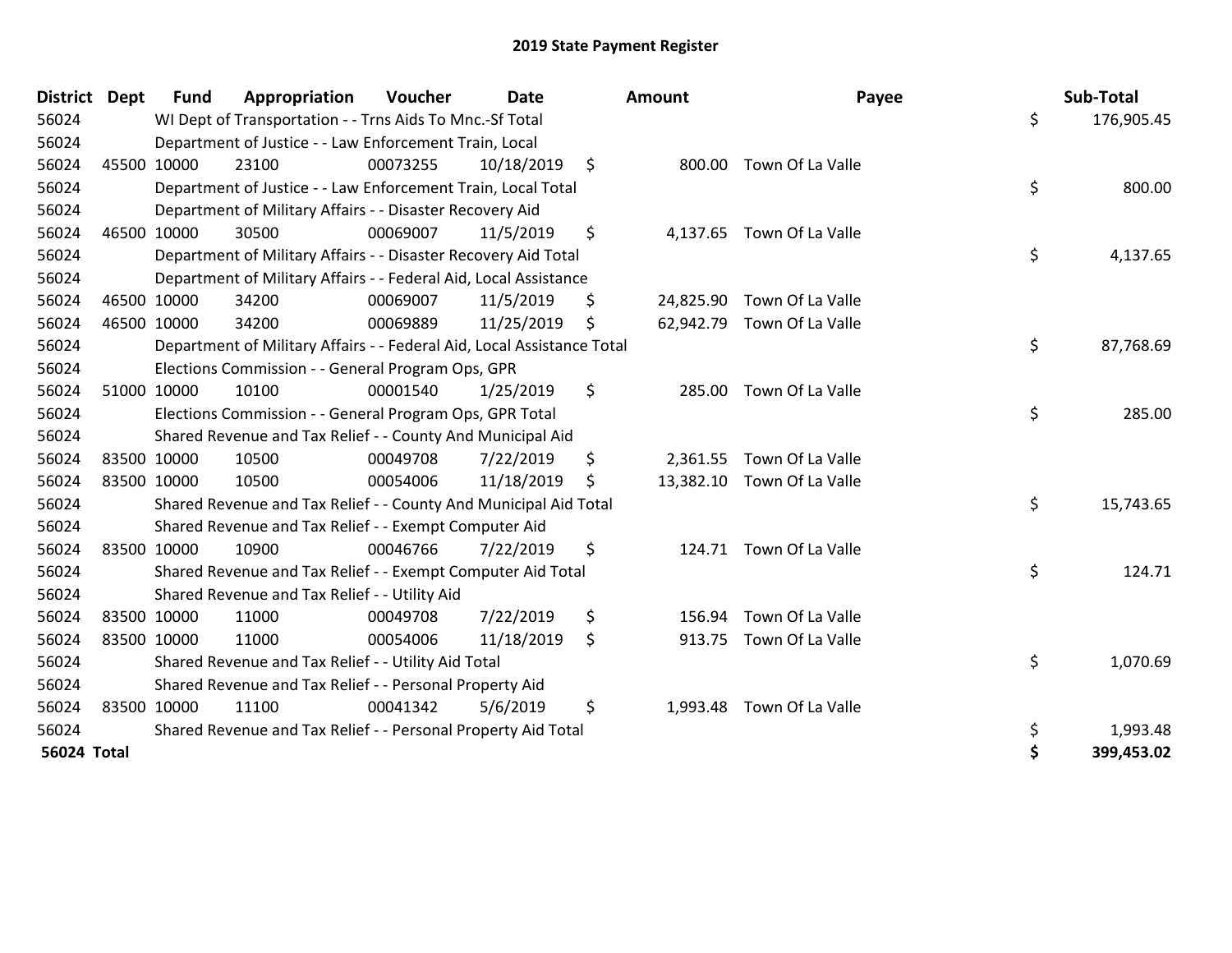| District Dept | <b>Fund</b>                                                  | Appropriation                                                      | Voucher  | Date       |     | <b>Amount</b> | Payee                      | Sub-Total       |
|---------------|--------------------------------------------------------------|--------------------------------------------------------------------|----------|------------|-----|---------------|----------------------------|-----------------|
| 56026         |                                                              | Dept of Safety & Prof Services - - Fire Dues Distribution          |          |            |     |               |                            |                 |
| 56026         | 16500 10000                                                  | 22500                                                              | 00030251 | 7/16/2019  | \$  |               | 8,577.27 Town Of Merrimac  |                 |
| 56026         |                                                              | Dept of Safety & Prof Services - - Fire Dues Distribution Total    |          |            |     |               |                            | \$<br>8,577.27  |
| 56026         |                                                              | Dept of Natural Resources - - Aids In Lieu Of Taxes - Gener        |          |            |     |               |                            |                 |
| 56026         | 37000 10000                                                  | 50300                                                              | 00298249 | 2/14/2019  | \$  | 192.21        | Town Of Merrimac           |                 |
| 56026         | 37000 10000                                                  | 50300                                                              | 00298250 | 2/14/2019  | \$  | 42,239.17     | <b>Town Of Merrimac</b>    |                 |
| 56026         | 37000 10000                                                  | 50300                                                              | 00313235 | 4/19/2019  | \$  | 2,992.33      | <b>Town Of Merrimac</b>    |                 |
| 56026         |                                                              | Dept of Natural Resources - - Aids In Lieu Of Taxes - Gener Total  |          |            |     |               |                            | \$<br>45,423.71 |
| 56026         |                                                              | Dept of Natural Resources - - Resaids - Cnty Forst, Cl & Mfl       |          |            |     |               |                            |                 |
| 56026         | 37000 21200                                                  | 57100                                                              | 00333194 | 6/21/2019  | \$  |               | 138.55 Town Of Merrimac    |                 |
| 56026         |                                                              | Dept of Natural Resources - - Resaids - Cnty Forst, Cl & Mfl Total |          |            |     |               |                            | \$<br>138.55    |
| 56026         |                                                              | Dept of Natural Resources - - Aids In Lieu Of Taxes - Sum S        |          |            |     |               |                            |                 |
| 56026         | 37000 21200                                                  | 57900                                                              | 00313236 | 4/19/2019  | \$  |               | 616.53 Town Of Merrimac    |                 |
| 56026         |                                                              | Dept of Natural Resources - - Aids In Lieu Of Taxes - Sum S Total  |          |            |     |               |                            | \$<br>616.53    |
| 56026         | Dept of Natural Resources - - Fin Asst For Responsible Units |                                                                    |          |            |     |               |                            |                 |
| 56026         | 37000 27400                                                  | 67000                                                              | 00323204 | 5/22/2019  | \$  |               | 3,036.75 Town Of Merrimac  |                 |
| 56026         |                                                              | Dept of Natural Resources - - Fin Asst For Responsible Units Total |          |            |     |               |                            | \$<br>3,036.75  |
| 56026         |                                                              | WI Dept of Transportation - - Trns Aids To Mnc.-Sf                 |          |            |     |               |                            |                 |
| 56026         | 39500 21100                                                  | 19100                                                              | 00337262 | 1/7/2019   | \$  |               | 18,078.75 Town Of Merrimac |                 |
| 56026         | 39500 21100                                                  | 19100                                                              | 00364576 | 4/1/2019   | \$  | 18,078.75     | <b>Town Of Merrimac</b>    |                 |
| 56026         | 39500 21100                                                  | 19100                                                              | 00402585 | 7/1/2019   | \$  |               | 18,078.75 Town Of Merrimac |                 |
| 56026         | 39500 21100                                                  | 19100                                                              | 00445403 | 10/7/2019  | \$  |               | 18,078.78 Town Of Merrimac |                 |
| 56026         |                                                              | WI Dept of Transportation - - Trns Aids To Mnc.-Sf Total           |          |            |     |               |                            | \$<br>72,315.03 |
| 56026         |                                                              | Elections Commission - - 2018 Hava Election Security               |          |            |     |               |                            |                 |
| 56026         | 51000 22000                                                  | 18200                                                              | 00002688 | 11/20/2019 | \$  | 600.00        | Town Of Merrimac           |                 |
| 56026         |                                                              | Elections Commission - - 2018 Hava Election Security Total         |          |            |     |               |                            | \$<br>600.00    |
| 56026         |                                                              | Shared Revenue and Tax Relief - - County And Municipal Aid         |          |            |     |               |                            |                 |
| 56026         | 83500 10000                                                  | 10500                                                              | 00049709 | 7/22/2019  | \$  | 1,674.46      | <b>Town Of Merrimac</b>    |                 |
| 56026         | 83500 10000                                                  | 10500                                                              | 00054007 | 11/18/2019 | \$. | 9,488.58      | <b>Town Of Merrimac</b>    |                 |
| 56026         |                                                              | Shared Revenue and Tax Relief - - County And Municipal Aid Total   |          |            |     |               |                            | \$<br>11,163.04 |
| 56026         |                                                              | Shared Revenue and Tax Relief - - Exempt Computer Aid              |          |            |     |               |                            |                 |
| 56026         | 83500 10000                                                  | 10900                                                              | 00046767 | 7/22/2019  | \$  | 18.70         | <b>Town Of Merrimac</b>    |                 |
| 56026         |                                                              | Shared Revenue and Tax Relief - - Exempt Computer Aid Total        |          |            |     |               |                            | \$<br>18.70     |

| าount     | Payee                      | Sub-Total       |
|-----------|----------------------------|-----------------|
| 8,577.27  | <b>Town Of Merrimac</b>    | \$<br>8,577.27  |
|           | 192.21 Town Of Merrimac    |                 |
|           | 42,239.17 Town Of Merrimac |                 |
| 2,992.33  | <b>Town Of Merrimac</b>    |                 |
|           |                            | \$<br>45,423.71 |
| 138.55    | <b>Town Of Merrimac</b>    |                 |
|           |                            | \$<br>138.55    |
| 616.53    | <b>Town Of Merrimac</b>    |                 |
|           |                            | \$<br>616.53    |
| 3,036.75  | <b>Town Of Merrimac</b>    | \$<br>3,036.75  |
| 18,078.75 | <b>Town Of Merrimac</b>    |                 |
| 18,078.75 | <b>Town Of Merrimac</b>    |                 |
| 18,078.75 | <b>Town Of Merrimac</b>    |                 |
| 18,078.78 | <b>Town Of Merrimac</b>    |                 |
|           |                            | \$<br>72,315.03 |
| 600.00    | <b>Town Of Merrimac</b>    |                 |
|           |                            | \$<br>600.00    |
| 1,674.46  | <b>Town Of Merrimac</b>    |                 |
| 9,488.58  | Town Of Merrimac           |                 |
|           |                            | \$<br>11,163.04 |
| 18.70     | <b>Town Of Merrimac</b>    |                 |
|           |                            | \$<br>18.70     |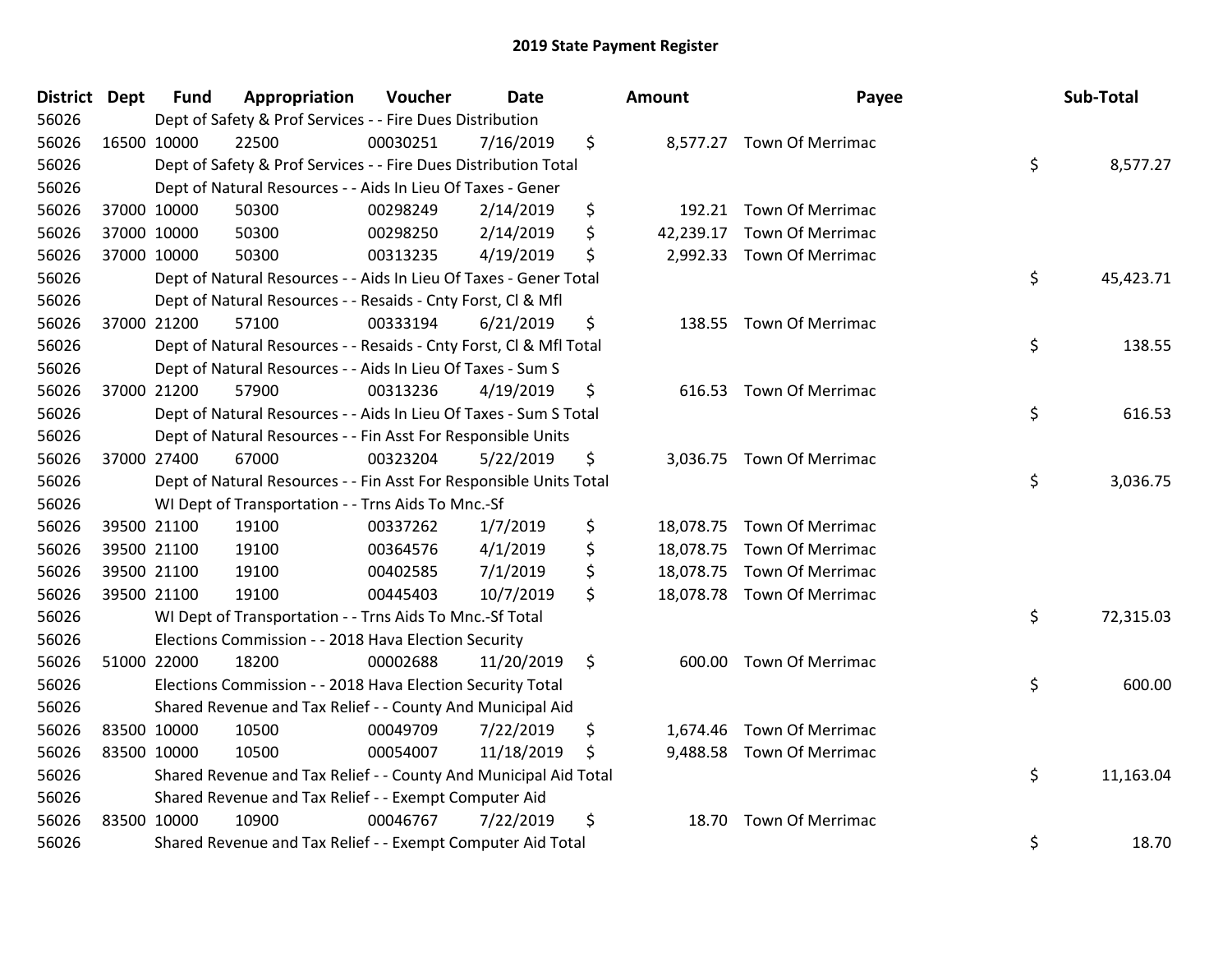| District    | Dept        | Fund                                                          | Appropriation                                                       | <b>Voucher</b> | Date       | Amount |          | Payee                   |    | Sub-Total  |
|-------------|-------------|---------------------------------------------------------------|---------------------------------------------------------------------|----------------|------------|--------|----------|-------------------------|----|------------|
| 56026       |             |                                                               | Shared Revenue and Tax Relief - - Utility Aid                       |                |            |        |          |                         |    |            |
| 56026       |             | 83500 10000                                                   | 11000                                                               | 00049709       | 7/22/2019  | \$     | 708.23   | <b>Town Of Merrimac</b> |    |            |
| 56026       |             | 83500 10000                                                   | 11000                                                               | 00054007       | 11/18/2019 | \$.    | 3,714.74 | Town Of Merrimac        |    |            |
| 56026       |             |                                                               | Shared Revenue and Tax Relief - - Utility Aid Total                 |                |            |        |          |                         |    | 4,422.97   |
| 56026       |             |                                                               | Shared Revenue and Tax Relief - - Personal Property Aid             |                |            |        |          |                         |    |            |
| 56026       |             | 83500 10000                                                   | 11100                                                               | 00041343       | 5/6/2019   | \$     | 359.79   | Town Of Merrimac        |    |            |
| 56026       |             | Shared Revenue and Tax Relief - - Personal Property Aid Total |                                                                     |                |            |        |          |                         |    | 359.79     |
| 56026       |             |                                                               | Shared Revenue and Tax Relief - - Payments For Municipal Svcs       |                |            |        |          |                         |    |            |
| 56026       |             | 83500 10000                                                   | 50100                                                               | 00037695       | 1/31/2019  | S      | 167.54   | <b>Town Of Merrimac</b> |    |            |
| 56026       |             |                                                               | Shared Revenue and Tax Relief - - Payments For Municipal Svcs Total |                |            |        |          |                         | \$ | 167.54     |
| 56026       |             |                                                               | Shared Revenue and Tax Relief - - Lottery & Gaming Credit           |                |            |        |          |                         |    |            |
| 56026       | 83500 52100 |                                                               | 36300                                                               | 00038489       | 3/25/2019  | \$     | 3,560.23 | Town Of Merrimac        |    |            |
| 56026       |             |                                                               | Shared Revenue and Tax Relief - - Lottery & Gaming Credit Total     |                |            |        |          |                         |    | 3,560.23   |
| 56026 Total |             |                                                               |                                                                     |                |            |        |          |                         |    | 150,400.11 |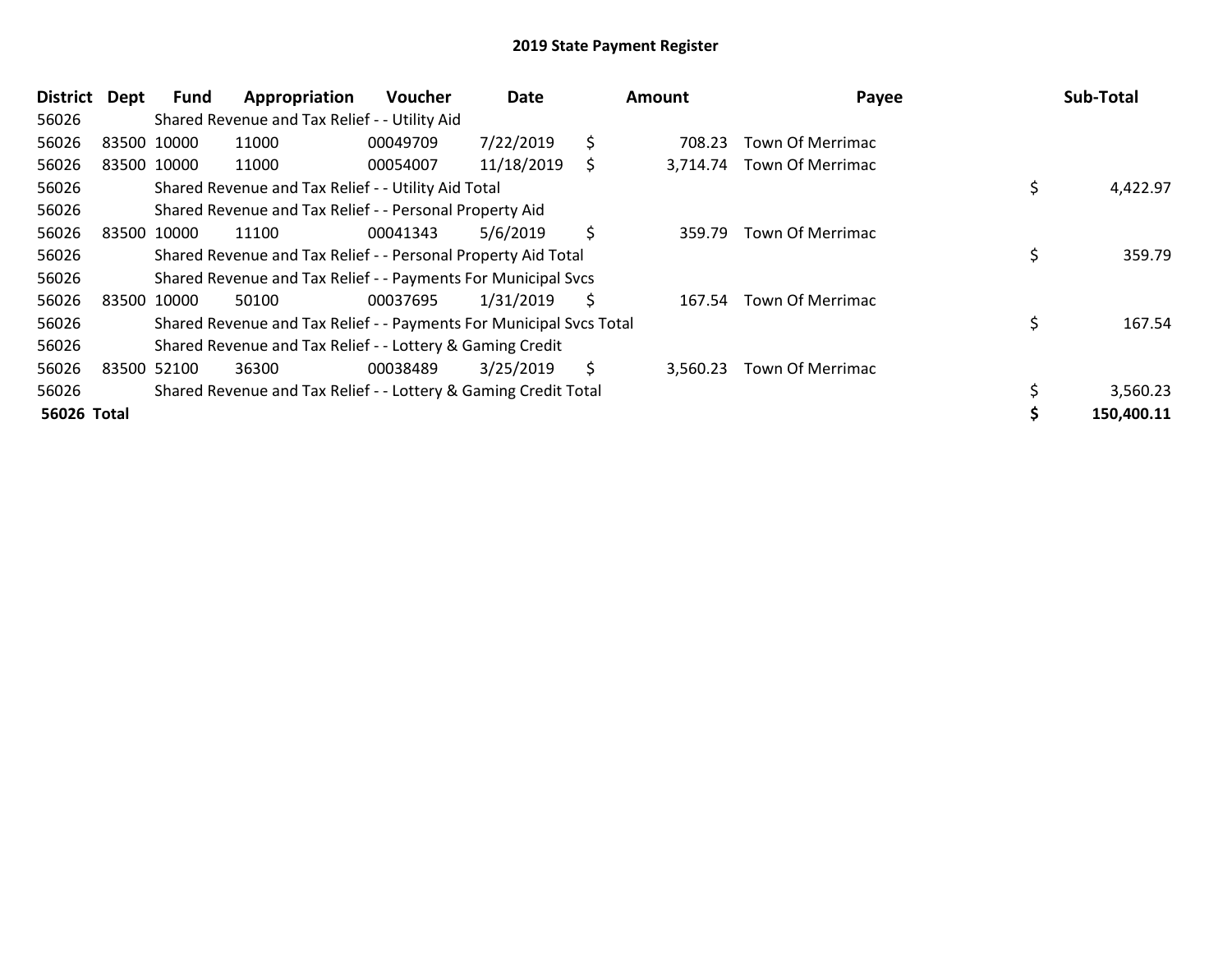| <b>District Dept</b> | <b>Fund</b>                                                  | Appropriation                                                      | Voucher  | <b>Date</b> |    | <b>Amount</b> | Payee                            | Sub-Total       |
|----------------------|--------------------------------------------------------------|--------------------------------------------------------------------|----------|-------------|----|---------------|----------------------------------|-----------------|
| 56028                |                                                              | Dept of Safety & Prof Services - - Fire Dues Distribution          |          |             |    |               |                                  |                 |
| 56028                | 16500 10000                                                  | 22500                                                              | 00030418 | 7/16/2019   | \$ |               | 6,026.92 Town Of Prairie Du Sac  |                 |
| 56028                |                                                              | Dept of Safety & Prof Services - - Fire Dues Distribution Total    |          |             |    |               |                                  | \$<br>6,026.92  |
| 56028                |                                                              | Dept of Natural Resources - - Aids In Lieu Of Taxes - Gener        |          |             |    |               |                                  |                 |
| 56028                | 37000 10000                                                  | 50300                                                              | 00298264 | 2/14/2019   | \$ | 14,513.84     | Town Of Prairie Du Sac           |                 |
| 56028                | 37000 10000                                                  | 50300                                                              | 00313446 | 4/19/2019   | \$ | 290.30        | Town Of Prairie Du Sac           |                 |
| 56028                | 37000 10000                                                  | 50300                                                              | 00313448 | 4/19/2019   | \$ | 98.22         | Town Of Prairie Du Sac           |                 |
| 56028                |                                                              | Dept of Natural Resources - - Aids In Lieu Of Taxes - Gener Total  |          |             |    |               |                                  | \$<br>14,902.36 |
| 56028                |                                                              | Dept of Natural Resources - - Resaids - Cnty Forst, Cl & Mfl       |          |             |    |               |                                  |                 |
| 56028                | 37000 21200                                                  | 57100                                                              | 00333195 | 6/21/2019   | \$ | 191.12        | Town Of Prairie Du Sac           |                 |
| 56028                |                                                              | Dept of Natural Resources - - Resaids - Cnty Forst, Cl & Mfl Total |          |             |    |               |                                  | \$<br>191.12    |
| 56028                |                                                              | Dept of Natural Resources - - Aids In Lieu Of Taxes - Sum S        |          |             |    |               |                                  |                 |
| 56028                | 37000 21200                                                  | 57900                                                              | 00313447 | 4/19/2019   | \$ | 61.53         | Town Of Prairie Du Sac           |                 |
| 56028                |                                                              | Dept of Natural Resources - - Aids In Lieu Of Taxes - Sum S Total  |          |             |    |               |                                  | \$<br>61.53     |
| 56028                | Dept of Natural Resources - - Fin Asst For Responsible Units |                                                                    |          |             |    |               |                                  |                 |
| 56028                | 37000 27400                                                  | 67000                                                              | 00322783 | 5/22/2019   | \$ | 3,854.58      | Town Of Prairie Du Sac           |                 |
| 56028                |                                                              | Dept of Natural Resources - - Fin Asst For Responsible Units Total |          |             |    |               |                                  | \$<br>3,854.58  |
| 56028                |                                                              | WI Dept of Transportation - - Trns Aids To Mnc.-Sf                 |          |             |    |               |                                  |                 |
| 56028                | 39500 21100                                                  | 19100                                                              | 00337263 | 1/7/2019    | \$ |               | 24,087.09 Town Of Prairie Du Sac |                 |
| 56028                | 39500 21100                                                  | 19100                                                              | 00364577 | 4/1/2019    | \$ | 24,087.09     | Town Of Prairie Du Sac           |                 |
| 56028                | 39500 21100                                                  | 19100                                                              | 00402586 | 7/1/2019    | \$ | 24,087.09     | Town Of Prairie Du Sac           |                 |
| 56028                | 39500 21100                                                  | 19100                                                              | 00445404 | 10/7/2019   | \$ |               | 24,087.10 Town Of Prairie Du Sac |                 |
| 56028                |                                                              | WI Dept of Transportation - - Trns Aids To Mnc.-Sf Total           |          |             |    |               |                                  | \$<br>96,348.37 |
| 56028                |                                                              | Shared Revenue and Tax Relief - - County And Municipal Aid         |          |             |    |               |                                  |                 |
| 56028                | 83500 10000                                                  | 10500                                                              | 00049710 | 7/22/2019   | \$ | 2,387.86      | Town Of Prairie Du Sac           |                 |
| 56028                | 83500 10000                                                  | 10500                                                              | 00054008 | 11/18/2019  | \$ |               | 13,531.19 Town Of Prairie Du Sac |                 |
| 56028                |                                                              | Shared Revenue and Tax Relief - - County And Municipal Aid Total   |          |             |    |               |                                  | \$<br>15,919.05 |
| 56028                |                                                              | Shared Revenue and Tax Relief - - Exempt Computer Aid              |          |             |    |               |                                  |                 |
| 56028                | 83500 10000                                                  | 10900                                                              | 00046768 | 7/22/2019   | \$ |               | 274.36 Town Of Prairie Du Sac    |                 |
| 56028                |                                                              | Shared Revenue and Tax Relief - - Exempt Computer Aid Total        |          |             |    |               |                                  | \$<br>274.36    |
| 56028                |                                                              | Shared Revenue and Tax Relief - - Utility Aid                      |          |             |    |               |                                  |                 |
| 56028                | 83500 10000                                                  | 11000                                                              | 00049710 | 7/22/2019   | \$ | 10,033.23     | Town Of Prairie Du Sac           |                 |
| 56028                | 83500 10000                                                  | 11000                                                              | 00054008 | 11/18/2019  | \$ |               | 55,971.38 Town Of Prairie Du Sac |                 |

| าount     | Payee                           | Sub-Total       |
|-----------|---------------------------------|-----------------|
|           | 6,026.92 Town Of Prairie Du Sac | \$<br>6,026.92  |
| 14,513.84 | Town Of Prairie Du Sac          |                 |
| 290.30    | Town Of Prairie Du Sac          |                 |
| 98.22     | Town Of Prairie Du Sac          | \$<br>14,902.36 |
| 191.12    | Town Of Prairie Du Sac          | \$<br>191.12    |
| 61.53     | Town Of Prairie Du Sac          | \$<br>61.53     |
| 3,854.58  | Town Of Prairie Du Sac          | \$<br>3,854.58  |
| 24,087.09 | Town Of Prairie Du Sac          |                 |
| 24,087.09 | Town Of Prairie Du Sac          |                 |
| 24,087.09 | Town Of Prairie Du Sac          |                 |
| 24,087.10 | Town Of Prairie Du Sac          |                 |
|           |                                 | \$<br>96,348.37 |
| 2,387.86  | Town Of Prairie Du Sac          |                 |
| 13,531.19 | Town Of Prairie Du Sac          |                 |
|           |                                 | \$<br>15,919.05 |
| 274.36    | Town Of Prairie Du Sac          | \$<br>274.36    |
| 10,033.23 | Town Of Prairie Du Sac          |                 |
| 55,971.38 | Town Of Prairie Du Sac          |                 |
|           |                                 |                 |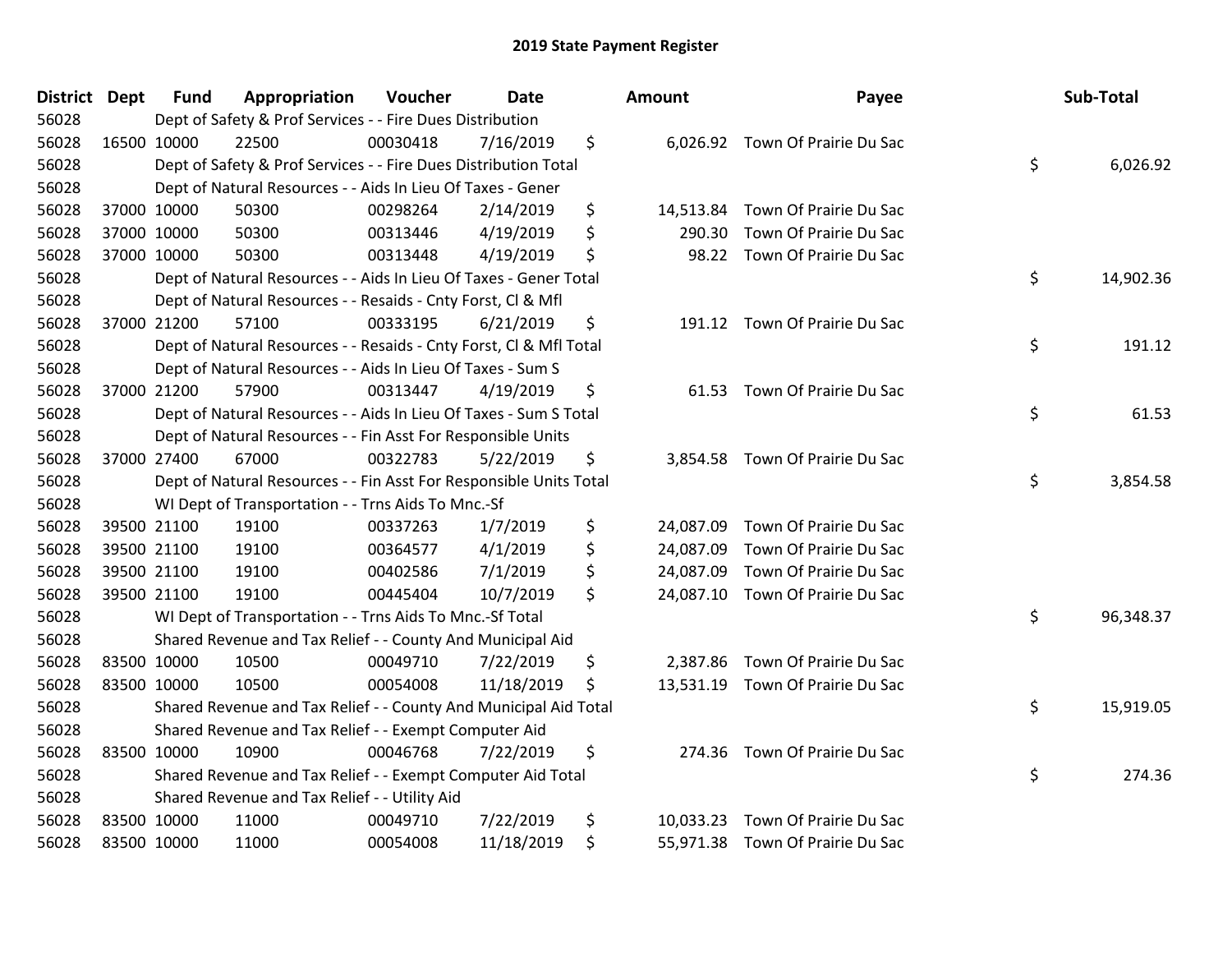| District Dept | Fund                                                | Appropriation                                                 | Voucher  | Date     | Amount |  | Payee                         |  | Sub-Total  |
|---------------|-----------------------------------------------------|---------------------------------------------------------------|----------|----------|--------|--|-------------------------------|--|------------|
| 56028         | Shared Revenue and Tax Relief - - Utility Aid Total |                                                               |          |          |        |  |                               |  | 66,004.61  |
| 56028         |                                                     | Shared Revenue and Tax Relief - - Personal Property Aid       |          |          |        |  |                               |  |            |
| 56028         | 83500 10000                                         | 11100                                                         | 00041344 | 5/6/2019 |        |  | 966.90 Town Of Prairie Du Sac |  |            |
| 56028         |                                                     | Shared Revenue and Tax Relief - - Personal Property Aid Total |          |          | 966.90 |  |                               |  |            |
| 56028 Total   |                                                     |                                                               |          |          |        |  |                               |  | 204,549.80 |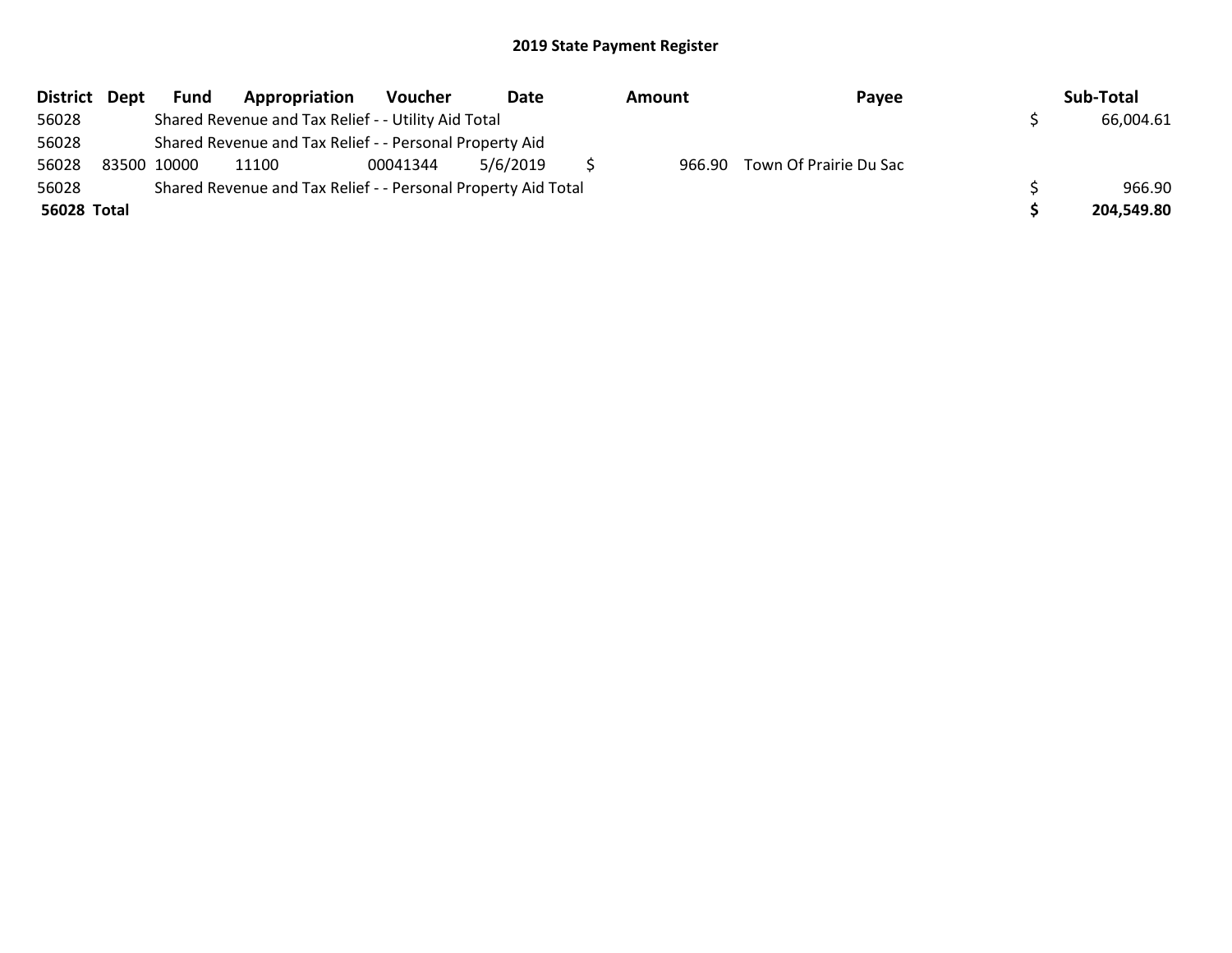| <b>District</b> | <b>Dept</b> | <b>Fund</b> | Appropriation                                                      | Voucher  | <b>Date</b> | <b>Amount</b>   | Payee                       | Sub-Total       |
|-----------------|-------------|-------------|--------------------------------------------------------------------|----------|-------------|-----------------|-----------------------------|-----------------|
| 56030           |             |             | Dept of Safety & Prof Services - - Fire Dues Distribution          |          |             |                 |                             |                 |
| 56030           |             | 16500 10000 | 22500                                                              | 00030554 | 7/16/2019   | \$              | 4,604.37 Town Of Reedsburg  |                 |
| 56030           |             |             | Dept of Safety & Prof Services - - Fire Dues Distribution Total    |          |             |                 |                             | \$<br>4,604.37  |
| 56030           |             |             | Dept of Natural Resources - - Aids In Lieu Of Taxes - Gener        |          |             |                 |                             |                 |
| 56030           |             | 37000 10000 | 50300                                                              | 00313591 | 4/19/2019   | \$              | 15.32 Town Of Reedsburg     |                 |
| 56030           |             |             | Dept of Natural Resources - - Aids In Lieu Of Taxes - Gener Total  |          |             |                 |                             | \$<br>15.32     |
| 56030           |             |             | Dept of Natural Resources - - Resaids - Cnty Forst, Cl & Mfl       |          |             |                 |                             |                 |
| 56030           |             | 37000 21200 | 57100                                                              | 00333196 | 6/21/2019   | \$              | 151.32 Town Of Reedsburg    |                 |
| 56030           |             |             | Dept of Natural Resources - - Resaids - Cnty Forst, Cl & Mfl Total |          |             |                 |                             | \$<br>151.32    |
| 56030           |             |             | Dept of Natural Resources - - Aids In Lieu Of Taxes - Sum S        |          |             |                 |                             |                 |
| 56030           |             | 37000 21200 | 57900                                                              | 00313592 | 4/19/2019   | \$              | 70.40 Town Of Reedsburg     |                 |
| 56030           |             |             | Dept of Natural Resources - - Aids In Lieu Of Taxes - Sum S Total  |          |             |                 |                             | \$<br>70.40     |
| 56030           |             |             | Dept of Natural Resources - - Fin Asst For Responsible Units       |          |             |                 |                             |                 |
| 56030           |             | 37000 27400 | 67000                                                              | 00322973 | 5/22/2019   | \$              | 1,832.20 Town Of Reedsburg  |                 |
| 56030           |             |             | Dept of Natural Resources - - Fin Asst For Responsible Units Total |          |             |                 |                             | \$<br>1,832.20  |
| 56030           |             |             | WI Dept of Transportation - - Disastr Damag Aid Sf                 |          |             |                 |                             |                 |
| 56030           |             | 39500 21100 | 17400                                                              | 00466524 | 11/27/2019  | \$              | 7,868.52 Town Of Reedsburg  |                 |
| 56030           |             |             | WI Dept of Transportation - - Disastr Damag Aid Sf Total           |          |             |                 |                             | \$<br>7,868.52  |
| 56030           |             |             | WI Dept of Transportation - - Trns Aids To Mnc.-Sf                 |          |             |                 |                             |                 |
| 56030           |             | 39500 21100 | 19100                                                              | 00337264 | 1/7/2019    | \$<br>24,481.27 | Town Of Reedsburg           |                 |
| 56030           |             | 39500 21100 | 19100                                                              | 00364578 | 4/1/2019    | \$<br>24,481.27 | Town Of Reedsburg           |                 |
| 56030           |             | 39500 21100 | 19100                                                              | 00402587 | 7/1/2019    | \$<br>24,481.27 | Town Of Reedsburg           |                 |
| 56030           |             | 39500 21100 | 19100                                                              | 00445405 | 10/7/2019   | \$              | 24,481.30 Town Of Reedsburg |                 |
| 56030           |             |             | WI Dept of Transportation - - Trns Aids To Mnc.-Sf Total           |          |             |                 |                             | \$<br>97,925.11 |
| 56030           |             |             | WI Dept of Transportation - - Dept Mgt & Oper St Fd                |          |             |                 |                             |                 |
| 56030           |             | 39500 21100 | 46100                                                              | 00339514 | 1/25/2019   | \$<br>1,080.00  | Town Of Reedsburg           |                 |
| 56030           |             | 39500 21100 | 46100                                                              | 00373547 | 4/22/2019   | \$<br>1,080.00  | Town Of Reedsburg           |                 |
| 56030           |             | 39500 21100 | 46100                                                              | 00396383 | 6/24/2019   | \$<br>1,080.00  | Town Of Reedsburg           |                 |
| 56030           |             | 39500 21100 | 46100                                                              | 00446341 | 10/25/2019  | \$              | 1,080.00 Town Of Reedsburg  |                 |
| 56030           |             |             | WI Dept of Transportation - - Dept Mgt & Oper St Fd Total          |          |             |                 |                             | \$<br>4,320.00  |
| 56030           |             |             | Shared Revenue and Tax Relief - - County And Municipal Aid         |          |             |                 |                             |                 |
| 56030           |             | 83500 10000 | 10500                                                              | 00049711 | 7/22/2019   | \$<br>5,610.18  | Town Of Reedsburg           |                 |
| 56030           |             | 83500 10000 | 10500                                                              | 00054009 | 11/18/2019  | \$              | 31,791.02 Town Of Reedsburg |                 |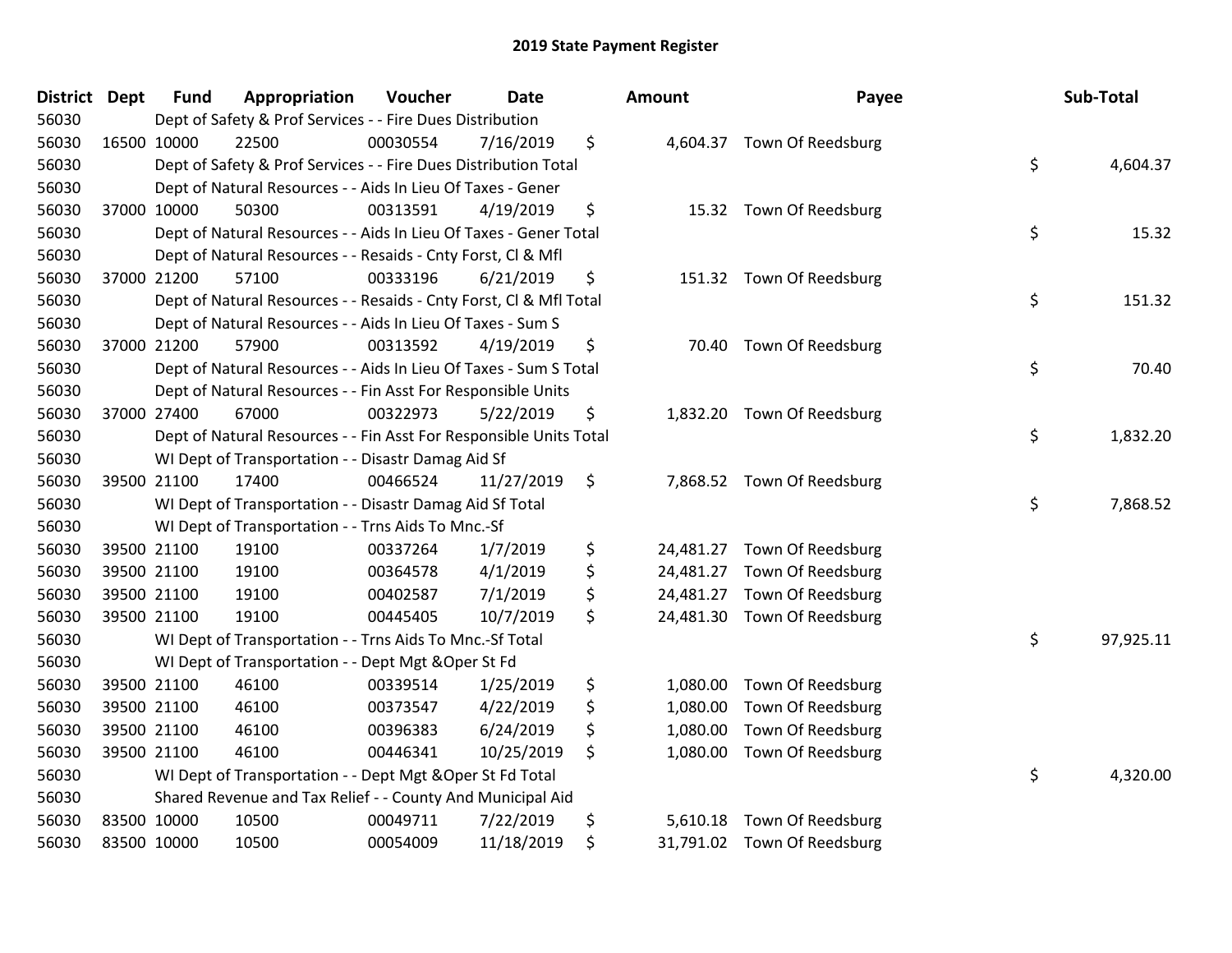| <b>District</b> | <b>Dept</b> | Fund        | Appropriation                                                    | <b>Voucher</b> | Date       | Amount          | Payee                    |     | Sub-Total  |
|-----------------|-------------|-------------|------------------------------------------------------------------|----------------|------------|-----------------|--------------------------|-----|------------|
| 56030           |             |             | Shared Revenue and Tax Relief - - County And Municipal Aid Total |                |            |                 |                          | \$. | 37,401.20  |
| 56030           |             |             | Shared Revenue and Tax Relief - - Exempt Computer Aid            |                |            |                 |                          |     |            |
| 56030           |             | 83500 10000 | 10900                                                            | 00046769       | 7/22/2019  | \$<br>6.24      | Town Of Reedsburg        |     |            |
| 56030           |             |             | Shared Revenue and Tax Relief - - Exempt Computer Aid Total      |                |            |                 |                          |     | 6.24       |
| 56030           |             |             | Shared Revenue and Tax Relief - - Utility Aid                    |                |            |                 |                          |     |            |
| 56030           |             | 83500 10000 | 11000                                                            | 00049711       | 7/22/2019  | \$<br>2.102.81  | Town Of Reedsburg        |     |            |
| 56030           |             | 83500 10000 | 11000                                                            | 00054009       | 11/18/2019 | \$<br>11,897.37 | Town Of Reedsburg        |     |            |
| 56030           |             |             | Shared Revenue and Tax Relief - - Utility Aid Total              |                |            |                 |                          |     | 14,000.18  |
| 56030           |             |             | Shared Revenue and Tax Relief - - Personal Property Aid          |                |            |                 |                          |     |            |
| 56030           |             | 83500 10000 | 11100                                                            | 00041345       | 5/6/2019   | \$              | 277.32 Town Of Reedsburg |     |            |
| 56030           |             |             | Shared Revenue and Tax Relief - - Personal Property Aid Total    |                |            |                 |                          |     | 277.32     |
| 56030 Total     |             |             |                                                                  |                |            |                 |                          |     | 168,472.18 |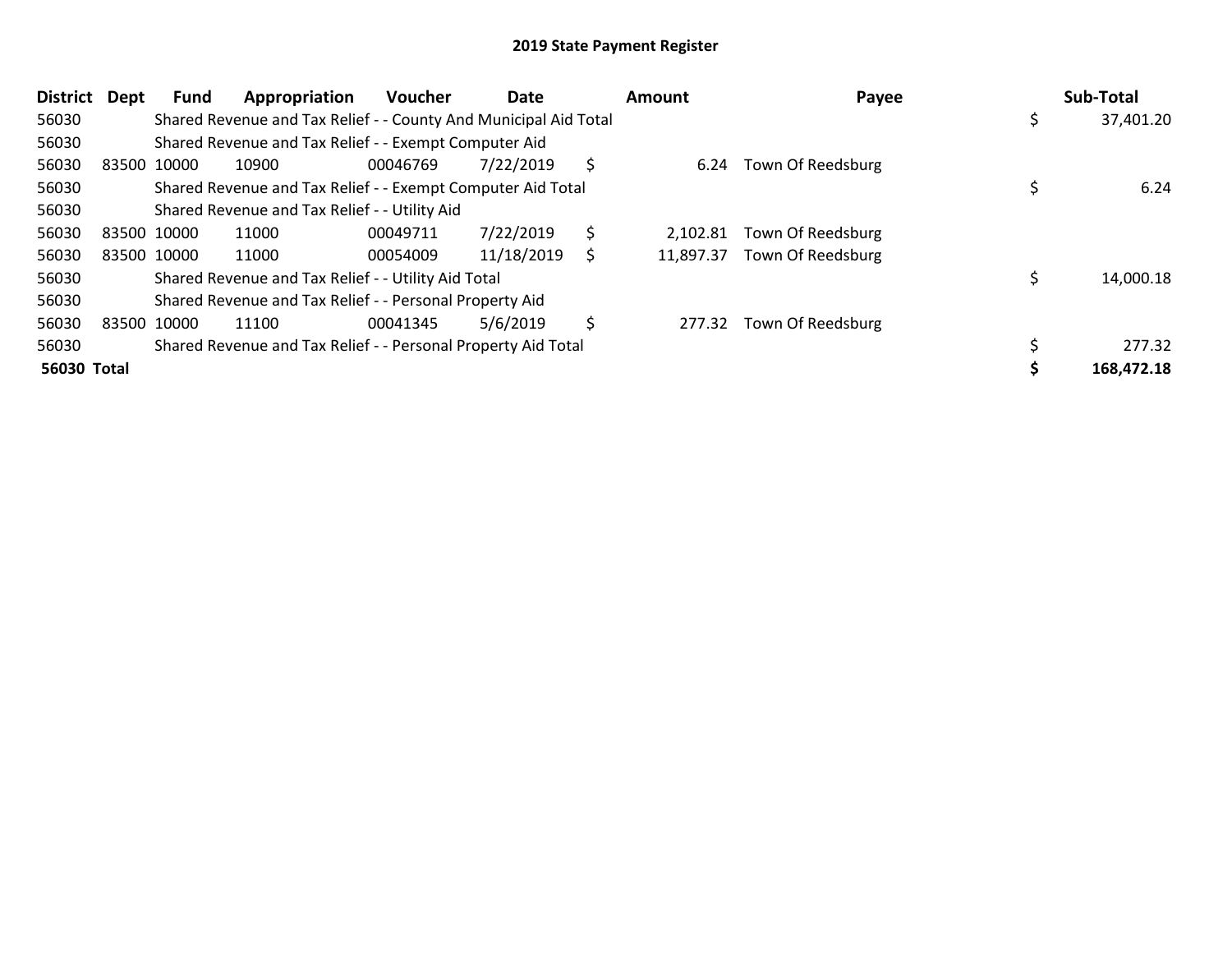| <b>District Dept</b> | <b>Fund</b>                                                  | Appropriation                                                      | Voucher  | <b>Date</b> |    | Amount    | Payee                         | Sub-Total        |
|----------------------|--------------------------------------------------------------|--------------------------------------------------------------------|----------|-------------|----|-----------|-------------------------------|------------------|
| 56032                |                                                              | Dept of Safety & Prof Services - - Fire Dues Distribution          |          |             |    |           |                               |                  |
| 56032                | 16500 10000                                                  | 22500                                                              | 00030283 | 7/16/2019   | \$ |           | 8,032.49 Town Of Spring Green |                  |
| 56032                |                                                              | Dept of Safety & Prof Services - - Fire Dues Distribution Total    |          |             |    |           |                               | \$<br>8,032.49   |
| 56032                |                                                              | Dept of Natural Resources - - Aids In Lieu Of Taxes - Gener        |          |             |    |           |                               |                  |
| 56032                | 37000 10000                                                  | 50300                                                              | 00298397 | 2/14/2019   | \$ | 1,568.49  | Town Of Spring Green          |                  |
| 56032                | 37000 10000                                                  | 50300                                                              | 00298398 | 2/14/2019   | \$ | 1,628.02  | Town Of Spring Green          |                  |
| 56032                | 37000 10000                                                  | 50300                                                              | 00298399 | 2/14/2019   | \$ | 23,130.86 | Town Of Spring Green          |                  |
| 56032                | 37000 10000                                                  | 50300                                                              | 00314767 | 4/19/2019   | \$ | 1,244.54  | Town Of Spring Green          |                  |
| 56032                |                                                              | Dept of Natural Resources - - Aids In Lieu Of Taxes - Gener Total  |          |             |    |           |                               | \$<br>27,571.91  |
| 56032                |                                                              | Dept of Natural Resources - - Resaids - Cnty Forst, Cl & Mfl       |          |             |    |           |                               |                  |
| 56032                | 37000 21200                                                  | 57100                                                              | 00333197 | 6/21/2019   | \$ | 339.35    | Town Of Spring Green          |                  |
| 56032                |                                                              | Dept of Natural Resources - - Resaids - Cnty Forst, Cl & Mfl Total |          |             |    |           |                               | \$<br>339.35     |
| 56032                |                                                              | Dept of Natural Resources - - Aids In Lieu Of Taxes - Sum S        |          |             |    |           |                               |                  |
| 56032                | 37000 21200                                                  | 57900                                                              | 00314768 | 4/19/2019   | \$ |           | 326.66 Town Of Spring Green   |                  |
| 56032                |                                                              | Dept of Natural Resources - - Aids In Lieu Of Taxes - Sum S Total  |          |             |    |           |                               | \$<br>326.66     |
| 56032                | Dept of Natural Resources - - Fin Asst For Responsible Units |                                                                    |          |             |    |           |                               |                  |
| 56032                | 37000 27400                                                  | 67000                                                              | 00323479 | 5/22/2019   | \$ | 1,883.71  | Town Of Spring Green          |                  |
| 56032                |                                                              | Dept of Natural Resources - - Fin Asst For Responsible Units Total |          |             |    |           |                               | \$<br>1,883.71   |
| 56032                |                                                              | WI Dept of Transportation - - Trns Aids To Mnc.-Sf                 |          |             |    |           |                               |                  |
| 56032                | 39500 21100                                                  | 19100                                                              | 00337265 | 1/7/2019    | \$ | 36,683.09 | Town Of Spring Green          |                  |
| 56032                | 39500 21100                                                  | 19100                                                              | 00364579 | 4/1/2019    | \$ | 36,683.09 | Town Of Spring Green          |                  |
| 56032                | 39500 21100                                                  | 19100                                                              | 00402588 | 7/1/2019    | \$ | 36,683.09 | Town Of Spring Green          |                  |
| 56032                | 39500 21100                                                  | 19100                                                              | 00445406 | 10/7/2019   | \$ | 36,683.11 | Town Of Spring Green          |                  |
| 56032                |                                                              | WI Dept of Transportation - - Trns Aids To Mnc.-Sf Total           |          |             |    |           |                               | \$<br>146,732.38 |
| 56032                |                                                              | Elections Commission - - 2018 Hava Election Security               |          |             |    |           |                               |                  |
| 56032                | 51000 22000                                                  | 18200                                                              | 00002836 | 11/21/2019  | \$ | 1,200.00  | Town Of Spring Green          |                  |
| 56032                |                                                              | Elections Commission - - 2018 Hava Election Security Total         |          |             |    |           |                               | \$<br>1,200.00   |
| 56032                |                                                              | Shared Revenue and Tax Relief - - County And Municipal Aid         |          |             |    |           |                               |                  |
| 56032                | 83500 10000                                                  | 10500                                                              | 00049712 | 7/22/2019   | \$ | 2,814.06  | Town Of Spring Green          |                  |
| 56032                | 83500 10000                                                  | 10500                                                              | 00054010 | 11/18/2019  | \$ | 15,946.35 | Town Of Spring Green          |                  |
| 56032                |                                                              | Shared Revenue and Tax Relief - - County And Municipal Aid Total   |          |             |    |           |                               | \$<br>18,760.41  |
| 56032                |                                                              | Shared Revenue and Tax Relief - - Exempt Computer Aid              |          |             |    |           |                               |                  |
| 56032                | 83500 10000                                                  | 10900                                                              | 00046770 | 7/22/2019   | \$ | 654.73    | Town Of Spring Green          |                  |

| ounτ                                             | rayee                                                                                        | Sub-Total        |
|--------------------------------------------------|----------------------------------------------------------------------------------------------|------------------|
| 8,032.49                                         | Town Of Spring Green                                                                         | \$<br>8,032.49   |
| 1,568.49<br>1,628.02<br>23,130.86                | Town Of Spring Green<br>Town Of Spring Green<br>Town Of Spring Green                         |                  |
| 1,244.54                                         | Town Of Spring Green                                                                         | \$<br>27,571.91  |
| 339.35                                           | Town Of Spring Green                                                                         | \$<br>339.35     |
| 326.66                                           | Town Of Spring Green                                                                         | \$<br>326.66     |
| 1,883.71                                         | Town Of Spring Green                                                                         | \$<br>1,883.71   |
| 36,683.09<br>36,683.09<br>36,683.09<br>36,683.11 | Town Of Spring Green<br>Town Of Spring Green<br>Town Of Spring Green<br>Town Of Spring Green |                  |
|                                                  |                                                                                              | \$<br>146,732.38 |
| 1,200.00                                         | Town Of Spring Green                                                                         | \$<br>1,200.00   |
| 2,814.06<br>15,946.35                            | Town Of Spring Green<br>Town Of Spring Green                                                 | \$<br>18,760.41  |
| 654.73                                           | Town Of Spring Green                                                                         |                  |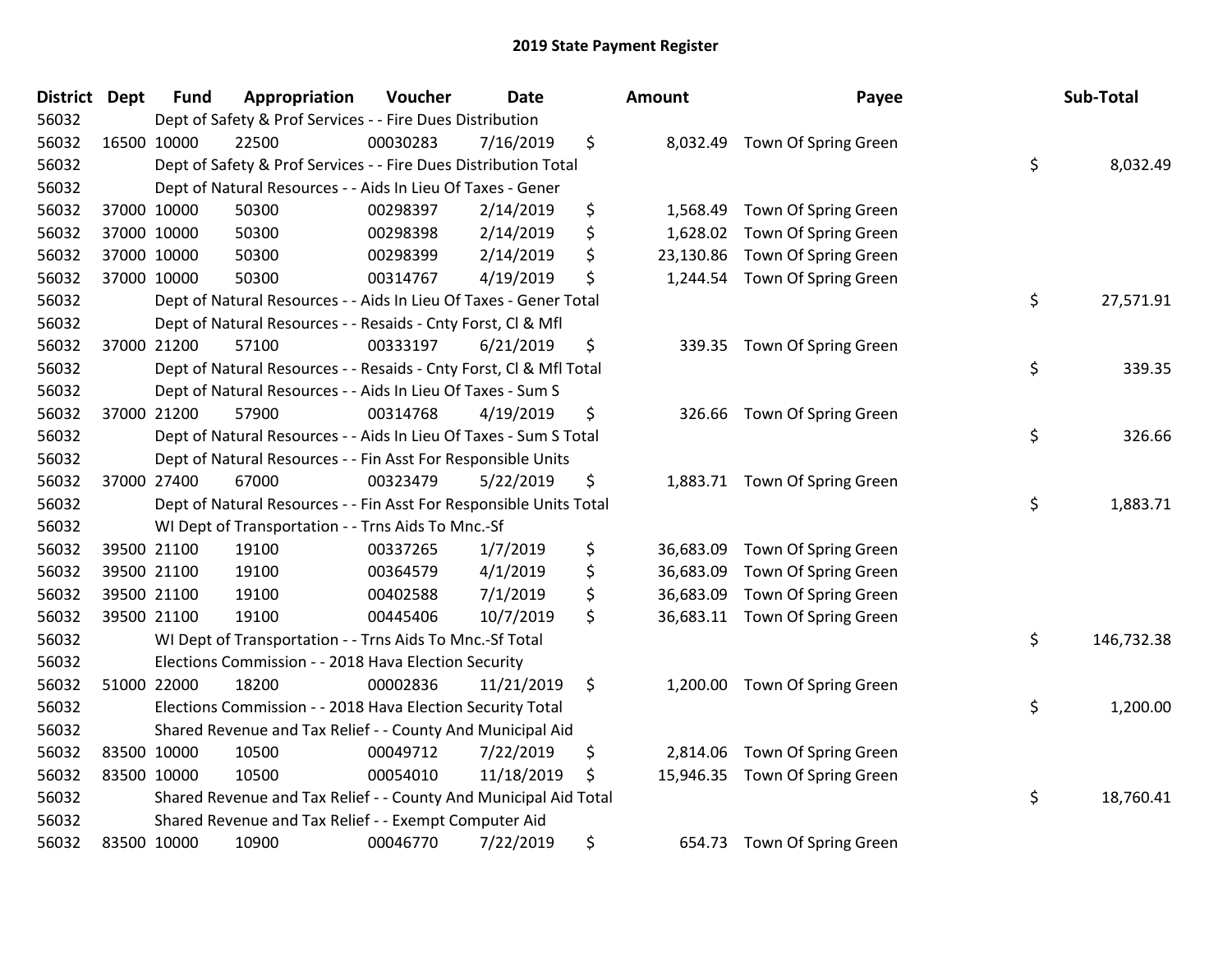| <b>District</b>    | Dept | <b>Fund</b> | Appropriation                                                       | Voucher  | Date       |     | <b>Amount</b> | Payee                | Sub-Total       |
|--------------------|------|-------------|---------------------------------------------------------------------|----------|------------|-----|---------------|----------------------|-----------------|
| 56032              |      |             | Shared Revenue and Tax Relief - - Exempt Computer Aid Total         |          |            |     |               |                      | 654.73          |
| 56032              |      |             | Shared Revenue and Tax Relief - - Utility Aid                       |          |            |     |               |                      |                 |
| 56032              |      | 83500 10000 | 11000                                                               | 00049712 | 7/22/2019  | \$  | 3,206.66      | Town Of Spring Green |                 |
| 56032              |      | 83500 10000 | 11000                                                               | 00054010 | 11/18/2019 | \$  | 18,343.84     | Town Of Spring Green |                 |
| 56032              |      |             | Shared Revenue and Tax Relief - - Utility Aid Total                 |          |            |     |               |                      | \$<br>21,550.50 |
| 56032              |      |             | Shared Revenue and Tax Relief - - Personal Property Aid             |          |            |     |               |                      |                 |
| 56032              |      | 83500 10000 | 11100                                                               | 00041346 | 5/6/2019   | \$  | 3,195.67      | Town Of Spring Green |                 |
| 56032              |      |             | Shared Revenue and Tax Relief - - Personal Property Aid Total       |          |            |     |               |                      | \$<br>3,195.67  |
| 56032              |      |             | Shared Revenue and Tax Relief - - Payments For Municipal Svcs       |          |            |     |               |                      |                 |
| 56032              |      | 83500 10000 | 50100                                                               | 00037981 | 1/31/2019  | \$. | 135.01        | Town Of Spring Green |                 |
| 56032              |      |             | Shared Revenue and Tax Relief - - Payments For Municipal Svcs Total |          |            |     |               |                      | \$<br>135.01    |
| 56032              |      |             | Shared Revenue and Tax Relief - - Lottery & Gaming Credit           |          |            |     |               |                      |                 |
| 56032              |      | 83500 52100 | 36300                                                               | 00038490 | 3/25/2019  | \$  | 13,298.64     | Town Of Spring Green |                 |
| 56032              |      |             | Shared Revenue and Tax Relief - - Lottery & Gaming Credit Total     |          |            |     |               |                      | 13,298.64       |
| <b>56032 Total</b> |      |             |                                                                     |          |            |     |               |                      | 243,681.46      |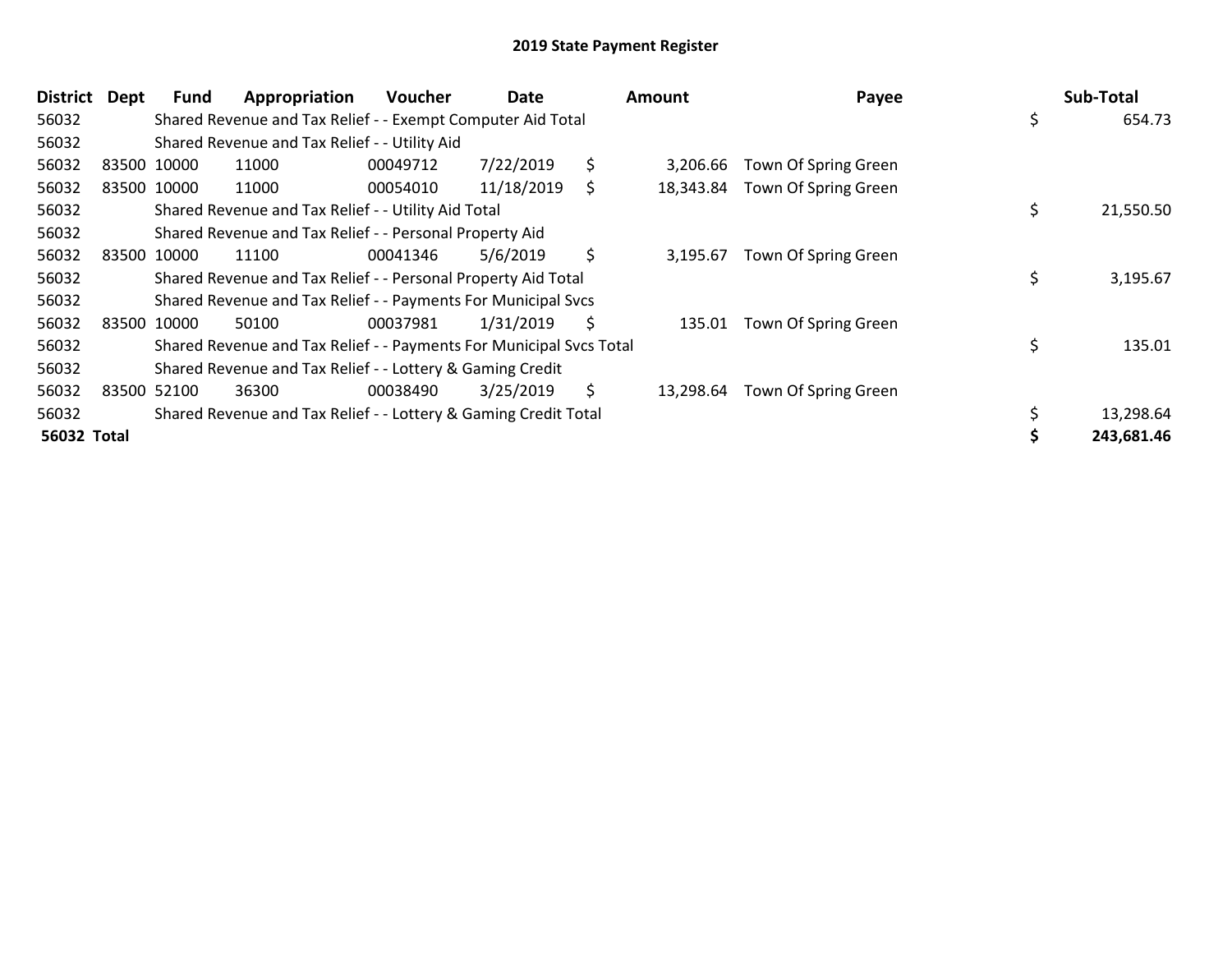| District | <b>Dept</b> | <b>Fund</b> | Appropriation                                                        | Voucher  | <b>Date</b> | Amount           | Payee                     | Sub-Total        |
|----------|-------------|-------------|----------------------------------------------------------------------|----------|-------------|------------------|---------------------------|------------------|
| 56034    |             |             | Dept of Safety & Prof Services - - Fire Dues Distribution            |          |             |                  |                           |                  |
| 56034    | 16500 10000 |             | 22500                                                                | 00030986 | 7/17/2019   | \$               | 2,416.38 Town Of Sumpter  |                  |
| 56034    |             |             | Dept of Safety & Prof Services - - Fire Dues Distribution Total      |          |             |                  |                           | \$<br>2,416.38   |
| 56034    |             |             | Dept of Natural Resources - - Aids In Lieu Of Taxes - Gener          |          |             |                  |                           |                  |
| 56034    | 37000 10000 |             | 50300                                                                | 00298319 | 2/14/2019   | \$<br>55,675.48  | Town Of Sumpter           |                  |
| 56034    | 37000 10000 |             | 50300                                                                | 00314039 | 4/19/2019   | \$               | 472.42 Town Of Sumpter    |                  |
| 56034    |             |             | Dept of Natural Resources - - Aids In Lieu Of Taxes - Gener Total    |          |             |                  |                           | \$<br>56,147.90  |
| 56034    |             |             | Dept of Natural Resources - - Resaids - Cnty Forst, Cl & Mfl         |          |             |                  |                           |                  |
| 56034    |             | 37000 21200 | 57100                                                                | 00333198 | 6/21/2019   | \$               | 376.10 Town Of Sumpter    |                  |
| 56034    |             |             | Dept of Natural Resources - - Resaids - Cnty Forst, Cl & Mfl Total   |          |             |                  |                           | \$<br>376.10     |
| 56034    |             |             | Dept of Natural Resources - - Aids In Lieu Of Taxes - Sum S          |          |             |                  |                           |                  |
| 56034    |             | 37000 21200 | 57900                                                                | 00314040 | 4/19/2019   | \$               | 1,108.72 Town Of Sumpter  |                  |
| 56034    |             |             | Dept of Natural Resources - - Aids In Lieu Of Taxes - Sum S Total    |          |             |                  |                           | \$<br>1,108.72   |
| 56034    |             |             | Dept of Natural Resources - - Fin Asst For Responsible Units         |          |             |                  |                           |                  |
| 56034    | 37000 27400 |             | 67000                                                                | 00322736 | 5/22/2019   | \$<br>391.48     | Town Of Sumpter           |                  |
| 56034    |             |             | Dept of Natural Resources - - Fin Asst For Responsible Units Total   |          |             |                  |                           | \$<br>391.48     |
| 56034    |             |             | WI Dept of Transportation - - Trns Aids To Mnc.-Sf                   |          |             |                  |                           |                  |
| 56034    |             | 39500 21100 | 19100                                                                | 00337266 | 1/7/2019    | \$<br>12,578.08  | Town Of Sumpter           |                  |
| 56034    |             | 39500 21100 | 19100                                                                | 00364580 | 4/1/2019    | \$<br>12,578.08  | Town Of Sumpter           |                  |
| 56034    |             | 39500 21100 | 19100                                                                | 00402589 | 7/1/2019    | \$<br>12,578.08  | Town Of Sumpter           |                  |
| 56034    | 39500 21100 |             | 19100                                                                | 00445407 | 10/7/2019   | \$               | 12,578.10 Town Of Sumpter |                  |
| 56034    |             |             | WI Dept of Transportation - - Trns Aids To Mnc.-Sf Total             |          |             |                  |                           | \$<br>50,312.34  |
| 56034    |             |             | WI Dept of Transportation - - Local Rds, Grants Sf                   |          |             |                  |                           |                  |
| 56034    |             | 39500 21100 | 27000                                                                | 00342412 | 1/15/2019   | \$               | 95,649.28 Town Of Sumpter |                  |
| 56034    |             |             | WI Dept of Transportation - - Local Rds, Grants Sf Total             |          |             |                  |                           | \$<br>95,649.28  |
| 56034    |             |             | WI Dept of Transportation - - Hwy Mgmt & Opers Sf                    |          |             |                  |                           |                  |
| 56034    |             | 39500 21100 | 36500                                                                | 00359880 | 3/29/2019   | \$<br>500.00     | Town Of Sumpter           |                  |
| 56034    | 39500 21100 |             | 36500                                                                | 00380778 | 5/9/2019    | \$<br>500.00     | Town Of Sumpter           |                  |
| 56034    |             |             | WI Dept of Transportation - - Hwy Mgmt & Opers Sf Total              |          |             |                  |                           | \$<br>1,000.00   |
| 56034    |             |             | Department of Administration - - Federal Aid, Local Assistance       |          |             |                  |                           |                  |
| 56034    | 50500 10000 |             | 74300                                                                | 00109034 | 9/26/2019   | \$<br>347,252.60 | Town Of Sumpter           |                  |
| 56034    | 50500 10000 |             | 74300                                                                | 00112214 | 11/13/2019  | \$<br>114,593.40 | Town Of Sumpter           |                  |
| 56034    |             |             | Department of Administration - - Federal Aid, Local Assistance Total |          |             |                  |                           | \$<br>461,846.00 |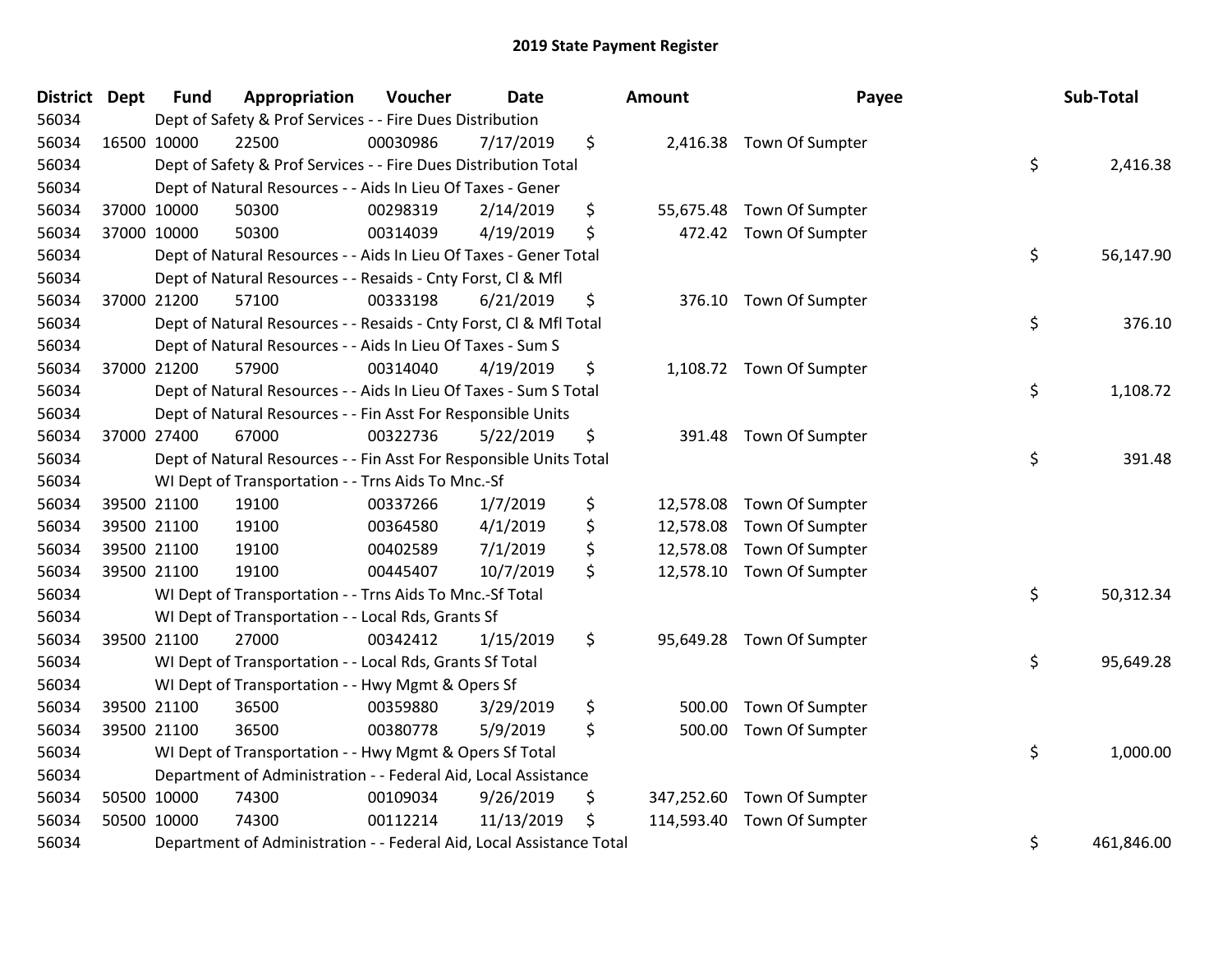| <b>District</b> | Dept | <b>Fund</b> | Appropriation                                                       | <b>Voucher</b> | Date       |     | Amount    | Payee           | Sub-Total       |
|-----------------|------|-------------|---------------------------------------------------------------------|----------------|------------|-----|-----------|-----------------|-----------------|
| 56034           |      |             | Shared Revenue and Tax Relief - - County And Municipal Aid          |                |            |     |           |                 |                 |
| 56034           |      | 83500 10000 | 10500                                                               | 00049713       | 7/22/2019  | \$  | 2,214.53  | Town Of Sumpter |                 |
| 56034           |      | 83500 10000 | 10500                                                               | 00054011       | 11/18/2019 | \$  | 12,549.02 | Town Of Sumpter |                 |
| 56034           |      |             | Shared Revenue and Tax Relief - - County And Municipal Aid Total    |                |            |     |           |                 | \$<br>14,763.55 |
| 56034           |      |             | Shared Revenue and Tax Relief - - Exempt Computer Aid               |                |            |     |           |                 |                 |
| 56034           |      | 83500 10000 | 10900                                                               | 00046771       | 7/22/2019  | \$  | 8.32      | Town Of Sumpter |                 |
| 56034           |      |             | Shared Revenue and Tax Relief - - Exempt Computer Aid Total         |                |            |     |           |                 | \$<br>8.32      |
| 56034           |      |             | Shared Revenue and Tax Relief - - Utility Aid                       |                |            |     |           |                 |                 |
| 56034           |      | 83500 10000 | 11000                                                               | 00049713       | 7/22/2019  | \$  | 9.88      | Town Of Sumpter |                 |
| 56034           |      | 83500 10000 | 11000                                                               | 00054011       | 11/18/2019 | \$  | 200.50    | Town Of Sumpter |                 |
| 56034           |      |             | Shared Revenue and Tax Relief - - Utility Aid Total                 |                |            |     |           |                 | \$<br>210.38    |
| 56034           |      |             | Shared Revenue and Tax Relief - - Personal Property Aid             |                |            |     |           |                 |                 |
| 56034           |      | 83500 10000 | 11100                                                               | 00041347       | 5/6/2019   | \$  | 199.80    | Town Of Sumpter |                 |
| 56034           |      |             | Shared Revenue and Tax Relief - - Personal Property Aid Total       |                |            |     |           |                 | \$<br>199.80    |
| 56034           |      |             | Shared Revenue and Tax Relief - - Payments For Municipal Svcs       |                |            |     |           |                 |                 |
| 56034           |      | 83500 10000 | 50100                                                               | 00037784       | 1/31/2019  | \$  | 356.12    | Town Of Sumpter |                 |
| 56034           |      |             | Shared Revenue and Tax Relief - - Payments For Municipal Svcs Total |                |            |     |           |                 | \$<br>356.12    |
| 56034           |      |             | Shared Revenue and Tax Relief - - Lottery & Gaming Credit           |                |            |     |           |                 |                 |
| 56034           |      | 83500 52100 | 36300                                                               | 00038491       | 3/25/2019  | \$. | 14,297.28 | Town Of Sumpter |                 |
| 56034           |      |             | Shared Revenue and Tax Relief - - Lottery & Gaming Credit Total     |                |            |     |           |                 | 14,297.28       |
| 56034 Total     |      |             |                                                                     |                |            |     |           |                 | 699,083.65      |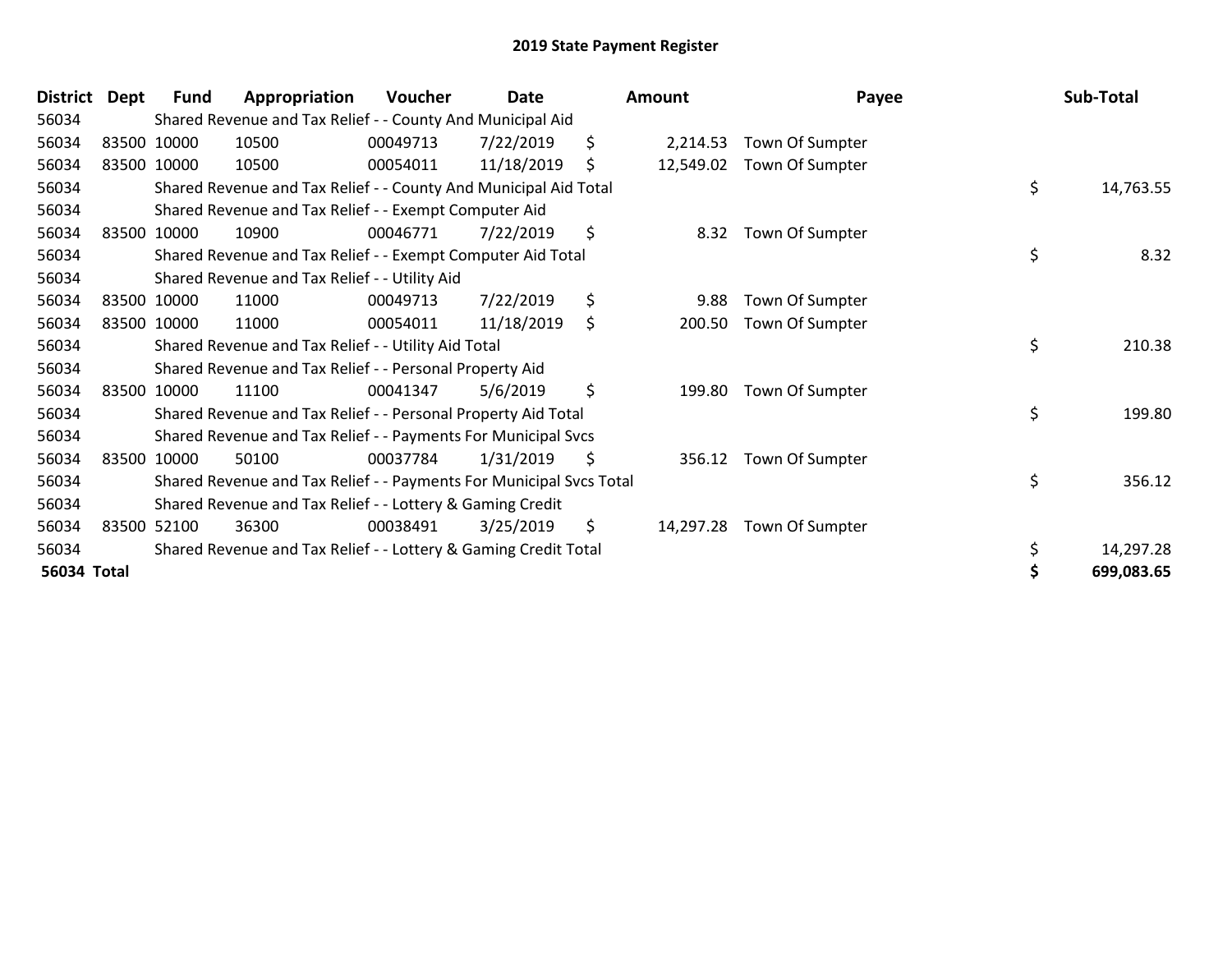| <b>District</b> | <b>Dept</b> | <b>Fund</b> | Appropriation                                                      | Voucher  | Date       | Amount          |                         | Payee | Sub-Total  |
|-----------------|-------------|-------------|--------------------------------------------------------------------|----------|------------|-----------------|-------------------------|-------|------------|
| 56036           |             |             | Dept of Safety & Prof Services - - Fire Dues Distribution          |          |            |                 |                         |       |            |
| 56036           |             | 16500 10000 | 22500                                                              | 00030738 | 7/17/2019  | \$              | 3,367.79 Troy, Town of  |       |            |
| 56036           |             |             | Dept of Safety & Prof Services - - Fire Dues Distribution Total    |          |            |                 |                         | \$    | 3,367.79   |
| 56036           |             |             | Dept of Natural Resources - - Aids In Lieu Of Taxes - Gener        |          |            |                 |                         |       |            |
| 56036           |             | 37000 10000 | 50300                                                              | 00298371 | 2/14/2019  | \$<br>2,581.06  | Troy, Town of           |       |            |
| 56036           |             | 37000 10000 | 50300                                                              | 00298372 | 2/14/2019  | \$<br>1,131.96  | Troy, Town of           |       |            |
| 56036           |             | 37000 10000 | 50300                                                              | 00298373 | 2/14/2019  | \$<br>10,363.84 | Troy, Town of           |       |            |
| 56036           |             | 37000 10000 | 50300                                                              | 00314602 | 4/19/2019  | \$<br>728.53    | Troy, Town of           |       |            |
| 56036           |             |             | Dept of Natural Resources - - Aids In Lieu Of Taxes - Gener Total  |          |            |                 |                         | \$    | 14,805.39  |
| 56036           |             |             | Dept of Natural Resources - - Resaids - Cnty Forst, CI & Mfl       |          |            |                 |                         |       |            |
| 56036           |             | 37000 21200 | 57100                                                              | 00333199 | 6/21/2019  | \$              | 916.28 Troy, Town of    |       |            |
| 56036           |             |             | Dept of Natural Resources - - Resaids - Cnty Forst, CI & Mfl Total |          |            |                 |                         | \$    | 916.28     |
| 56036           |             |             | Dept of Natural Resources - - Fin Asst For Responsible Units       |          |            |                 |                         |       |            |
| 56036           |             | 37000 27400 | 67000                                                              | 00322891 | 5/22/2019  | \$              | 2,482.02 Troy, Town of  |       |            |
| 56036           |             |             | Dept of Natural Resources - - Fin Asst For Responsible Units Total |          |            |                 |                         | \$    | 2,482.02   |
| 56036           |             |             | WI Dept of Transportation - - Trns Aids To Mnc.-Sf                 |          |            |                 |                         |       |            |
| 56036           |             | 39500 21100 | 19100                                                              | 00337267 | 1/7/2019   | \$<br>26,762.77 | Troy, Town of           |       |            |
| 56036           |             | 39500 21100 | 19100                                                              | 00364581 | 4/1/2019   | \$<br>26,762.77 | Troy, Town of           |       |            |
| 56036           |             | 39500 21100 | 19100                                                              | 00402590 | 7/1/2019   | \$<br>26,762.77 | Troy, Town of           |       |            |
| 56036           |             | 39500 21100 | 19100                                                              | 00445408 | 10/7/2019  | \$              | 26,762.78 Troy, Town of |       |            |
| 56036           |             |             | WI Dept of Transportation - - Trns Aids To Mnc.-Sf Total           |          |            |                 |                         | \$    | 107,051.09 |
| 56036           |             |             | Elections Commission - - 2018 Hava Election Security               |          |            |                 |                         |       |            |
| 56036           |             | 51000 22000 | 18200                                                              | 00002312 | 11/7/2019  | \$              | 1,200.00 Troy, Town of  |       |            |
| 56036           |             |             | Elections Commission - - 2018 Hava Election Security Total         |          |            |                 |                         | \$    | 1,200.00   |
| 56036           |             |             | Shared Revenue and Tax Relief - - County And Municipal Aid         |          |            |                 |                         |       |            |
| 56036           |             | 83500 10000 | 10500                                                              | 00049714 | 7/22/2019  | \$<br>2,318.93  | Troy, Town of           |       |            |
| 56036           |             | 83500 10000 | 10500                                                              | 00054012 | 11/18/2019 | \$              | 13,140.60 Troy, Town of |       |            |
| 56036           |             |             | Shared Revenue and Tax Relief - - County And Municipal Aid Total   |          |            |                 |                         | \$    | 15,459.53  |
| 56036           |             |             | Shared Revenue and Tax Relief - - Exempt Computer Aid              |          |            |                 |                         |       |            |
| 56036           |             | 83500 10000 | 10900                                                              | 00046772 | 7/22/2019  | \$              | 11.43 Troy, Town of     |       |            |
| 56036           |             |             | Shared Revenue and Tax Relief - - Exempt Computer Aid Total        |          |            |                 |                         | \$    | 11.43      |
| 56036           |             |             | Shared Revenue and Tax Relief - - Utility Aid                      |          |            |                 |                         |       |            |
| 56036           |             | 83500 10000 | 11000                                                              | 00049714 | 7/22/2019  | \$              | 35.84 Troy, Town of     |       |            |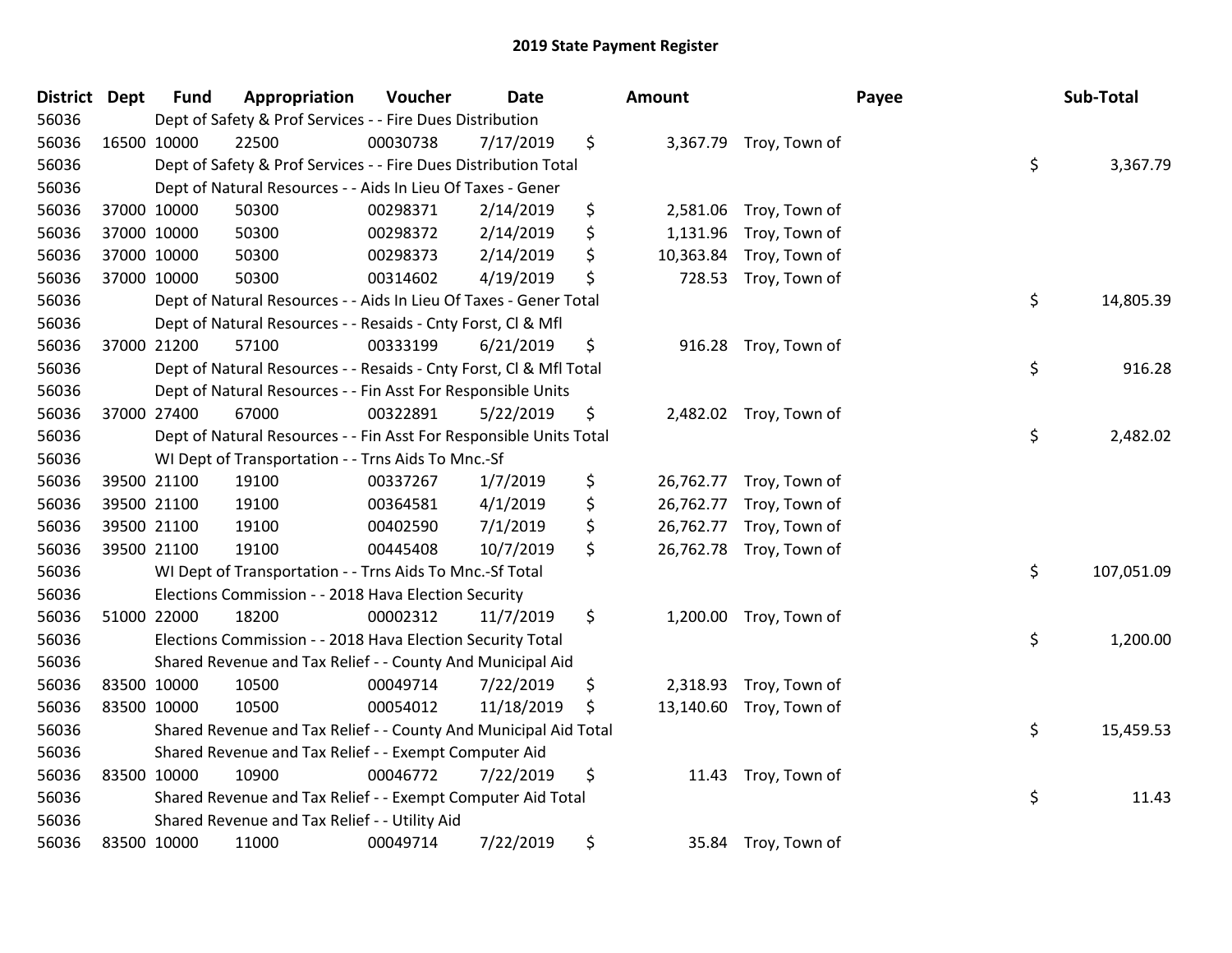| District Dept | Fund        | Appropriation                                                 | <b>Voucher</b> | Date       | Amount |                      | Pavee | Sub-Total  |
|---------------|-------------|---------------------------------------------------------------|----------------|------------|--------|----------------------|-------|------------|
| 56036         | 83500 10000 | 11000                                                         | 00054012       | 11/18/2019 | 212.59 | Troy, Town of        |       |            |
| 56036         |             | Shared Revenue and Tax Relief - - Utility Aid Total           |                |            |        |                      |       | 248.43     |
| 56036         |             | Shared Revenue and Tax Relief - - Personal Property Aid       |                |            |        |                      |       |            |
| 56036         | 83500 10000 | 11100                                                         | 00041348       | 5/6/2019   |        | 652.65 Troy, Town of |       |            |
| 56036         |             | Shared Revenue and Tax Relief - - Personal Property Aid Total |                |            |        |                      |       | 652.65     |
| 56036 Total   |             |                                                               |                |            |        |                      |       | 146,194.61 |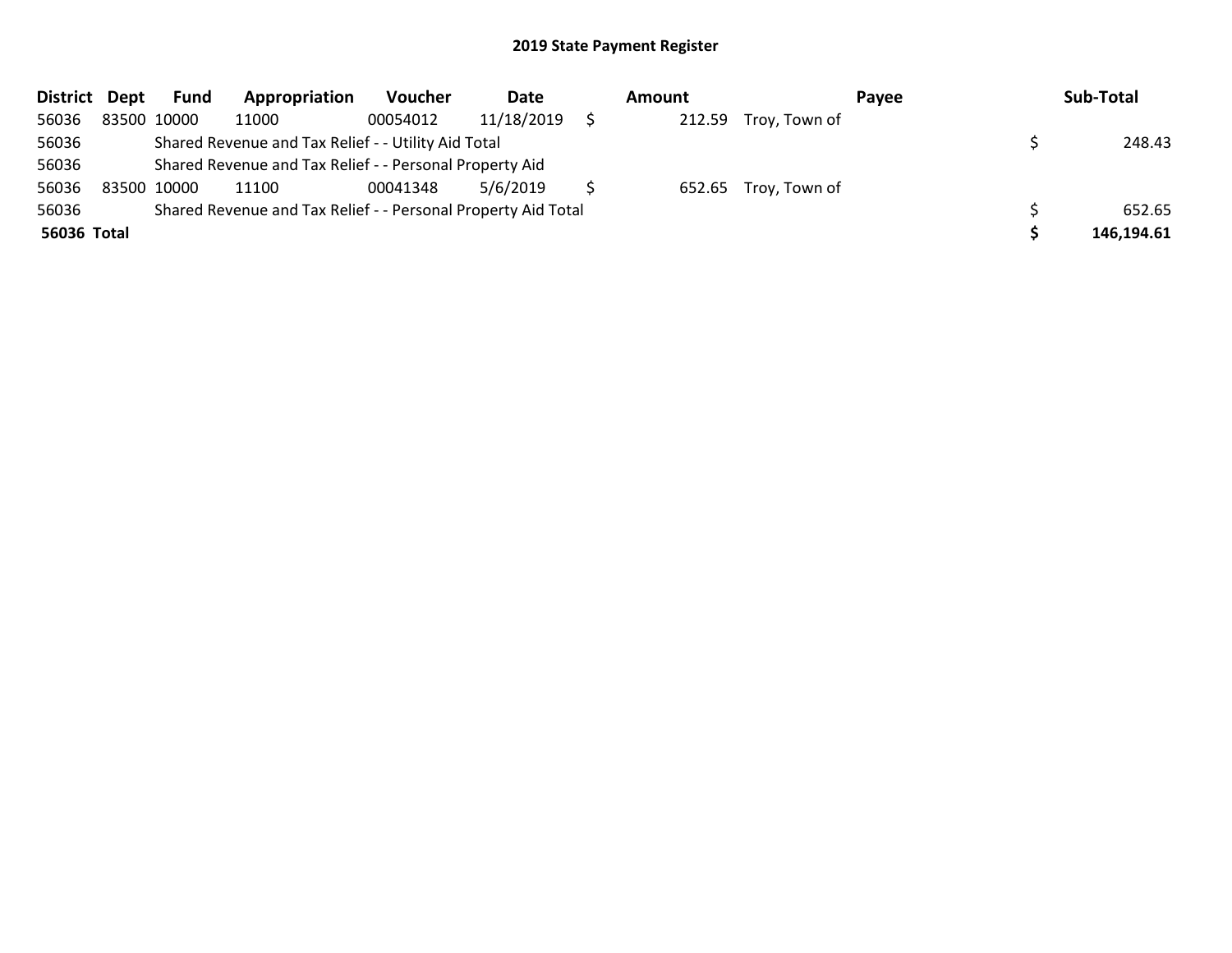| <b>District</b> | <b>Dept</b> | <b>Fund</b> | Appropriation                                                      | Voucher  | Date       | Amount          | Payee               | Sub-Total        |
|-----------------|-------------|-------------|--------------------------------------------------------------------|----------|------------|-----------------|---------------------|------------------|
| 56038           |             |             | Dept of Safety & Prof Services - - Fire Dues Distribution          |          |            |                 |                     |                  |
| 56038           |             | 16500 10000 | 22500                                                              | 00030955 | 7/17/2019  | \$<br>2,548.37  | Washington, Town of |                  |
| 56038           |             |             | Dept of Safety & Prof Services - - Fire Dues Distribution Total    |          |            |                 |                     | \$<br>2,548.37   |
| 56038           |             |             | Dept of Natural Resources - - Resaids - Fire Suppress Grant        |          |            |                 |                     |                  |
| 56038           |             | 37000 21200 | 54500                                                              | 00320607 | 5/15/2019  | \$<br>375.00    | Washington, Town of |                  |
| 56038           |             |             | Dept of Natural Resources - - Resaids - Fire Suppress Grant Total  |          |            |                 |                     | \$<br>375.00     |
| 56038           |             |             | Dept of Natural Resources - - Resaids - Cnty Forst, Cl & Mfl       |          |            |                 |                     |                  |
| 56038           |             | 37000 21200 | 57100                                                              | 00333200 | 6/21/2019  | \$<br>176.56    | Washington, Town of |                  |
| 56038           |             |             | Dept of Natural Resources - - Resaids - Cnty Forst, Cl & Mfl Total |          |            |                 |                     | \$<br>176.56     |
| 56038           |             |             | Dept of Natural Resources - - Fin Asst For Responsible Units       |          |            |                 |                     |                  |
| 56038           |             | 37000 27400 | 67000                                                              | 00323086 | 5/22/2019  | \$<br>1,953.44  | Washington, Town of |                  |
| 56038           |             | 37000 27400 | 67000                                                              | 00326968 | 6/5/2019   | \$<br>2,116.69  | Washington, Town of |                  |
| 56038           |             |             | Dept of Natural Resources - - Fin Asst For Responsible Units Total |          |            |                 |                     | \$<br>4,070.13   |
| 56038           |             |             | WI Dept of Transportation - - Trns Aids To Mnc.-Sf                 |          |            |                 |                     |                  |
| 56038           |             | 39500 21100 | 19100                                                              | 00337268 | 1/7/2019   | \$<br>31,397.43 | Washington, Town of |                  |
| 56038           |             | 39500 21100 | 19100                                                              | 00364582 | 4/1/2019   | \$<br>31,397.43 | Washington, Town of |                  |
| 56038           |             | 39500 21100 | 19100                                                              | 00402591 | 7/1/2019   | \$<br>31,397.43 | Washington, Town of |                  |
| 56038           |             | 39500 21100 | 19100                                                              | 00445409 | 10/7/2019  | \$<br>31,397.44 | Washington, Town of |                  |
| 56038           |             |             | WI Dept of Transportation - - Trns Aids To Mnc.-Sf Total           |          |            |                 |                     | \$<br>125,589.73 |
| 56038           |             |             | WI Dept of Transportation - - Loc Rd Imp Prg St Fd                 |          |            |                 |                     |                  |
| 56038           |             | 39500 21100 | 27800                                                              | 00343546 | 1/18/2019  | \$<br>22,756.40 | Washington, Town of |                  |
| 56038           |             |             | WI Dept of Transportation - - Loc Rd Imp Prg St Fd Total           |          |            |                 |                     | \$<br>22,756.40  |
| 56038           |             |             | Shared Revenue and Tax Relief - - County And Municipal Aid         |          |            |                 |                     |                  |
| 56038           |             | 83500 10000 | 10500                                                              | 00049715 | 7/22/2019  | \$<br>5,536.07  | Washington, Town of |                  |
| 56038           |             | 83500 10000 | 10500                                                              | 00054013 | 11/18/2019 | \$<br>31,371.09 | Washington, Town of |                  |
| 56038           |             |             | Shared Revenue and Tax Relief - - County And Municipal Aid Total   |          |            |                 |                     | \$<br>36,907.16  |
| 56038           |             |             | Shared Revenue and Tax Relief - - Exempt Computer Aid              |          |            |                 |                     |                  |
| 56038           |             | 83500 10000 | 10900                                                              | 00046773 | 7/22/2019  | \$<br>5.19      | Washington, Town of |                  |
| 56038           |             |             | Shared Revenue and Tax Relief - - Exempt Computer Aid Total        |          |            |                 |                     | \$<br>5.19       |
| 56038           |             |             | Shared Revenue and Tax Relief - - Personal Property Aid            |          |            |                 |                     |                  |
| 56038           |             | 83500 10000 | 11100                                                              | 00041349 | 5/6/2019   | \$<br>2,590.44  | Washington, Town of |                  |
| 56038           |             |             | Shared Revenue and Tax Relief - - Personal Property Aid Total      |          |            |                 |                     | \$<br>2,590.44   |
| 56038 Total     |             |             |                                                                    |          |            |                 |                     | \$<br>195,018.98 |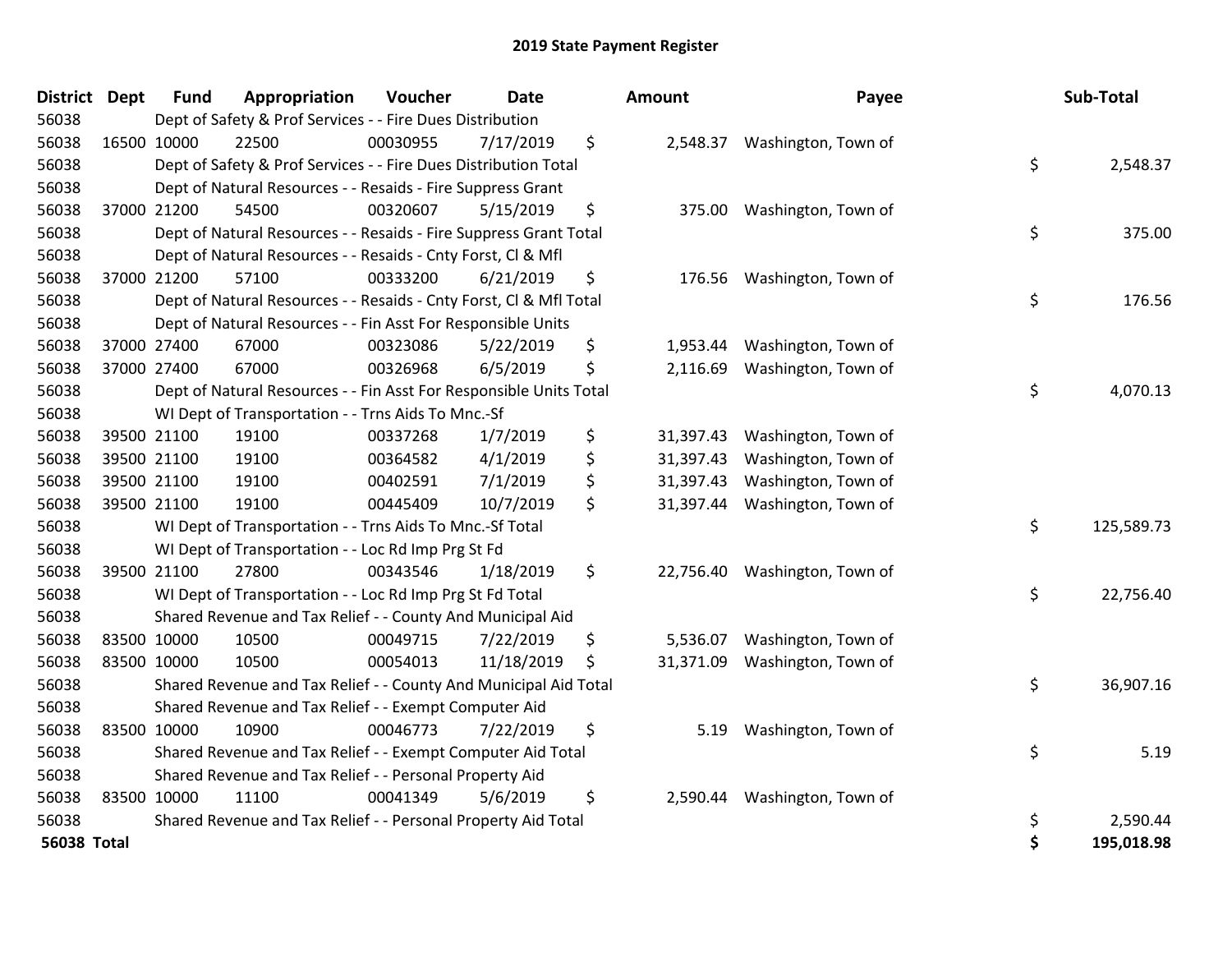| <b>District</b> | <b>Dept</b> | Fund        | Appropriation                                                      | Voucher  | <b>Date</b> | Amount          | Payee                       | Sub-Total        |
|-----------------|-------------|-------------|--------------------------------------------------------------------|----------|-------------|-----------------|-----------------------------|------------------|
| 56040           |             |             | Dept of Safety & Prof Services - - Fire Dues Distribution          |          |             |                 |                             |                  |
| 56040           |             | 16500 10000 | 22500                                                              | 00031069 | 7/17/2019   | \$              | 2,156.32 Westfield, Town of |                  |
| 56040           |             |             | Dept of Safety & Prof Services - - Fire Dues Distribution Total    |          |             |                 |                             | \$<br>2,156.32   |
| 56040           |             |             | Dept of Natural Resources - - Aids In Lieu Of Taxes - Gener        |          |             |                 |                             |                  |
| 56040           |             | 37000 10000 | 50300                                                              | 00298378 | 2/14/2019   | \$              | 128.11 Westfield, Town of   |                  |
| 56040           |             |             | Dept of Natural Resources - - Aids In Lieu Of Taxes - Gener Total  |          |             |                 |                             | \$<br>128.11     |
| 56040           |             |             | Dept of Natural Resources - - Resaids - Cnty Forst, CI & Mfl       |          |             |                 |                             |                  |
| 56040           |             | 37000 21200 | 57100                                                              | 00333201 | 6/21/2019   | \$              | 257.14 Westfield, Town of   |                  |
| 56040           |             |             | Dept of Natural Resources - - Resaids - Cnty Forst, CI & Mfl Total |          |             |                 |                             | \$<br>257.14     |
| 56040           |             |             | Dept of Natural Resources - - Fin Asst For Responsible Units       |          |             |                 |                             |                  |
| 56040           |             | 37000 27400 | 67000                                                              | 00323453 | 5/22/2019   | \$<br>1,150.67  | Westfield, Town of          |                  |
| 56040           |             |             | Dept of Natural Resources - - Fin Asst For Responsible Units Total |          |             |                 |                             | \$<br>1,150.67   |
| 56040           |             |             | WI Dept of Transportation - - Trns Aids To Mnc.-Sf                 |          |             |                 |                             |                  |
| 56040           |             | 39500 21100 | 19100                                                              | 00337269 | 1/7/2019    | \$<br>30,423.91 | Westfield, Town of          |                  |
| 56040           |             | 39500 21100 | 19100                                                              | 00364583 | 4/1/2019    | \$<br>30,423.91 | Westfield, Town of          |                  |
| 56040           |             | 39500 21100 | 19100                                                              | 00402592 | 7/1/2019    | \$<br>30,423.91 | Westfield, Town of          |                  |
| 56040           |             | 39500 21100 | 19100                                                              | 00445410 | 10/7/2019   | \$<br>30,423.93 | Westfield, Town of          |                  |
| 56040           |             |             | WI Dept of Transportation - - Trns Aids To Mnc.-Sf Total           |          |             |                 |                             | \$<br>121,695.66 |
| 56040           |             |             | Shared Revenue and Tax Relief - - County And Municipal Aid         |          |             |                 |                             |                  |
| 56040           |             | 83500 10000 | 10500                                                              | 00049716 | 7/22/2019   | \$<br>2,091.76  | Westfield, Town of          |                  |
| 56040           |             | 83500 10000 | 10500                                                              | 00054014 | 11/18/2019  | \$<br>11,853.28 | Westfield, Town of          |                  |
| 56040           |             |             | Shared Revenue and Tax Relief - - County And Municipal Aid Total   |          |             |                 |                             | \$<br>13,945.04  |
| 56040           |             |             | Shared Revenue and Tax Relief - - Exempt Computer Aid              |          |             |                 |                             |                  |
| 56040           |             | 83500 10000 | 10900                                                              | 00046774 | 7/22/2019   | \$              | 3.11 Westfield, Town of     |                  |
| 56040           |             |             | Shared Revenue and Tax Relief - - Exempt Computer Aid Total        |          |             |                 |                             | \$<br>3.11       |
| 56040           |             |             | Shared Revenue and Tax Relief - - Personal Property Aid            |          |             |                 |                             |                  |
| 56040           |             | 83500 10000 | 11100                                                              | 00041350 | 5/6/2019    | \$<br>269.50    | Westfield, Town of          |                  |
| 56040           |             |             | Shared Revenue and Tax Relief - - Personal Property Aid Total      |          |             |                 |                             | \$<br>269.50     |
| 56040 Total     |             |             |                                                                    |          |             |                 |                             | \$<br>139,605.55 |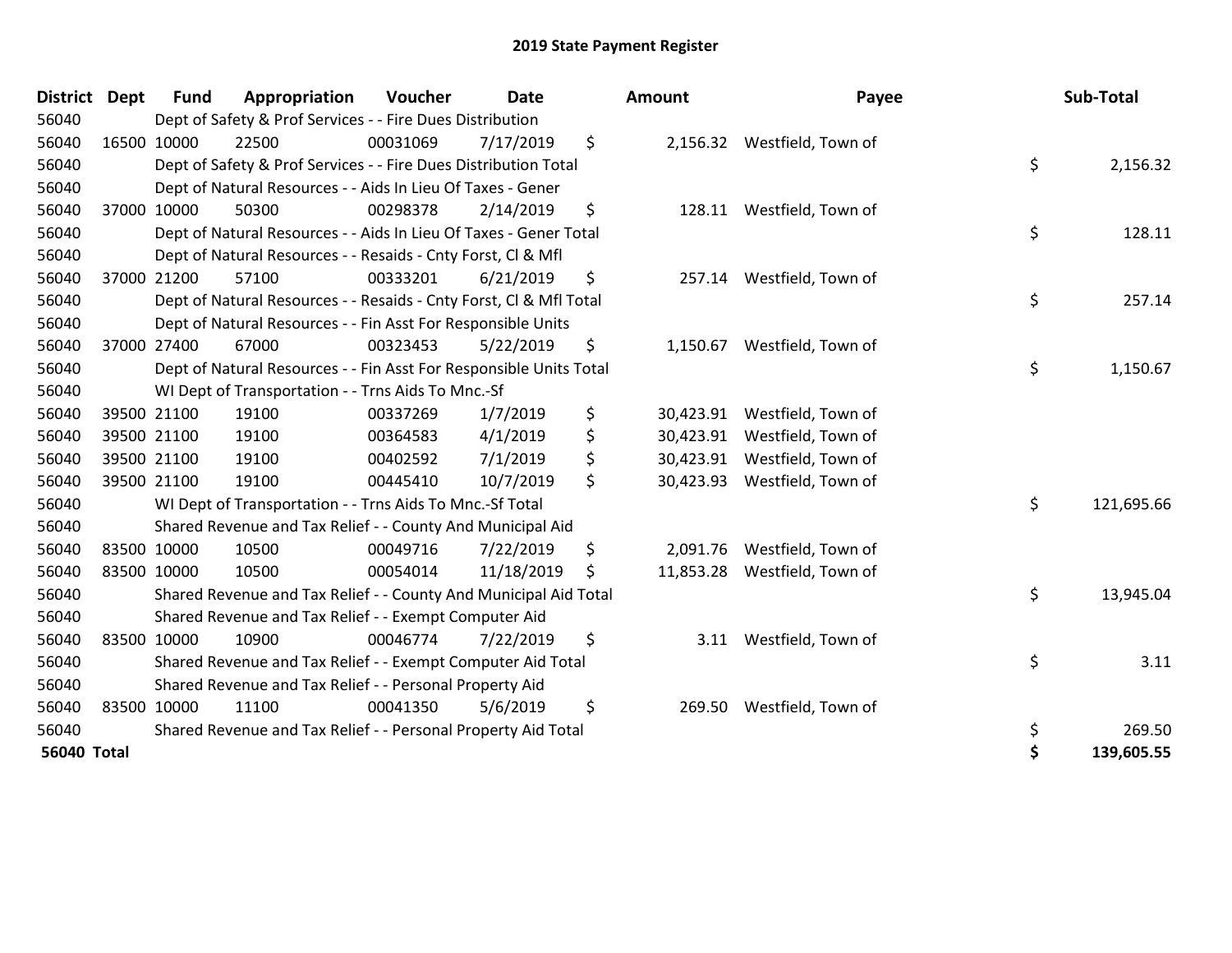| <b>District Dept</b> |             | <b>Fund</b> | Appropriation                                                          | Voucher  | Date       |    | <b>Amount</b> | Payee                      | Sub-Total       |
|----------------------|-------------|-------------|------------------------------------------------------------------------|----------|------------|----|---------------|----------------------------|-----------------|
| 56042                |             |             | Dept of Safety & Prof Services - - Fire Dues Distribution              |          |            |    |               |                            |                 |
| 56042                | 16500 10000 |             | 22500                                                                  | 00030697 | 7/17/2019  | \$ |               | 3,640.83 Town Of Winfield  |                 |
| 56042                |             |             | Dept of Safety & Prof Services - - Fire Dues Distribution Total        |          |            |    |               |                            | \$<br>3,640.83  |
| 56042                |             |             | Dept of Natural Resources - - Aids In Lieu Of Taxes - Gener            |          |            |    |               |                            |                 |
| 56042                |             | 37000 10000 | 50300                                                                  | 00298314 | 2/14/2019  | \$ | 44.74         | Town Of Winfield           |                 |
| 56042                |             | 37000 10000 | 50300                                                                  | 00298315 | 2/14/2019  | \$ | 5,719.28      | Town Of Winfield           |                 |
| 56042                | 37000 10000 |             | 50300                                                                  | 00314026 | 4/19/2019  | \$ | 7.48          | Town Of Winfield           |                 |
| 56042                |             |             | Dept of Natural Resources - - Aids In Lieu Of Taxes - Gener Total      |          |            |    |               |                            | \$<br>5,771.50  |
| 56042                |             |             | Dept of Natural Resources - - Resaids - Cnty Forst, Cl & Mfl           |          |            |    |               |                            |                 |
| 56042                |             | 37000 21200 | 57100                                                                  | 00333202 | 6/21/2019  | \$ |               | 507.60 Town Of Winfield    |                 |
| 56042                |             |             | Dept of Natural Resources - - Resaids - Cnty Forst, CI & Mfl Total     |          |            |    |               |                            | \$<br>507.60    |
| 56042                |             |             | Dept of Natural Resources - - Aids In Lieu Of Taxes - Sum S            |          |            |    |               |                            |                 |
| 56042                |             | 37000 21200 | 57900                                                                  | 00314025 | 4/19/2019  | \$ |               | 58.90 Town Of Winfield     |                 |
| 56042                |             |             | Dept of Natural Resources - - Aids In Lieu Of Taxes - Sum S Total      |          |            |    |               |                            | \$<br>58.90     |
| 56042                |             |             | Dept of Natural Resources - - Fin Asst For Responsible Units           |          |            |    |               |                            |                 |
| 56042                |             | 37000 27400 | 67000                                                                  | 00322845 | 5/22/2019  | \$ |               | 1,408.22 Town Of Winfield  |                 |
| 56042                |             |             | Dept of Natural Resources - - Fin Asst For Responsible Units Total     |          |            |    |               |                            | \$<br>1,408.22  |
| 56042                |             |             | WI Dept of Transportation - - Trns Aids To Mnc.-Sf                     |          |            |    |               |                            |                 |
| 56042                |             | 39500 21100 | 19100                                                                  | 00337270 | 1/7/2019   | \$ |               | 24,690.31 Town Of Winfield |                 |
| 56042                |             | 39500 21100 | 19100                                                                  | 00364584 | 4/1/2019   | \$ |               | 24,690.31 Town Of Winfield |                 |
| 56042                |             | 39500 21100 | 19100                                                                  | 00402593 | 7/1/2019   | \$ |               | 24,690.31 Town Of Winfield |                 |
| 56042                |             | 39500 21100 | 19100                                                                  | 00445411 | 10/7/2019  | \$ |               | 24,690.33 Town Of Winfield |                 |
| 56042                |             |             | WI Dept of Transportation - - Trns Aids To Mnc.-Sf Total               |          |            |    |               |                            | \$<br>98,761.26 |
| 56042                |             |             | Department of Military Affairs - - Disaster Recovery Aid               |          |            |    |               |                            |                 |
| 56042                | 46500 10000 |             | 30500                                                                  | 00065349 | 10/11/2019 | \$ |               | 4,665.02 Town Of Winfield  |                 |
| 56042                |             | 46500 10000 | 30500                                                                  | 00068999 | 11/5/2019  | \$ |               | 1,494.60 Town Of Winfield  |                 |
| 56042                |             |             | Department of Military Affairs - - Disaster Recovery Aid Total         |          |            |    |               |                            | \$<br>6,159.62  |
| 56042                |             |             | Department of Military Affairs - - Federal Aid, Local Assistance       |          |            |    |               |                            |                 |
| 56042                |             | 46500 10000 | 34200                                                                  | 00065349 | 10/11/2019 | \$ |               | 27,990.11 Town Of Winfield |                 |
| 56042                | 46500 10000 |             | 34200                                                                  | 00068999 | 11/5/2019  | Ş  |               | 8,967.59 Town Of Winfield  |                 |
| 56042                |             |             | Department of Military Affairs - - Federal Aid, Local Assistance Total |          |            |    |               |                            | \$<br>36,957.70 |
| 56042                |             |             | Elections Commission - - 2018 Hava Election Security                   |          |            |    |               |                            |                 |
| 56042                |             | 51000 22000 | 18200                                                                  | 00002374 | 11/13/2019 | \$ |               | 1,200.00 Town Of Winfield  |                 |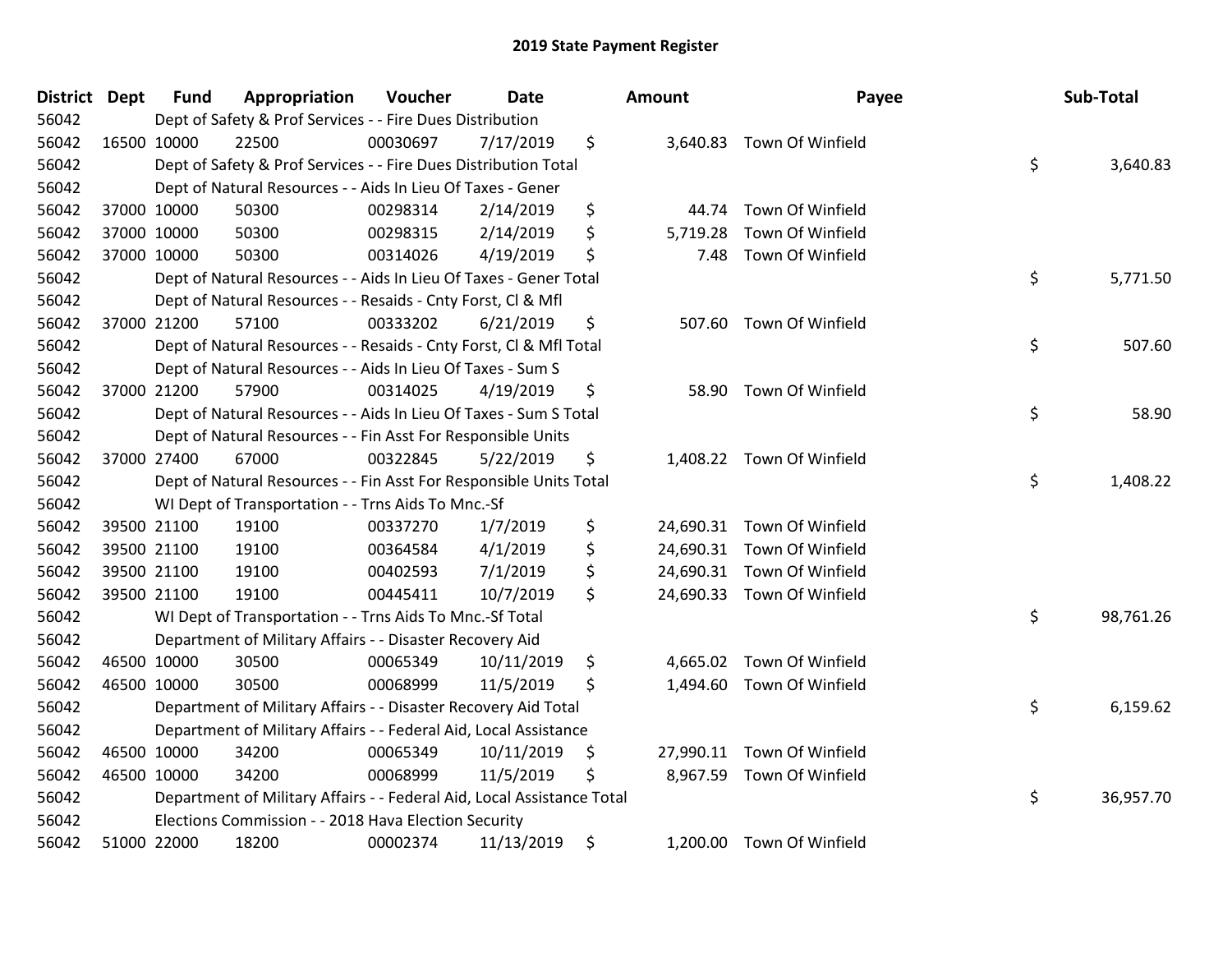| <b>District</b>    | <b>Dept</b> | Fund        | Appropriation                                                    | <b>Voucher</b> | Date       |    | <b>Amount</b> | Payee            | Sub-Total       |
|--------------------|-------------|-------------|------------------------------------------------------------------|----------------|------------|----|---------------|------------------|-----------------|
| 56042              |             |             | Elections Commission - - 2018 Hava Election Security Total       |                |            |    |               |                  | \$<br>1,200.00  |
| 56042              |             |             | Shared Revenue and Tax Relief - - County And Municipal Aid       |                |            |    |               |                  |                 |
| 56042              |             | 83500 10000 | 10500                                                            | 00049717       | 7/22/2019  | \$ | 2,005.84      | Town Of Winfield |                 |
| 56042              |             | 83500 10000 | 10500                                                            | 00054015       | 11/18/2019 | S  | 11,366.43     | Town Of Winfield |                 |
| 56042              |             |             | Shared Revenue and Tax Relief - - County And Municipal Aid Total |                |            |    |               |                  | \$<br>13,372.27 |
| 56042              |             |             | Shared Revenue and Tax Relief - - Exempt Computer Aid            |                |            |    |               |                  |                 |
| 56042              |             | 83500 10000 | 10900                                                            | 00046775       | 7/22/2019  | \$ | 6.24          | Town Of Winfield |                 |
| 56042              |             |             | Shared Revenue and Tax Relief - - Exempt Computer Aid Total      |                |            |    |               |                  | \$<br>6.24      |
| 56042              |             |             | Shared Revenue and Tax Relief - - Utility Aid                    |                |            |    |               |                  |                 |
| 56042              |             | 83500 10000 | 11000                                                            | 00049717       | 7/22/2019  | \$ | 333.20        | Town Of Winfield |                 |
| 56042              |             | 83500 10000 | 11000                                                            | 00054015       | 11/18/2019 | \$ | 1,899.36      | Town Of Winfield |                 |
| 56042              |             |             | Shared Revenue and Tax Relief - - Utility Aid Total              |                |            |    |               |                  | \$<br>2,232.56  |
| 56042              |             |             | Shared Revenue and Tax Relief - - Personal Property Aid          |                |            |    |               |                  |                 |
| 56042              |             | 83500 10000 | 11100                                                            | 00041351       | 5/6/2019   | \$ | 339.52        | Town Of Winfield |                 |
| 56042              |             |             | Shared Revenue and Tax Relief - - Personal Property Aid Total    |                |            |    |               |                  | 339.52          |
| <b>56042 Total</b> |             |             |                                                                  |                |            |    |               |                  | 170,416.22      |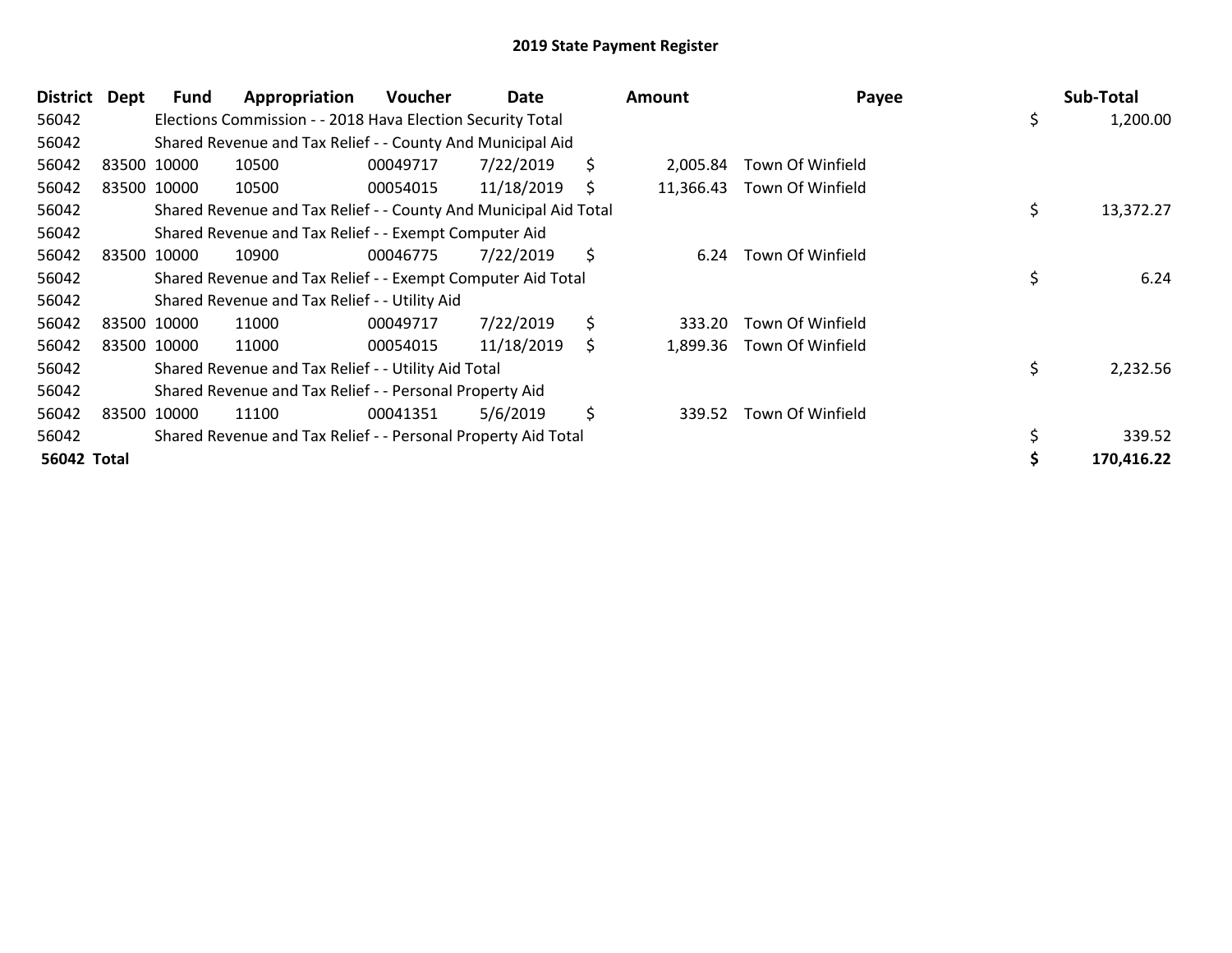| District Dept | <b>Fund</b> | Appropriation                                                          | Voucher  | <b>Date</b> |     | Amount   | Payee                      | Sub-Total        |
|---------------|-------------|------------------------------------------------------------------------|----------|-------------|-----|----------|----------------------------|------------------|
| 56044         |             | Dept of Safety & Prof Services - - Fire Dues Distribution              |          |             |     |          |                            |                  |
| 56044         | 16500 10000 | 22500                                                                  | 00030755 | 7/17/2019   | \$  |          | 3,293.08 Town Of Woodland  |                  |
| 56044         |             | Dept of Safety & Prof Services - - Fire Dues Distribution Total        |          |             |     |          |                            | \$<br>3,293.08   |
| 56044         |             | Dept of Natural Resources - - Aids In Lieu Of Taxes - Gener            |          |             |     |          |                            |                  |
| 56044         | 37000 10000 | 50300                                                                  | 00298260 | 2/14/2019   | \$  | 43.16    | Town Of Woodland           |                  |
| 56044         | 37000 10000 | 50300                                                                  | 00313342 | 4/19/2019   | \$  | 11.74    | Town Of Woodland           |                  |
| 56044         | 37000 10000 | 50300                                                                  | 00313343 | 4/19/2019   | \$  | 7.32     | Town Of Woodland           |                  |
| 56044         |             | Dept of Natural Resources - - Aids In Lieu Of Taxes - Gener Total      |          |             |     |          |                            | \$<br>62.22      |
| 56044         |             | Dept of Natural Resources - - Resaids - Cnty Forst, Cl & Mfl           |          |             |     |          |                            |                  |
| 56044         | 37000 21200 | 57100                                                                  | 00333203 | 6/21/2019   | \$  |          | 406.11 Town Of Woodland    |                  |
| 56044         |             | Dept of Natural Resources - - Resaids - Cnty Forst, Cl & Mfl Total     |          |             |     |          |                            | \$<br>406.11     |
| 56044         |             | Dept of Natural Resources - - Fin Asst For Responsible Units           |          |             |     |          |                            |                  |
| 56044         | 37000 27400 | 67000                                                                  | 00322984 | 5/22/2019   | \$  |          | 2,556.52 Town Of Woodland  |                  |
| 56044         |             | Dept of Natural Resources - - Fin Asst For Responsible Units Total     |          |             |     |          |                            | \$<br>2,556.52   |
| 56044         |             | WI Dept of Transportation - - Trns Aids To Mnc.-Sf                     |          |             |     |          |                            |                  |
| 56044         | 39500 21100 | 19100                                                                  | 00337271 | 1/7/2019    | \$  |          | 38,295.67 Town Of Woodland |                  |
| 56044         | 39500 21100 | 19100                                                                  | 00364585 | 4/1/2019    | \$  |          | 38,295.67 Town Of Woodland |                  |
| 56044         | 39500 21100 | 19100                                                                  | 00402594 | 7/1/2019    | \$  |          | 38,295.67 Town Of Woodland |                  |
| 56044         | 39500 21100 | 19100                                                                  | 00445412 | 10/7/2019   | \$  |          | 38,295.67 Town Of Woodland |                  |
| 56044         |             | WI Dept of Transportation - - Trns Aids To Mnc.-Sf Total               |          |             |     |          |                            | \$<br>153,182.68 |
| 56044         |             | WI Dept of Transportation - - Loc Rd Imp Prg St Fd                     |          |             |     |          |                            |                  |
| 56044         | 39500 21100 | 27800                                                                  | 00407683 | 6/28/2019   | \$  |          | 7,378.00 Town Of Woodland  |                  |
| 56044         |             | WI Dept of Transportation - - Loc Rd Imp Prg St Fd Total               |          |             |     |          |                            | \$<br>7,378.00   |
| 56044         |             | Department of Military Affairs - - Disaster Recovery Aid               |          |             |     |          |                            |                  |
| 56044         | 46500 10000 | 30500                                                                  | 00066030 | 8/30/2019   | \$  | 1,440.00 | Town Of Woodland           |                  |
| 56044         | 46500 10000 | 30500                                                                  | 00067271 | 9/25/2019   | \$  | 1,009.54 | Town Of Woodland           |                  |
| 56044         | 46500 10000 | 30500                                                                  | 00069768 | 11/21/2019  | \$  |          | 2,198.11 Town Of Woodland  |                  |
| 56044         |             | Department of Military Affairs - - Disaster Recovery Aid Total         |          |             |     |          |                            | \$<br>4,647.65   |
| 56044         |             | Department of Military Affairs - - Federal Aid, Local Assistance       |          |             |     |          |                            |                  |
| 56044         | 46500 10000 | 34200                                                                  | 00064621 | 7/30/2019   | \$, | 8,640.00 | Town Of Woodland           |                  |
| 56044         | 46500 10000 | 34200                                                                  | 00067271 | 9/25/2019   | \$  |          | 6,057.26 Town Of Woodland  |                  |
| 56044         | 46500 10000 | 34200                                                                  | 00069768 | 11/21/2019  | \$  |          | 13,188.67 Town Of Woodland |                  |
| 56044         |             | Department of Military Affairs - - Federal Aid, Local Assistance Total |          |             |     |          |                            | \$<br>27,885.93  |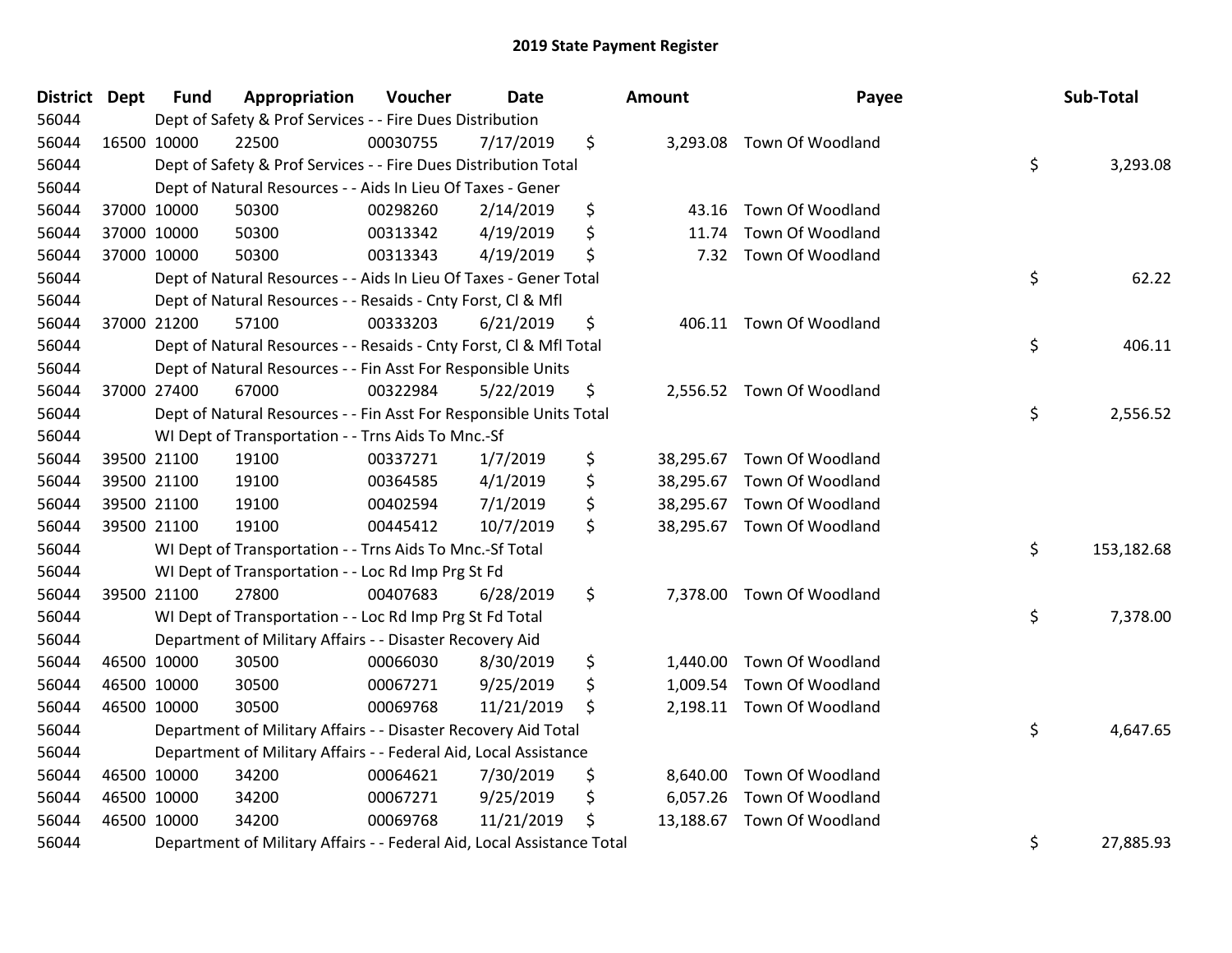| District    | Dept | <b>Fund</b> | Appropriation                                                    | <b>Voucher</b> | Date       |    | Amount   | Payee            | Sub-Total  |
|-------------|------|-------------|------------------------------------------------------------------|----------------|------------|----|----------|------------------|------------|
| 56044       |      |             | Shared Revenue and Tax Relief - - County And Municipal Aid       |                |            |    |          |                  |            |
| 56044       |      | 83500 10000 | 10500                                                            | 00049718       | 7/22/2019  | Ś  | 1.117.75 | Town Of Woodland |            |
| 56044       |      | 83500 10000 | 10500                                                            | 00054016       | 11/18/2019 | S  | 6,333.94 | Town Of Woodland |            |
| 56044       |      |             | Shared Revenue and Tax Relief - - County And Municipal Aid Total |                |            |    |          |                  | 7,451.69   |
| 56044       |      |             | Shared Revenue and Tax Relief - - Exempt Computer Aid            |                |            |    |          |                  |            |
| 56044       |      | 83500 10000 | 10900                                                            | 00046776       | 7/22/2019  | Ś  | 3.11     | Town Of Woodland |            |
| 56044       |      |             | Shared Revenue and Tax Relief - - Exempt Computer Aid Total      |                |            |    |          |                  | 3.11       |
| 56044       |      |             | Shared Revenue and Tax Relief - - Personal Property Aid          |                |            |    |          |                  |            |
| 56044       |      | 83500 10000 | 11100                                                            | 00041352       | 5/6/2019   | \$ | 1.38     | Town Of Woodland |            |
| 56044       |      |             | Shared Revenue and Tax Relief - - Personal Property Aid Total    |                |            |    |          |                  | 1.38       |
| 56044 Total |      |             |                                                                  |                |            |    |          |                  | 206.868.37 |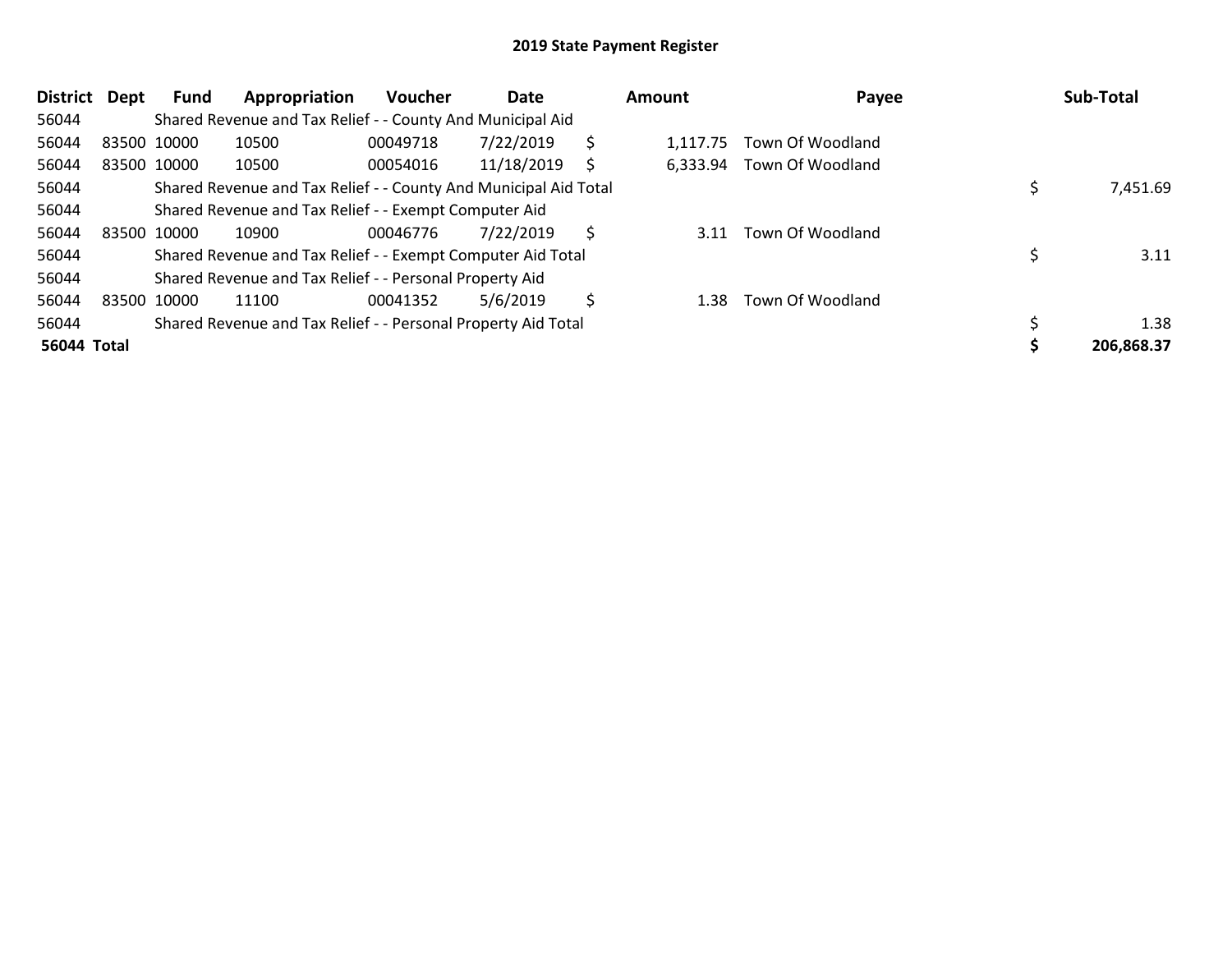| District           | Dept  | <b>Fund</b> | Appropriation                                                      | <b>Voucher</b> | Date       | Amount          | Payee              | Sub-Total      |
|--------------------|-------|-------------|--------------------------------------------------------------------|----------------|------------|-----------------|--------------------|----------------|
| 56141              |       |             | Dept of Safety & Prof Services - - Fire Dues Distribution          |                |            |                 |                    |                |
| 56141              | 16500 | 10000       | 22500                                                              | 00031615       | 7/18/2019  | \$<br>371.33    | Village Of Ironton |                |
| 56141              |       |             | Dept of Safety & Prof Services - - Fire Dues Distribution Total    |                |            |                 |                    | \$<br>371.33   |
| 56141              |       |             | Dept of Natural Resources - - Fin Asst For Responsible Units       |                |            |                 |                    |                |
| 56141              |       | 37000 27400 | 67000                                                              | 00323569       | 5/22/2019  | \$<br>116.69    | Village Of Ironton |                |
| 56141              |       |             | Dept of Natural Resources - - Fin Asst For Responsible Units Total |                |            |                 |                    | \$<br>116.69   |
| 56141              |       |             | WI Dept of Transportation - - Trns Aids To Mnc.-Sf                 |                |            |                 |                    |                |
| 56141              |       | 39500 21100 | 19100                                                              | 00337272       | 1/7/2019   | \$<br>1,994.81  | Village Of Ironton |                |
| 56141              |       | 39500 21100 | 19100                                                              | 00364586       | 4/1/2019   | \$<br>1,994.81  | Village Of Ironton |                |
| 56141              |       | 39500 21100 | 19100                                                              | 00402595       | 7/1/2019   | \$<br>1,994.81  | Village Of Ironton |                |
| 56141              |       | 39500 21100 | 19100                                                              | 00445413       | 10/7/2019  | \$<br>1,994.83  | Village Of Ironton |                |
| 56141              |       |             | WI Dept of Transportation - - Trns Aids To Mnc.-Sf Total           |                |            |                 |                    | \$<br>7,979.26 |
| 56141              |       |             | Shared Revenue and Tax Relief - - County And Municipal Aid         |                |            |                 |                    |                |
| 56141              |       | 83500 10000 | 10500                                                              | 00049719       | 7/22/2019  | \$<br>6,540.56  | Village Of Ironton |                |
| 56141              |       | 83500 10000 | 10500                                                              | 00054017       | 11/18/2019 | \$<br>37,063.19 | Village Of Ironton |                |
| 56141              |       |             | Shared Revenue and Tax Relief - - County And Municipal Aid Total   |                |            |                 |                    | 43,603.75      |
| <b>56141 Total</b> |       |             |                                                                    |                |            |                 |                    | 52,071.03      |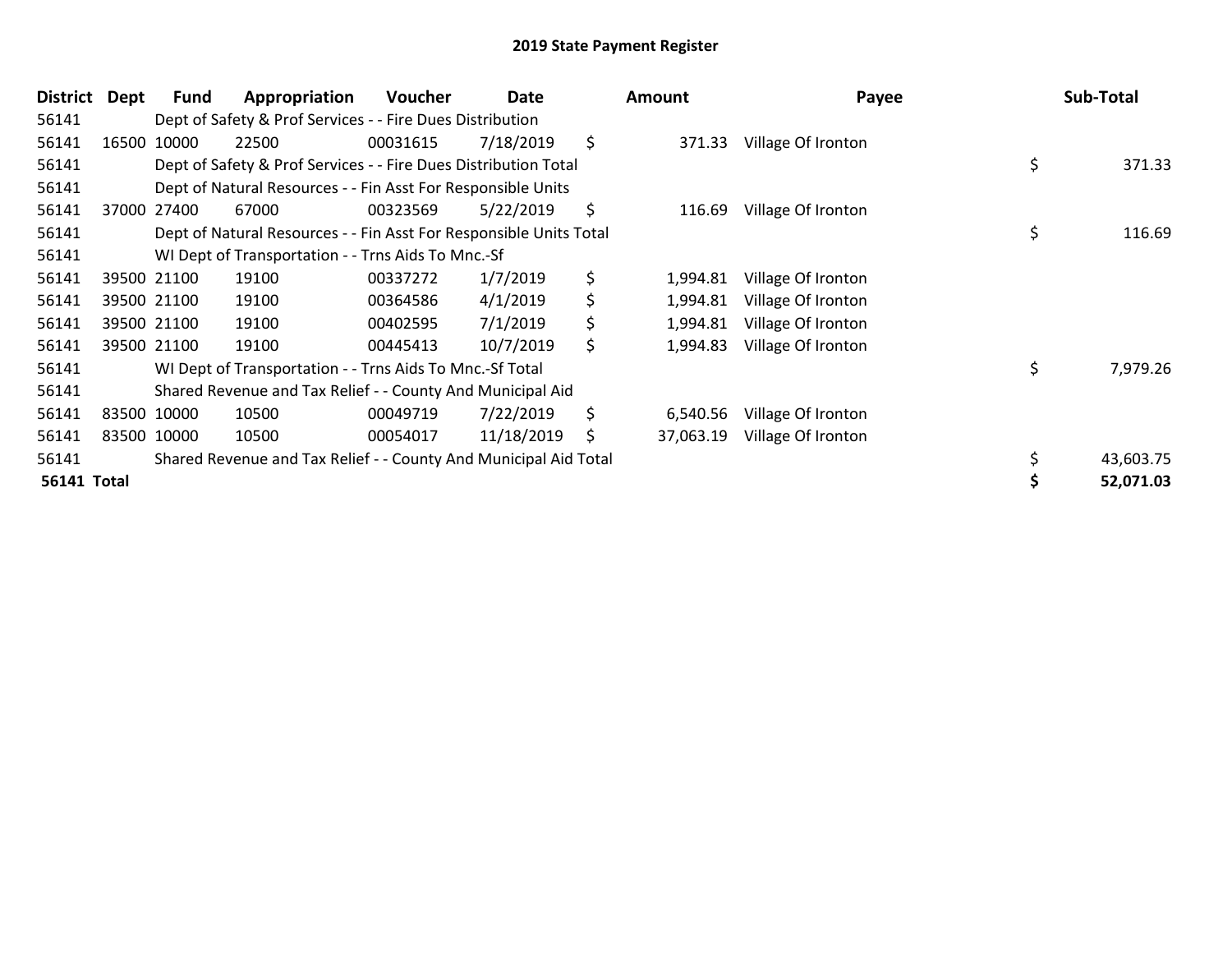| District Dept | <b>Fund</b> | Appropriation                                                      | Voucher  | <b>Date</b> | Amount         | Payee                             | Sub-Total        |
|---------------|-------------|--------------------------------------------------------------------|----------|-------------|----------------|-----------------------------------|------------------|
| 56146         |             | Dept of Safety & Prof Services - - Fire Dues Distribution          |          |             |                |                                   |                  |
| 56146         | 16500 10000 | 22500                                                              | 00029867 | 7/12/2019   | \$             | 64,008.97 Village Of Lake Delton  |                  |
| 56146         |             | Dept of Safety & Prof Services - - Fire Dues Distribution Total    |          |             |                |                                   | \$<br>64,008.97  |
| 56146         |             | Dept of Natural Resources - - Aids In Lieu Of Taxes - Gener        |          |             |                |                                   |                  |
| 56146         | 37000 10000 | 50300                                                              | 00298401 | 2/14/2019   | \$             | 10,101.34 Village Of Lake Delton  |                  |
| 56146         |             | Dept of Natural Resources - - Aids In Lieu Of Taxes - Gener Total  |          |             |                |                                   | \$<br>10,101.34  |
| 56146         |             | Dept of Natural Resources - - GPO -Federal Funds                   |          |             |                |                                   |                  |
| 56146         | 37000 21200 | 38100                                                              | 00307357 | 3/27/2019   | \$             | 4,622.42 Village Of Lake Delton   |                  |
| 56146         |             | Dept of Natural Resources - - GPO -Federal Funds Total             |          |             |                |                                   | \$<br>4,622.42   |
| 56146         |             | Dept of Natural Resources - - Enf A - Boating Enforcement          |          |             |                |                                   |                  |
| 56146         | 37000 21200 | 55000                                                              | 00307357 | 3/27/2019   | \$             | 8,704.71 Village Of Lake Delton   |                  |
| 56146         |             | Dept of Natural Resources - - Enf A - Boating Enforcement Total    |          |             |                |                                   | \$<br>8,704.71   |
| 56146         |             | Dept of Natural Resources - - Fin Asst For Responsible Units       |          |             |                |                                   |                  |
| 56146         | 37000 27400 | 67000                                                              | 00323568 | 5/22/2019   | \$             | 6,345.76 Village Of Lake Delton   |                  |
| 56146         |             | Dept of Natural Resources - - Fin Asst For Responsible Units Total |          |             |                |                                   | \$<br>6,345.76   |
| 56146         |             | WI Dept of Transportation - - Hwy Sfty Loc Aid Ffd                 |          |             |                |                                   |                  |
| 56146         | 39500 21100 | 18500                                                              | 00438236 | 9/25/2019   | \$<br>4,000.00 | Village Of Lake Delton            |                  |
| 56146         |             | WI Dept of Transportation - - Hwy Sfty Loc Aid Ffd Total           |          |             |                |                                   | \$<br>4,000.00   |
| 56146         |             | WI Dept of Transportation - - Trns Aids To Mnc.-Sf                 |          |             |                |                                   |                  |
| 56146         | 39500 21100 | 19100                                                              | 00337273 | 1/7/2019    | \$             | 134,181.72 Village Of Lake Delton |                  |
| 56146         | 39500 21100 | 19100                                                              | 00364587 | 4/1/2019    | \$             | 134,181.72 Village Of Lake Delton |                  |
| 56146         | 39500 21100 | 19100                                                              | 00402596 | 7/1/2019    | \$             | 134,181.72 Village Of Lake Delton |                  |
| 56146         | 39500 21100 | 19100                                                              | 00445414 | 10/7/2019   | \$             | 134,181.72 Village Of Lake Delton |                  |
| 56146         |             | WI Dept of Transportation - - Trns Aids To Mnc.-Sf Total           |          |             |                |                                   | \$<br>536,726.88 |
| 56146         |             | WI Dept of Transportation - - Transpor Safety Ff                   |          |             |                |                                   |                  |
| 56146         | 39500 21100 | 58200                                                              | 00446908 | 10/10/2019  | \$             | 154.77 Village Of Lake Delton     |                  |
| 56146         |             | WI Dept of Transportation - - Transpor Safety Ff Total             |          |             |                |                                   | \$<br>154.77     |
| 56146         |             | Department of Justice - - Law Enforcement Train, Local             |          |             |                |                                   |                  |
| 56146         | 45500 10000 | 23100                                                              | 00073257 | 10/18/2019  | \$             | 3,520.00 Village Of Lake Delton   |                  |
| 56146         |             | Department of Justice - - Law Enforcement Train, Local Total       |          |             |                |                                   | \$<br>3,520.00   |
| 56146         |             | Department of Military Affairs - - Disaster Recovery Aid           |          |             |                |                                   |                  |
| 56146         | 46500 10000 | 30500                                                              | 00063046 | 6/25/2019   | \$<br>3,425.40 | Village Of Lake Delton            |                  |
| 56146         |             | Department of Military Affairs - - Disaster Recovery Aid Total     |          |             |                |                                   | \$<br>3,425.40   |

| ount                                                 | Payee                                                                                                | Sub-Total        |
|------------------------------------------------------|------------------------------------------------------------------------------------------------------|------------------|
| 64,008.97                                            | Village Of Lake Delton                                                                               | \$<br>64,008.97  |
|                                                      | 10,101.34 Village Of Lake Delton                                                                     | \$<br>10,101.34  |
| 4,622.42                                             | Village Of Lake Delton                                                                               | \$<br>4,622.42   |
| 8,704.71                                             | Village Of Lake Delton                                                                               | \$<br>8,704.71   |
| 6,345.76                                             | Village Of Lake Delton                                                                               | \$<br>6,345.76   |
| 4,000.00                                             | Village Of Lake Delton                                                                               | \$<br>4,000.00   |
| 134,181.72<br>134,181.72<br>134,181.72<br>134,181.72 | Village Of Lake Delton<br>Village Of Lake Delton<br>Village Of Lake Delton<br>Village Of Lake Delton |                  |
|                                                      |                                                                                                      | \$<br>536,726.88 |
| 154.77                                               | Village Of Lake Delton                                                                               | \$<br>154.77     |
| 3,520.00                                             | Village Of Lake Delton                                                                               | \$<br>3,520.00   |
| 3,425.40                                             | Village Of Lake Delton                                                                               | \$<br>3,425.40   |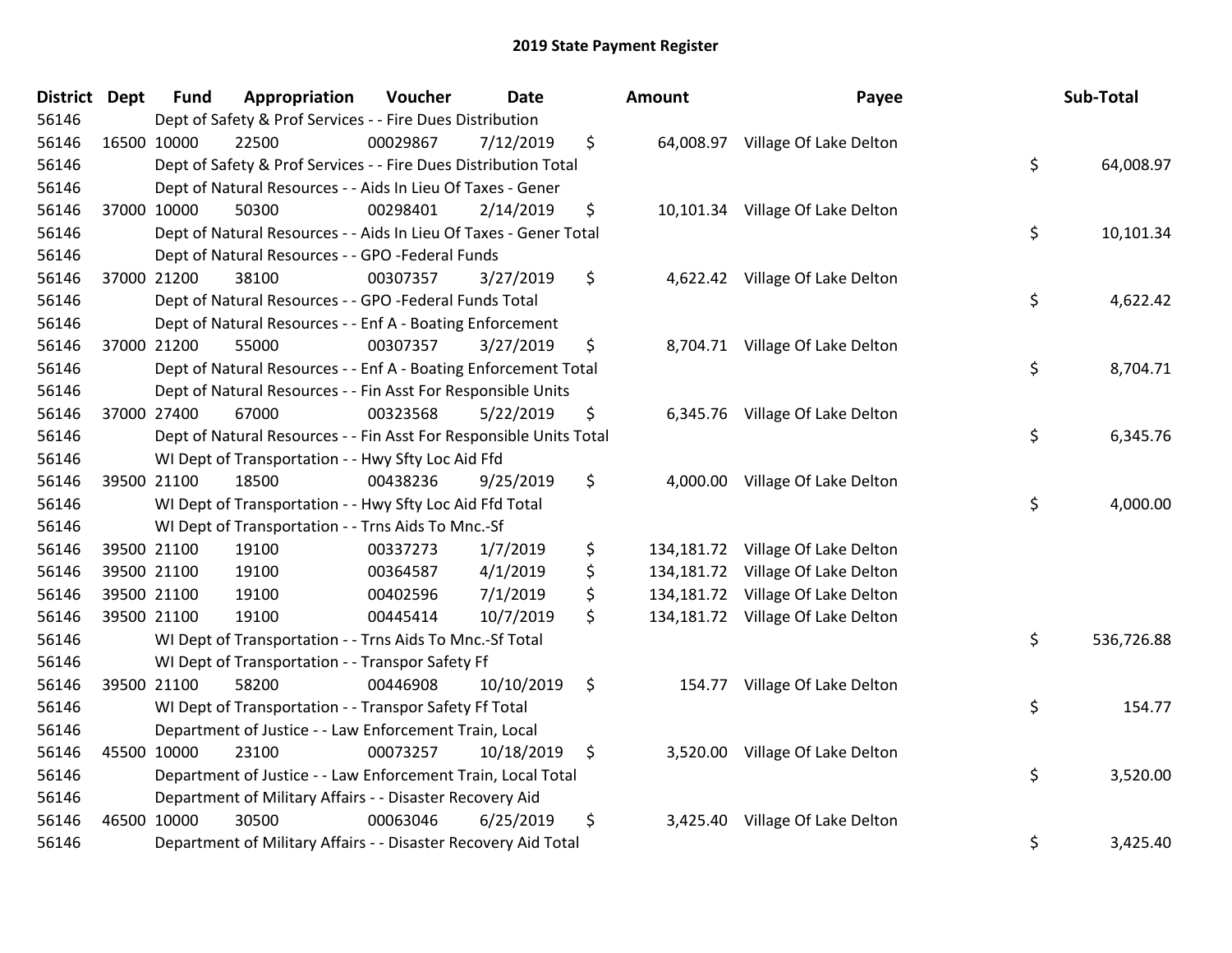| <b>District</b>    | <b>Dept</b> | <b>Fund</b> | Appropriation                                                          | Voucher  | <b>Date</b> | Amount          | Payee                            | Sub-Total        |
|--------------------|-------------|-------------|------------------------------------------------------------------------|----------|-------------|-----------------|----------------------------------|------------------|
| 56146              |             |             | Department of Military Affairs - - Federal Aid, Local Assistance       |          |             |                 |                                  |                  |
| 56146              | 46500 10000 |             | 34200                                                                  | 00063046 | 6/25/2019   | \$              | 20,552.41 Village Of Lake Delton |                  |
| 56146              |             |             | Department of Military Affairs - - Federal Aid, Local Assistance Total |          |             |                 |                                  | \$<br>20,552.41  |
| 56146              |             |             | Department of Administration - - Hv Trans Ln Annual Impact Fee         |          |             |                 |                                  |                  |
| 56146              |             | 50500 10000 | 17400                                                                  | 00101206 | 5/1/2019    | \$              | 16,293.00 Village Of Lake Delton |                  |
| 56146              |             |             | Department of Administration - - Hv Trans Ln Annual Impact Fee Total   |          |             |                 |                                  | \$<br>16,293.00  |
| 56146              |             |             | Elections Commission - - 2018 Hava Election Security                   |          |             |                 |                                  |                  |
| 56146              |             | 51000 22000 | 18200                                                                  | 00002443 | 11/14/2019  | \$<br>500.00    | Village Of Lake Delton           |                  |
| 56146              |             |             | Elections Commission - - 2018 Hava Election Security Total             |          |             |                 |                                  | \$<br>500.00     |
| 56146              |             |             | Shared Revenue and Tax Relief - - County And Municipal Aid             |          |             |                 |                                  |                  |
| 56146              |             | 83500 10000 | 10500                                                                  | 00049720 | 7/22/2019   | \$<br>3,132.43  | Village Of Lake Delton           |                  |
| 56146              | 83500 10000 |             | 10500                                                                  | 00054018 | 11/18/2019  | \$<br>17,750.44 | Village Of Lake Delton           |                  |
| 56146              |             |             | Shared Revenue and Tax Relief - - County And Municipal Aid Total       |          |             |                 |                                  | \$<br>20,882.87  |
| 56146              |             |             | Shared Revenue and Tax Relief - - Exempt Computer Aid                  |          |             |                 |                                  |                  |
| 56146              |             | 83500 10000 | 10900                                                                  | 00046777 | 7/22/2019   | \$<br>7,383.91  | Village Of Lake Delton           |                  |
| 56146              | 83500 10000 |             | 10900                                                                  | 00047995 | 7/22/2019   | \$<br>25,866.10 | Village Of Lake Delton           |                  |
| 56146              |             |             | Shared Revenue and Tax Relief - - Exempt Computer Aid Total            |          |             |                 |                                  | \$<br>33,250.01  |
| 56146              |             |             | Shared Revenue and Tax Relief - - Utility Aid                          |          |             |                 |                                  |                  |
| 56146              |             | 83500 10000 | 11000                                                                  | 00049720 | 7/22/2019   | \$<br>1,359.14  | Village Of Lake Delton           |                  |
| 56146              | 83500 10000 |             | 11000                                                                  | 00054018 | 11/18/2019  | \$<br>8,390.64  | Village Of Lake Delton           |                  |
| 56146              |             |             | Shared Revenue and Tax Relief - - Utility Aid Total                    |          |             |                 |                                  | \$<br>9,749.78   |
| 56146              |             |             | Shared Revenue and Tax Relief - - Personal Property Aid                |          |             |                 |                                  |                  |
| 56146              |             | 83500 10000 | 11100                                                                  | 00041353 | 5/6/2019    | \$<br>41,410.92 | Village Of Lake Delton           |                  |
| 56146              | 83500 10000 |             | 11100                                                                  | 00042751 | 5/6/2019    | \$              | 64,814.38 Village Of Lake Delton |                  |
| 56146              |             |             | Shared Revenue and Tax Relief - - Personal Property Aid Total          |          |             |                 |                                  | \$<br>106,225.30 |
| 56146              |             |             | Shared Revenue and Tax Relief - - Lottery & Gaming Credit              |          |             |                 |                                  |                  |
| 56146              |             | 83500 52100 | 36300                                                                  | 00038492 | 3/25/2019   | \$<br>42,742.32 | Village Of Lake Delton           |                  |
| 56146              |             |             | Shared Revenue and Tax Relief - - Lottery & Gaming Credit Total        |          |             |                 |                                  | \$<br>42,742.32  |
| <b>56146 Total</b> |             |             |                                                                        |          |             |                 |                                  | \$<br>891,805.94 |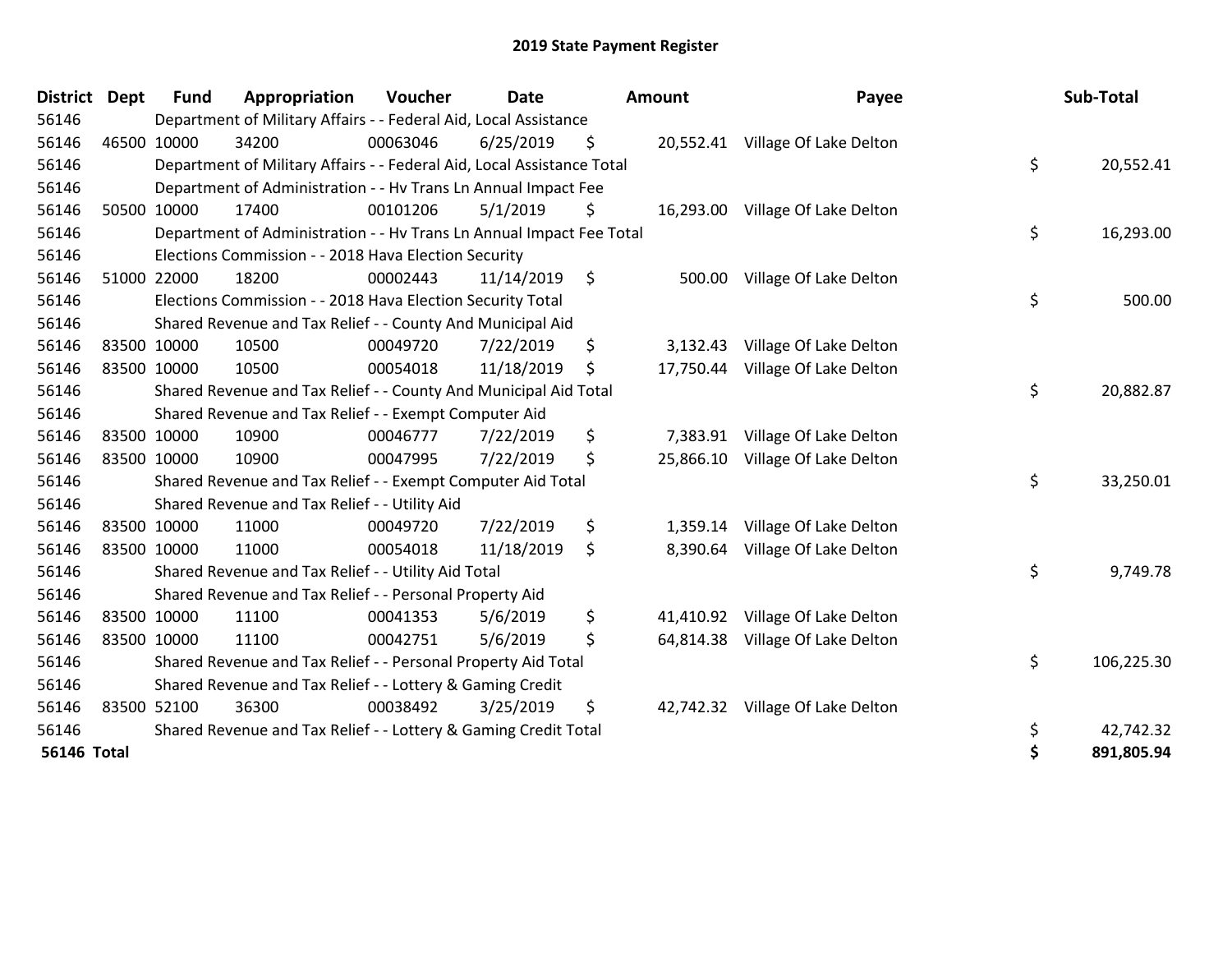| District Dept | <b>Fund</b> | Appropriation                                                          | Voucher  | <b>Date</b> | Amount          | Payee                         | Sub-Total       |
|---------------|-------------|------------------------------------------------------------------------|----------|-------------|-----------------|-------------------------------|-----------------|
| 56147         |             | Dept of Safety & Prof Services - - Fire Dues Distribution              |          |             |                 |                               |                 |
| 56147         | 16500 10000 | 22500                                                                  | 00031518 | 7/18/2019   | \$              | 728.82 Village Of La Valle    |                 |
| 56147         |             | Dept of Safety & Prof Services - - Fire Dues Distribution Total        |          |             |                 |                               | \$<br>728.82    |
| 56147         |             | Dept of Natural Resources - - Aids In Lieu Of Taxes - Gener            |          |             |                 |                               |                 |
| 56147         | 37000 10000 | 50300                                                                  | 00298389 | 2/14/2019   | \$<br>406.37    | Village Of La Valle           |                 |
| 56147         | 37000 10000 | 50300                                                                  | 00314681 | 4/19/2019   | \$<br>40.22     | Village Of La Valle           |                 |
| 56147         |             | Dept of Natural Resources - - Aids In Lieu Of Taxes - Gener Total      |          |             |                 |                               | \$<br>446.59    |
| 56147         |             | Dept of Natural Resources - - Gen Program Ops-State Funds              |          |             |                 |                               |                 |
| 56147         | 37000 21200 | 16100                                                                  | 00290358 | 1/15/2019   | \$<br>152.00    | Village Of La Valle           |                 |
| 56147         | 37000 21200 | 16100                                                                  | 00316191 | 4/26/2019   | \$<br>152.00    | Village Of La Valle           |                 |
| 56147         | 37000 21200 | 16100                                                                  | 00338393 | 7/8/2019    | \$<br>161.01    | Village Of La Valle           |                 |
| 56147         | 37000 21200 | 16100                                                                  | 00364611 | 10/16/2019  | \$<br>185.32    | Village Of La Valle           |                 |
| 56147         |             | Dept of Natural Resources - - Gen Program Ops-State Funds Total        |          |             |                 |                               | \$<br>650.33    |
| 56147         |             | Dept of Natural Resources - - Fin Asst For Responsible Units           |          |             |                 |                               |                 |
| 56147         | 37000 27400 | 67000                                                                  | 00323377 | 5/22/2019   | \$<br>1,038.14  | Village Of La Valle           |                 |
| 56147         |             | Dept of Natural Resources - - Fin Asst For Responsible Units Total     |          |             |                 |                               | \$<br>1,038.14  |
| 56147         |             | WI Dept of Transportation - - Trns Aids To Mnc.-Sf                     |          |             |                 |                               |                 |
| 56147         | 39500 21100 | 19100                                                                  | 00337274 | 1/7/2019    | \$<br>3,774.01  | Village Of La Valle           |                 |
| 56147         | 39500 21100 | 19100                                                                  | 00364588 | 4/1/2019    | \$<br>3,774.01  | Village Of La Valle           |                 |
| 56147         | 39500 21100 | 19100                                                                  | 00402597 | 7/1/2019    | \$<br>3,774.01  | Village Of La Valle           |                 |
| 56147         | 39500 21100 | 19100                                                                  | 00445415 | 10/7/2019   | \$<br>3,774.02  | Village Of La Valle           |                 |
| 56147         |             | WI Dept of Transportation - - Trns Aids To Mnc.-Sf Total               |          |             |                 |                               | \$<br>15,096.05 |
| 56147         |             | Department of Military Affairs - - Federal Aid, Local Assistance       |          |             |                 |                               |                 |
| 56147         | 46500 10000 | 34200                                                                  | 00067343 | 9/27/2019   | \$              | 47,752.81 Village Of La Valle |                 |
| 56147         | 46500 10000 | 34200                                                                  | 00069716 | 11/20/2019  | \$<br>41,719.43 | Village Of La Valle           |                 |
| 56147         |             | Department of Military Affairs - - Federal Aid, Local Assistance Total |          |             |                 |                               | \$<br>89,472.24 |
| 56147         |             | Shared Revenue and Tax Relief - - Expenditure Restraint Program        |          |             |                 |                               |                 |
| 56147         | 83500 10000 | 10100                                                                  | 00049721 | 7/22/2019   | \$<br>2,818.90  | Village Of La Valle           |                 |
| 56147         |             | Shared Revenue and Tax Relief - - Expenditure Restraint Program Total  |          |             |                 |                               | \$<br>2,818.90  |
| 56147         |             | Shared Revenue and Tax Relief - - County And Municipal Aid             |          |             |                 |                               |                 |
| 56147         | 83500 10000 | 10500                                                                  | 00049721 | 7/22/2019   | \$<br>14,614.76 | Village Of La Valle           |                 |
| 56147         | 83500 10000 | 10500                                                                  | 00054019 | 11/18/2019  | \$<br>82,816.96 | Village Of La Valle           |                 |
| 56147         |             | Shared Revenue and Tax Relief - - County And Municipal Aid Total       |          |             |                 |                               | \$<br>97,431.72 |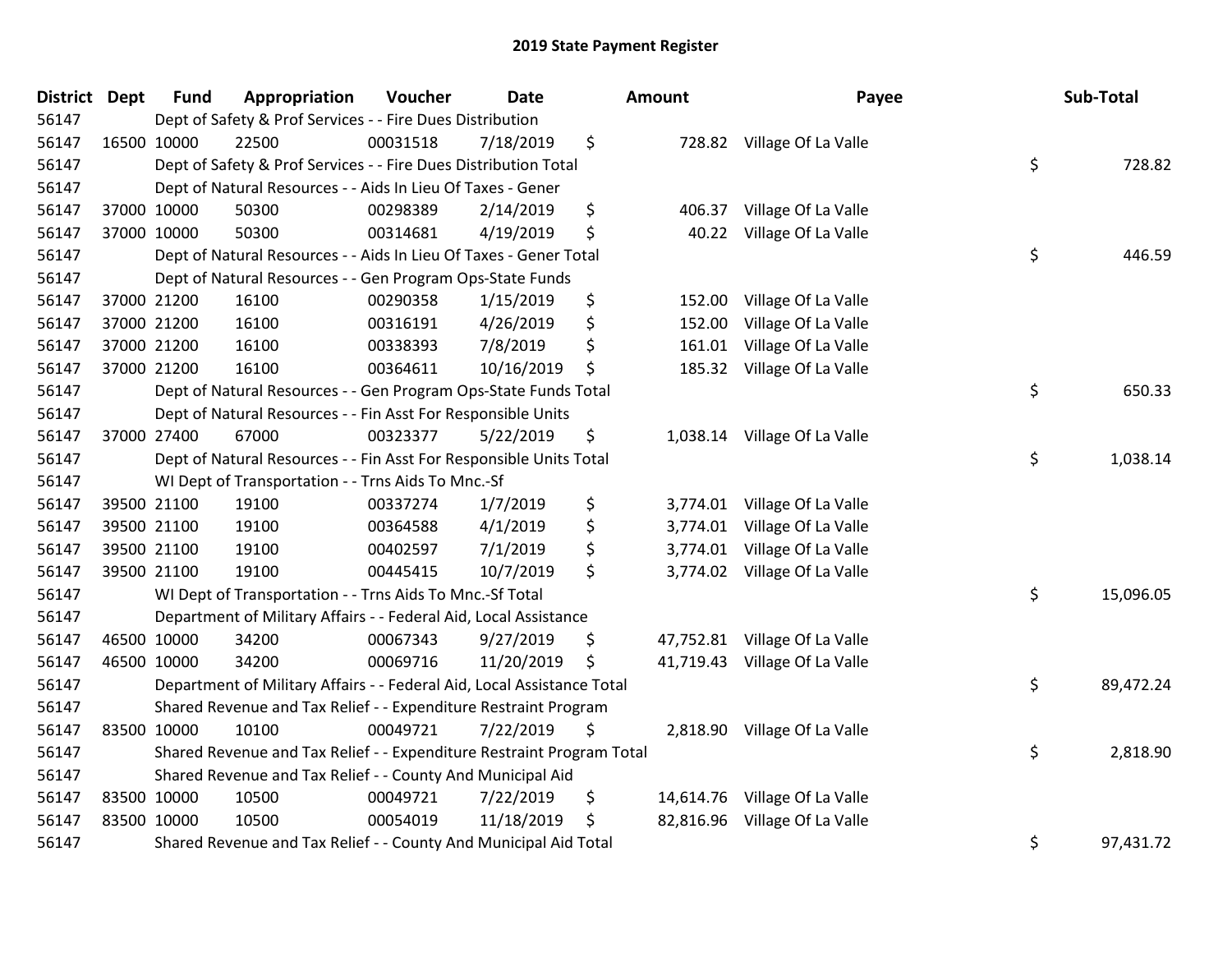| <b>District</b>    | Dept | <b>Fund</b> | Appropriation                                                 | Voucher  | Date      | Amount   | Payee               | Sub-Total  |
|--------------------|------|-------------|---------------------------------------------------------------|----------|-----------|----------|---------------------|------------|
| 56147              |      |             | Shared Revenue and Tax Relief - - Exempt Computer Aid         |          |           |          |                     |            |
| 56147              |      | 83500 10000 | 10900                                                         | 00046778 | 7/22/2019 | 375.17   | Village Of La Valle |            |
| 56147              |      |             | Shared Revenue and Tax Relief - - Exempt Computer Aid Total   |          |           |          |                     | 375.17     |
| 56147              |      |             | Shared Revenue and Tax Relief - - Personal Property Aid       |          |           |          |                     |            |
| 56147              |      | 83500 10000 | 11100                                                         | 00041354 | 5/6/2019  | 1,137.54 | Village Of La Valle |            |
| 56147              |      |             | Shared Revenue and Tax Relief - - Personal Property Aid Total |          |           |          |                     | 1,137.54   |
| <b>56147 Total</b> |      |             |                                                               |          |           |          |                     | 209,195.50 |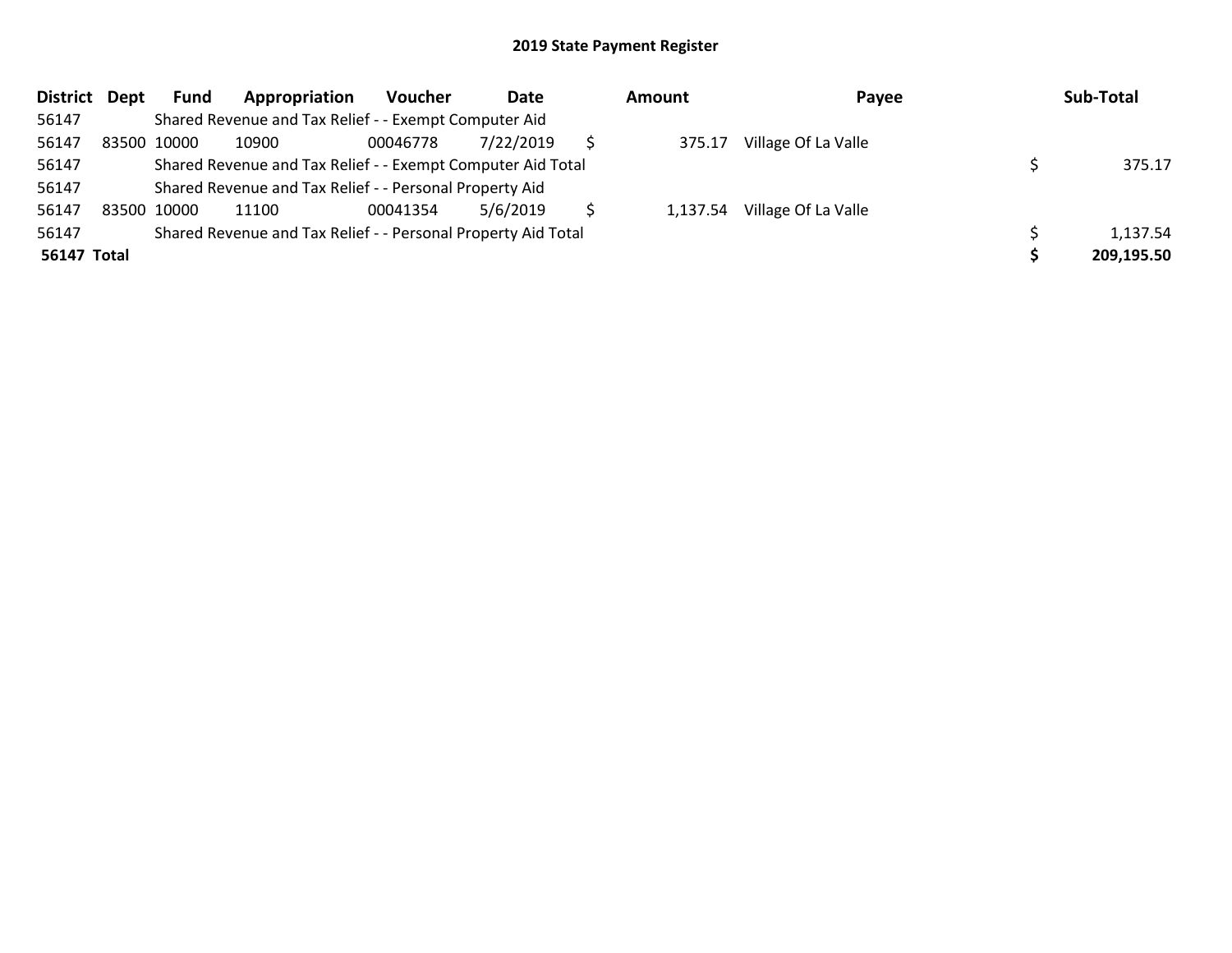| <b>District</b>    | Dept | <b>Fund</b> | Appropriation                                                    | Voucher  | Date       |     | Amount    | Payee                 | Sub-Total       |
|--------------------|------|-------------|------------------------------------------------------------------|----------|------------|-----|-----------|-----------------------|-----------------|
| 56148              |      |             | Dept of Safety & Prof Services - - Fire Dues Distribution        |          |            |     |           |                       |                 |
| 56148              |      | 16500 10000 | 22500                                                            | 00031593 | 7/18/2019  | \$  | 472.07    | Village Of Lime Ridge |                 |
| 56148              |      |             | Dept of Safety & Prof Services - - Fire Dues Distribution Total  |          |            |     |           |                       | \$<br>472.07    |
| 56148              |      |             | WI Dept of Transportation - - Trns Aids To Mnc.-Sf               |          |            |     |           |                       |                 |
| 56148              |      | 39500 21100 | 19100                                                            | 00337275 | 1/7/2019   | \$  | 463.21    | Village Of Lime Ridge |                 |
| 56148              |      | 39500 21100 | 19100                                                            | 00364589 | 4/1/2019   | \$  | 463.21    | Village Of Lime Ridge |                 |
| 56148              |      | 39500 21100 | 19100                                                            | 00402598 | 7/1/2019   | \$  | 463.21    | Village Of Lime Ridge |                 |
| 56148              |      | 39500 21100 | 19100                                                            | 00445416 | 10/7/2019  | \$  | 463.23    | Village Of Lime Ridge |                 |
| 56148              |      |             | WI Dept of Transportation - - Trns Aids To Mnc.-Sf Total         |          |            |     |           |                       | \$<br>1,852.86  |
| 56148              |      |             | Shared Revenue and Tax Relief - - County And Municipal Aid       |          |            |     |           |                       |                 |
| 56148              |      | 83500 10000 | 10500                                                            | 00049722 | 7/22/2019  | \$  | 6,166.95  | Village Of Lime Ridge |                 |
| 56148              |      | 83500 10000 | 10500                                                            | 00054020 | 11/18/2019 | \$. | 34,946.05 | Village Of Lime Ridge |                 |
| 56148              |      |             | Shared Revenue and Tax Relief - - County And Municipal Aid Total |          |            |     |           |                       | \$<br>41,113.00 |
| 56148              |      |             | Shared Revenue and Tax Relief - - Exempt Computer Aid            |          |            |     |           |                       |                 |
| 56148              |      | 83500 10000 | 10900                                                            | 00046779 | 7/22/2019  | \$  | 36.37     | Village Of Lime Ridge |                 |
| 56148              |      |             | Shared Revenue and Tax Relief - - Exempt Computer Aid Total      |          |            |     |           |                       | \$<br>36.37     |
| 56148              |      |             | Shared Revenue and Tax Relief - - Personal Property Aid          |          |            |     |           |                       |                 |
| 56148              |      | 83500 10000 | 11100                                                            | 00041355 | 5/6/2019   | \$  | 363.59    | Village Of Lime Ridge |                 |
| 56148              |      |             | Shared Revenue and Tax Relief - - Personal Property Aid Total    |          |            |     |           |                       | \$<br>363.59    |
| <b>56148 Total</b> |      |             |                                                                  |          |            |     |           |                       | 43,837.89       |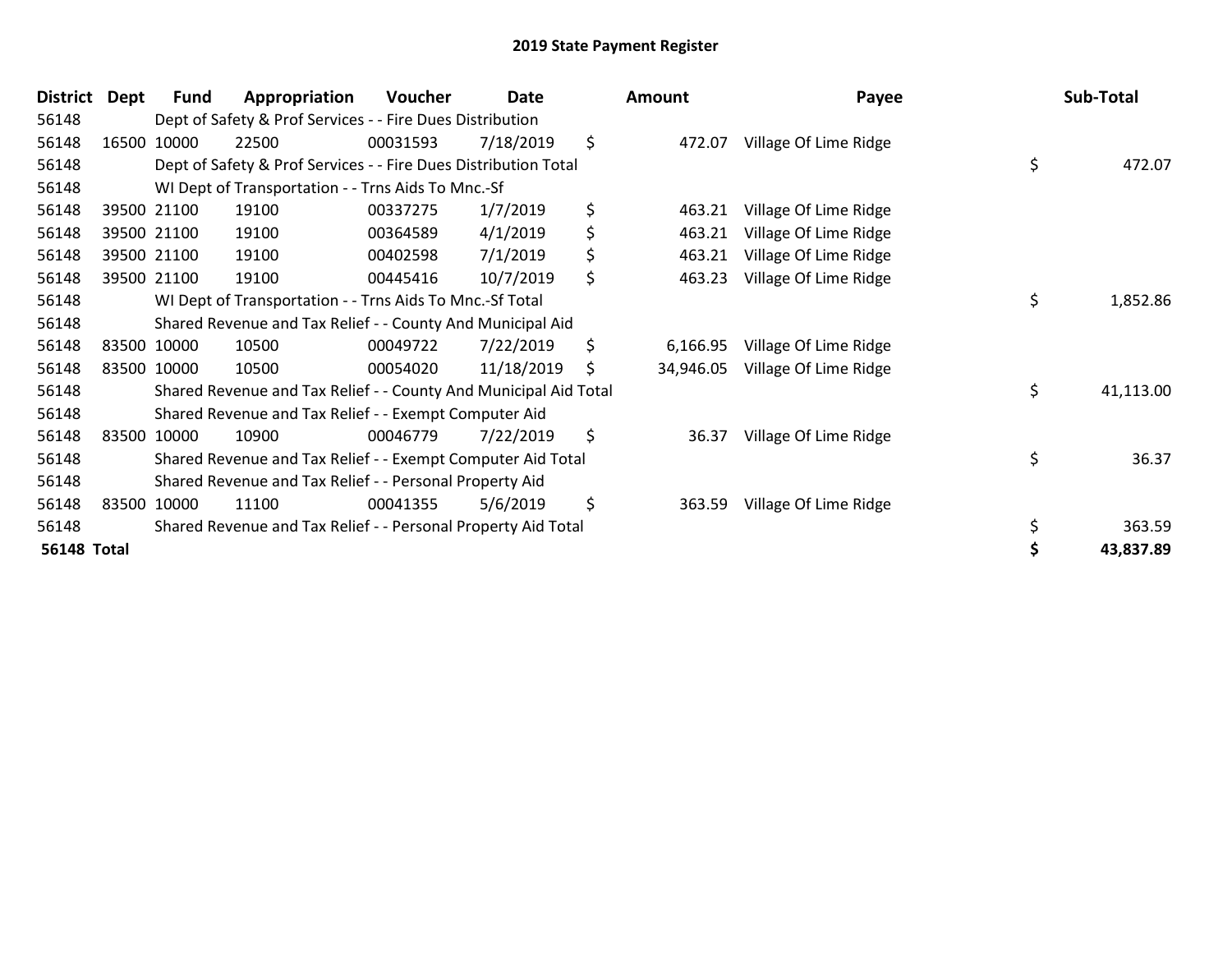| <b>District</b>    | <b>Dept</b> | <b>Fund</b> | Appropriation                                                      | Voucher  | Date       | <b>Amount</b>   | Payee                 | Sub-Total       |
|--------------------|-------------|-------------|--------------------------------------------------------------------|----------|------------|-----------------|-----------------------|-----------------|
| 56149              |             |             | Dept of Safety & Prof Services - - Fire Dues Distribution          |          |            |                 |                       |                 |
| 56149              |             | 16500 10000 | 22500                                                              | 00031534 | 7/18/2019  | \$<br>689.32    | Village Of Loganville |                 |
| 56149              |             |             | Dept of Safety & Prof Services - - Fire Dues Distribution Total    |          |            |                 |                       | \$<br>689.32    |
| 56149              |             |             | Dept of Natural Resources - - Fin Asst For Responsible Units       |          |            |                 |                       |                 |
| 56149              |             | 37000 27400 | 67000                                                              | 00323575 | 5/22/2019  | \$<br>918.75    | Village Of Loganville |                 |
| 56149              |             |             | Dept of Natural Resources - - Fin Asst For Responsible Units Total |          |            |                 |                       | \$<br>918.75    |
| 56149              |             |             | WI Dept of Transportation - - Trns Aids To Mnc.-Sf                 |          |            |                 |                       |                 |
| 56149              |             | 39500 21100 | 19100                                                              | 00337276 | 1/7/2019   | \$<br>3,703.84  | Village Of Loganville |                 |
| 56149              |             | 39500 21100 | 19100                                                              | 00364590 | 4/1/2019   | \$<br>3,703.84  | Village Of Loganville |                 |
| 56149              |             | 39500 21100 | 19100                                                              | 00402599 | 7/1/2019   | \$<br>3,703.84  | Village Of Loganville |                 |
| 56149              |             | 39500 21100 | 19100                                                              | 00445417 | 10/7/2019  | \$<br>3,703.84  | Village Of Loganville |                 |
| 56149              |             |             | WI Dept of Transportation - - Trns Aids To Mnc.-Sf Total           |          |            |                 |                       | \$<br>14,815.36 |
| 56149              |             |             | Shared Revenue and Tax Relief - - County And Municipal Aid         |          |            |                 |                       |                 |
| 56149              |             | 83500 10000 | 10500                                                              | 00049723 | 7/22/2019  | \$<br>7,198.35  | Village Of Loganville |                 |
| 56149              |             | 83500 10000 | 10500                                                              | 00054021 | 11/18/2019 | \$<br>40,790.67 | Village Of Loganville |                 |
| 56149              |             |             | Shared Revenue and Tax Relief - - County And Municipal Aid Total   |          |            |                 |                       | \$<br>47,989.02 |
| 56149              |             |             | Shared Revenue and Tax Relief - - Exempt Computer Aid              |          |            |                 |                       |                 |
| 56149              |             | 83500 10000 | 10900                                                              | 00046780 | 7/22/2019  | \$<br>113.28    | Village Of Loganville |                 |
| 56149              |             |             | Shared Revenue and Tax Relief - - Exempt Computer Aid Total        |          |            |                 |                       | \$<br>113.28    |
| 56149              |             |             | Shared Revenue and Tax Relief - - Utility Aid                      |          |            |                 |                       |                 |
| 56149              |             | 83500 10000 | 11000                                                              | 00049723 | 7/22/2019  | \$<br>393.80    | Village Of Loganville |                 |
| 56149              |             | 83500 10000 | 11000                                                              | 00054021 | 11/18/2019 | \$<br>2,291.42  | Village Of Loganville |                 |
| 56149              |             |             | Shared Revenue and Tax Relief - - Utility Aid Total                |          |            |                 |                       | \$<br>2,685.22  |
| 56149              |             |             | Shared Revenue and Tax Relief - - Personal Property Aid            |          |            |                 |                       |                 |
| 56149              |             | 83500 10000 | 11100                                                              | 00041356 | 5/6/2019   | \$<br>768.94    | Village Of Loganville |                 |
| 56149              |             |             | Shared Revenue and Tax Relief - - Personal Property Aid Total      |          |            |                 |                       | \$<br>768.94    |
| <b>56149 Total</b> |             |             |                                                                    |          |            |                 |                       | \$<br>67,979.89 |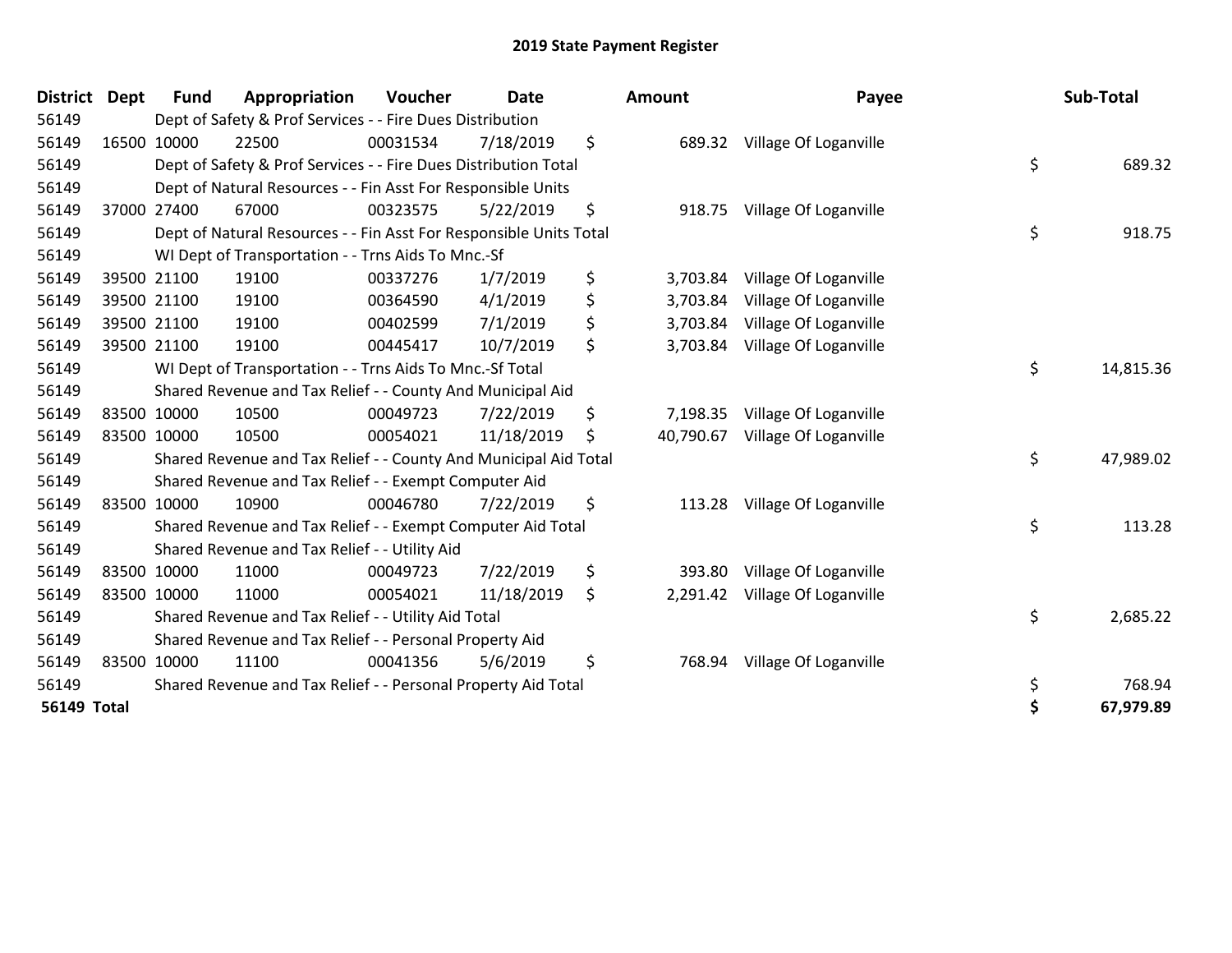| <b>District Dept</b> | <b>Fund</b> | Appropriation                                                      | Voucher  | <b>Date</b> |    | Amount   | Payee                        |    | Sub-Total |
|----------------------|-------------|--------------------------------------------------------------------|----------|-------------|----|----------|------------------------------|----|-----------|
| 56151                |             | Dept of Safety & Prof Services - - Fire Dues Distribution          |          |             |    |          |                              |    |           |
| 56151                | 16500 10000 | 22500                                                              | 00031084 | 7/16/2019   | \$ |          | 2,129.73 Village Of Merrimac |    |           |
| 56151                |             | Dept of Safety & Prof Services - - Fire Dues Distribution Total    |          |             |    |          |                              | \$ | 2,129.73  |
| 56151                |             | Dept of Natural Resources - - Resaids - Cnty Forst, Cl & Mfl       |          |             |    |          |                              |    |           |
| 56151                | 37000 21200 | 57100                                                              | 00333204 | 6/21/2019   | \$ |          | 10.01 Village Of Merrimac    |    |           |
| 56151                |             | Dept of Natural Resources - - Resaids - Cnty Forst, Cl & Mfl Total |          |             |    |          |                              | \$ | 10.01     |
| 56151                |             | Dept of Natural Resources - - Fin Asst For Responsible Units       |          |             |    |          |                              |    |           |
| 56151                | 37000 27400 | 67000                                                              | 00323580 | 5/22/2019   | \$ | 1,296.64 | Village Of Merrimac          |    |           |
| 56151                |             | Dept of Natural Resources - - Fin Asst For Responsible Units Total |          |             |    |          |                              | \$ | 1,296.64  |
| 56151                |             | WI Dept of Transportation - - Trns Aids To Mnc.-Sf                 |          |             |    |          |                              |    |           |
| 56151                | 39500 21100 | 19100                                                              | 00337277 | 1/7/2019    | \$ |          | 5,777.31 Village Of Merrimac |    |           |
| 56151                | 39500 21100 | 19100                                                              | 00364591 | 4/1/2019    | \$ | 5,777.31 | Village Of Merrimac          |    |           |
| 56151                | 39500 21100 | 19100                                                              | 00402600 | 7/1/2019    | \$ |          | 5,777.31 Village Of Merrimac |    |           |
| 56151                | 39500 21100 | 19100                                                              | 00445418 | 10/7/2019   | \$ |          | 5,777.31 Village Of Merrimac |    |           |
| 56151                |             | WI Dept of Transportation - - Trns Aids To Mnc.-Sf Total           |          |             |    |          |                              | \$ | 23,109.24 |
| 56151                |             | WI Dept of Transportation - - Routine Maint Sf                     |          |             |    |          |                              |    |           |
| 56151                | 39500 21100 | 36800                                                              | 00340827 | 1/10/2019   | \$ | 187.46   | Village Of Merrimac          |    |           |
| 56151                | 39500 21100 | 36800                                                              | 00349821 | 2/6/2019    | \$ | 186.41   | Village Of Merrimac          |    |           |
| 56151                | 39500 21100 | 36800                                                              | 00359463 | 3/11/2019   | \$ | 186.41   | Village Of Merrimac          |    |           |
| 56151                | 39500 21100 | 36800                                                              | 00369487 | 4/8/2019    | \$ | 186.41   | Village Of Merrimac          |    |           |
| 56151                | 39500 21100 | 36800                                                              | 00379617 | 5/6/2019    | \$ | 191.66   | Village Of Merrimac          |    |           |
| 56151                | 39500 21100 | 36800                                                              | 00390694 | 6/6/2019    | \$ | 195.86   | Village Of Merrimac          |    |           |
| 56151                | 39500 21100 | 36800                                                              | 00411185 | 7/12/2019   | \$ | 221.06   | Village Of Merrimac          |    |           |
| 56151                | 39500 21100 | 36800                                                              | 00420808 | 8/7/2019    | \$ | 228.41   | Village Of Merrimac          |    |           |
| 56151                | 39500 21100 | 36800                                                              | 00431773 | 9/6/2019    | \$ | 237.86   | Village Of Merrimac          |    |           |
| 56151                | 39500 21100 | 36800                                                              | 00446534 | 10/8/2019   | \$ | 209.51   | Village Of Merrimac          |    |           |
| 56151                | 39500 21100 | 36800                                                              | 00459461 | 11/8/2019   | \$ | 201.78   | Village Of Merrimac          |    |           |
| 56151                | 39500 21100 | 36800                                                              | 00467627 | 12/4/2019   | \$ | 191.17   | Village Of Merrimac          |    |           |
| 56151                |             | WI Dept of Transportation - - Routine Maint Sf Total               |          |             |    |          |                              | \$ | 2,424.00  |
| 56151                |             | Elections Commission - - 2018 Hava Election Security               |          |             |    |          |                              |    |           |
| 56151                | 51000 22000 | 18200                                                              | 00002124 | 10/21/2019  | \$ | 1,200.00 | <b>Village Of Merrimac</b>   |    |           |
| 56151                |             | Elections Commission - - 2018 Hava Election Security Total         |          |             |    |          |                              | \$ | 1,200.00  |
| 56151                |             | Shared Revenue and Tax Relief - - County And Municipal Aid         |          |             |    |          |                              |    |           |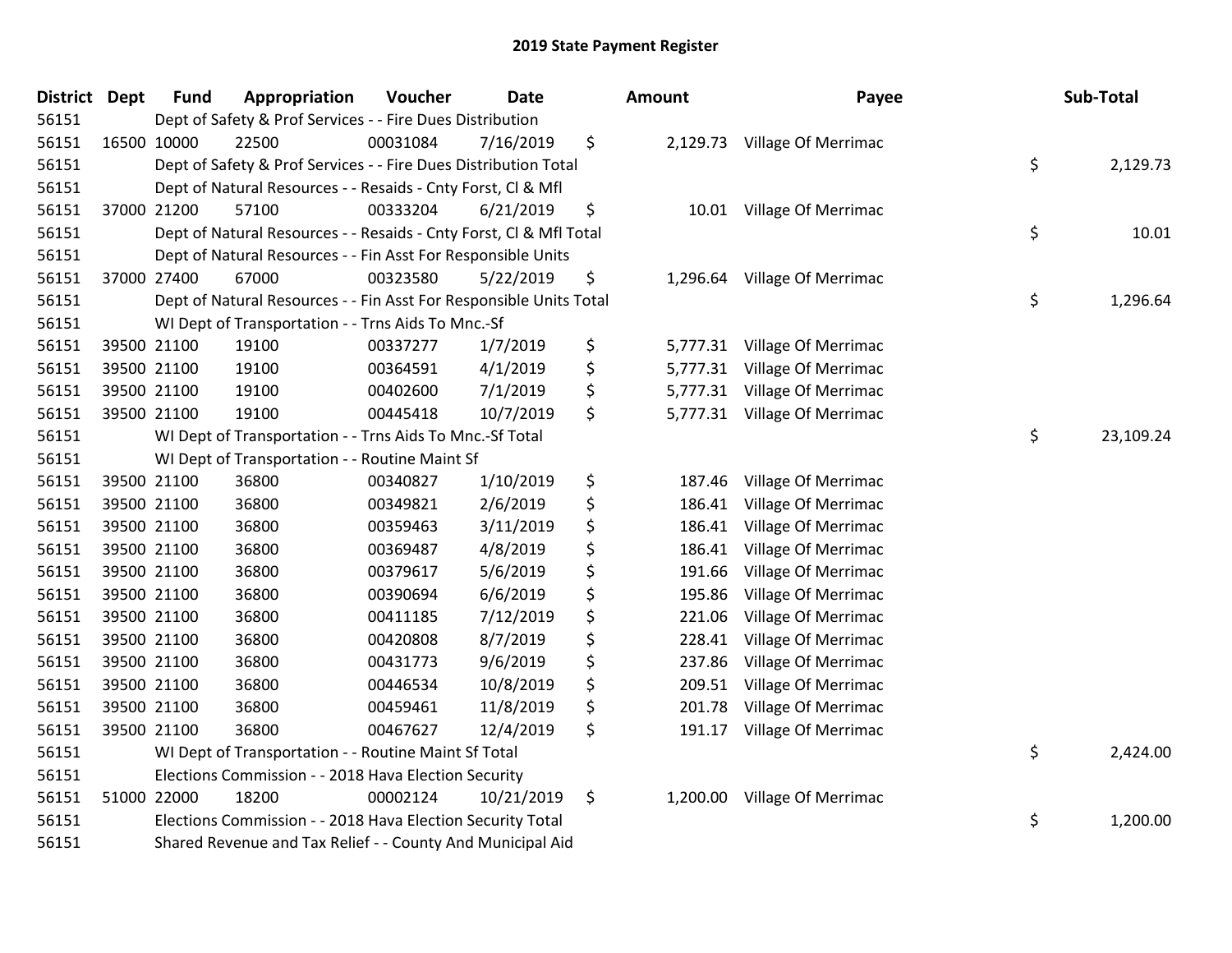| <b>District</b> | <b>Dept</b> | Fund        | Appropriation                                                       | Voucher  | Date       |    | Amount    | Payee               | Sub-Total       |
|-----------------|-------------|-------------|---------------------------------------------------------------------|----------|------------|----|-----------|---------------------|-----------------|
| 56151           |             | 83500 10000 | 10500                                                               | 00049724 | 7/22/2019  | \$ | 2,661.94  | Village Of Merrimac |                 |
| 56151           |             | 83500 10000 | 10500                                                               | 00054022 | 11/18/2019 | S  | 15,084.31 | Village Of Merrimac |                 |
| 56151           |             |             | Shared Revenue and Tax Relief - - County And Municipal Aid Total    |          |            |    |           |                     | \$<br>17,746.25 |
| 56151           |             |             | Shared Revenue and Tax Relief - - Exempt Computer Aid               |          |            |    |           |                     |                 |
| 56151           |             | 83500 10000 | 10900                                                               | 00046781 | 7/22/2019  | \$ | 117.43    | Village Of Merrimac |                 |
| 56151           |             |             | Shared Revenue and Tax Relief - - Exempt Computer Aid Total         |          |            |    |           |                     | 117.43          |
| 56151           |             |             | Shared Revenue and Tax Relief - - Personal Property Aid             |          |            |    |           |                     |                 |
| 56151           |             | 83500 10000 | 11100                                                               | 00041357 | 5/6/2019   | \$ | 260.63    | Village Of Merrimac |                 |
| 56151           |             |             | Shared Revenue and Tax Relief - - Personal Property Aid Total       |          |            |    |           |                     | 260.63          |
| 56151           |             |             | Shared Revenue and Tax Relief - - Payments For Municipal Svcs       |          |            |    |           |                     |                 |
| 56151           |             | 83500 10000 | 50100                                                               | 00037703 | 1/31/2019  | Ŝ  | 42.95     | Village Of Merrimac |                 |
| 56151           |             |             | Shared Revenue and Tax Relief - - Payments For Municipal Svcs Total |          |            |    |           |                     | 42.95           |
| 56151 Total     |             |             |                                                                     |          |            |    |           |                     | 48,336.88       |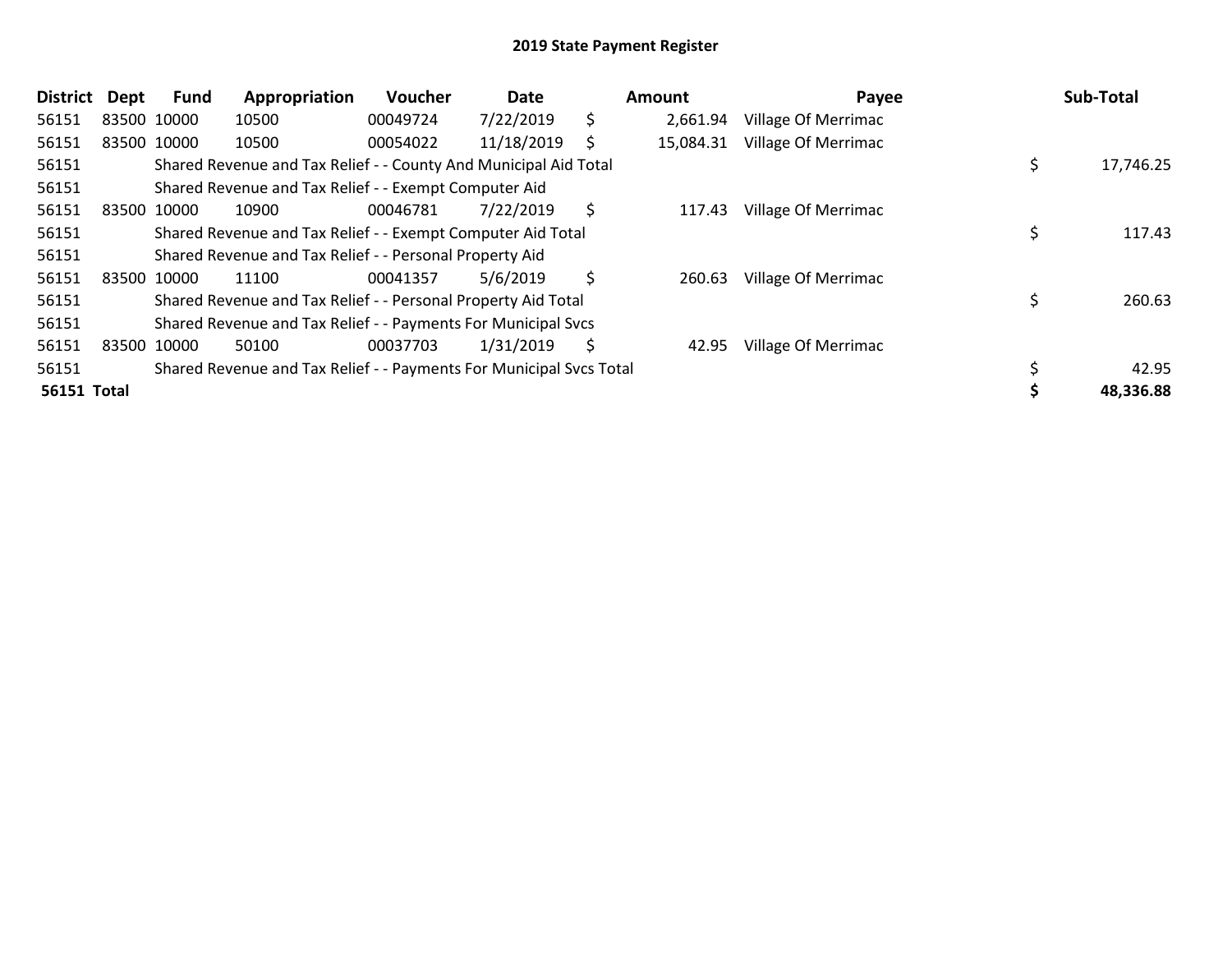| District | Dept | <b>Fund</b> | Appropriation                                                          | Voucher  | <b>Date</b> | <b>Amount</b>    | Payee                             | Sub-Total        |
|----------|------|-------------|------------------------------------------------------------------------|----------|-------------|------------------|-----------------------------------|------------------|
| 56161    |      |             | Dept of Safety & Prof Services - - Fire Dues Distribution              |          |             |                  |                                   |                  |
| 56161    |      | 16500 10000 | 22500                                                                  | 00031323 | 7/18/2019   | \$               | 1,366.56 Village Of North Freedom |                  |
| 56161    |      |             | Dept of Safety & Prof Services - - Fire Dues Distribution Total        |          |             |                  |                                   | \$<br>1,366.56   |
| 56161    |      |             | Dept of Natural Resources - - Fin Asst For Responsible Units           |          |             |                  |                                   |                  |
| 56161    |      | 37000 27400 | 67000                                                                  | 00323378 | 5/22/2019   | \$<br>1,962.95   | Village Of North Freedom          |                  |
| 56161    |      |             | Dept of Natural Resources - - Fin Asst For Responsible Units Total     |          |             |                  |                                   | \$<br>1,962.95   |
| 56161    |      |             | WI Dept of Transportation - - Trns Aids To Mnc.-Sf                     |          |             |                  |                                   |                  |
| 56161    |      | 39500 21100 | 19100                                                                  | 00337278 | 1/7/2019    | \$<br>3,557.53   | Village Of North Freedom          |                  |
| 56161    |      | 39500 21100 | 19100                                                                  | 00364592 | 4/1/2019    | \$<br>3,557.53   | Village Of North Freedom          |                  |
| 56161    |      | 39500 21100 | 19100                                                                  | 00402601 | 7/1/2019    | \$<br>3,557.53   | Village Of North Freedom          |                  |
| 56161    |      | 39500 21100 | 19100                                                                  | 00445419 | 10/7/2019   | \$<br>3,557.54   | Village Of North Freedom          |                  |
| 56161    |      |             | WI Dept of Transportation - - Trns Aids To Mnc.-Sf Total               |          |             |                  |                                   | \$<br>14,230.13  |
| 56161    |      |             | Department of Military Affairs - - Disaster Recovery Aid               |          |             |                  |                                   |                  |
| 56161    |      | 46500 10000 | 30500                                                                  | 00065301 | 8/19/2019   | \$<br>4,407.88   | Village Of North Freedom          |                  |
| 56161    |      |             | Department of Military Affairs - - Disaster Recovery Aid Total         |          |             |                  |                                   | \$<br>4,407.88   |
| 56161    |      |             | Department of Military Affairs - - Federal Aid, Local Assistance       |          |             |                  |                                   |                  |
| 56161    |      | 46500 10000 | 34200                                                                  | 00065301 | 8/19/2019   | \$<br>26,447.25  | Village Of North Freedom          |                  |
| 56161    |      | 46500 10000 | 34200                                                                  | 00065990 | 8/29/2019   | \$<br>38,819.28  | Village Of North Freedom          |                  |
| 56161    |      | 46500 10000 | 34200                                                                  | 00070280 | 12/6/2019   | \$               | 1,605.12 Village Of North Freedom |                  |
| 56161    |      |             | Department of Military Affairs - - Federal Aid, Local Assistance Total |          |             |                  |                                   | \$<br>66,871.65  |
| 56161    |      |             | Shared Revenue and Tax Relief - - Expenditure Restraint Program        |          |             |                  |                                   |                  |
| 56161    |      | 83500 10000 | 10100                                                                  | 00049725 | 7/22/2019   | \$               | 2,513.92 Village Of North Freedom |                  |
| 56161    |      |             | Shared Revenue and Tax Relief - - Expenditure Restraint Program Total  |          |             |                  |                                   | \$<br>2,513.92   |
| 56161    |      |             | Shared Revenue and Tax Relief - - County And Municipal Aid             |          |             |                  |                                   |                  |
| 56161    |      | 83500 10000 | 10500                                                                  | 00049725 | 7/22/2019   | \$<br>22,151.80  | Village Of North Freedom          |                  |
| 56161    |      | 83500 10000 | 10500                                                                  | 00054023 | 11/18/2019  | \$<br>125,526.84 | Village Of North Freedom          |                  |
| 56161    |      |             | Shared Revenue and Tax Relief - - County And Municipal Aid Total       |          |             |                  |                                   | \$<br>147,678.64 |
| 56161    |      |             | Shared Revenue and Tax Relief - - Exempt Computer Aid                  |          |             |                  |                                   |                  |
| 56161    |      | 83500 10000 | 10900                                                                  | 00046782 | 7/22/2019   | \$<br>109.12     | Village Of North Freedom          |                  |
| 56161    |      | 83500 10000 | 10900                                                                  | 00047996 | 7/22/2019   | \$<br>32.56      | Village Of North Freedom          |                  |
| 56161    |      |             | Shared Revenue and Tax Relief - - Exempt Computer Aid Total            |          |             |                  |                                   | \$<br>141.68     |
| 56161    |      |             | Shared Revenue and Tax Relief - - Utility Aid                          |          |             |                  |                                   |                  |
| 56161    |      | 83500 10000 | 11000                                                                  | 00049725 | 7/22/2019   | \$<br>16.75      | Village Of North Freedom          |                  |

| ount                                         | Payee                                                                                                        | Sub-Total        |
|----------------------------------------------|--------------------------------------------------------------------------------------------------------------|------------------|
| 1,366.56                                     | Village Of North Freedom                                                                                     | \$<br>1,366.56   |
| 1,962.95                                     | Village Of North Freedom                                                                                     | \$<br>1,962.95   |
| 3,557.53<br>3,557.53<br>3,557.53<br>3,557.54 | Village Of North Freedom<br>Village Of North Freedom<br>Village Of North Freedom<br>Village Of North Freedom |                  |
|                                              |                                                                                                              | \$<br>14,230.13  |
| 4,407.88                                     | Village Of North Freedom                                                                                     | \$<br>4,407.88   |
| 26,447.25<br>38,819.28<br>1,605.12           | Village Of North Freedom<br>Village Of North Freedom<br>Village Of North Freedom                             | \$<br>66,871.65  |
| 2,513.92                                     | Village Of North Freedom                                                                                     | \$<br>2,513.92   |
| 22,151.80<br>125,526.84                      | Village Of North Freedom<br>Village Of North Freedom                                                         | \$<br>147,678.64 |
| 109.12<br>32.56                              | Village Of North Freedom<br>Village Of North Freedom                                                         | \$<br>141.68     |
| 16.75                                        | Village Of North Freedom                                                                                     |                  |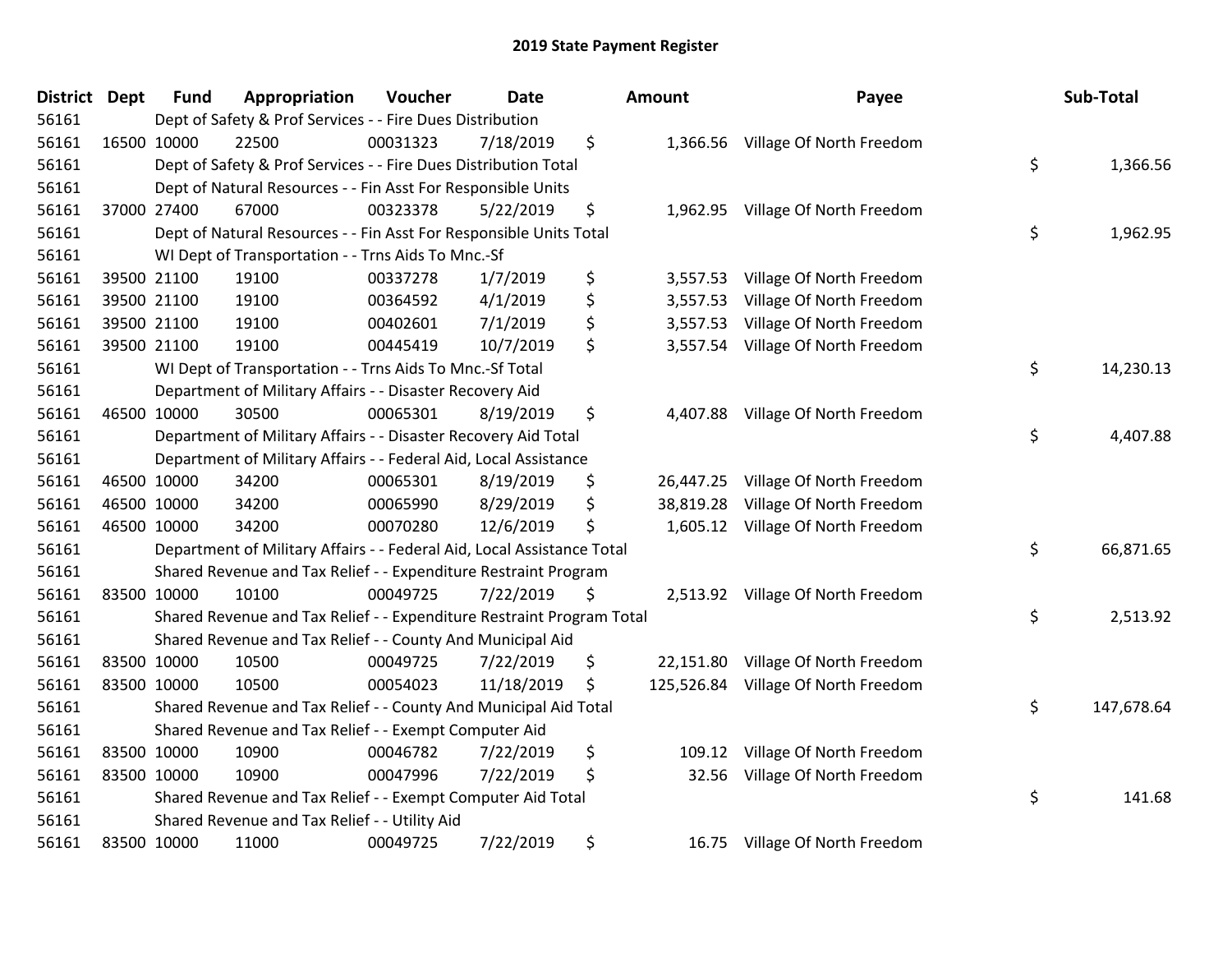| <b>District</b> | Dept | Fund        | Appropriation                                                   | Voucher  | Date       |    | Amount   | Payee                    | Sub-Total  |
|-----------------|------|-------------|-----------------------------------------------------------------|----------|------------|----|----------|--------------------------|------------|
| 56161           |      | 83500 10000 | 11000                                                           | 00054023 | 11/18/2019 |    | 94.57    | Village Of North Freedom |            |
| 56161           |      |             | Shared Revenue and Tax Relief - - Utility Aid Total             |          |            |    |          |                          | 111.32     |
| 56161           |      |             | Shared Revenue and Tax Relief - - Personal Property Aid         |          |            |    |          |                          |            |
| 56161           |      | 83500 10000 | 11100                                                           | 00041358 | 5/6/2019   | \$ | 239.11   | Village Of North Freedom |            |
| 56161           |      | 83500 10000 | 11100                                                           | 00042752 | 5/6/2019   | \$ | 86.46    | Village Of North Freedom |            |
| 56161           |      |             | Shared Revenue and Tax Relief - - Personal Property Aid Total   |          |            |    |          |                          | 325.57     |
| 56161           |      |             | Shared Revenue and Tax Relief - - Lottery & Gaming Credit       |          |            |    |          |                          |            |
| 56161           |      | 83500 52100 | 36300                                                           | 00038493 | 3/25/2019  | S  | 2.752.80 | Village Of North Freedom |            |
| 56161           |      |             | Shared Revenue and Tax Relief - - Lottery & Gaming Credit Total |          |            |    |          |                          | 2,752.80   |
| 56161 Total     |      |             |                                                                 |          |            |    |          |                          | 242,363.10 |

| Amount   | Payee                    | Sub-Total        |
|----------|--------------------------|------------------|
| 94.57    | Village Of North Freedom |                  |
|          |                          | \$<br>111.32     |
| 239.11   | Village Of North Freedom |                  |
| 86.46    | Village Of North Freedom |                  |
|          |                          | \$<br>325.57     |
| 2,752.80 | Village Of North Freedom |                  |
|          |                          | \$<br>2,752.80   |
|          |                          | \$<br>242,363.10 |
|          |                          |                  |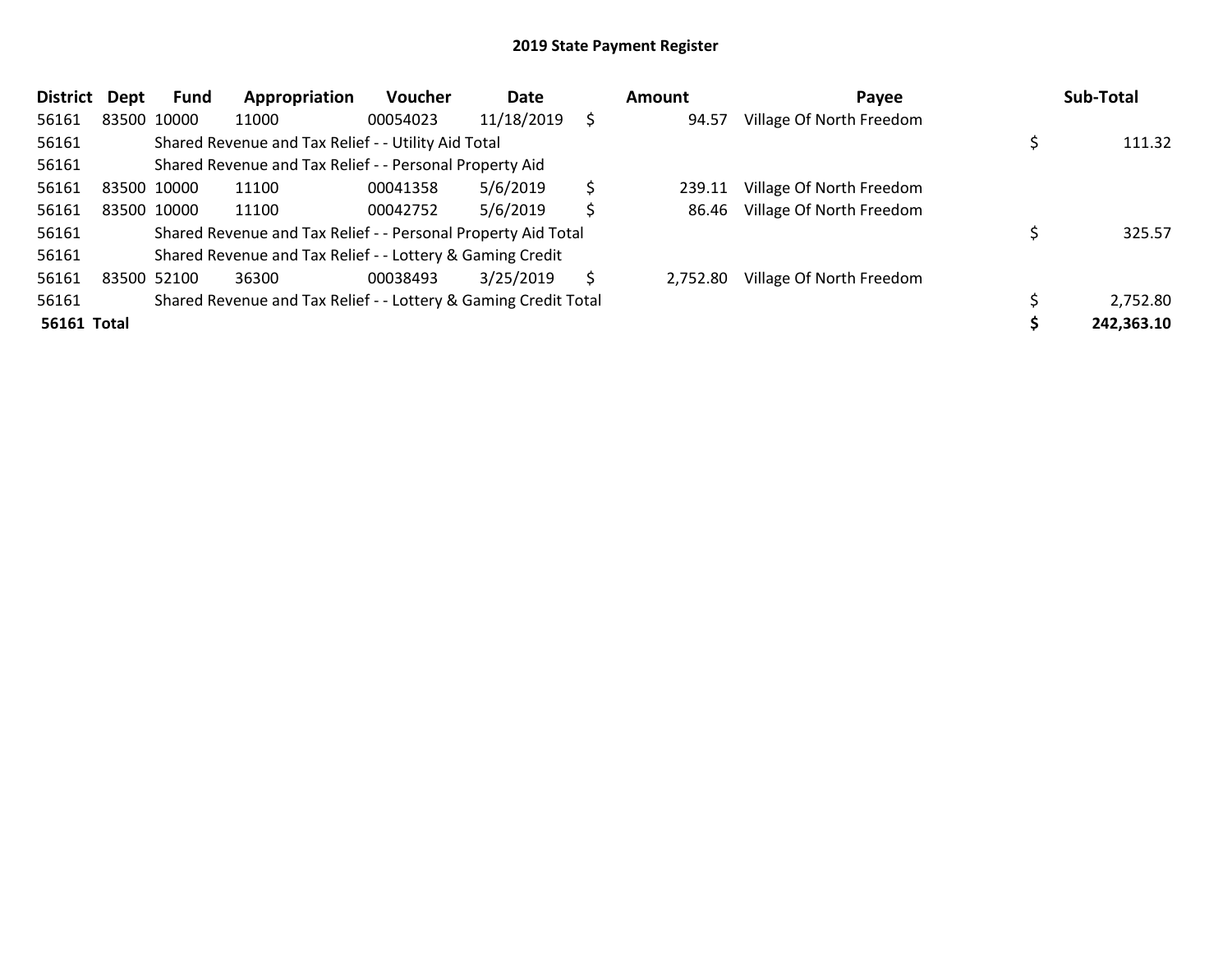| <b>District</b> | <b>Dept</b> | <b>Fund</b> | Appropriation                                                         | Voucher  | <b>Date</b> | Amount          |                            | Payee | Sub-Total |
|-----------------|-------------|-------------|-----------------------------------------------------------------------|----------|-------------|-----------------|----------------------------|-------|-----------|
| 56171           |             |             | Dept of Safety & Prof Services - - Fire Dues Distribution             |          |             |                 |                            |       |           |
| 56171           | 16500 10000 |             | 22500                                                                 | 00030893 | 7/17/2019   | \$              | 2,758.48 Village Of Plain  |       |           |
| 56171           |             |             | Dept of Safety & Prof Services - - Fire Dues Distribution Total       |          |             |                 |                            | \$    | 2,758.48  |
| 56171           |             |             | Dept of Natural Resources - - Fin Asst For Responsible Units          |          |             |                 |                            |       |           |
| 56171           |             | 37000 27400 | 67000                                                                 | 00322618 | 5/22/2019   | \$<br>2,573.16  | Village Of Plain           |       |           |
| 56171           |             |             | Dept of Natural Resources - - Fin Asst For Responsible Units Total    |          |             |                 |                            | \$    | 2,573.16  |
| 56171           |             |             | WI Dept of Transportation - - Hwy Sfty Loc Aid Ffd                    |          |             |                 |                            |       |           |
| 56171           |             | 39500 21100 | 18500                                                                 | 00362680 | 3/27/2019   | \$<br>3,424.64  | Village Of Plain           |       |           |
| 56171           |             | 39500 21100 | 18500                                                                 | 00362681 | 3/27/2019   | \$<br>550.70    | Village Of Plain           |       |           |
| 56171           |             | 39500 21100 | 18500                                                                 | 00436079 | 9/19/2019   | \$<br>4,000.00  | Village Of Plain           |       |           |
| 56171           |             | 39500 21100 | 18500                                                                 | 00436080 | 9/19/2019   | \$<br>4,000.00  | Village Of Plain           |       |           |
| 56171           |             |             | WI Dept of Transportation - - Hwy Sfty Loc Aid Ffd Total              |          |             |                 |                            | \$    | 11,975.34 |
| 56171           |             |             | WI Dept of Transportation - - Trns Aids To Mnc.-Sf                    |          |             |                 |                            |       |           |
| 56171           |             | 39500 21100 | 19100                                                                 | 00337279 | 1/7/2019    | \$<br>14,825.65 | Village Of Plain           |       |           |
| 56171           |             | 39500 21100 | 19100                                                                 | 00364593 | 4/1/2019    | \$<br>14,825.65 | Village Of Plain           |       |           |
| 56171           |             | 39500 21100 | 19100                                                                 | 00402602 | 7/1/2019    | \$<br>14,825.65 | Village Of Plain           |       |           |
| 56171           |             | 39500 21100 | 19100                                                                 | 00445420 | 10/7/2019   | \$<br>14,825.66 | Village Of Plain           |       |           |
| 56171           |             |             | WI Dept of Transportation - - Trns Aids To Mnc.-Sf Total              |          |             |                 |                            | \$    | 59,302.61 |
| 56171           |             |             | Shared Revenue and Tax Relief - - Expenditure Restraint Program       |          |             |                 |                            |       |           |
| 56171           | 83500 10000 |             | 10100                                                                 | 00049726 | 7/22/2019   | \$              | 23,392.42 Village Of Plain |       |           |
| 56171           |             |             | Shared Revenue and Tax Relief - - Expenditure Restraint Program Total |          |             |                 |                            | \$    | 23,392.42 |
| 56171           |             |             | Shared Revenue and Tax Relief - - County And Municipal Aid            |          |             |                 |                            |       |           |
| 56171           |             | 83500 10000 | 10500                                                                 | 00049726 | 7/22/2019   | \$              | 3,381.38 Village Of Plain  |       |           |
| 56171           |             | 83500 10000 | 10500                                                                 | 00054024 | 11/18/2019  | \$              | 19,161.13 Village Of Plain |       |           |
| 56171           |             |             | Shared Revenue and Tax Relief - - County And Municipal Aid Total      |          |             |                 |                            | \$    | 22,542.51 |
| 56171           |             |             | Shared Revenue and Tax Relief - - Exempt Computer Aid                 |          |             |                 |                            |       |           |
| 56171           | 83500 10000 |             | 10900                                                                 | 00046783 | 7/22/2019   | \$<br>10,750.06 | Village Of Plain           |       |           |
| 56171           | 83500 10000 |             | 10900                                                                 | 00047997 | 7/22/2019   | \$<br>16.25     | Village Of Plain           |       |           |
| 56171           |             |             | Shared Revenue and Tax Relief - - Exempt Computer Aid Total           |          |             |                 |                            | \$    | 10,766.31 |
| 56171           |             |             | Shared Revenue and Tax Relief - - Personal Property Aid               |          |             |                 |                            |       |           |
| 56171           |             | 83500 10000 | 11100                                                                 | 00041359 | 5/6/2019    | \$<br>81,766.04 | Village Of Plain           |       |           |
| 56171           | 83500 10000 |             | 11100                                                                 | 00042753 | 5/6/2019    | \$<br>15,962.08 | Village Of Plain           |       |           |
| 56171           |             |             | Shared Revenue and Tax Relief - - Personal Property Aid Total         |          |             |                 |                            | \$    | 97,728.12 |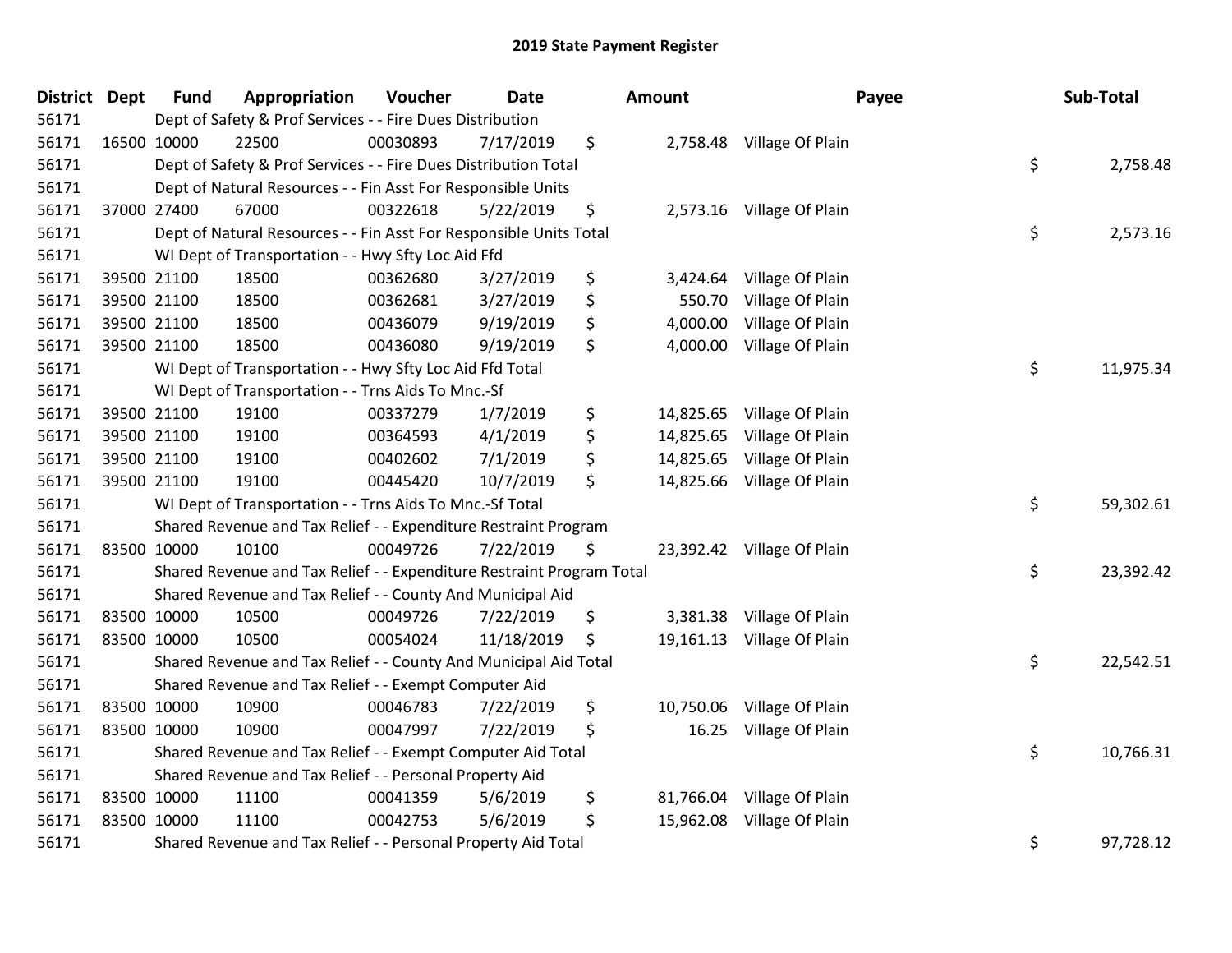| District Dept Fund | <b>Appropriation</b> | Voucher | Date | Amount | Payee | Sub-Total  |
|--------------------|----------------------|---------|------|--------|-------|------------|
| 56171 Total        |                      |         |      |        |       | 231,038.95 |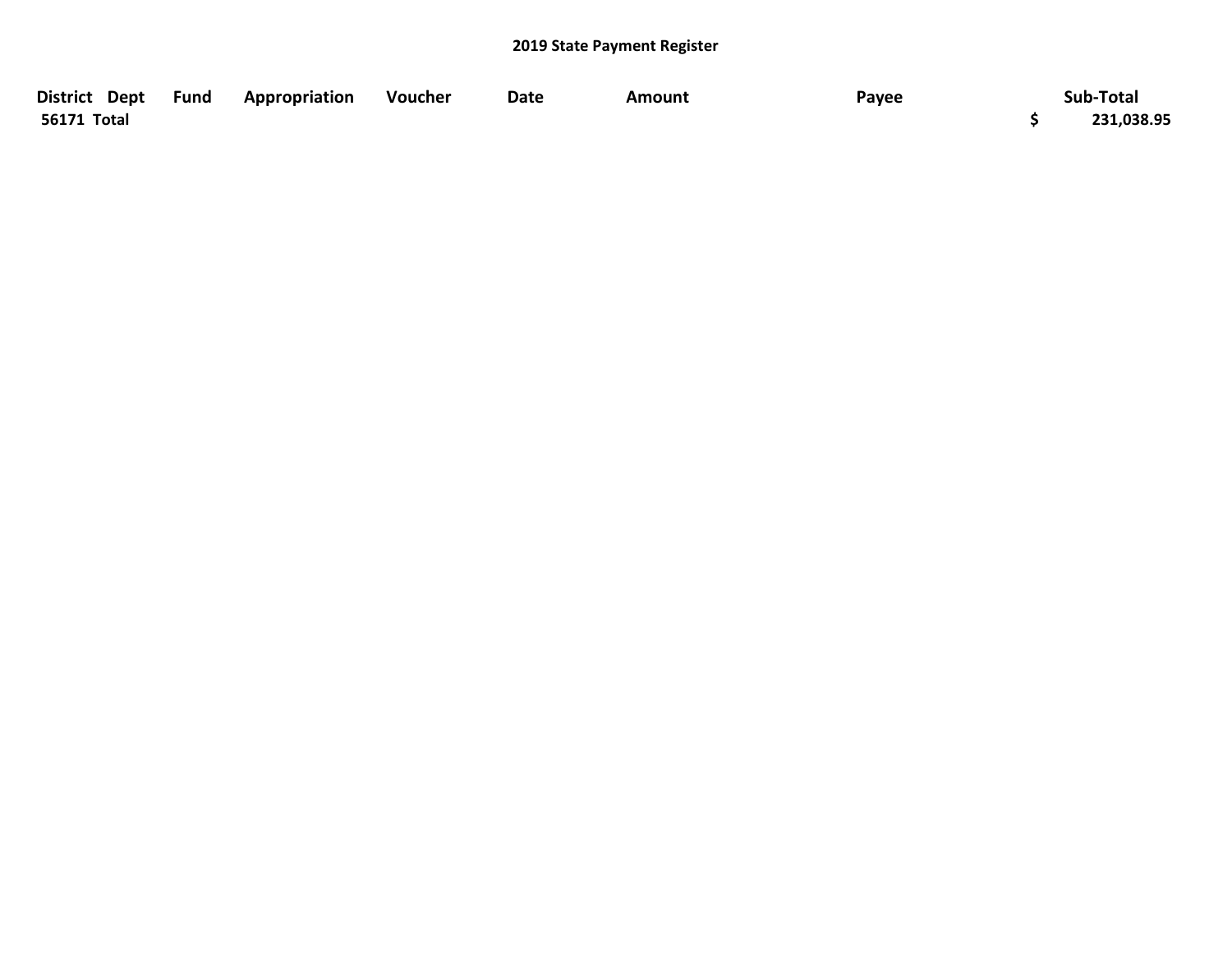| District Dept | <b>Fund</b>                                        | Appropriation                                                       | Voucher  | <b>Date</b> |    | Amount    | Payee                                |    | Sub-Total  |
|---------------|----------------------------------------------------|---------------------------------------------------------------------|----------|-------------|----|-----------|--------------------------------------|----|------------|
| 56172         |                                                    | Dept of Safety & Prof Services - - Fire Dues Distribution           |          |             |    |           |                                      |    |            |
| 56172         | 16500 10000                                        | 22500                                                               | 00030031 | 7/12/2019   | \$ |           | 17,867.75 Village Of Prairie Du Sac  |    |            |
| 56172         |                                                    | Dept of Safety & Prof Services - - Fire Dues Distribution Total     |          |             |    |           |                                      | \$ | 17,867.75  |
| 56172         |                                                    | Dept of Natural Resources - - Fin Asst For Responsible Units        |          |             |    |           |                                      |    |            |
| 56172         | 37000 27400                                        | 67000                                                               | 00323223 | 5/22/2019   | \$ |           | 16,801.99 Village Of Prairie Du Sac  |    |            |
| 56172         |                                                    | Dept of Natural Resources - - Fin Asst For Responsible Units Total  |          |             |    |           |                                      | \$ | 16,801.99  |
| 56172         | WI Dept of Transportation - - Tc, Trns Oper Aid Sf |                                                                     |          |             |    |           |                                      |    |            |
| 56172         | 39500 21100                                        | 17700                                                               | 00372333 | 4/17/2019   | \$ | 2,362.00  | Village Of Prairie Du Sac            |    |            |
| 56172         | 39500 21100                                        | 17700                                                               | 00392836 | 6/12/2019   | \$ | 5,207.00  | Village Of Prairie Du Sac            |    |            |
| 56172         | 39500 21100                                        | 17700                                                               | 00417113 | 7/30/2019   | \$ | 15,620.00 | Village Of Prairie Du Sac            |    |            |
| 56172         |                                                    | WI Dept of Transportation - - Tc, Trns Oper Aid Sf Total            |          |             |    |           |                                      | \$ | 23,189.00  |
| 56172         |                                                    | WI Dept of Transportation - - Trnst/Trns-Rel Aid F                  |          |             |    |           |                                      |    |            |
| 56172         | 39500 21100                                        | 18200                                                               | 00353407 | 2/21/2019   | \$ | 12,572.32 | Village Of Prairie Du Sac            |    |            |
| 56172         | 39500 21100                                        | 18200                                                               | 00372334 | 4/17/2019   | \$ | 1,418.00  | Village Of Prairie Du Sac            |    |            |
| 56172         | 39500 21100                                        | 18200                                                               | 00423919 | 8/15/2019   | \$ | 12,694.88 | Village Of Prairie Du Sac            |    |            |
| 56172         | 39500 21100                                        | 18200                                                               | 00429222 | 9/3/2019    | \$ | 12,978.60 | Village Of Prairie Du Sac            |    |            |
| 56172         | 39500 21100                                        | 18200                                                               | 00469431 | 12/10/2019  | \$ | 13,041.65 | Village Of Prairie Du Sac            |    |            |
| 56172         |                                                    | WI Dept of Transportation - - Trnst/Trns-Rel Aid F Total            |          |             |    |           |                                      | \$ | 52,705.45  |
| 56172         |                                                    | WI Dept of Transportation - - Trns Aids To Mnc.-Sf                  |          |             |    |           |                                      |    |            |
| 56172         | 39500 21100                                        | 19100                                                               | 00337280 | 1/7/2019    | \$ | 75,171.89 | Village Of Prairie Du Sac            |    |            |
| 56172         | 39500 21100                                        | 19100                                                               | 00364594 | 4/1/2019    | \$ | 75,171.89 | Village Of Prairie Du Sac            |    |            |
| 56172         | 39500 21100                                        | 19100                                                               | 00402603 | 7/1/2019    | \$ | 75,171.89 | Village Of Prairie Du Sac            |    |            |
| 56172         | 39500 21100                                        | 19100                                                               | 00445421 | 10/7/2019   | \$ |           | 75,171.92 Village Of Prairie Du Sac  |    |            |
| 56172         |                                                    | WI Dept of Transportation - - Trns Aids To Mnc.-Sf Total            |          |             |    |           |                                      | \$ | 300,687.59 |
| 56172         |                                                    | Department of Military Affairs - - Major Disaster Assist; Pif       |          |             |    |           |                                      |    |            |
| 56172         | 46500 27200                                        | 36500                                                               | 00062562 | 6/17/2019   | \$ |           | 32,038.98 Village Of Prairie Du Sac  |    |            |
| 56172         |                                                    | Department of Military Affairs - - Major Disaster Assist; Pif Total |          |             |    |           |                                      | \$ | 32,038.98  |
| 56172         |                                                    | Shared Revenue and Tax Relief - - County And Municipal Aid          |          |             |    |           |                                      |    |            |
| 56172         | 83500 10000                                        | 10500                                                               | 00049727 | 7/22/2019   | \$ | 17,804.48 | Village Of Prairie Du Sac            |    |            |
| 56172         | 83500 10000                                        | 10500                                                               | 00054025 | 11/18/2019  | \$ |           | 100,892.06 Village Of Prairie Du Sac |    |            |
| 56172         |                                                    | Shared Revenue and Tax Relief - - County And Municipal Aid Total    |          |             |    |           |                                      | \$ | 118,696.54 |
| 56172         |                                                    | Shared Revenue and Tax Relief - - Exempt Computer Aid               |          |             |    |           |                                      |    |            |
| 56172         | 83500 10000                                        | 10900                                                               | 00046784 | 7/22/2019   | \$ | 9,939.44  | Village Of Prairie Du Sac            |    |            |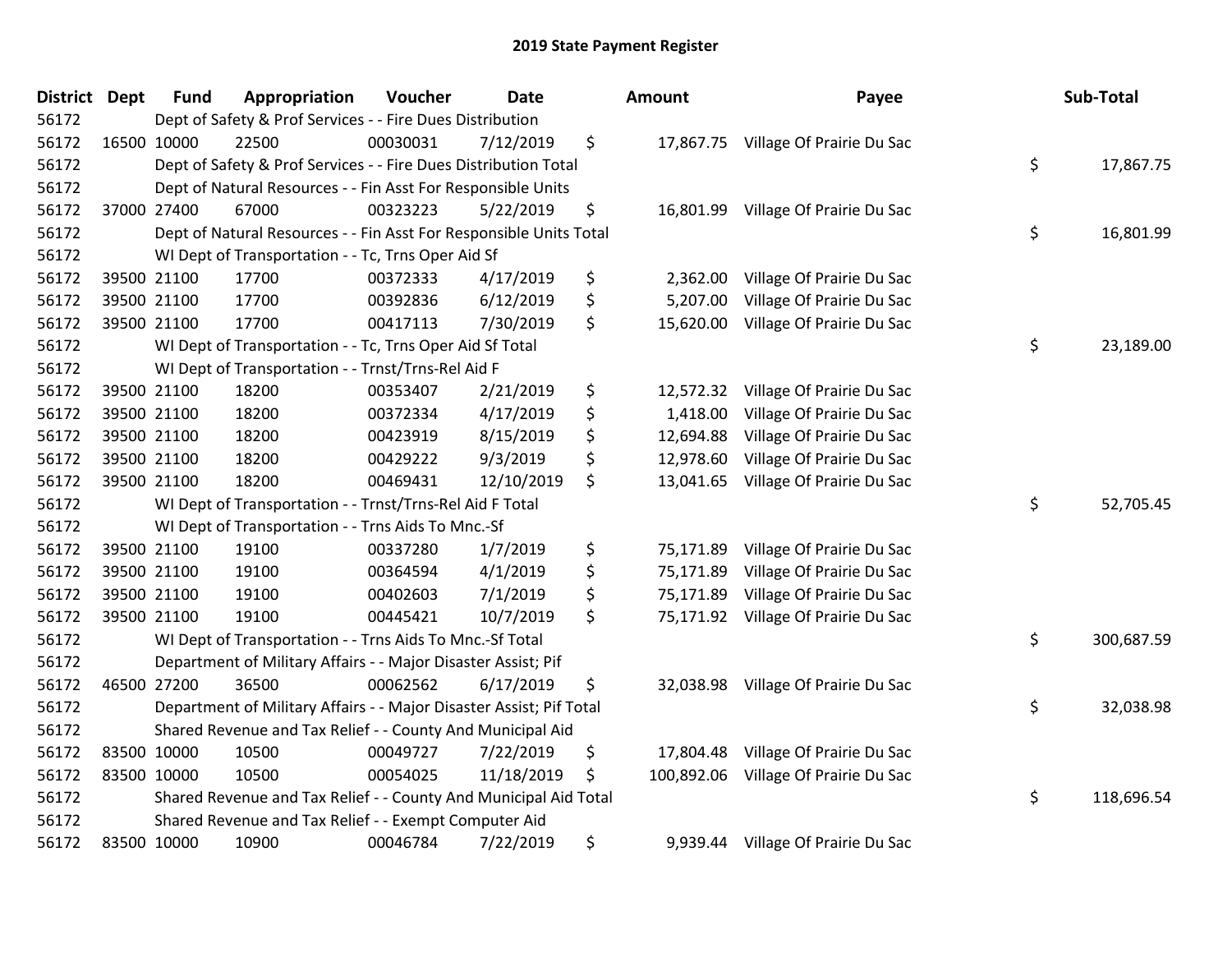| <b>District</b> | Dept                                                          | Fund                                                        | Appropriation                                           | Voucher   | Date       |     | <b>Amount</b> | Payee                     |  | Sub-Total  |
|-----------------|---------------------------------------------------------------|-------------------------------------------------------------|---------------------------------------------------------|-----------|------------|-----|---------------|---------------------------|--|------------|
| 56172           |                                                               | 83500 10000                                                 | 10900                                                   | 00047998  | 7/22/2019  | \$  | 35,588.01     | Village Of Prairie Du Sac |  |            |
| 56172           |                                                               | Shared Revenue and Tax Relief - - Exempt Computer Aid Total |                                                         | 45,527.45 |            |     |               |                           |  |            |
| 56172           |                                                               | Shared Revenue and Tax Relief - - Utility Aid               |                                                         |           |            |     |               |                           |  |            |
| 56172           |                                                               | 83500 10000                                                 | 11000                                                   | 00049727  | 7/22/2019  | \$. | 128.19        | Village Of Prairie Du Sac |  |            |
| 56172           |                                                               | 83500 10000                                                 | 11000                                                   | 00054025  | 11/18/2019 | S   | 727.93        | Village Of Prairie Du Sac |  |            |
| 56172           |                                                               | Shared Revenue and Tax Relief - - Utility Aid Total         |                                                         | 856.12    |            |     |               |                           |  |            |
| 56172           |                                                               |                                                             | Shared Revenue and Tax Relief - - Personal Property Aid |           |            |     |               |                           |  |            |
| 56172           |                                                               | 83500 10000                                                 | 11100                                                   | 00041360  | 5/6/2019   | \$  | 15,270.13     | Village Of Prairie Du Sac |  |            |
| 56172           |                                                               | 83500 10000                                                 | 11100                                                   | 00042754  | 5/6/2019   | \$  | 3,879.41      | Village Of Prairie Du Sac |  |            |
| 56172           | Shared Revenue and Tax Relief - - Personal Property Aid Total |                                                             |                                                         |           |            |     |               |                           |  | 19,149.54  |
| 56172 Total     |                                                               |                                                             |                                                         |           |            |     |               |                           |  | 627,520.41 |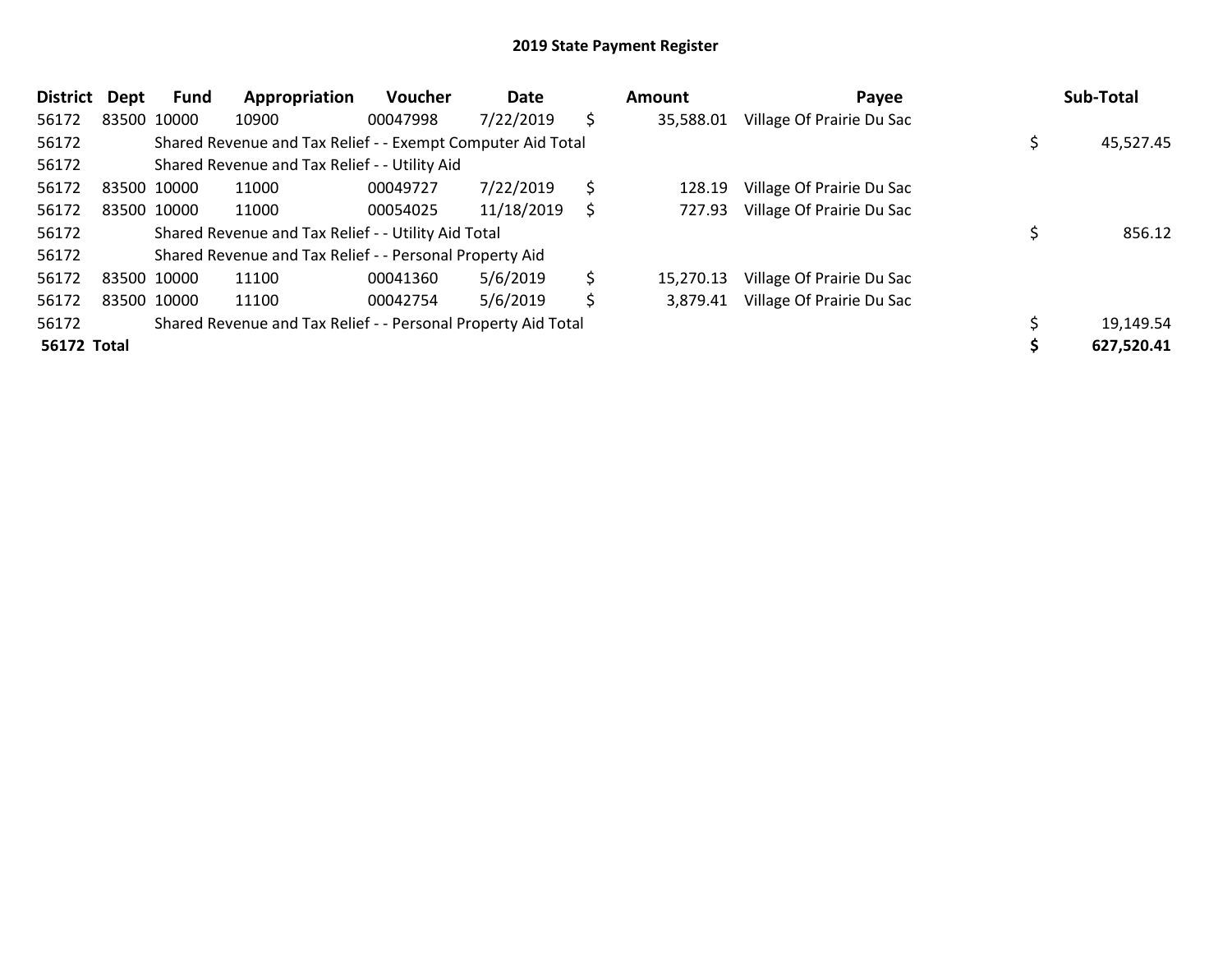| <b>District</b> | <b>Dept</b> | <b>Fund</b> | Appropriation                                                         | Voucher  | <b>Date</b> | Amount |          | Payee                              | Sub-Total        |
|-----------------|-------------|-------------|-----------------------------------------------------------------------|----------|-------------|--------|----------|------------------------------------|------------------|
| 56176           |             |             | Dept of Safety & Prof Services - - Fire Dues Distribution             |          |             |        |          |                                    |                  |
| 56176           | 16500 10000 |             | 22500                                                                 | 00031416 | 7/18/2019   | \$     |          | 1,063.29 Village Of Rock Springs   |                  |
| 56176           |             |             | Dept of Safety & Prof Services - - Fire Dues Distribution Total       |          |             |        |          |                                    | \$<br>1,063.29   |
| 56176           |             |             | Dept of Natural Resources - - Aids In Lieu Of Taxes - Gener           |          |             |        |          |                                    |                  |
| 56176           | 37000 10000 |             | 50300                                                                 | 00298403 | 2/14/2019   | \$     |          | 1,471.91 Village Of Rock Springs   |                  |
| 56176           |             |             | Dept of Natural Resources - - Aids In Lieu Of Taxes - Gener Total     |          |             |        |          |                                    | \$<br>1,471.91   |
| 56176           |             |             | Dept of Natural Resources - - Fin Asst For Responsible Units          |          |             |        |          |                                    |                  |
| 56176           | 37000 27400 |             | 67000                                                                 | 00322687 | 5/22/2019   | \$     |          | 1,101.54 Village Of Rock Springs   |                  |
| 56176           |             |             | Dept of Natural Resources - - Fin Asst For Responsible Units Total    |          |             |        |          |                                    | \$<br>1,101.54   |
| 56176           |             |             | WI Dept of Transportation - - Trns Aids To Mnc.-Sf                    |          |             |        |          |                                    |                  |
| 56176           |             | 39500 21100 | 19100                                                                 | 00337281 | 1/7/2019    | \$     | 3,651.30 | <b>Village Of Rock Springs</b>     |                  |
| 56176           |             | 39500 21100 | 19100                                                                 | 00364595 | 4/1/2019    | \$     |          | 3,651.30 Village Of Rock Springs   |                  |
| 56176           |             | 39500 21100 | 19100                                                                 | 00402604 | 7/1/2019    | \$     |          | 3,651.30 Village Of Rock Springs   |                  |
| 56176           | 39500 21100 |             | 19100                                                                 | 00445422 | 10/7/2019   | \$     |          | 3,651.30 Village Of Rock Springs   |                  |
| 56176           |             |             | WI Dept of Transportation - - Trns Aids To Mnc.-Sf Total              |          |             |        |          |                                    | \$<br>14,605.20  |
| 56176           |             |             | Department of Administration - - Federal Aid, Local Assistance        |          |             |        |          |                                    |                  |
| 56176           | 50500 10000 |             | 74300                                                                 | 00096192 | 2/5/2019    | \$     |          | 427,014.33 Village Of Rock Springs |                  |
| 56176           | 50500 10000 |             | 74300                                                                 | 00114693 | 12/24/2019  | \$     |          | 72,985.67 Village Of Rock Springs  |                  |
| 56176           |             |             | Department of Administration - - Federal Aid, Local Assistance Total  |          |             |        |          |                                    | \$<br>500,000.00 |
| 56176           |             |             | Elections Commission - - 2018 Hava Election Security                  |          |             |        |          |                                    |                  |
| 56176           | 51000 22000 |             | 18200                                                                 | 00002479 | 11/14/2019  | \$     |          | 1,100.00 Village Of Rock Springs   |                  |
| 56176           |             |             | Elections Commission - - 2018 Hava Election Security Total            |          |             |        |          |                                    | \$<br>1,100.00   |
| 56176           |             |             | Shared Revenue and Tax Relief - - Expenditure Restraint Program       |          |             |        |          |                                    |                  |
| 56176           | 83500 10000 |             | 10100                                                                 | 00049728 | 7/22/2019   | \$     |          | 3,955.88 Village Of Rock Springs   |                  |
| 56176           |             |             | Shared Revenue and Tax Relief - - Expenditure Restraint Program Total |          |             |        |          |                                    | \$<br>3,955.88   |
| 56176           |             |             | Shared Revenue and Tax Relief - - County And Municipal Aid            |          |             |        |          |                                    |                  |
| 56176           | 83500 10000 |             | 10500                                                                 | 00049728 | 7/22/2019   | \$     |          | 13,133.31 Village Of Rock Springs  |                  |
| 56176           | 83500 10000 |             | 10500                                                                 | 00054026 | 11/18/2019  | \$     |          | 74,422.09 Village Of Rock Springs  |                  |
| 56176           |             |             | Shared Revenue and Tax Relief - - County And Municipal Aid Total      |          |             |        |          |                                    | \$<br>87,555.40  |
| 56176           |             |             | Shared Revenue and Tax Relief - - Exempt Computer Aid                 |          |             |        |          |                                    |                  |
| 56176           | 83500 10000 |             | 10900                                                                 | 00046785 | 7/22/2019   | \$     |          | 90.42 Village Of Rock Springs      |                  |
| 56176           |             |             | Shared Revenue and Tax Relief - - Exempt Computer Aid Total           |          |             |        |          |                                    | \$<br>90.42      |
| 56176           |             |             | Shared Revenue and Tax Relief - - Utility Aid                         |          |             |        |          |                                    |                  |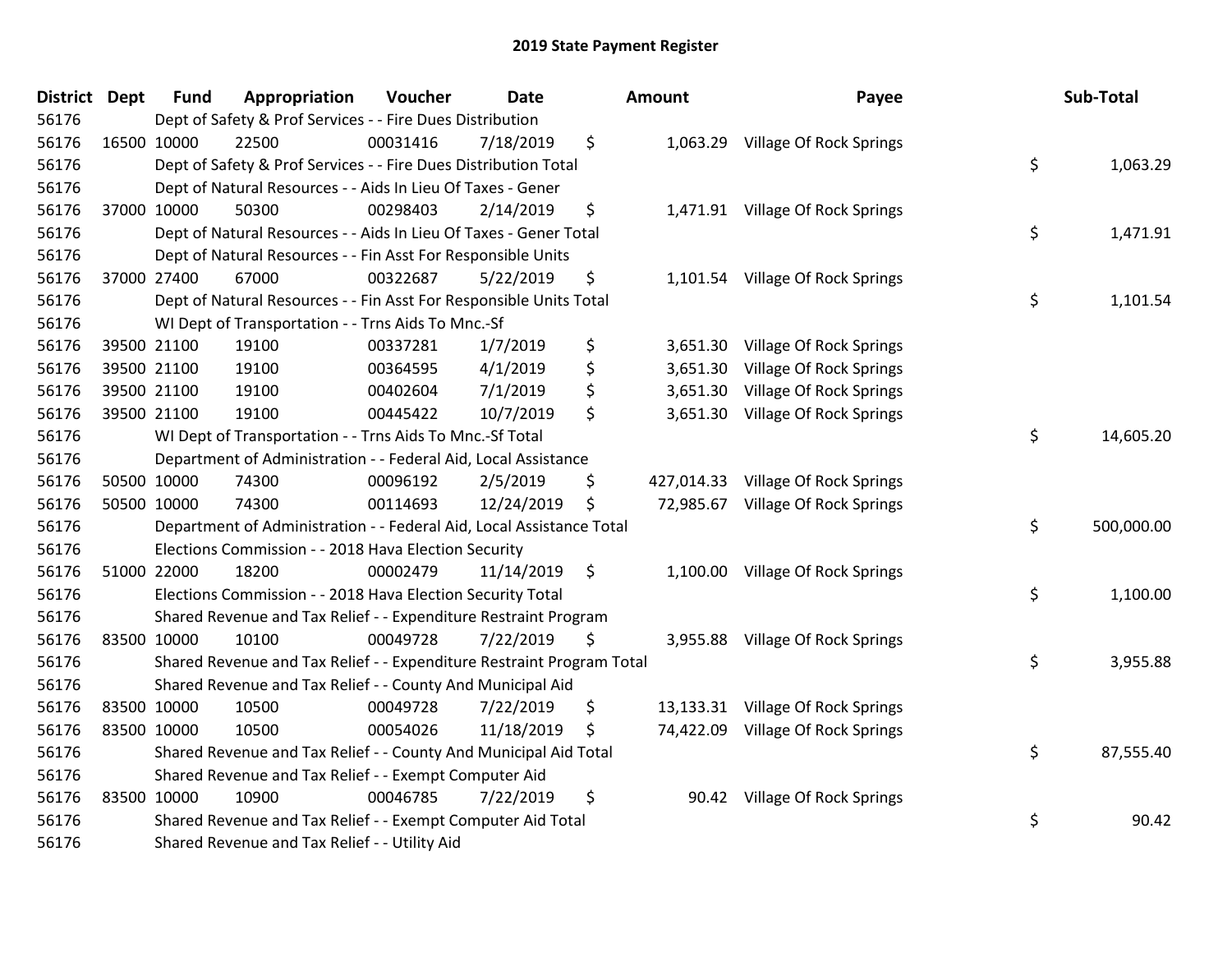| <b>District</b> | Dept                                                          | Fund                                                    | Appropriation | <b>Voucher</b> | Date       | Amount |           | Payee                          |  | Sub-Total  |
|-----------------|---------------------------------------------------------------|---------------------------------------------------------|---------------|----------------|------------|--------|-----------|--------------------------------|--|------------|
| 56176           | 83500 10000                                                   |                                                         | 11000         | 00049728       | 7/22/2019  |        | 18.66     | Village Of Rock Springs        |  |            |
| 56176           | 83500 10000                                                   |                                                         | 11000         | 00054026       | 11/18/2019 |        | 108.85    | Village Of Rock Springs        |  |            |
| 56176           | Shared Revenue and Tax Relief - - Utility Aid Total           |                                                         |               |                |            |        |           |                                |  | 127.51     |
| 56176           |                                                               | Shared Revenue and Tax Relief - - Personal Property Aid |               |                |            |        |           |                                |  |            |
| 56176           | 83500 10000                                                   |                                                         | 11100         | 00041361       | 5/6/2019   |        | 11,087.67 | <b>Village Of Rock Springs</b> |  |            |
| 56176           | Shared Revenue and Tax Relief - - Personal Property Aid Total |                                                         |               |                |            |        |           |                                |  | 11,087.67  |
| 56176 Total     |                                                               |                                                         |               |                |            |        |           |                                |  | 622,158.82 |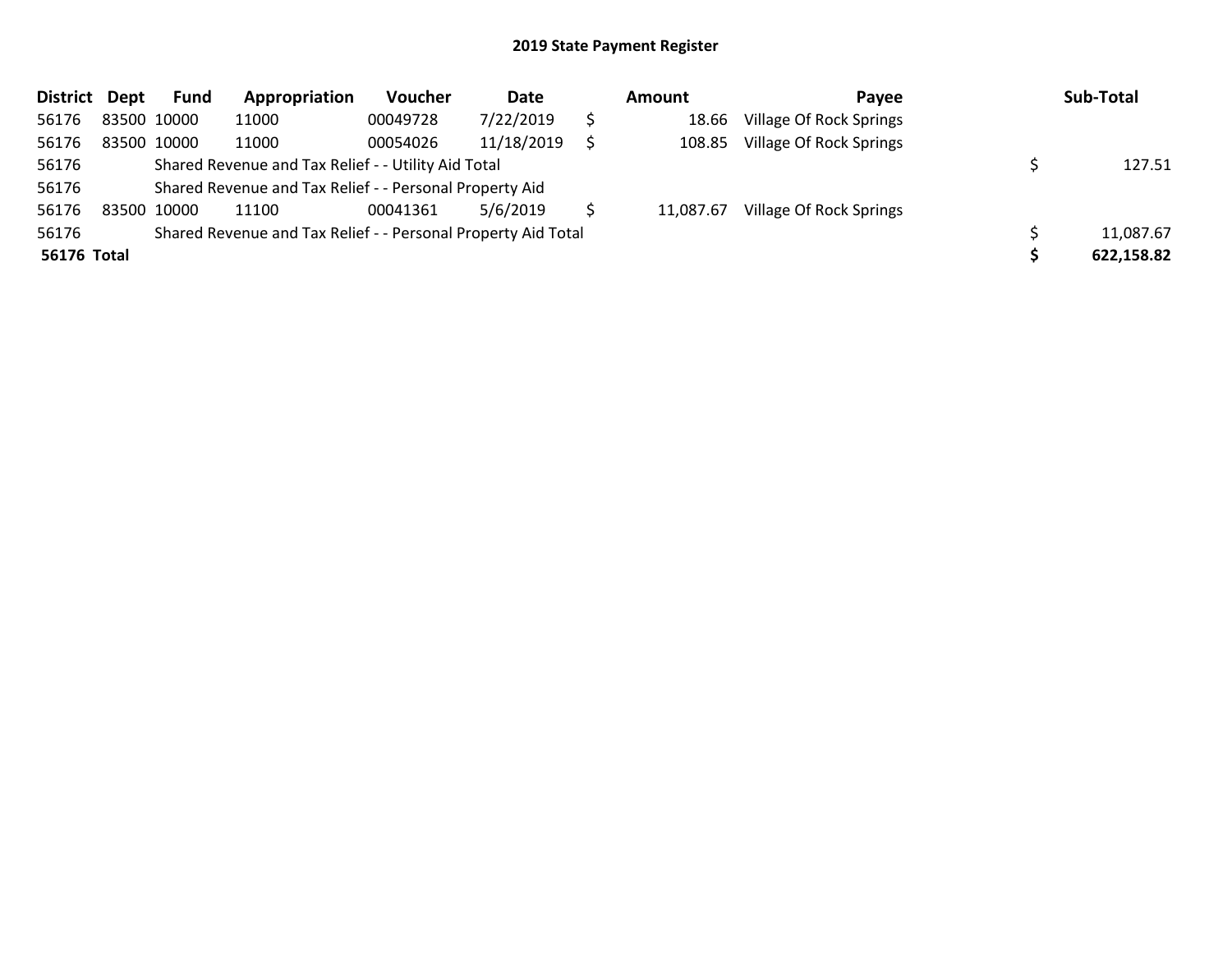| <b>District</b> | Dept | <b>Fund</b>                                              | Appropriation                                                      | Voucher  | <b>Date</b> |    | Amount    | Payee                          | Sub-Total        |
|-----------------|------|----------------------------------------------------------|--------------------------------------------------------------------|----------|-------------|----|-----------|--------------------------------|------------------|
| 56181           |      |                                                          | Dept of Safety & Prof Services - - Fire Dues Distribution          |          |             |    |           |                                |                  |
| 56181           |      | 16500 10000                                              | 22500                                                              | 00030102 | 7/16/2019   | \$ |           | 13,278.35 Village Of Sauk City |                  |
| 56181           |      |                                                          | Dept of Safety & Prof Services - - Fire Dues Distribution Total    |          |             |    |           |                                | \$<br>13,278.35  |
| 56181           |      |                                                          | Dept of Natural Resources - - GPO-State Funds                      |          |             |    |           |                                |                  |
| 56181           |      | 37000 10000                                              | 40100                                                              | 00352888 | 8/27/2019   | \$ | 504.96    | Village Of Sauk City           |                  |
| 56181           |      |                                                          | Dept of Natural Resources - - GPO-State Funds Total                |          |             |    |           |                                | \$<br>504.96     |
| 56181           |      |                                                          | Dept of Natural Resources - - Aids In Lieu Of Taxes - Gener        |          |             |    |           |                                |                  |
| 56181           |      | 37000 10000                                              | 50300                                                              | 00314698 | 4/19/2019   | \$ | 4.38      | Village Of Sauk City           |                  |
| 56181           |      |                                                          | Dept of Natural Resources - - Aids In Lieu Of Taxes - Gener Total  |          |             |    |           |                                | \$<br>4.38       |
| 56181           |      |                                                          | Dept of Natural Resources - - Fin Asst For Responsible Units       |          |             |    |           |                                |                  |
| 56181           |      | 37000 27400                                              | 67000                                                              | 00323320 | 5/22/2019   | \$ | 15,152.07 | Village Of Sauk City           |                  |
| 56181           |      |                                                          | Dept of Natural Resources - - Fin Asst For Responsible Units Total |          |             |    |           |                                | \$<br>15,152.07  |
| 56181           |      |                                                          | WI Dept of Transportation - - Hwy Sfty Loc Aid Ffd                 |          |             |    |           |                                |                  |
| 56181           |      | 39500 21100                                              | 18500                                                              | 00350277 | 2/7/2019    | \$ | 5,876.99  | Village Of Sauk City           |                  |
| 56181           |      | 39500 21100                                              | 18500                                                              | 00356571 | 2/28/2019   | \$ | 1,034.68  | Village Of Sauk City           |                  |
| 56181           |      | 39500 21100                                              | 18500                                                              | 00366099 | 3/27/2019   | \$ | 826.14    | Village Of Sauk City           |                  |
| 56181           |      | 39500 21100                                              | 18500                                                              | 00371565 | 4/15/2019   | \$ | 4,000.00  | Village Of Sauk City           |                  |
| 56181           |      | 39500 21100                                              | 18500                                                              | 00373510 | 4/19/2019   | \$ | 645.84    | Village Of Sauk City           |                  |
| 56181           |      | 39500 21100                                              | 18500                                                              | 00400350 | 7/3/2019    | \$ | 708.06    | Village Of Sauk City           |                  |
| 56181           |      | 39500 21100                                              | 18500                                                              | 00420191 | 8/6/2019    | \$ | 732.15    | Village Of Sauk City           |                  |
| 56181           |      | 39500 21100                                              | 18500                                                              | 00420192 | 8/6/2019    | \$ | 4,022.02  | Village Of Sauk City           |                  |
| 56181           |      | 39500 21100                                              | 18500                                                              | 00428765 | 9/3/2019    | \$ | 759.26    | Village Of Sauk City           |                  |
| 56181           |      | 39500 21100                                              | 18500                                                              | 00439154 | 9/27/2019   | \$ | 844.61    | Village Of Sauk City           |                  |
| 56181           |      | 39500 21100                                              | 18500                                                              | 00469359 | 12/10/2019  | \$ | 932.93    | Village Of Sauk City           |                  |
| 56181           |      | 39500 21100                                              | 18500                                                              | 00469417 | 12/10/2019  | \$ | 4,000.00  | Village Of Sauk City           |                  |
| 56181           |      | 39500 21100                                              | 18500                                                              | 00469418 | 12/10/2019  | \$ | 4,000.00  | Village Of Sauk City           |                  |
| 56181           |      |                                                          | WI Dept of Transportation - - Hwy Sfty Loc Aid Ffd Total           |          |             |    |           |                                | \$<br>28,382.68  |
| 56181           |      |                                                          | WI Dept of Transportation - - Trns Aids To Mnc.-Sf                 |          |             |    |           |                                |                  |
| 56181           |      | 39500 21100                                              | 19100                                                              | 00337282 | 1/7/2019    | \$ | 46,889.91 | Village Of Sauk City           |                  |
| 56181           |      | 39500 21100                                              | 19100                                                              | 00364596 | 4/1/2019    | \$ | 46,889.91 | Village Of Sauk City           |                  |
| 56181           |      | 39500 21100                                              | 19100                                                              | 00402605 | 7/1/2019    | \$ | 46,889.91 | Village Of Sauk City           |                  |
| 56181           |      | 39500 21100                                              | 19100                                                              | 00445423 | 10/7/2019   | \$ | 46,889.94 | Village Of Sauk City           |                  |
| 56181           |      | WI Dept of Transportation - - Trns Aids To Mnc.-Sf Total |                                                                    |          |             |    |           |                                | \$<br>187,559.67 |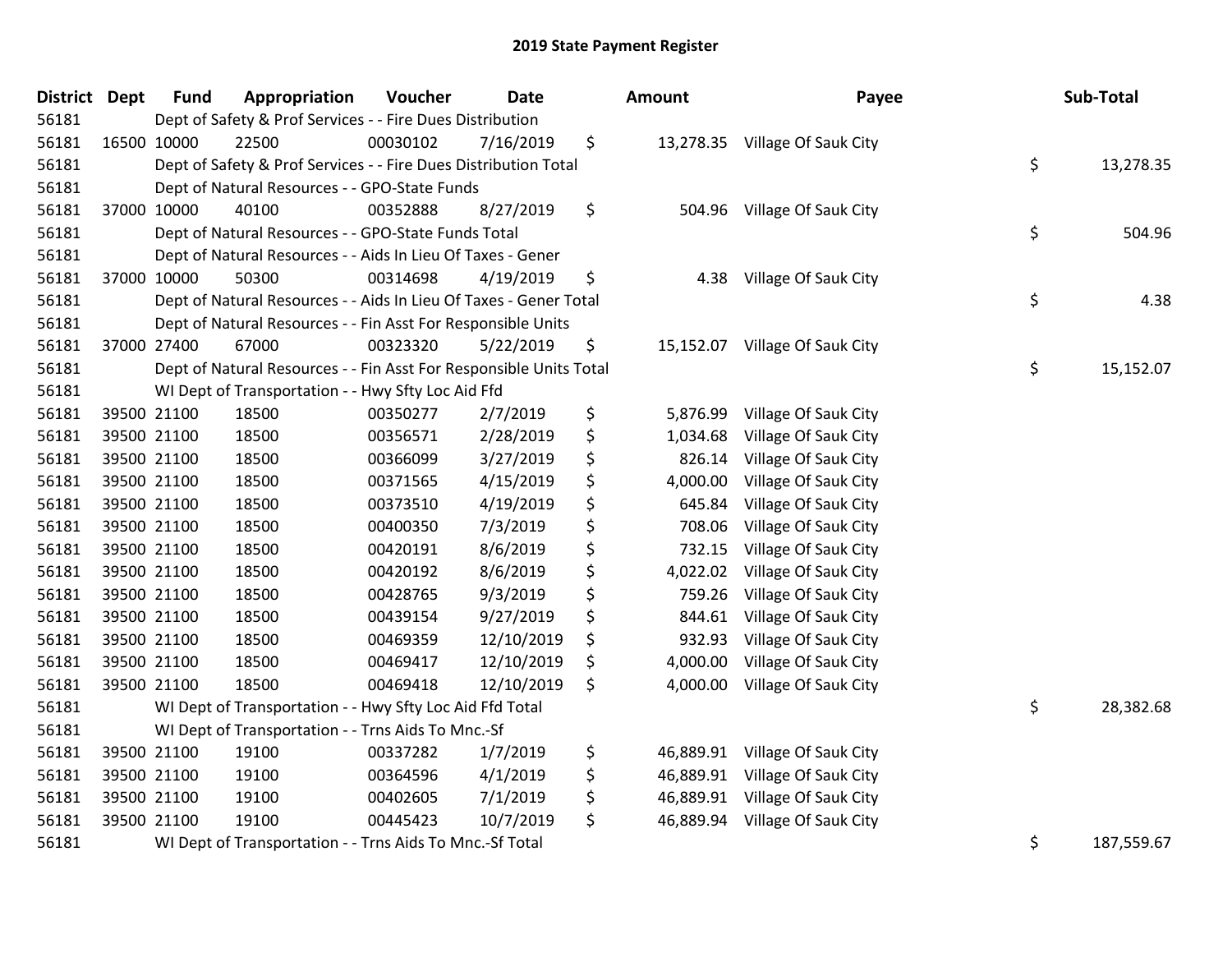| District Dept |             | <b>Fund</b> | Appropriation                                                                   | Voucher              | Date       | <b>Amount</b>   | Payee                           | Sub-Total        |
|---------------|-------------|-------------|---------------------------------------------------------------------------------|----------------------|------------|-----------------|---------------------------------|------------------|
| 56181         |             |             | WI Dept of Transportation - - Hwy Mgmt & Opers Sf                               |                      |            |                 |                                 |                  |
| 56181         | 39500 21100 |             | 36500                                                                           | 00340837             | 1/10/2019  | \$<br>272.44    | Village Of Sauk City            |                  |
| 56181         | 39500 21100 |             | 36500                                                                           | 00349820             | 2/6/2019   | \$<br>381.06    | Village Of Sauk City            |                  |
| 56181         | 39500 21100 |             | 36500                                                                           | 00360741             | 3/14/2019  | \$<br>374.89    | Village Of Sauk City            |                  |
| 56181         | 39500 21100 |             | 36500                                                                           | 00371123             | 4/15/2019  | \$<br>282.98    | Village Of Sauk City            |                  |
| 56181         | 39500 21100 |             | 36500                                                                           | 00381042             | 5/9/2019   | \$<br>335.73    | Village Of Sauk City            |                  |
| 56181         | 39500 21100 |             | 36500                                                                           | 00392173             | 6/10/2019  | \$<br>283.46    | Village Of Sauk City            |                  |
| 56181         | 39500 21100 |             | 36500                                                                           | 00411205             | 7/12/2019  | \$<br>311.28    | Village Of Sauk City            |                  |
| 56181         | 39500 21100 |             | 36500                                                                           | 00420802             | 8/7/2019   | \$<br>309.78    | Village Of Sauk City            |                  |
| 56181         | 39500 21100 |             | 36500                                                                           | 00433623             | 9/12/2019  | \$<br>306.41    | Village Of Sauk City            |                  |
| 56181         | 39500 21100 |             | 36500                                                                           | 00447662             | 10/10/2019 | \$<br>379.62    | Village Of Sauk City            |                  |
| 56181         | 39500 21100 |             | 36500                                                                           | 00462171             | 11/15/2019 | \$<br>347.18    | Village Of Sauk City            |                  |
| 56181         | 39500 21100 |             | 36500                                                                           | 00470613             | 12/12/2019 | \$<br>507.80    | Village Of Sauk City            |                  |
| 56181         |             |             | WI Dept of Transportation - - Hwy Mgmt & Opers Sf Total                         |                      |            |                 |                                 | \$<br>4,092.63   |
| 56181         |             |             | Department of Health Services - - Prepaid Medical Transport Reimbursement       |                      |            |                 |                                 |                  |
| 56181         | 43500 10000 |             | 16300                                                                           | AMBULANCE 11/18/2019 |            | \$<br>14,766.51 | Village Of Sauk City            |                  |
| 56181         |             |             | Department of Health Services - - Prepaid Medical Transport Reimbursement Total |                      |            |                 |                                 | \$<br>14,766.51  |
| 56181         |             |             | Department of Justice - - Law Enforcement Train, Local                          |                      |            |                 |                                 |                  |
| 56181         | 45500 10000 |             | 23100                                                                           | 00074609             | 11/12/2019 | \$              | 2,560.00 Village Of Sauk City   |                  |
| 56181         |             |             | Department of Justice - - Law Enforcement Train, Local Total                    |                      |            |                 |                                 | \$<br>2,560.00   |
| 56181         |             |             | Elections Commission - - General Program Ops, GPR                               |                      |            |                 |                                 |                  |
| 56181         | 51000 10000 |             | 10100                                                                           | 00001584             | 1/25/2019  | \$              | 300.00 Village Of Sauk City     |                  |
| 56181         |             |             | Elections Commission - - General Program Ops, GPR Total                         |                      |            |                 |                                 | \$<br>300.00     |
| 56181         |             |             | Elections Commission - - 2018 Hava Election Security                            |                      |            |                 |                                 |                  |
| 56181         | 51000 22000 |             | 18200                                                                           | 00002015             | 8/30/2019  | \$<br>668.20    | Village Of Sauk City            |                  |
| 56181         |             |             | Elections Commission - - 2018 Hava Election Security Total                      |                      |            |                 |                                 | \$<br>668.20     |
| 56181         |             |             | Shared Revenue and Tax Relief - - Expenditure Restraint Program                 |                      |            |                 |                                 |                  |
| 56181         | 83500 10000 |             | 10100                                                                           | 00049729             | 7/22/2019  | \$              | 23,019.12 Village Of Sauk City  |                  |
| 56181         |             |             | Shared Revenue and Tax Relief - - Expenditure Restraint Program Total           |                      |            |                 |                                 | \$<br>23,019.12  |
| 56181         |             |             | Shared Revenue and Tax Relief - - County And Municipal Aid                      |                      |            |                 |                                 |                  |
| 56181         | 83500 10000 |             | 10500                                                                           | 00049729             | 7/22/2019  | \$              | 22,532.41 Village Of Sauk City  |                  |
| 56181         | 83500 10000 |             | 10500                                                                           | 00054027             | 11/18/2019 | \$              | 112,917.14 Village Of Sauk City |                  |
| 56181         |             |             | Shared Revenue and Tax Relief - - County And Municipal Aid Total                |                      |            |                 |                                 | \$<br>135,449.55 |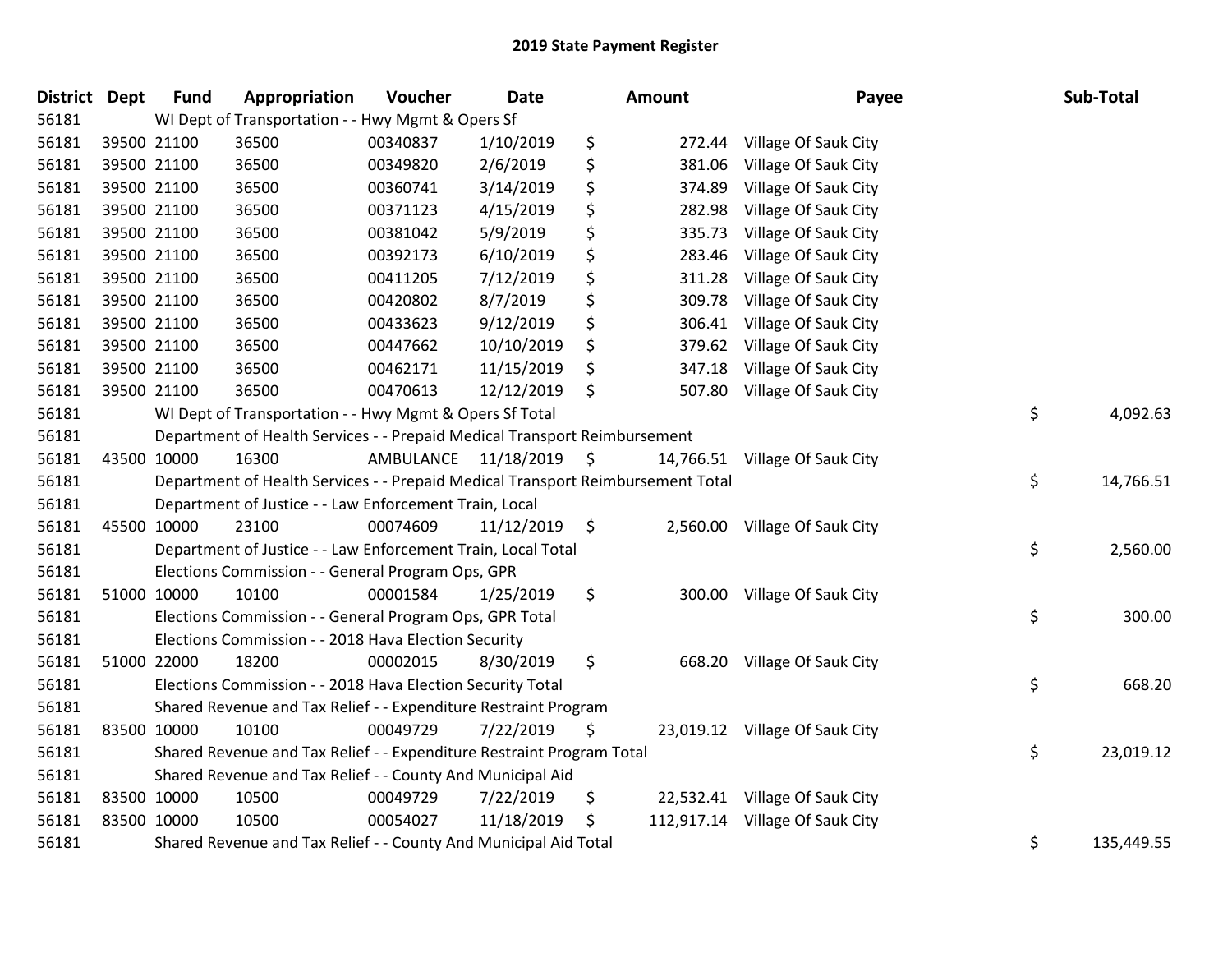| <b>District</b>    | Dept | <b>Fund</b> | Appropriation                                                       | <b>Voucher</b> | Date      | Amount          | Payee                | Sub-Total       |
|--------------------|------|-------------|---------------------------------------------------------------------|----------------|-----------|-----------------|----------------------|-----------------|
| 56181              |      |             | Shared Revenue and Tax Relief - - Exempt Computer Aid               |                |           |                 |                      |                 |
| 56181              |      | 83500 10000 | 10900                                                               | 00046786       | 7/22/2019 | \$<br>21,609.25 | Village Of Sauk City |                 |
| 56181              |      | 83500 10000 | 10900                                                               | 00047999       | 7/22/2019 | \$<br>8,022.27  | Village Of Sauk City |                 |
| 56181              |      |             | Shared Revenue and Tax Relief - - Exempt Computer Aid Total         |                |           |                 |                      | \$<br>29,631.52 |
| 56181              |      |             | Shared Revenue and Tax Relief - - Utility Aid                       |                |           |                 |                      |                 |
| 56181              |      | 83500 10000 | 11000                                                               | 00049729       | 7/22/2019 | \$<br>92.33     | Village Of Sauk City |                 |
| 56181              |      |             | Shared Revenue and Tax Relief - - Utility Aid Total                 |                |           |                 |                      | 92.33           |
| 56181              |      |             | Shared Revenue and Tax Relief - - Personal Property Aid             |                |           |                 |                      |                 |
| 56181              |      | 83500 10000 | 11100                                                               | 00041362       | 5/6/2019  | \$<br>10,079.08 | Village Of Sauk City |                 |
| 56181              |      | 83500 10000 | 11100                                                               | 00042755       | 5/6/2019  | \$<br>1,796.72  | Village Of Sauk City |                 |
| 56181              |      |             | Shared Revenue and Tax Relief - - Personal Property Aid Total       |                |           |                 |                      | \$<br>11,875.80 |
| 56181              |      |             | Shared Revenue and Tax Relief - - Payments For Municipal Svcs       |                |           |                 |                      |                 |
| 56181              |      | 83500 10000 | 50100                                                               | 00037959       | 1/31/2019 | \$<br>50.54     | Village Of Sauk City |                 |
| 56181              |      |             | Shared Revenue and Tax Relief - - Payments For Municipal Svcs Total |                |           |                 |                      | 50.54           |
| <b>56181 Total</b> |      |             |                                                                     |                |           |                 |                      | 467,388.31      |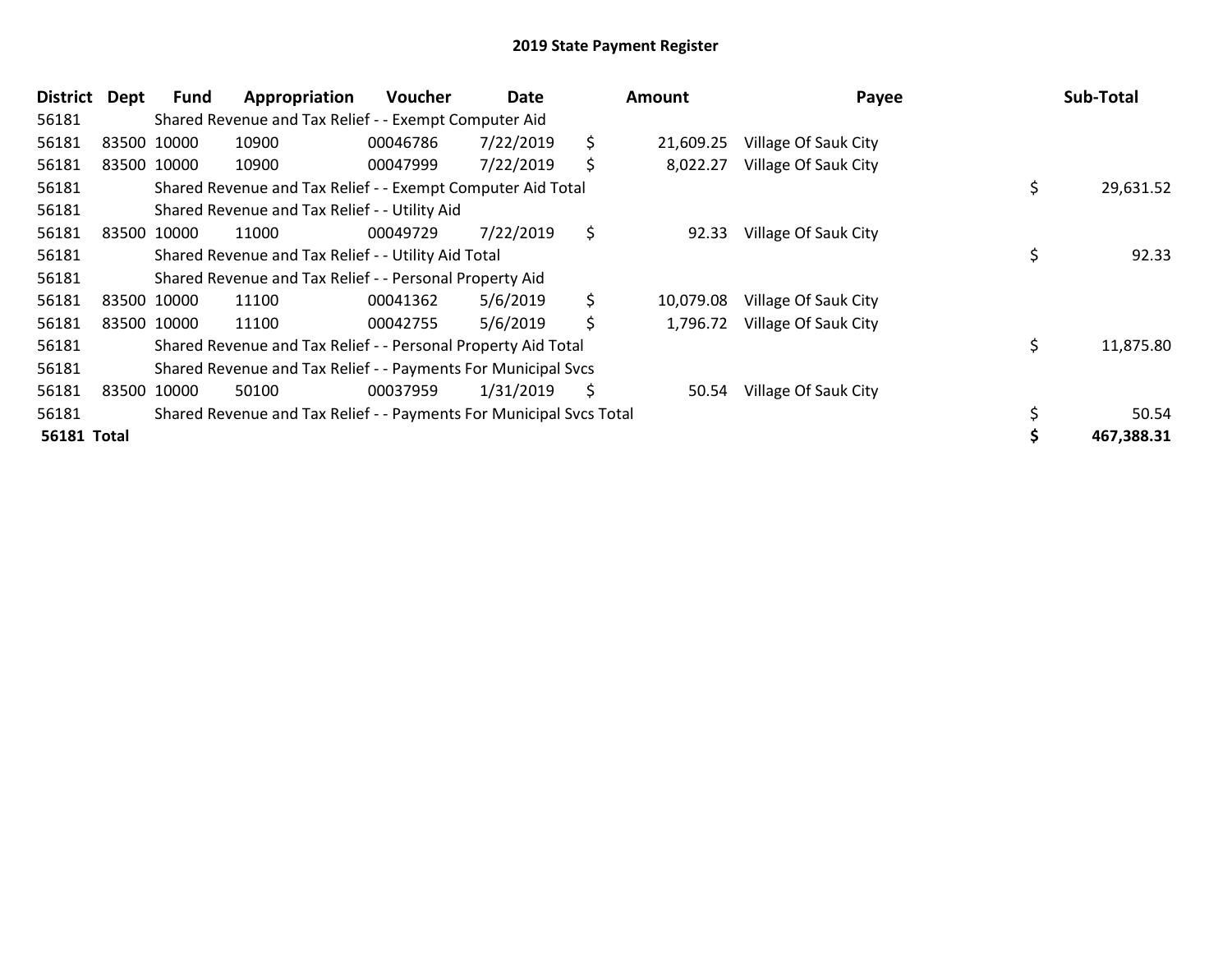| District Dept | <b>Fund</b> | Appropriation                                                                   | Voucher   | Date       | <b>Amount</b>   | Payee                             | Sub-Total       |
|---------------|-------------|---------------------------------------------------------------------------------|-----------|------------|-----------------|-----------------------------------|-----------------|
| 56182         |             | Dept of Safety & Prof Services - - Fire Dues Distribution                       |           |            |                 |                                   |                 |
| 56182         | 16500 10000 | 22500                                                                           | 00030320  | 7/16/2019  | \$              | 7,423.47 Village Of Spring Green  |                 |
| 56182         |             | Dept of Safety & Prof Services - - Fire Dues Distribution Total                 |           |            |                 |                                   | \$<br>7,423.47  |
| 56182         |             | Dept of Natural Resources - - Fin Asst For Responsible Units                    |           |            |                 |                                   |                 |
| 56182         | 37000 27400 | 67000                                                                           | 00322744  | 5/22/2019  | \$<br>1,943.93  | Village Of Spring Green           |                 |
| 56182         |             | Dept of Natural Resources - - Fin Asst For Responsible Units Total              |           |            |                 |                                   | \$<br>1,943.93  |
| 56182         |             | WI Dept of Transportation - - Hwy Sfty Loc Aid Ffd                              |           |            |                 |                                   |                 |
| 56182         | 39500 21100 | 18500                                                                           | 00344918  | 1/25/2019  | \$<br>402.76    | Village Of Spring Green           |                 |
| 56182         | 39500 21100 | 18500                                                                           | 00353419  | 2/21/2019  | \$<br>402.76    | Village Of Spring Green           |                 |
| 56182         | 39500 21100 | 18500                                                                           | 00362343  | 3/27/2019  | \$<br>470.00    | Village Of Spring Green           |                 |
| 56182         | 39500 21100 | 18500                                                                           | 00373511  | 4/19/2019  | \$<br>457.12    | Village Of Spring Green           |                 |
| 56182         | 39500 21100 | 18500                                                                           | 00393660  | 6/18/2019  | \$<br>402.12    | Village Of Spring Green           |                 |
| 56182         | 39500 21100 | 18500                                                                           | 00409171  | 7/5/2019   | \$<br>529.33    | Village Of Spring Green           |                 |
| 56182         | 39500 21100 | 18500                                                                           | 00421157  | 8/12/2019  | \$<br>2,112.87  | Village Of Spring Green           |                 |
| 56182         | 39500 21100 | 18500                                                                           | 00429705  | 9/3/2019   | \$<br>862.06    | Village Of Spring Green           |                 |
| 56182         | 39500 21100 | 18500                                                                           | 00470383  | 12/12/2019 | \$<br>1,617.14  | Village Of Spring Green           |                 |
| 56182         | 39500 21100 | 18500                                                                           | 00470399  | 12/12/2019 | \$<br>1,814.06  | Village Of Spring Green           |                 |
| 56182         |             | WI Dept of Transportation - - Hwy Sfty Loc Aid Ffd Total                        |           |            |                 |                                   | \$<br>9,070.22  |
| 56182         |             | WI Dept of Transportation - - Trns Aids To Mnc.-Sf                              |           |            |                 |                                   |                 |
| 56182         | 39500 21100 | 19100                                                                           | 00337283  | 1/7/2019   | \$<br>22,507.62 | Village Of Spring Green           |                 |
| 56182         | 39500 21100 | 19100                                                                           | 00364597  | 4/1/2019   | \$<br>22,507.62 | Village Of Spring Green           |                 |
| 56182         | 39500 21100 | 19100                                                                           | 00402606  | 7/1/2019   | \$              | 22,507.62 Village Of Spring Green |                 |
| 56182         | 39500 21100 | 19100                                                                           | 00445424  | 10/7/2019  | \$              | 22,507.64 Village Of Spring Green |                 |
| 56182         |             | WI Dept of Transportation - - Trns Aids To Mnc.-Sf Total                        |           |            |                 |                                   | \$<br>90,030.50 |
| 56182         |             | Department of Health Services - - Prepaid Medical Transport Reimbursement       |           |            |                 |                                   |                 |
| 56182         | 43500 10000 | 16300                                                                           | AMBULANCE | 11/18/2019 | \$<br>5,109.09  | Village Of Spring Green           |                 |
| 56182         |             | Department of Health Services - - Prepaid Medical Transport Reimbursement Total |           |            |                 |                                   | \$<br>5,109.09  |
| 56182         |             | Department of Justice - - Law Enforcement Train, Local                          |           |            |                 |                                   |                 |
| 56182         | 45500 10000 | 23100                                                                           | 00068397  | 7/18/2019  | \$<br>4,255.88  | Village Of Spring Green           |                 |
| 56182         | 45500 10000 | 23100                                                                           | 00074578  | 11/12/2019 | \$<br>480.00    | Village Of Spring Green           |                 |
| 56182         |             | Department of Justice - - Law Enforcement Train, Local Total                    |           |            |                 |                                   | \$<br>4,735.88  |
| 56182         |             | Shared Revenue and Tax Relief - - Expenditure Restraint Program                 |           |            |                 |                                   |                 |
| 56182         | 83500 10000 | 10100                                                                           | 00049730  | 7/22/2019  | \$              | 18,879.32 Village Of Spring Green |                 |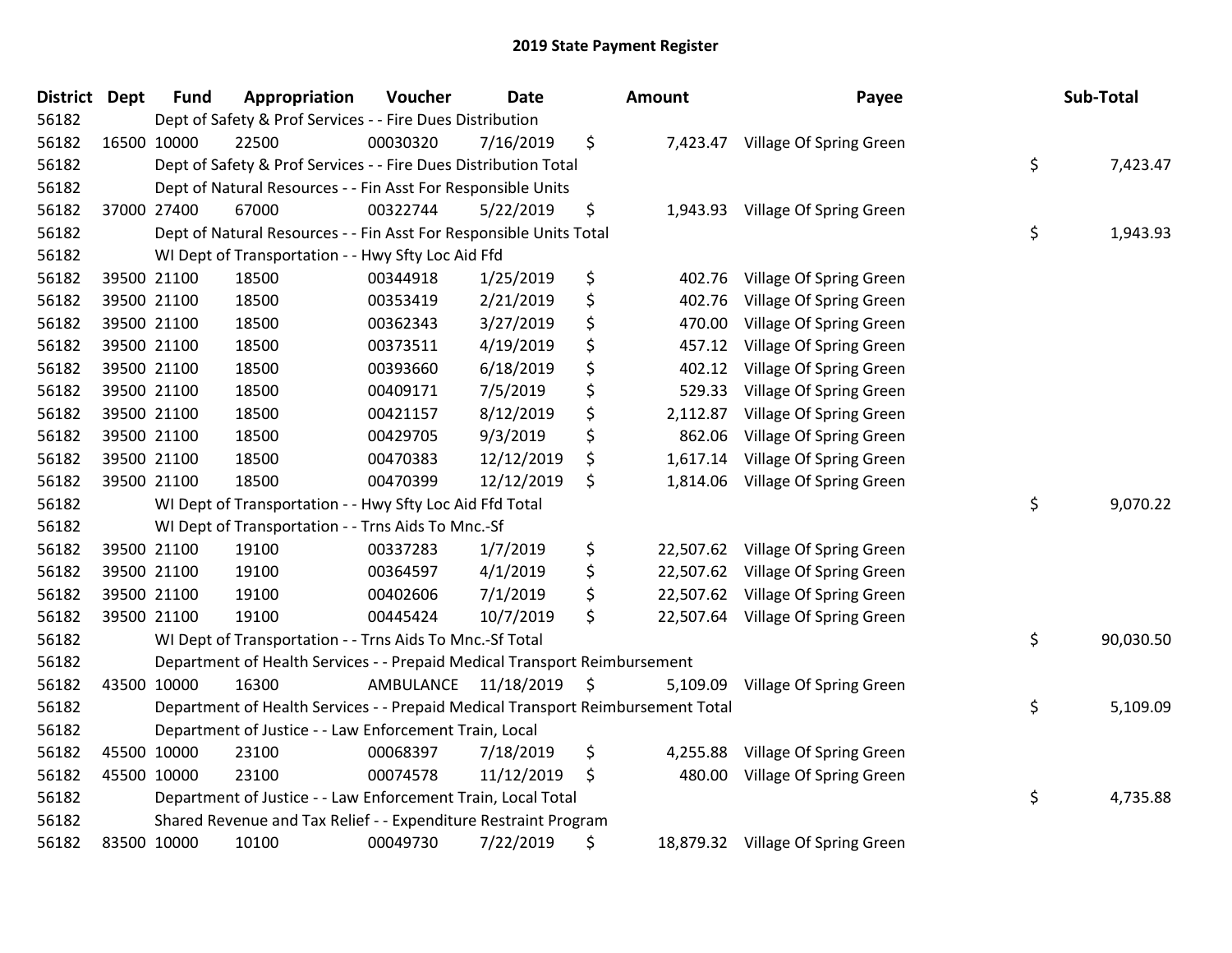| <b>District</b>    | Dept | <b>Fund</b> | Appropriation                                                         | Voucher  | Date       |    | Amount    | Payee                   | Sub-Total      |
|--------------------|------|-------------|-----------------------------------------------------------------------|----------|------------|----|-----------|-------------------------|----------------|
| 56182              |      |             | Shared Revenue and Tax Relief - - Expenditure Restraint Program Total |          |            |    |           |                         | 18,879.32      |
| 56182              |      |             | Shared Revenue and Tax Relief - - County And Municipal Aid            |          |            |    |           |                         |                |
| 56182              |      | 83500 10000 | 10500                                                                 | 00049730 | 7/22/2019  | \$ | 13,899.25 | Village Of Spring Green |                |
| 56182              |      | 83500 10000 | 10500                                                                 | 00054028 | 11/18/2019 | S  | 73,653.34 | Village Of Spring Green |                |
| 56182              |      |             | Shared Revenue and Tax Relief - - County And Municipal Aid Total      |          |            |    |           |                         | 87,552.59      |
| 56182              |      |             | Shared Revenue and Tax Relief - - Exempt Computer Aid                 |          |            |    |           |                         |                |
| 56182              |      | 83500 10000 | 10900                                                                 | 00046787 | 7/22/2019  | \$ | 4,397.10  | Village Of Spring Green |                |
| 56182              |      |             | Shared Revenue and Tax Relief - - Exempt Computer Aid Total           |          |            |    |           |                         | \$<br>4,397.10 |
| 56182              |      |             | Shared Revenue and Tax Relief - - Utility Aid                         |          |            |    |           |                         |                |
| 56182              |      | 83500 10000 | 11000                                                                 | 00049730 | 7/22/2019  | \$ | 176.92    | Village Of Spring Green |                |
| 56182              |      | 83500 10000 | 11000                                                                 | 00054028 | 11/18/2019 | \$ | 405.79    | Village Of Spring Green |                |
| 56182              |      |             | Shared Revenue and Tax Relief - - Utility Aid Total                   |          |            |    |           |                         | 582.71         |
| 56182              |      |             | Shared Revenue and Tax Relief - - Personal Property Aid               |          |            |    |           |                         |                |
| 56182              |      | 83500 10000 | 11100                                                                 | 00041363 | 5/6/2019   | \$ | 3,897.66  | Village Of Spring Green |                |
| 56182              |      |             | Shared Revenue and Tax Relief - - Personal Property Aid Total         |          |            |    |           |                         | 3,897.66       |
| <b>56182 Total</b> |      |             |                                                                       |          |            |    |           |                         | 233,622.47     |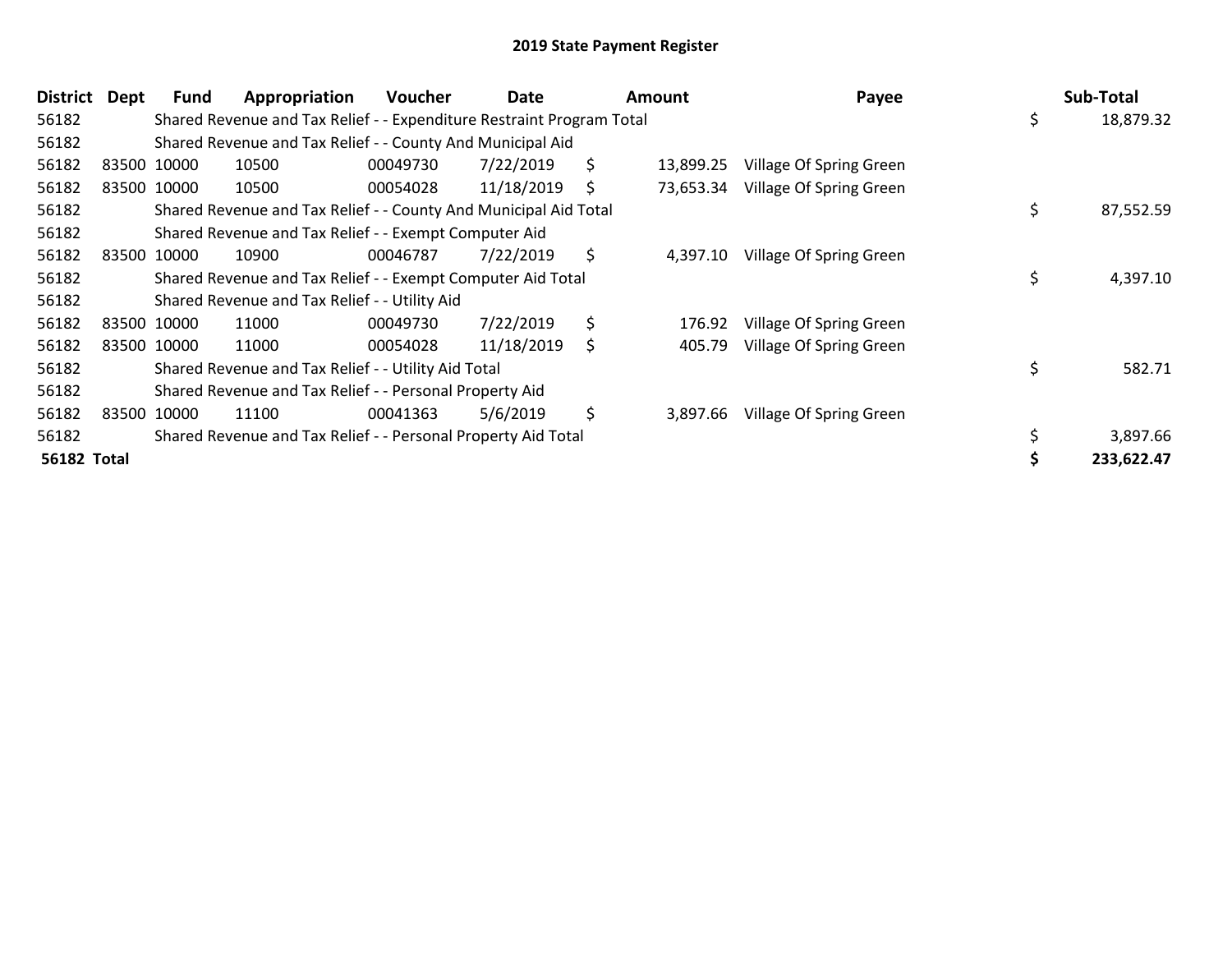| <b>District</b>    | <b>Dept</b> | <b>Fund</b> | Appropriation                                                    | Voucher  | <b>Date</b> | <b>Amount</b>   | Payee                   | Sub-Total        |
|--------------------|-------------|-------------|------------------------------------------------------------------|----------|-------------|-----------------|-------------------------|------------------|
| 56191              |             |             | Dept of Safety & Prof Services - - Fire Dues Distribution        |          |             |                 |                         |                  |
| 56191              |             | 16500 10000 | 22500                                                            | 00030523 | 7/16/2019   | \$<br>4,960.06  | Village Of West Baraboo |                  |
| 56191              |             |             | Dept of Safety & Prof Services - - Fire Dues Distribution Total  |          |             |                 |                         | \$<br>4,960.06   |
| 56191              |             |             | Dept of Natural Resources - - GPO - Federal Funds                |          |             |                 |                         |                  |
| 56191              |             | 37000 10000 | 94100                                                            | 00311360 | 4/15/2019   | \$<br>45,000.00 | Village Of West Baraboo |                  |
| 56191              |             |             | Dept of Natural Resources - - GPO - Federal Funds Total          |          |             |                 |                         | \$<br>45,000.00  |
| 56191              |             |             | WI Dept of Transportation - - Trns Aids To Mnc.-Sf               |          |             |                 |                         |                  |
| 56191              |             | 39500 21100 | 19100                                                            | 00337284 | 1/7/2019    | \$<br>23,195.12 | Village Of West Baraboo |                  |
| 56191              |             | 39500 21100 | 19100                                                            | 00364598 | 4/1/2019    | \$<br>23,195.12 | Village Of West Baraboo |                  |
| 56191              |             | 39500 21100 | 19100                                                            | 00402607 | 7/1/2019    | \$<br>23,195.12 | Village Of West Baraboo |                  |
| 56191              |             | 39500 21100 | 19100                                                            | 00445425 | 10/7/2019   | \$<br>23,195.15 | Village Of West Baraboo |                  |
| 56191              |             |             | WI Dept of Transportation - - Trns Aids To Mnc.-Sf Total         |          |             |                 |                         | \$<br>92,780.51  |
| 56191              |             |             | Shared Revenue and Tax Relief - - County And Municipal Aid       |          |             |                 |                         |                  |
| 56191              |             | 83500 10000 | 10500                                                            | 00049731 | 7/22/2019   | \$<br>3,939.59  | Village Of West Baraboo |                  |
| 56191              |             | 83500 10000 | 10500                                                            | 00054029 | 11/18/2019  | \$<br>22,324.32 | Village Of West Baraboo |                  |
| 56191              |             |             | Shared Revenue and Tax Relief - - County And Municipal Aid Total |          |             |                 |                         | \$<br>26,263.91  |
| 56191              |             |             | Shared Revenue and Tax Relief - - Exempt Computer Aid            |          |             |                 |                         |                  |
| 56191              |             | 83500 10000 | 10900                                                            | 00046788 | 7/22/2019   | \$<br>2,304.03  | Village Of West Baraboo |                  |
| 56191              |             | 83500 10000 | 10900                                                            | 00048000 | 7/22/2019   | \$<br>1,981.50  | Village Of West Baraboo |                  |
| 56191              |             |             | Shared Revenue and Tax Relief - - Exempt Computer Aid Total      |          |             |                 |                         | \$<br>4,285.53   |
| 56191              |             |             | Shared Revenue and Tax Relief - - Personal Property Aid          |          |             |                 |                         |                  |
| 56191              |             | 83500 10000 | 11100                                                            | 00041364 | 5/6/2019    | \$<br>14,681.84 | Village Of West Baraboo |                  |
| 56191              |             | 83500 10000 | 11100                                                            | 00042756 | 5/6/2019    | \$<br>17,691.10 | Village Of West Baraboo |                  |
| 56191              |             |             | Shared Revenue and Tax Relief - - Personal Property Aid Total    |          |             |                 |                         | \$<br>32,372.94  |
| <b>56191 Total</b> |             |             |                                                                  |          |             |                 |                         | \$<br>205,662.95 |

| District Dept      | <b>Fund</b> | Appropriation                                                    | <b>Voucher</b> | <b>Date</b> |    | <b>Amount</b> | Payee                             | Sub-Total       |
|--------------------|-------------|------------------------------------------------------------------|----------------|-------------|----|---------------|-----------------------------------|-----------------|
| 56191              |             | Dept of Safety & Prof Services - - Fire Dues Distribution        |                |             |    |               |                                   |                 |
| 56191              | 16500 10000 | 22500                                                            | 00030523       | 7/16/2019   | \$ | 4,960.06      | Village Of West Baraboo           |                 |
| 56191              |             | Dept of Safety & Prof Services - - Fire Dues Distribution Total  |                |             |    |               |                                   | \$<br>4,960.06  |
| 56191              |             | Dept of Natural Resources - - GPO - Federal Funds                |                |             |    |               |                                   |                 |
| 56191              | 37000 10000 | 94100                                                            | 00311360       | 4/15/2019   | \$ | 45,000.00     | Village Of West Baraboo           |                 |
| 56191              |             | Dept of Natural Resources - - GPO - Federal Funds Total          |                |             |    |               |                                   | \$<br>45,000.00 |
| 56191              |             | WI Dept of Transportation - - Trns Aids To Mnc.-Sf               |                |             |    |               |                                   |                 |
| 56191              | 39500 21100 | 19100                                                            | 00337284       | 1/7/2019    | \$ | 23,195.12     | Village Of West Baraboo           |                 |
| 56191              | 39500 21100 | 19100                                                            | 00364598       | 4/1/2019    | \$ | 23,195.12     | Village Of West Baraboo           |                 |
| 56191              | 39500 21100 | 19100                                                            | 00402607       | 7/1/2019    | \$ | 23,195.12     | Village Of West Baraboo           |                 |
| 56191              | 39500 21100 | 19100                                                            | 00445425       | 10/7/2019   | \$ | 23,195.15     | Village Of West Baraboo           |                 |
| 56191              |             | WI Dept of Transportation - - Trns Aids To Mnc.-Sf Total         |                |             |    |               |                                   | \$<br>92,780.51 |
| 56191              |             | Shared Revenue and Tax Relief - - County And Municipal Aid       |                |             |    |               |                                   |                 |
| 56191              | 83500 10000 | 10500                                                            | 00049731       | 7/22/2019   | \$ | 3,939.59      | Village Of West Baraboo           |                 |
| 56191              | 83500 10000 | 10500                                                            | 00054029       | 11/18/2019  | Ś  | 22,324.32     | Village Of West Baraboo           |                 |
| 56191              |             | Shared Revenue and Tax Relief - - County And Municipal Aid Total |                |             |    |               |                                   | \$<br>26,263.91 |
| 56191              |             | Shared Revenue and Tax Relief - - Exempt Computer Aid            |                |             |    |               |                                   |                 |
| 56191              | 83500 10000 | 10900                                                            | 00046788       | 7/22/2019   | \$ | 2,304.03      | Village Of West Baraboo           |                 |
| 56191              | 83500 10000 | 10900                                                            | 00048000       | 7/22/2019   | \$ | 1,981.50      | Village Of West Baraboo           |                 |
| 56191              |             | Shared Revenue and Tax Relief - - Exempt Computer Aid Total      |                |             |    |               |                                   | \$<br>4,285.53  |
| 56191              |             | Shared Revenue and Tax Relief - - Personal Property Aid          |                |             |    |               |                                   |                 |
| 56191              | 83500 10000 | 11100                                                            | 00041364       | 5/6/2019    | \$ | 14,681.84     | Village Of West Baraboo           |                 |
| 56191              | 83500 10000 | 11100                                                            | 00042756       | 5/6/2019    | \$ |               | 17,691.10 Village Of West Baraboo |                 |
| 56191              |             | Shared Revenue and Tax Relief - - Personal Property Aid Total    |                |             |    |               |                                   | \$<br>32,372.94 |
| <b>56191 Total</b> |             |                                                                  |                |             |    |               |                                   | 205,662.95      |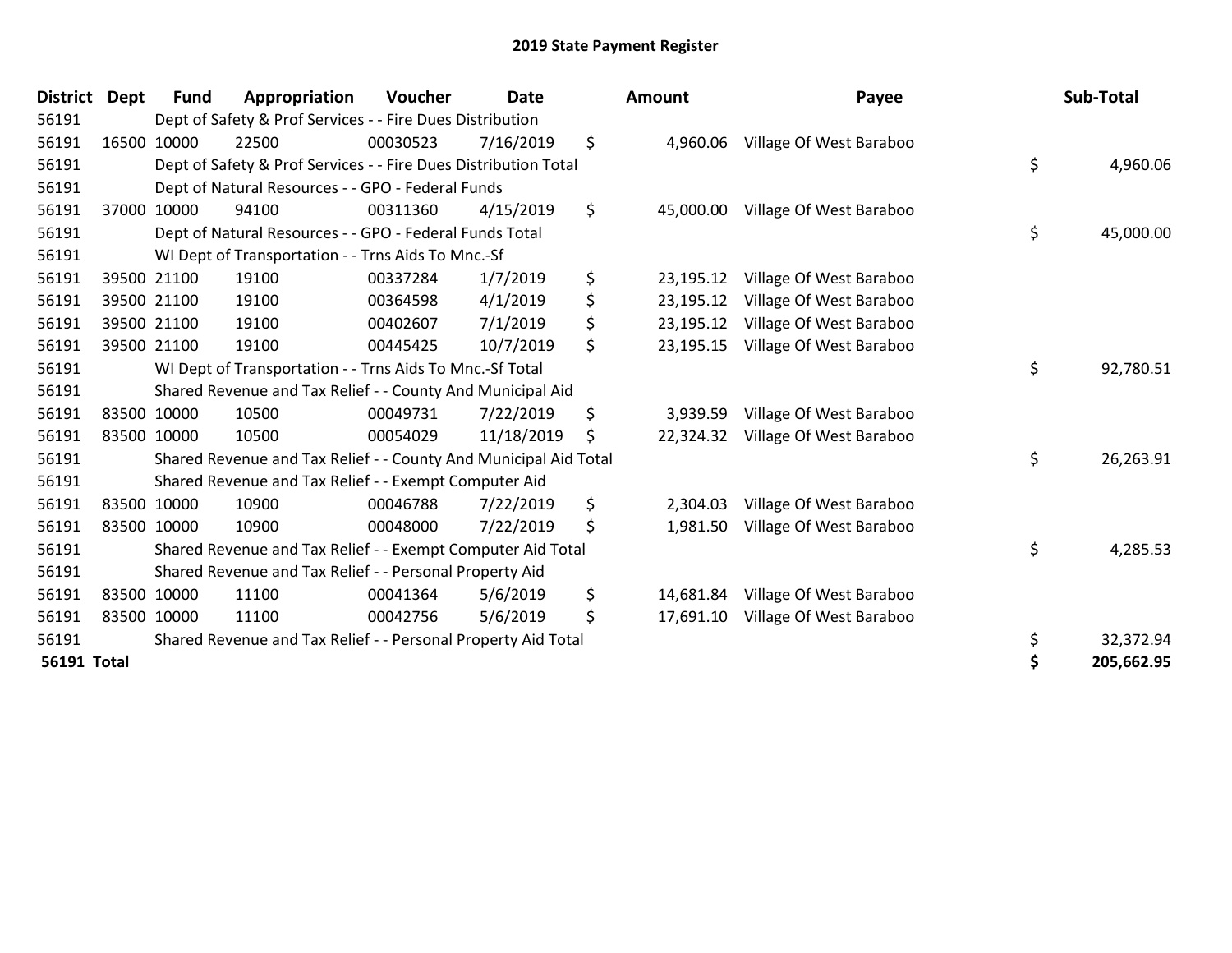| <b>District</b> | <b>Dept</b> | <b>Fund</b> | Appropriation                                                       | Voucher  | <b>Date</b> | <b>Amount</b>   | Payee           | Sub-Total       |
|-----------------|-------------|-------------|---------------------------------------------------------------------|----------|-------------|-----------------|-----------------|-----------------|
| 56206           |             |             | Dept of Safety & Prof Services - - Fire Dues Distribution           |          |             |                 |                 |                 |
| 56206           |             | 16500 10000 | 22500                                                               | 00029918 | 7/12/2019   | \$<br>38,664.92 | City Of Baraboo |                 |
| 56206           |             |             | Dept of Safety & Prof Services - - Fire Dues Distribution Total     |          |             |                 |                 | \$<br>38,664.92 |
| 56206           |             |             | Wisconsin Historical Society - - Energy Costs                       |          |             |                 |                 |                 |
| 56206           |             | 24500 10000 | 10500                                                               | 00021332 | 1/8/2019    | \$<br>5,890.39  | City Of Baraboo |                 |
| 56206           |             | 24500 10000 | 10500                                                               | 00022702 | 4/10/2019   | \$<br>5,685.93  | City Of Baraboo |                 |
| 56206           |             | 24500 10000 | 10500                                                               | 00023977 | 7/17/2019   | \$<br>6,685.37  | City Of Baraboo |                 |
| 56206           |             | 24500 10000 | 10500                                                               | 00025423 | 10/30/2019  | \$<br>8,349.32  | City Of Baraboo |                 |
| 56206           |             |             | Wisconsin Historical Society - - Energy Costs Total                 |          |             |                 |                 | \$<br>26,611.01 |
| 56206           |             |             | Dept of Public Instruction - - Fed Grants, Program Operations       |          |             |                 |                 |                 |
| 56206           |             | 25500 10000 | 14100                                                               | 00155473 | 1/7/2019    | \$<br>751.17    | City Of Baraboo |                 |
| 56206           |             | 25500 10000 | 14100                                                               | 00156401 | 1/14/2019   | \$<br>751.17    | City Of Baraboo |                 |
| 56206           |             | 25500 10000 | 14100                                                               | 00156402 | 1/14/2019   | \$<br>751.17    | City Of Baraboo |                 |
| 56206           |             | 25500 10000 | 14100                                                               | 00158899 | 2/1/2019    | \$<br>751.17    | City Of Baraboo |                 |
| 56206           |             | 25500 10000 | 14100                                                               | 00163085 | 3/8/2019    | \$<br>751.17    | City Of Baraboo |                 |
| 56206           |             | 25500 10000 | 14100                                                               | 00165617 | 3/29/2019   | \$<br>751.17    | City Of Baraboo |                 |
| 56206           |             | 25500 10000 | 14100                                                               | 00172040 | 5/15/2019   | \$<br>751.17    | City Of Baraboo |                 |
| 56206           |             | 25500 10000 | 14100                                                               | 00176103 | 6/14/2019   | \$<br>751.17    | City Of Baraboo |                 |
| 56206           |             | 25500 10000 | 14100                                                               | 00188948 | 8/20/2019   | \$<br>769.94    | City Of Baraboo |                 |
| 56206           |             | 25500 10000 | 14100                                                               | 00190052 | 9/11/2019   | \$<br>769.94    | City Of Baraboo |                 |
| 56206           |             | 25500 10000 | 14100                                                               | 00194243 | 10/11/2019  | \$<br>769.94    | City Of Baraboo |                 |
| 56206           |             | 25500 10000 | 14100                                                               | 00195321 | 10/21/2019  | \$<br>769.94    | City Of Baraboo |                 |
| 56206           |             | 25500 10000 | 14100                                                               | 00196515 | 11/6/2019   | \$<br>769.94    | City Of Baraboo |                 |
| 56206           |             | 25500 10000 | 14100                                                               | 00201189 | 12/4/2019   | \$<br>769.94    | City Of Baraboo |                 |
| 56206           |             |             | Dept of Public Instruction - - Fed Grants, Program Operations Total |          |             |                 |                 | \$<br>10,629.00 |
| 56206           |             |             | Dept of Natural Resources - - Gen Program Ops-State Funds           |          |             |                 |                 |                 |
| 56206           |             | 37000 21200 | 16100                                                               | 00290382 | 1/15/2019   | \$<br>526.58    | City Of Baraboo |                 |
| 56206           |             | 37000 21200 | 16100                                                               | 00318437 | 5/6/2019    | \$<br>160.18    | City Of Baraboo |                 |
| 56206           |             | 37000 21200 | 16100                                                               | 00338290 | 7/9/2019    | \$<br>1,413.74  | City Of Baraboo |                 |
| 56206           |             | 37000 21200 | 16100                                                               | 00369546 | 11/4/2019   | \$<br>4,382.98  | City Of Baraboo |                 |
| 56206           |             |             | Dept of Natural Resources - - Gen Program Ops-State Funds Total     |          |             |                 |                 | \$<br>6,483.48  |
| 56206           |             |             | Dept of Natural Resources - - Taxes & Assessmts-Conserv Fund        |          |             |                 |                 |                 |
| 56206           |             | 37000 21200 | 16900                                                               | 00329809 | 6/19/2019   | \$<br>19,819.49 | City Of Baraboo |                 |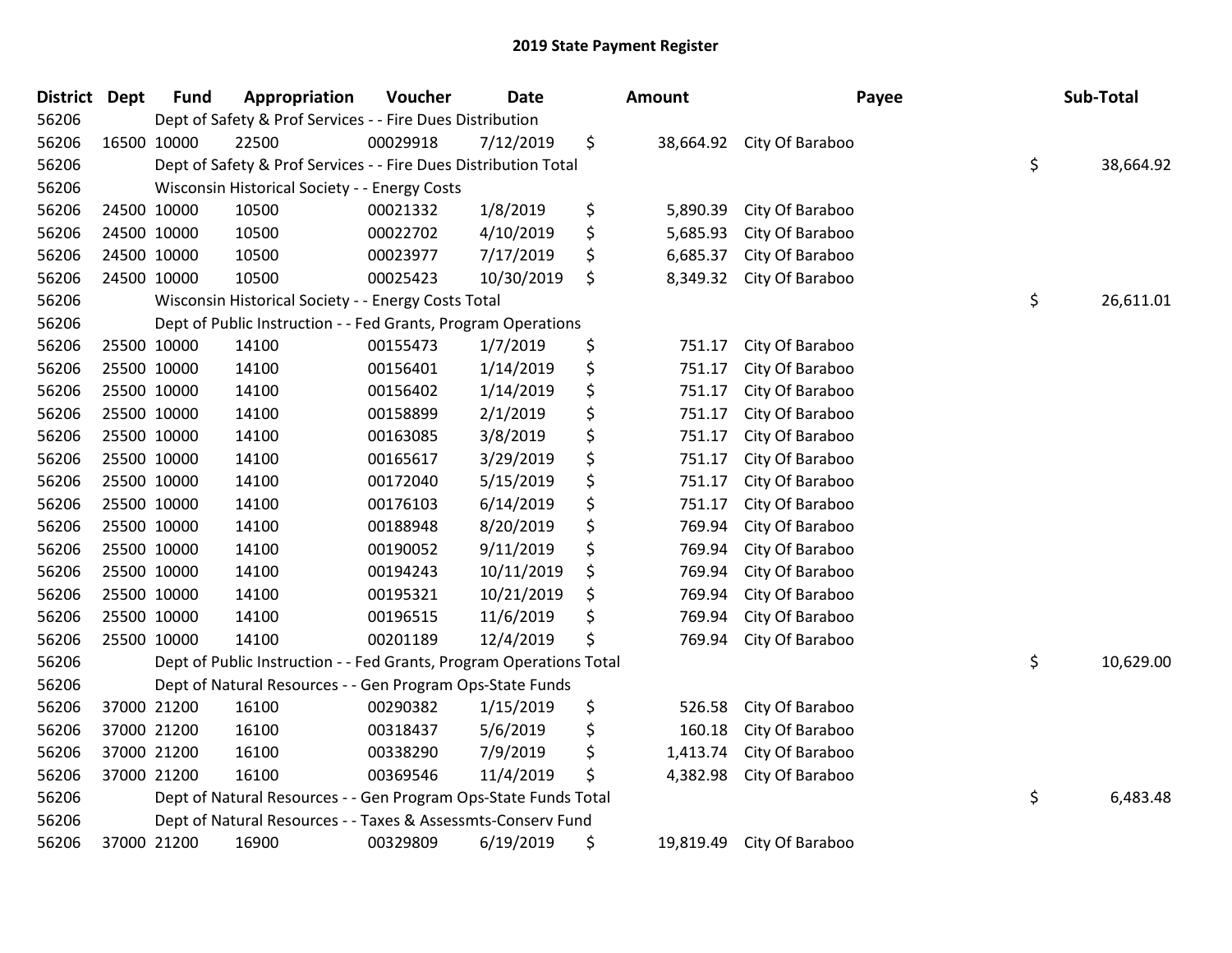| <b>District Dept</b> |             | <b>Fund</b> | Appropriation                                                      | Voucher  | <b>Date</b> | <b>Amount</b>   | Payee                     | Sub-Total       |
|----------------------|-------------|-------------|--------------------------------------------------------------------|----------|-------------|-----------------|---------------------------|-----------------|
| 56206                |             |             | Dept of Natural Resources - - Taxes & Assessmts-Conserv Fund Total |          |             |                 |                           | \$<br>19,819.49 |
| 56206                |             |             | Dept of Natural Resources - - General Program Operations --        |          |             |                 |                           |                 |
| 56206                | 37000 21200 |             | 25400                                                              | 00290350 | 1/16/2019   | \$<br>1,295.94  | City Of Baraboo           |                 |
| 56206                | 37000 21200 |             | 25400                                                              | 00309461 | 4/24/2019   | \$<br>1,295.94  | City Of Baraboo           |                 |
| 56206                | 37000 21200 |             | 25400                                                              | 00315432 | 5/3/2019    | \$<br>315.00    | City Of Baraboo           |                 |
| 56206                | 37000 21200 |             | 25400                                                              | 00317519 | 5/3/2019    | \$<br>60.00     | City Of Baraboo           |                 |
| 56206                | 37000 21200 |             | 25400                                                              | 00320570 | 5/14/2019   | \$<br>300.00    | City Of Baraboo           |                 |
| 56206                | 37000 21200 |             | 25400                                                              | 00364067 | 10/16/2019  | \$<br>1,295.94  | City Of Baraboo           |                 |
| 56206                |             |             | Dept of Natural Resources - - General Program Operations -- Total  |          |             |                 |                           | \$<br>4,562.82  |
| 56206                |             |             | Dept of Natural Resources - - GPO--State Funds                     |          |             |                 |                           |                 |
| 56206                | 37000 21200 |             | 36100                                                              | 00290351 | 1/16/2019   | \$<br>343.04    | City Of Baraboo           |                 |
| 56206                | 37000 21200 |             | 36100                                                              | 00290382 | 1/15/2019   | \$<br>87.76     | City Of Baraboo           |                 |
| 56206                | 37000 21200 |             | 36100                                                              | 00294502 | 2/1/2019    | \$<br>343.04    | City Of Baraboo           |                 |
| 56206                | 37000 21200 |             | 36100                                                              | 00300059 | 2/19/2019   | \$<br>343.04    | City Of Baraboo           |                 |
| 56206                | 37000 21200 |             | 36100                                                              | 00309460 | 4/10/2019   | \$<br>343.04    | City Of Baraboo           |                 |
| 56206                | 37000 21200 |             | 36100                                                              | 00315806 | 4/26/2019   | \$<br>343.04    | City Of Baraboo           |                 |
| 56206                |             | 37000 21200 | 36100                                                              | 00323755 | 5/24/2019   | \$<br>343.04    | City Of Baraboo           |                 |
| 56206                | 37000 21200 |             | 36100                                                              | 00336618 | 7/2/2019    | \$<br>1,295.94  | City Of Baraboo           |                 |
| 56206                | 37000 21200 |             | 36100                                                              | 00341399 | 8/9/2019    | \$<br>343.04    | City Of Baraboo           |                 |
| 56206                |             |             | Dept of Natural Resources - - GPO--State Funds Total               |          |             |                 |                           | \$<br>3,784.98  |
| 56206                |             |             | Dept of Natural Resources - - Resaids - Cnty Forst, CI & Mfl       |          |             |                 |                           |                 |
| 56206                | 37000 21200 |             | 57100                                                              | 00333205 | 6/21/2019   | \$<br>3.20      | City Of Baraboo           |                 |
| 56206                |             |             | Dept of Natural Resources - - Resaids - Cnty Forst, Cl & Mfl Total |          |             |                 |                           | \$<br>3.20      |
| 56206                |             |             | Dept of Natural Resources - - Rec & Resource Aids, Fed             |          |             |                 |                           |                 |
| 56206                | 37000 21200 |             | 58300                                                              | 00327244 | 6/14/2019   | \$<br>631.26    | City Of Baraboo           |                 |
| 56206                |             |             | Dept of Natural Resources - - Rec & Resource Aids, Fed Total       |          |             |                 |                           | \$<br>631.26    |
| 56206                |             |             | Dept of Natural Resources - - Petrostorage Envr Remd Awards        |          |             |                 |                           |                 |
| 56206                | 37000 27200 |             | 66700                                                              | 00306491 | 3/21/2019   | \$<br>45,555.08 | City Of Baraboo           |                 |
| 56206                |             | 37000 27200 | 66700                                                              | 00352669 | 8/22/2019   | \$<br>2,264.37  | City Of Baraboo           |                 |
| 56206                |             |             | Dept of Natural Resources - - Petrostorage Envr Remd Awards Total  |          |             |                 |                           | \$<br>47,819.45 |
| 56206                |             |             | Dept of Natural Resources - - Fin Asst For Responsible Units       |          |             |                 |                           |                 |
| 56206                | 37000 27400 |             | 67000                                                              | 00322947 | 5/22/2019   | \$              | 35,127.12 City Of Baraboo |                 |
| 56206                |             |             | Dept of Natural Resources - - Fin Asst For Responsible Units Total |          |             |                 |                           | \$<br>35,127.12 |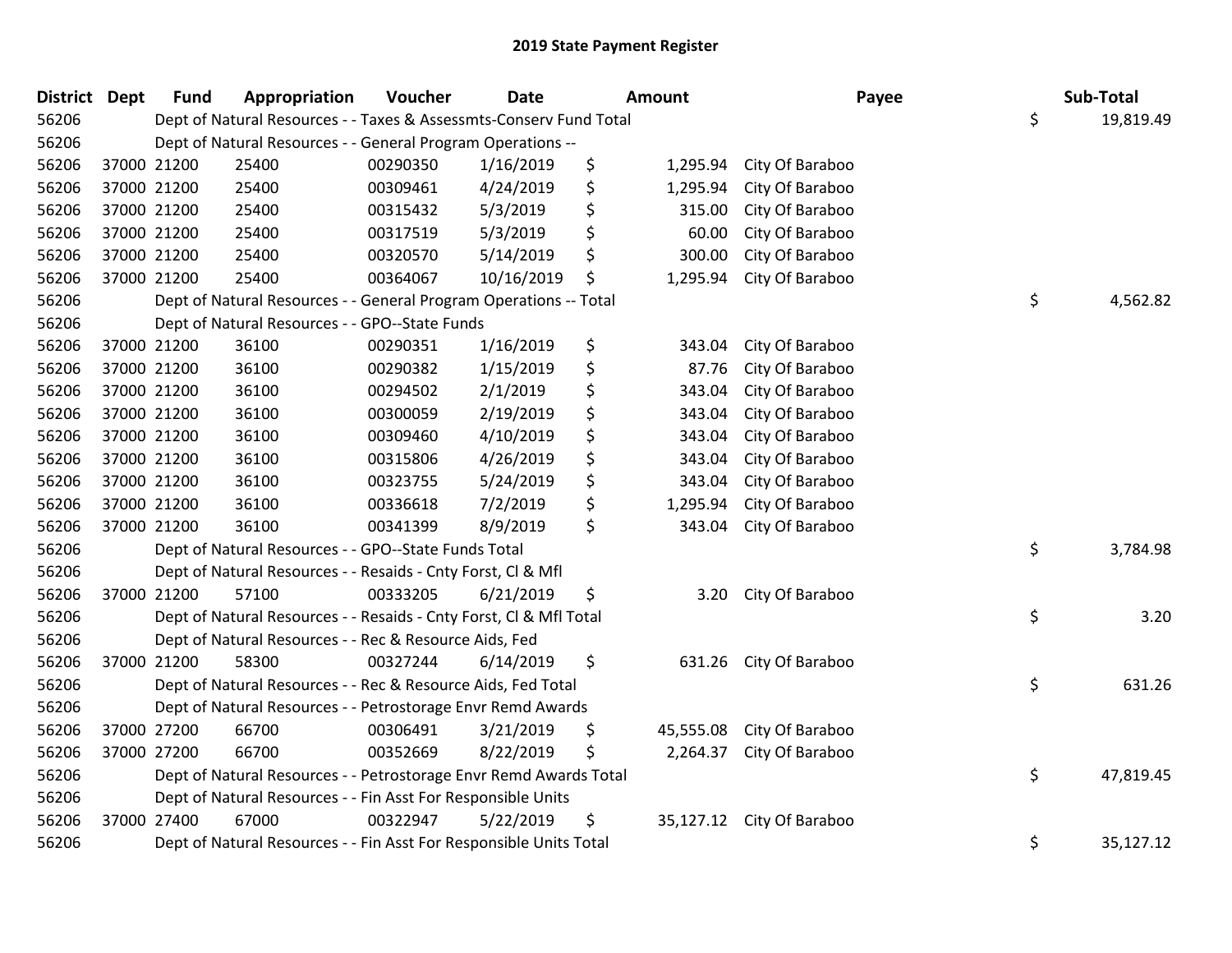| <b>District</b> | <b>Dept</b> | <b>Fund</b> | Appropriation                                            | Voucher  | <b>Date</b> | <b>Amount</b>   |                 | Payee | Sub-Total  |
|-----------------|-------------|-------------|----------------------------------------------------------|----------|-------------|-----------------|-----------------|-------|------------|
| 56206           |             |             | WI Dept of Transportation - - Conn Hwy Aids St Fds       |          |             |                 |                 |       |            |
| 56206           |             | 39500 21100 | 16200                                                    | 00337788 | 1/7/2019    | \$<br>17,658.98 | City Of Baraboo |       |            |
| 56206           | 39500 21100 |             | 16200                                                    | 00365102 | 4/1/2019    | \$<br>17,658.98 | City Of Baraboo |       |            |
| 56206           |             | 39500 21100 | 16200                                                    | 00403111 | 7/1/2019    | \$<br>17,658.98 | City Of Baraboo |       |            |
| 56206           | 39500 21100 |             | 16200                                                    | 00445929 | 10/7/2019   | \$<br>17,658.98 | City Of Baraboo |       |            |
| 56206           |             |             | WI Dept of Transportation - - Conn Hwy Aids St Fds Total |          |             |                 |                 | \$    | 70,635.92  |
| 56206           |             |             | WI Dept of Transportation - - Tc, Trns Oper Aid Sf       |          |             |                 |                 |       |            |
| 56206           | 39500 21100 |             | 17700                                                    | 00392727 | 6/13/2019   | \$<br>23,577.00 | City Of Baraboo |       |            |
| 56206           | 39500 21100 |             | 17700                                                    | 00417033 | 7/31/2019   | \$<br>70,730.00 | City Of Baraboo |       |            |
| 56206           |             |             | WI Dept of Transportation - - Tc, Trns Oper Aid Sf Total |          |             |                 |                 | \$    | 94,307.00  |
| 56206           |             |             | WI Dept of Transportation - - Trnst/Trns-Rel Aid F       |          |             |                 |                 |       |            |
| 56206           | 39500 21100 |             | 18200                                                    | 00353852 | 2/21/2019   | \$<br>31,391.36 | City Of Baraboo |       |            |
| 56206           | 39500 21100 |             | 18200                                                    | 00400417 | 6/27/2019   | \$<br>28,940.80 | City Of Baraboo |       |            |
| 56206           | 39500 21100 |             | 18200                                                    | 00423869 | 8/15/2019   | \$<br>45,102.02 | City Of Baraboo |       |            |
| 56206           |             | 39500 21100 | 18200                                                    | 00423872 | 8/15/2019   | \$<br>41,627.08 | City Of Baraboo |       |            |
| 56206           | 39500 21100 |             | 18200                                                    | 00452827 | 10/24/2019  | \$<br>42,865.86 | City Of Baraboo |       |            |
| 56206           | 39500 21100 |             | 18200                                                    | 00470935 | 12/13/2019  | \$<br>24,800.00 | City Of Baraboo |       |            |
| 56206           |             |             | WI Dept of Transportation - - Trnst/Trns-Rel Aid F Total |          |             |                 |                 | \$    | 214,727.12 |
| 56206           |             |             | WI Dept of Transportation - - Hwy Sfty Loc Aid Ffd       |          |             |                 |                 |       |            |
| 56206           | 39500 21100 |             | 18500                                                    | 00353858 | 2/21/2019   | \$<br>210.91    | City Of Baraboo |       |            |
| 56206           |             | 39500 21100 | 18500                                                    | 00388543 | 5/31/2019   | \$<br>74.22     | City Of Baraboo |       |            |
| 56206           |             | 39500 21100 | 18500                                                    | 00388544 | 5/31/2019   | \$<br>64.93     | City Of Baraboo |       |            |
| 56206           | 39500 21100 |             | 18500                                                    | 00388545 | 5/31/2019   | \$<br>69.84     | City Of Baraboo |       |            |
| 56206           | 39500 21100 |             | 18500                                                    | 00388546 | 5/31/2019   | \$<br>68.56     | City Of Baraboo |       |            |
| 56206           | 39500 21100 |             | 18500                                                    | 00388547 | 5/31/2019   | \$<br>190.51    | City Of Baraboo |       |            |
| 56206           | 39500 21100 |             | 18500                                                    | 00388548 | 5/31/2019   | \$<br>67.99     | City Of Baraboo |       |            |
| 56206           | 39500 21100 |             | 18500                                                    | 00421155 | 8/12/2019   | \$<br>98.97     | City Of Baraboo |       |            |
| 56206           | 39500 21100 |             | 18500                                                    | 00421156 | 8/12/2019   | \$<br>66.04     | City Of Baraboo |       |            |
| 56206           |             | 39500 21100 | 18500                                                    | 00469356 | 12/10/2019  | \$<br>107.40    | City Of Baraboo |       |            |
| 56206           |             | 39500 21100 | 18500                                                    | 00469357 | 12/10/2019  | \$<br>83.46     | City Of Baraboo |       |            |
| 56206           | 39500 21100 |             | 18500                                                    | 00469358 | 12/10/2019  | \$<br>99.50     | City Of Baraboo |       |            |
| 56206           |             |             | WI Dept of Transportation - - Hwy Sfty Loc Aid Ffd Total |          |             |                 |                 | \$    | 1,202.33   |
|                 |             |             |                                                          |          |             |                 |                 |       |            |

WI Dept of Transportation - - Trns Aids To Mnc.-Sf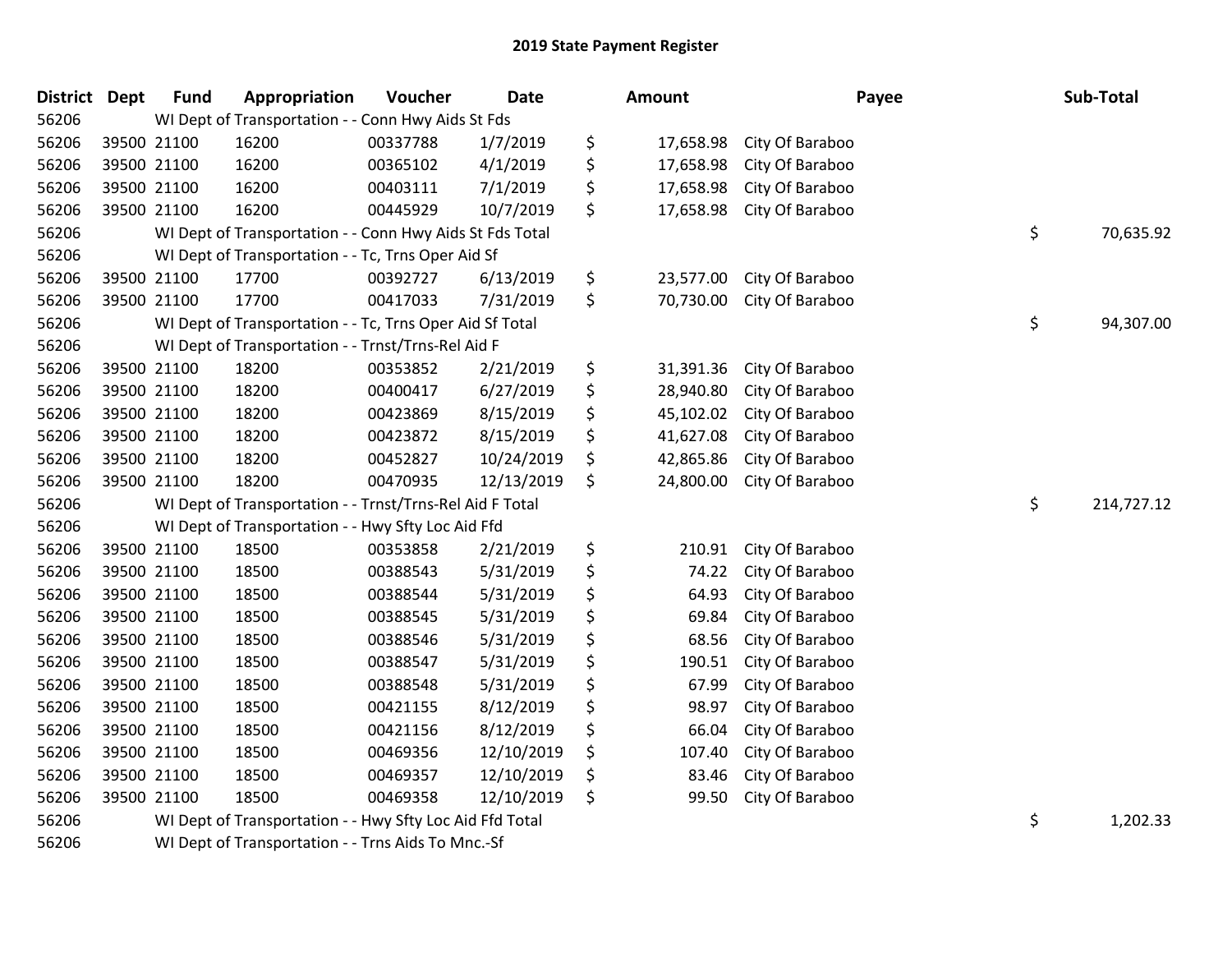| District | Dept        | <b>Fund</b> | Appropriation                                                                   | Voucher                 | <b>Date</b> |     | Amount     |                            | Payee | Sub-Total  |
|----------|-------------|-------------|---------------------------------------------------------------------------------|-------------------------|-------------|-----|------------|----------------------------|-------|------------|
| 56206    | 39500 21100 |             | 19100                                                                           | 00337285                | 1/7/2019    | \$  | 156,883.40 | City Of Baraboo            |       |            |
| 56206    | 39500 21100 |             | 19100                                                                           | 00364599                | 4/1/2019    | \$  | 156,883.40 | City Of Baraboo            |       |            |
| 56206    | 39500 21100 |             | 19100                                                                           | 00402608                | 7/1/2019    | \$  | 156,883.40 | City Of Baraboo            |       |            |
| 56206    | 39500 21100 |             | 19100                                                                           | 00445426                | 10/7/2019   | \$  | 156,883.40 | City Of Baraboo            |       |            |
| 56206    |             |             | WI Dept of Transportation - - Trns Aids To Mnc.-Sf Total                        |                         |             |     |            |                            | \$    | 627,533.60 |
| 56206    |             |             | WI Dept of Transportation - - Transpor Safety Ff                                |                         |             |     |            |                            |       |            |
| 56206    |             | 39500 21100 | 58200                                                                           | 00358745                | 3/18/2019   | \$  | 108.86     | City Of Baraboo            |       |            |
| 56206    |             |             | WI Dept of Transportation - - Transpor Safety Ff Total                          |                         |             |     |            |                            | \$    | 108.86     |
| 56206    |             |             | WI Dept of Transportation - - Demand Management                                 |                         |             |     |            |                            |       |            |
| 56206    |             | 39500 27200 | 46400                                                                           | 00365509                | 3/26/2019   | \$  |            | 7,160.00 City Of Baraboo   |       |            |
| 56206    |             |             | WI Dept of Transportation - - Demand Management Total                           |                         |             |     |            |                            | \$    | 7,160.00   |
| 56206    |             |             | Department of Health Services - - Prepaid Medical Transport Reimbursement       |                         |             |     |            |                            |       |            |
| 56206    |             | 43500 10000 | 16300                                                                           | AMBULANCE 11/18/2019 \$ |             |     |            | 62,181.35 City Of Baraboo  |       |            |
| 56206    |             |             | Department of Health Services - - Prepaid Medical Transport Reimbursement Total |                         |             |     |            |                            | \$    | 62,181.35  |
| 56206    |             |             | Department of Justice - - Law Enforcement Train, Local                          |                         |             |     |            |                            |       |            |
| 56206    |             | 45500 10000 | 23100                                                                           | 00072500                | 10/9/2019   | \$  |            | 4,320.00 City Of Baraboo   |       |            |
| 56206    |             |             | Department of Justice - - Law Enforcement Train, Local Total                    |                         |             |     |            |                            | \$    | 4,320.00   |
| 56206    |             |             | Department of Military Affairs - - Disaster Recovery Aid                        |                         |             |     |            |                            |       |            |
| 56206    | 46500 10000 |             | 30500                                                                           | 00060604                | 5/15/2019   | \$  |            | 1,312.50 City Of Baraboo   |       |            |
| 56206    |             | 46500 10000 | 30500                                                                           | 00067104                | 9/23/2019   | \$  | 2,986.10   | City Of Baraboo            |       |            |
| 56206    |             |             | Department of Military Affairs - - Disaster Recovery Aid Total                  |                         |             |     |            |                            | \$    | 4,298.60   |
| 56206    |             |             | Department of Military Affairs - - Federal Aid, Local Assistance                |                         |             |     |            |                            |       |            |
| 56206    |             | 46500 10000 | 34200                                                                           | 00060604                | 5/15/2019   | \$  | 7,875.00   | City Of Baraboo            |       |            |
| 56206    | 46500 10000 |             | 34200                                                                           | 00067104                | 9/23/2019   | \$  | 46,198.09  | City Of Baraboo            |       |            |
| 56206    |             |             | Department of Military Affairs - - Federal Aid, Local Assistance Total          |                         |             |     |            |                            | \$    | 54,073.09  |
| 56206    |             |             | Department of Administration - - Federal Aid, Local Assistance                  |                         |             |     |            |                            |       |            |
| 56206    |             | 50500 10000 | 74300                                                                           | 00110877                | 10/22/2019  | \$  | 235,113.24 | City Of Baraboo            |       |            |
| 56206    |             | 50500 10000 | 74300                                                                           | 00112862                | 11/26/2019  | \$. | 270,400.17 | City Of Baraboo            |       |            |
| 56206    |             |             | Department of Administration - - Federal Aid, Local Assistance Total            |                         |             |     |            |                            | \$    | 505,513.41 |
| 56206    |             |             | Shared Revenue and Tax Relief - - Expenditure Restraint Program                 |                         |             |     |            |                            |       |            |
| 56206    | 83500 10000 |             | 10100                                                                           | 00049732                | 7/22/2019   | \$  |            | 320,070.99 City Of Baraboo |       |            |
| 56206    |             |             | Shared Revenue and Tax Relief - - Expenditure Restraint Program Total           |                         |             |     |            |                            | \$    | 320,070.99 |
| 56206    |             |             | Shared Revenue and Tax Relief - - County And Municipal Aid                      |                         |             |     |            |                            |       |            |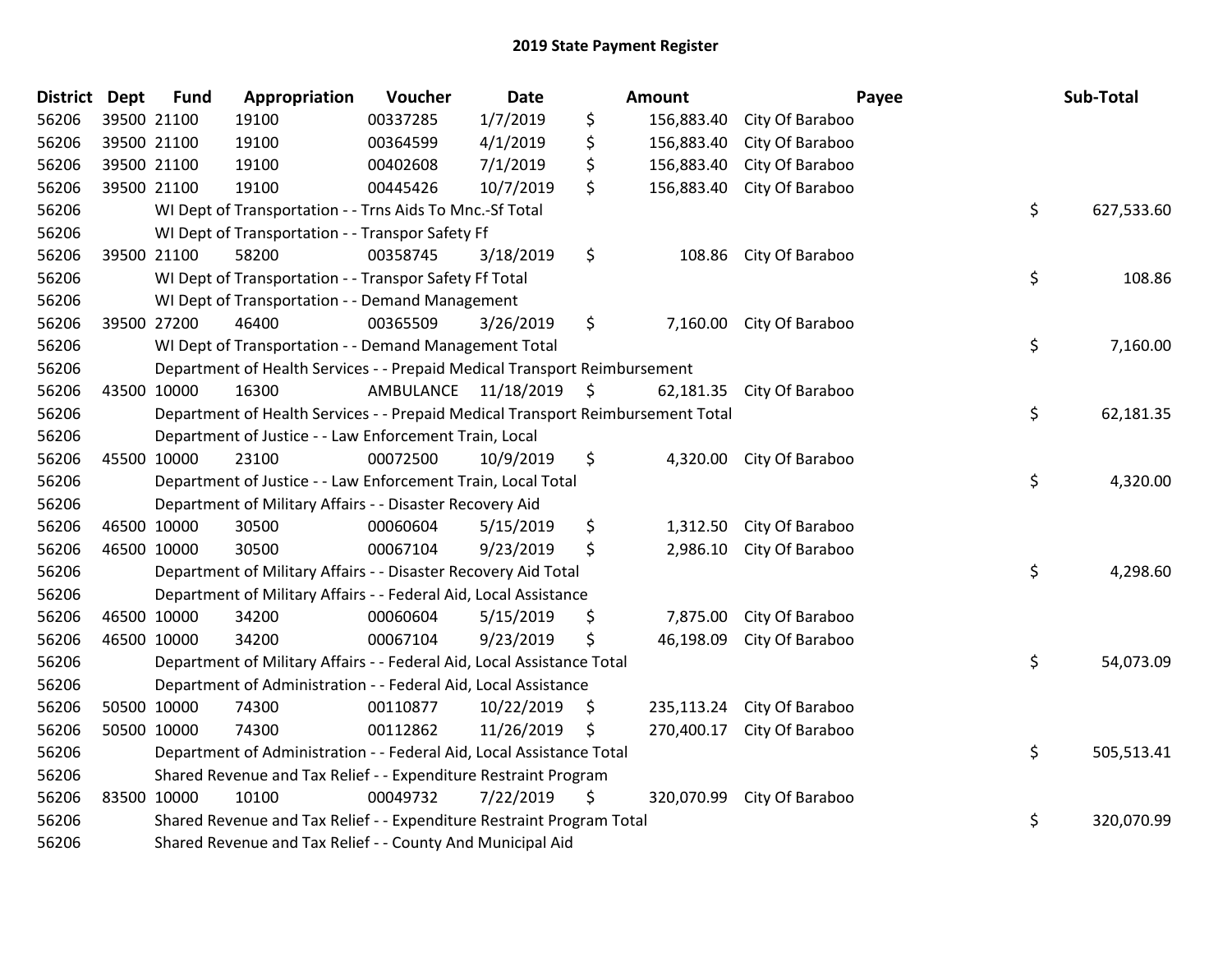| <b>District</b> | Dept        | <b>Fund</b> | Appropriation                                                       | Voucher  | <b>Date</b> | Amount             |                 | Payee | Sub-Total    |
|-----------------|-------------|-------------|---------------------------------------------------------------------|----------|-------------|--------------------|-----------------|-------|--------------|
| 56206           | 83500 10000 |             | 10500                                                               | 00049732 | 7/22/2019   | \$<br>207,845.77   | City Of Baraboo |       |              |
| 56206           | 83500 10000 |             | 10500                                                               | 00054030 | 11/18/2019  | \$<br>1,115,611.33 | City Of Baraboo |       |              |
| 56206           |             |             | Shared Revenue and Tax Relief - - County And Municipal Aid Total    |          |             |                    |                 | \$    | 1,323,457.10 |
| 56206           |             |             | Shared Revenue and Tax Relief - - Exempt Computer Aid               |          |             |                    |                 |       |              |
| 56206           |             | 83500 10000 | 10900                                                               | 00046789 | 7/22/2019   | \$<br>48,371.12    | City Of Baraboo |       |              |
| 56206           | 83500 10000 |             | 10900                                                               | 00048001 | 7/22/2019   | \$<br>20,167.43    | City Of Baraboo |       |              |
| 56206           |             |             | Shared Revenue and Tax Relief - - Exempt Computer Aid Total         |          |             |                    |                 | \$    | 68,538.55    |
| 56206           |             |             | Shared Revenue and Tax Relief - - Utility Aid                       |          |             |                    |                 |       |              |
| 56206           |             | 83500 10000 | 11000                                                               | 00049732 | 7/22/2019   | \$<br>5,375.94     | City Of Baraboo |       |              |
| 56206           | 83500 10000 |             | 11000                                                               | 00054030 | 11/18/2019  | \$<br>40,596.86    | City Of Baraboo |       |              |
| 56206           |             |             | Shared Revenue and Tax Relief - - Utility Aid Total                 |          |             |                    |                 | \$    | 45,972.80    |
| 56206           |             |             | Shared Revenue and Tax Relief - - Personal Property Aid             |          |             |                    |                 |       |              |
| 56206           |             | 83500 10000 | 11100                                                               | 00041365 | 5/6/2019    | \$<br>71,476.37    | City Of Baraboo |       |              |
| 56206           | 83500 10000 |             | 11100                                                               | 00042757 | 5/6/2019    | \$<br>8,992.51     | City Of Baraboo |       |              |
| 56206           |             |             | Shared Revenue and Tax Relief - - Personal Property Aid Total       |          |             |                    |                 | \$    | 80,468.88    |
| 56206           |             |             | Shared Revenue and Tax Relief - - Payments For Municipal Svcs       |          |             |                    |                 |       |              |
| 56206           |             | 83500 10000 | 50100                                                               | 00037796 | 1/31/2019   | \$<br>217,115.91   | City Of Baraboo |       |              |
| 56206           |             |             | Shared Revenue and Tax Relief - - Payments For Municipal Svcs Total |          |             |                    |                 | \$    | 217,115.91   |
| 56206           |             |             | Shared Revenue and Tax Relief - - Lottery & Gaming Credit           |          |             |                    |                 |       |              |
| 56206           |             | 83500 52100 | 36300                                                               | 00038494 | 3/25/2019   | \$<br>33,571.28    | City Of Baraboo |       |              |
| 56206           |             |             | Shared Revenue and Tax Relief - - Lottery & Gaming Credit Total     |          |             |                    |                 | \$    | 33,571.28    |
| 56206 Total     |             |             |                                                                     |          |             |                    |                 | \$    | 3,929,393.52 |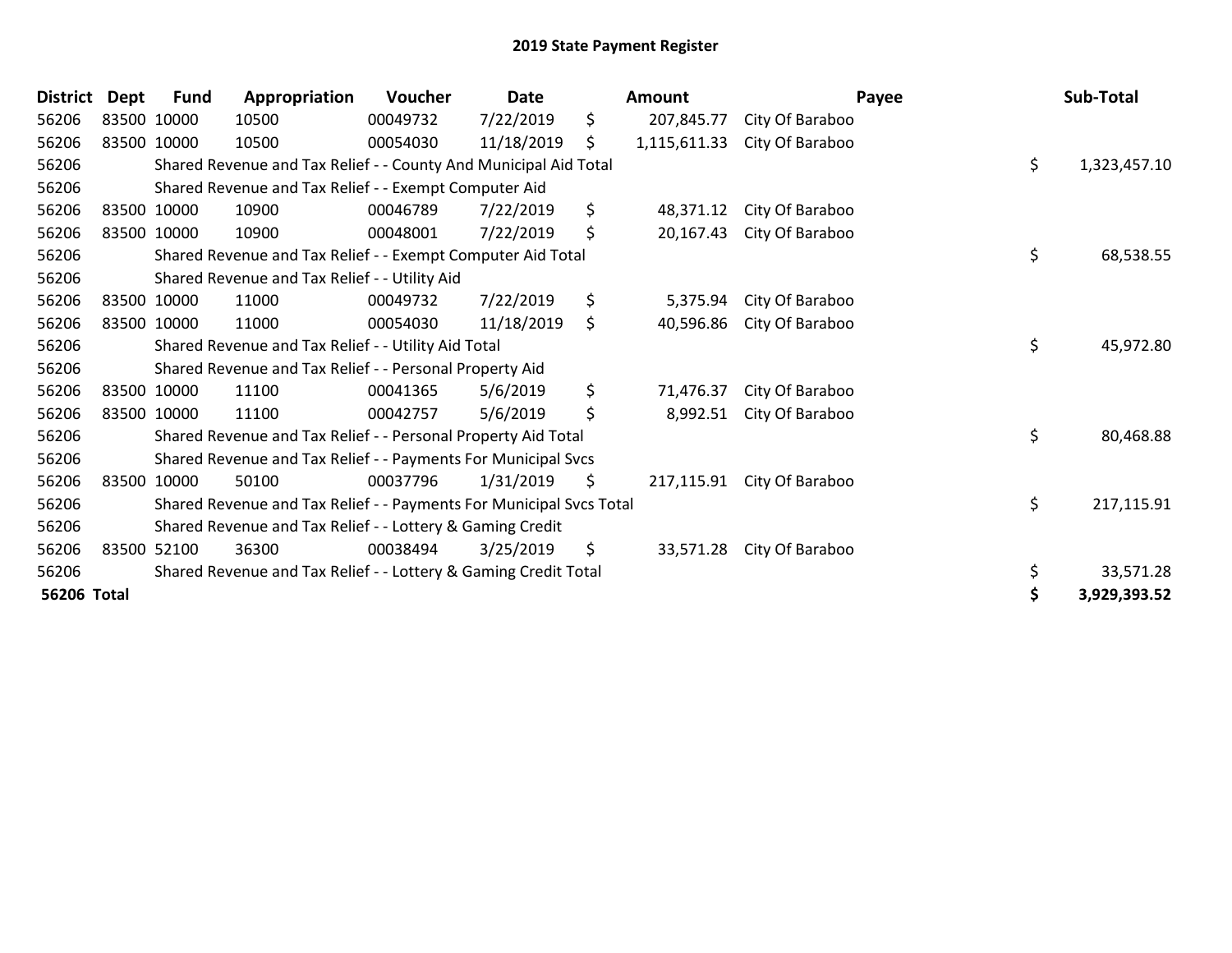| District Dept | <b>Fund</b> | Appropriation                                                      | Voucher  | <b>Date</b> | Amount          | Payee                        | Sub-Total       |
|---------------|-------------|--------------------------------------------------------------------|----------|-------------|-----------------|------------------------------|-----------------|
| 56276         |             | Dept of Safety & Prof Services - - Fire Dues Distribution          |          |             |                 |                              |                 |
| 56276         | 16500 10000 | 22500                                                              | 00029965 | 7/12/2019   | \$              | 26,495.28 Reedsburg, City of |                 |
| 56276         |             | Dept of Safety & Prof Services - - Fire Dues Distribution Total    |          |             |                 |                              | \$<br>26,495.28 |
| 56276         |             | Dept of Natural Resources - - Aids In Lieu Of Taxes - Gener        |          |             |                 |                              |                 |
| 56276         | 37000 10000 | 50300                                                              | 00298333 | 2/13/2019   | \$<br>15,351.88 | Reedsburg, City of           |                 |
| 56276         | 37000 10000 | 50300                                                              | 00314168 | 4/19/2019   | \$<br>8.32      | Reedsburg, City of           |                 |
| 56276         |             | Dept of Natural Resources - - Aids In Lieu Of Taxes - Gener Total  |          |             |                 |                              | \$<br>15,360.20 |
| 56276         |             | Dept of Natural Resources - - Gen Program Ops-State Funds          |          |             |                 |                              |                 |
| 56276         | 37000 21200 | 16100                                                              | 00336584 | 7/3/2019    | \$<br>5.71      | Reedsburg, City of           |                 |
| 56276         | 37000 21200 | 16100                                                              | 00344590 | 7/25/2019   | \$<br>66.95     | Reedsburg, City of           |                 |
| 56276         | 37000 21200 | 16100                                                              | 00353370 | 8/28/2019   | \$<br>66.95     | Reedsburg, City of           |                 |
| 56276         | 37000 21200 | 16100                                                              | 00361133 | 9/30/2019   | \$<br>66.95     | Reedsburg, City of           |                 |
| 56276         | 37000 21200 | 16100                                                              | 00369584 | 11/4/2019   | \$<br>66.95     | Reedsburg, City of           |                 |
| 56276         | 37000 21200 | 16100                                                              | 00375181 | 12/3/2019   | \$<br>66.95     | Reedsburg, City of           |                 |
| 56276         |             | Dept of Natural Resources - - Gen Program Ops-State Funds Total    |          |             |                 |                              | \$<br>340.46    |
| 56276         |             | Dept of Natural Resources - - Wildlife Abat & Control Grants       |          |             |                 |                              |                 |
| 56276         | 37000 21200 | 58000                                                              | 00296354 | 2/5/2019    | \$<br>1,250.00  | Reedsburg, City of           |                 |
| 56276         |             | Dept of Natural Resources - - Wildlife Abat & Control Grants Total |          |             |                 |                              | \$<br>1,250.00  |
| 56276         |             | Dept of Natural Resources - - Fin Asst For Responsible Units       |          |             |                 |                              |                 |
| 56276         | 37000 27400 | 67000                                                              | 00323114 | 5/22/2019   | \$<br>10,503.43 | Reedsburg, City of           |                 |
| 56276         |             | Dept of Natural Resources - - Fin Asst For Responsible Units Total |          |             |                 |                              | \$<br>10,503.43 |
| 56276         |             | WI Dept of Transportation - - Conn Hwy Aids St Fds                 |          |             |                 |                              |                 |
| 56276         | 39500 21100 | 16200                                                              | 00337789 | 1/7/2019    | \$<br>12,440.29 | Reedsburg, City of           |                 |
| 56276         | 39500 21100 | 16200                                                              | 00365103 | 4/1/2019    | \$<br>12,440.29 | Reedsburg, City of           |                 |
| 56276         | 39500 21100 | 16200                                                              | 00403112 | 7/1/2019    | \$<br>12,440.29 | Reedsburg, City of           |                 |
| 56276         | 39500 21100 | 16200                                                              | 00445930 | 10/7/2019   | \$<br>12,440.29 | Reedsburg, City of           |                 |
| 56276         |             | WI Dept of Transportation - - Conn Hwy Aids St Fds Total           |          |             |                 |                              | \$<br>49,761.16 |
| 56276         |             | WI Dept of Transportation - - Tc, Trns Oper Aid Sf                 |          |             |                 |                              |                 |
| 56276         | 39500 21100 | 17700                                                              | 00392777 | 6/12/2019   | \$<br>18,734.00 | Reedsburg, City of           |                 |
| 56276         | 39500 21100 | 17700                                                              | 00417068 | 7/30/2019   | \$<br>56,203.00 | Reedsburg, City of           |                 |
| 56276         |             | WI Dept of Transportation - - Tc, Trns Oper Aid Sf Total           |          |             |                 |                              | \$<br>74,937.00 |
| 56276         |             | WI Dept of Transportation - - Trnst/Trns-Rel Aid F                 |          |             |                 |                              |                 |
| 56276         | 39500 21100 | 18200                                                              | 00356568 | 3/1/2019    | \$<br>23,255.32 | Reedsburg, City of           |                 |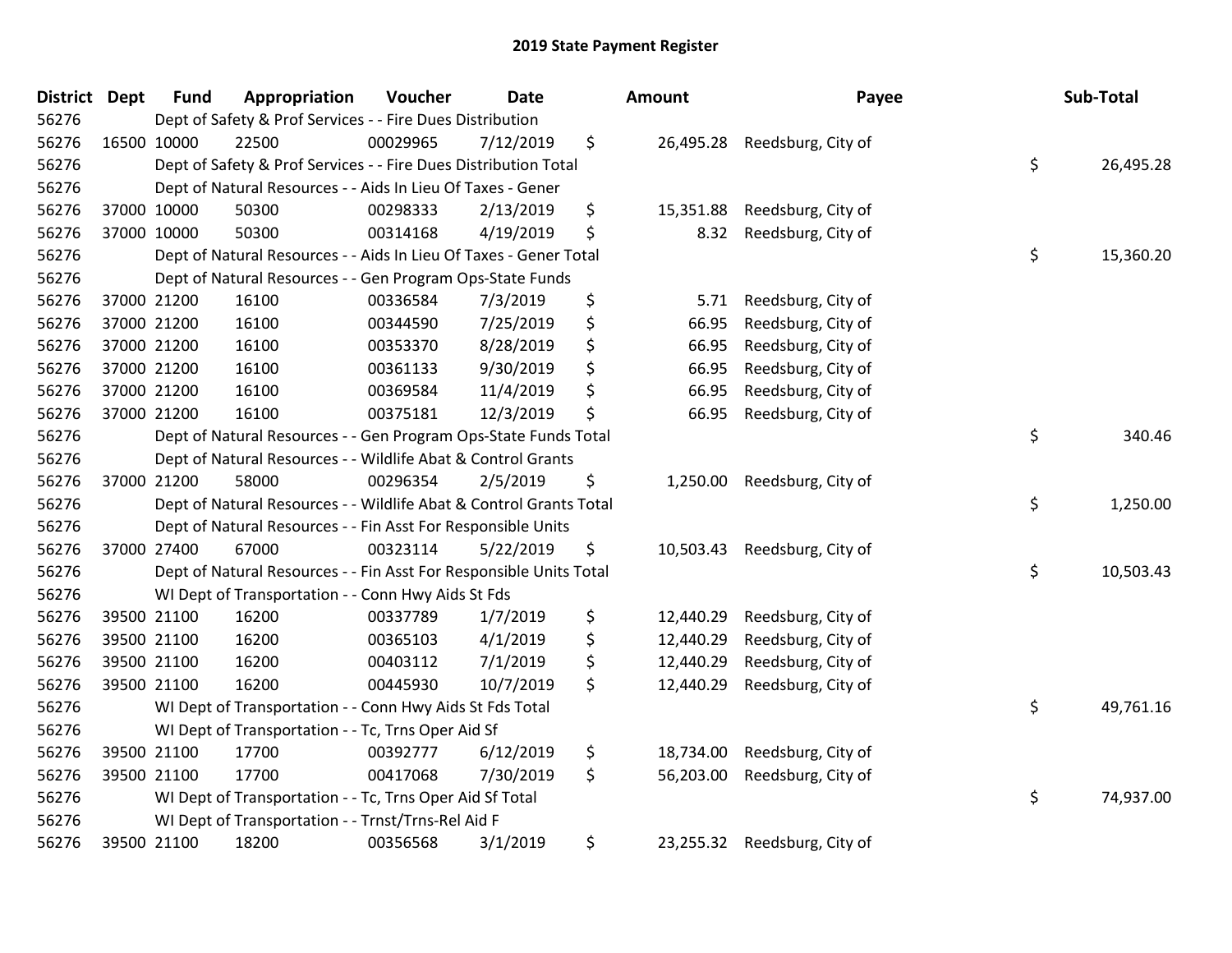| <b>District</b> | <b>Dept</b> | <b>Fund</b>                                                                           | Appropriation                                            | Voucher   | <b>Date</b>   |     | Amount     | Payee              |       | Sub-Total  |  |
|-----------------|-------------|---------------------------------------------------------------------------------------|----------------------------------------------------------|-----------|---------------|-----|------------|--------------------|-------|------------|--|
| 56276           | 39500 21100 |                                                                                       | 18200                                                    | 00423895  | 8/15/2019     | \$  | 27,140.18  | Reedsburg, City of |       |            |  |
| 56276           |             | 39500 21100                                                                           | 18200                                                    | 00424864  | 8/16/2019     | \$  | 24,228.15  | Reedsburg, City of |       |            |  |
| 56276           | 39500 21100 |                                                                                       | 18200                                                    | 00469435  | 12/10/2019    | \$  | 24,607.47  | Reedsburg, City of |       |            |  |
| 56276           |             |                                                                                       | WI Dept of Transportation - - Trnst/Trns-Rel Aid F Total |           |               |     |            |                    | \$    | 99,231.12  |  |
| 56276           |             |                                                                                       | WI Dept of Transportation - - Hwy Sfty Loc Aid Ffd       |           |               |     |            |                    |       |            |  |
| 56276           |             | 39500 21100                                                                           | 18500                                                    | 00344917  | 1/25/2019     | \$  | 530.88     | Reedsburg, City of |       |            |  |
| 56276           |             | 39500 21100                                                                           | 18500                                                    | 00353418  | 2/21/2019     | \$  | 379.59     | Reedsburg, City of |       |            |  |
| 56276           |             | 39500 21100                                                                           | 18500                                                    | 00359819  | 3/12/2019     | \$  | 216.09     | Reedsburg, City of |       |            |  |
| 56276           |             | 39500 21100                                                                           | 18500                                                    | 00380058  | 5/8/2019      | \$  | 396.79     | Reedsburg, City of |       |            |  |
| 56276           |             | 39500 21100                                                                           | 18500                                                    | 00384913  | 5/22/2019     | \$  | 290.61     | Reedsburg, City of |       |            |  |
| 56276           | 39500 21100 |                                                                                       | 18500                                                    | 00409170  | 7/5/2019      | \$  | 337.39     | Reedsburg, City of |       |            |  |
| 56276           | 39500 21100 |                                                                                       | 18500                                                    | 00420190  | 8/6/2019      | \$  | 4,747.82   | Reedsburg, City of |       |            |  |
| 56276           |             |                                                                                       | WI Dept of Transportation - - Hwy Sfty Loc Aid Ffd Total |           |               |     |            |                    | \$    | 6,899.17   |  |
| 56276           |             |                                                                                       | WI Dept of Transportation - - Trns Aids To Mnc.-Sf       |           |               |     |            |                    |       |            |  |
| 56276           |             | 39500 21100                                                                           | 19100                                                    | 00337286  | 1/7/2019      | \$  | 112,040.81 | Reedsburg, City of |       |            |  |
| 56276           |             | 39500 21100                                                                           | 19100                                                    | 00364600  | 4/1/2019      | \$  | 112,040.81 | Reedsburg, City of |       |            |  |
| 56276           |             | 39500 21100                                                                           | 19100                                                    | 00402609  | 7/1/2019      | \$  | 112,040.81 | Reedsburg, City of |       |            |  |
| 56276           | 39500 21100 |                                                                                       | 19100                                                    | 00445427  | 10/7/2019     | \$. | 112,040.81 | Reedsburg, City of |       |            |  |
| 56276           |             | \$<br>WI Dept of Transportation - - Trns Aids To Mnc.-Sf Total                        |                                                          |           |               |     |            |                    |       | 448,163.24 |  |
| 56276           |             | WI Dept of Transportation - - Loc Rd Imp Prg St Fd                                    |                                                          |           |               |     |            |                    |       |            |  |
| 56276           |             | 39500 21100                                                                           | 27800                                                    | 00464731  | 11/22/2019    | \$  | 18,532.50  | Reedsburg, City of |       |            |  |
| 56276           |             | \$<br>WI Dept of Transportation - - Loc Rd Imp Prg St Fd Total                        |                                                          |           |               |     |            |                    |       | 18,532.50  |  |
| 56276           |             | Department of Health Services - - Prepaid Medical Transport Reimbursement             |                                                          |           |               |     |            |                    |       |            |  |
| 56276           | 43500 10000 |                                                                                       | 16300                                                    | AMBULANCE | 11/18/2019 \$ |     | 39,065.84  | Reedsburg, City of |       |            |  |
| 56276           |             | \$<br>Department of Health Services - - Prepaid Medical Transport Reimbursement Total |                                                          |           |               |     |            |                    |       | 39,065.84  |  |
| 56276           |             | Department of Justice - - Crime Laboratories, Dna                                     |                                                          |           |               |     |            |                    |       |            |  |
| 56276           |             | 45500 10000                                                                           | 22100                                                    | 00068591  | 7/19/2019     | \$  | 10.00      | Reedsburg, City of |       |            |  |
| 56276           |             | \$<br>Department of Justice - - Crime Laboratories, Dna Total                         |                                                          |           |               |     |            |                    | 10.00 |            |  |
| 56276           |             | Department of Justice - - Law Enforcement Train, Local                                |                                                          |           |               |     |            |                    |       |            |  |
| 56276           | 45500 10000 |                                                                                       | 23100                                                    | 00074345  | 11/6/2019     | \$  | 2,720.00   | Reedsburg, City of |       |            |  |
| 56276           |             | \$<br>Department of Justice - - Law Enforcement Train, Local Total                    |                                                          |           |               |     |            |                    |       | 2,720.00   |  |
| 56276           |             | Department of Military Affairs - - Disaster Recovery Aid                              |                                                          |           |               |     |            |                    |       |            |  |
| 56276           | 46500 10000 |                                                                                       | 30500                                                    | 00069216  | 11/8/2019     | \$  | 1,028.02   | Reedsburg, City of |       |            |  |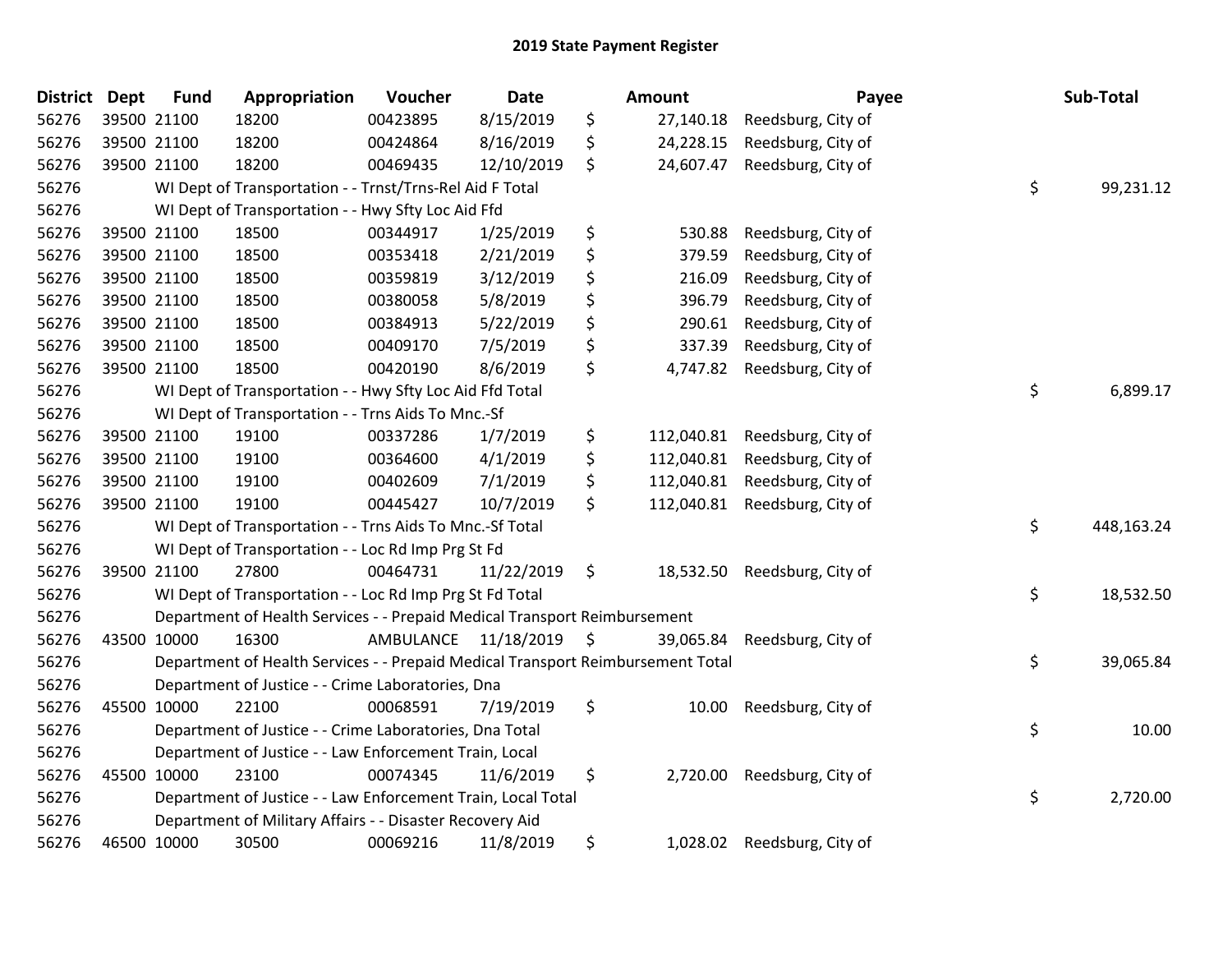| <b>District</b> | <b>Dept</b> | <b>Fund</b>                                                                  | Appropriation                                                    | Voucher  | <b>Date</b> |    | Amount     | Payee              |          | Sub-Total    |
|-----------------|-------------|------------------------------------------------------------------------------|------------------------------------------------------------------|----------|-------------|----|------------|--------------------|----------|--------------|
| 56276           | 46500 10000 |                                                                              | 30500                                                            | 00071072 | 12/20/2019  | \$ | 3,593.59   | Reedsburg, City of |          |              |
| 56276           |             | \$<br>Department of Military Affairs - - Disaster Recovery Aid Total         |                                                                  |          |             |    |            |                    |          | 4,621.61     |
| 56276           |             | Department of Military Affairs - - Federal Aid, Local Assistance             |                                                                  |          |             |    |            |                    |          |              |
| 56276           |             | 46500 10000                                                                  | 34200                                                            | 00068994 | 11/5/2019   | \$ | 34,760.33  | Reedsburg, City of |          |              |
| 56276           |             | 46500 10000                                                                  | 34200                                                            | 00069216 | 11/8/2019   | \$ | 39,316.44  | Reedsburg, City of |          |              |
| 56276           |             | \$<br>Department of Military Affairs - - Federal Aid, Local Assistance Total |                                                                  |          |             |    |            |                    |          |              |
| 56276           |             | Shared Revenue and Tax Relief - - Expenditure Restraint Program              |                                                                  |          |             |    |            |                    |          |              |
| 56276           |             | 83500 10000                                                                  | 10100                                                            | 00049733 | 7/22/2019   | \$ | 186,101.70 | Reedsburg, City of |          |              |
| 56276           |             | \$<br>Shared Revenue and Tax Relief - - Expenditure Restraint Program Total  |                                                                  |          |             |    |            |                    |          | 186,101.70   |
| 56276           |             |                                                                              | Shared Revenue and Tax Relief - - County And Municipal Aid       |          |             |    |            |                    |          |              |
| 56276           |             | 83500 10000                                                                  | 10500                                                            | 00049733 | 7/22/2019   | \$ | 110,043.73 | Reedsburg, City of |          |              |
| 56276           |             | 83500 10000                                                                  | 10500                                                            | 00054031 | 11/18/2019  | \$ | 584,515.28 | Reedsburg, City of |          |              |
| 56276           |             |                                                                              | Shared Revenue and Tax Relief - - County And Municipal Aid Total |          |             |    |            |                    | \$       | 694,559.01   |
| 56276           |             |                                                                              | Shared Revenue and Tax Relief - - Exempt Computer Aid            |          |             |    |            |                    |          |              |
| 56276           |             | 83500 10000                                                                  | 10900                                                            | 00046790 | 7/22/2019   | \$ | 17,899.10  | Reedsburg, City of |          |              |
| 56276           |             | 83500 10000                                                                  | 10900                                                            | 00048002 | 7/22/2019   | \$ | 2,905.13   | Reedsburg, City of |          |              |
| 56276           |             |                                                                              | Shared Revenue and Tax Relief - - Exempt Computer Aid Total      |          |             |    |            |                    | \$       | 20,804.23    |
| 56276           |             |                                                                              | Shared Revenue and Tax Relief - - Utility Aid                    |          |             |    |            |                    |          |              |
| 56276           |             | 83500 10000                                                                  | 11000                                                            | 00049733 | 7/22/2019   | \$ | 230.79     | Reedsburg, City of |          |              |
| 56276           |             | 83500 10000                                                                  | 11000                                                            | 00054031 | 11/18/2019  | \$ | 1,280.09   | Reedsburg, City of |          |              |
| 56276           |             | \$<br>Shared Revenue and Tax Relief - - Utility Aid Total                    |                                                                  |          |             |    |            |                    |          | 1,510.88     |
| 56276           |             | Shared Revenue and Tax Relief - - Personal Property Aid                      |                                                                  |          |             |    |            |                    |          |              |
| 56276           |             | 83500 10000                                                                  | 11100                                                            | 00041366 | 5/6/2019    | \$ | 67,529.96  | Reedsburg, City of |          |              |
| 56276           |             | 83500 10000                                                                  | 11100                                                            | 00042758 | 5/6/2019    | \$ | 7,107.31   | Reedsburg, City of |          |              |
| 56276           |             | Shared Revenue and Tax Relief - - Personal Property Aid Total                |                                                                  |          |             |    |            |                    | \$       | 74,637.27    |
| 56276           |             | Shared Revenue and Tax Relief - - Payments For Municipal Svcs                |                                                                  |          |             |    |            |                    |          |              |
| 56276           |             | 83500 10000                                                                  | 50100                                                            | 00037848 | 1/31/2019   | \$ | 4,555.83   | Reedsburg, City of |          |              |
| 56276           |             | \$<br>Shared Revenue and Tax Relief - - Payments For Municipal Svcs Total    |                                                                  |          |             |    |            |                    | 4,555.83 |              |
| 56276           |             | Shared Revenue and Tax Relief - - Lottery & Gaming Credit                    |                                                                  |          |             |    |            |                    |          |              |
| 56276           |             | 83500 52100                                                                  | 36300                                                            | 00038495 | 3/25/2019   | \$ | 28,674.36  | Reedsburg, City of |          |              |
| 56276           |             |                                                                              | Shared Revenue and Tax Relief - - Lottery & Gaming Credit Total  |          |             |    |            |                    | \$       | 28,674.36    |
| 56276 Total     |             |                                                                              |                                                                  |          |             |    |            |                    | \$       | 1,882,811.06 |